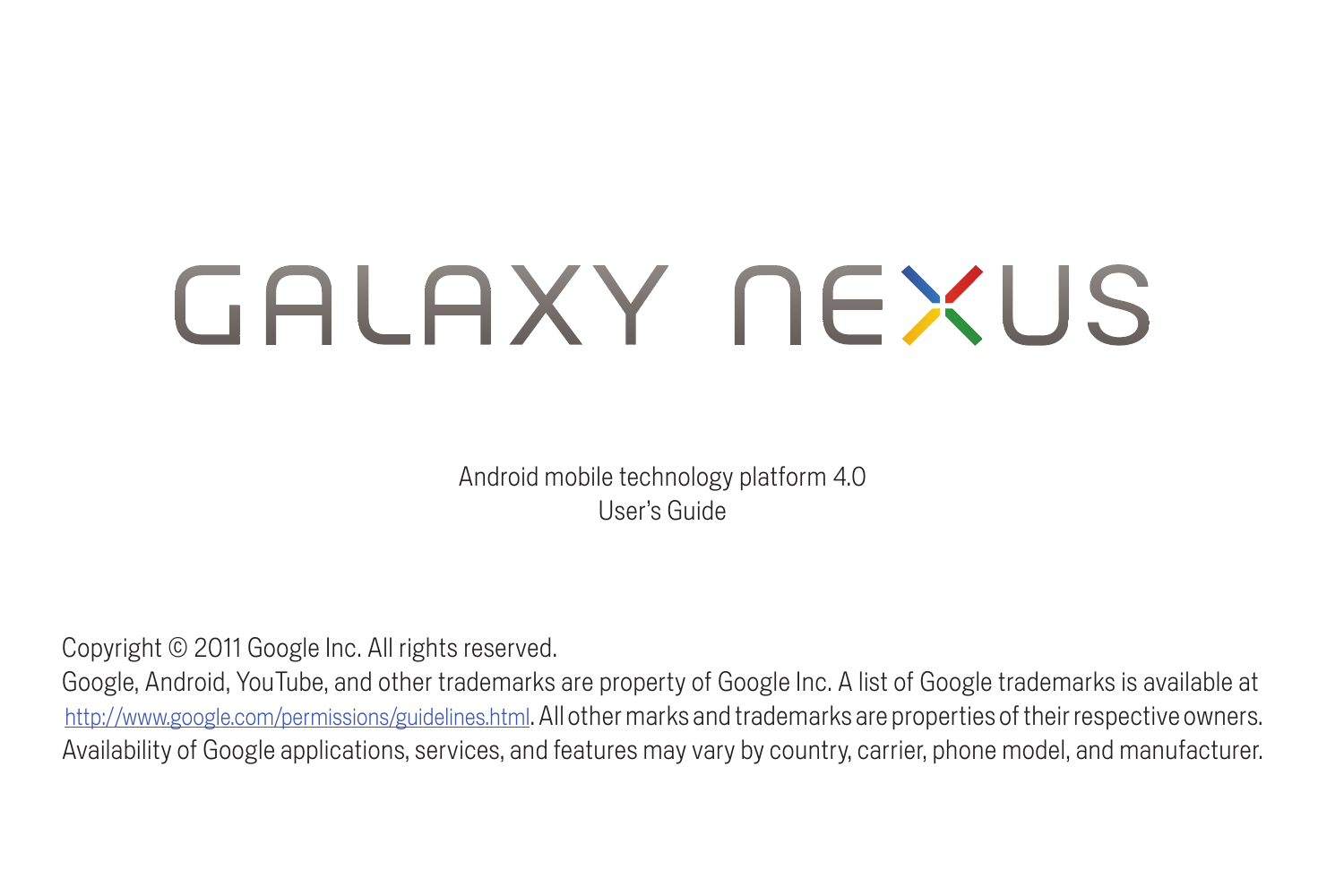VZW\_SCH-I515\_English\_UG\_TE\_120211\_F4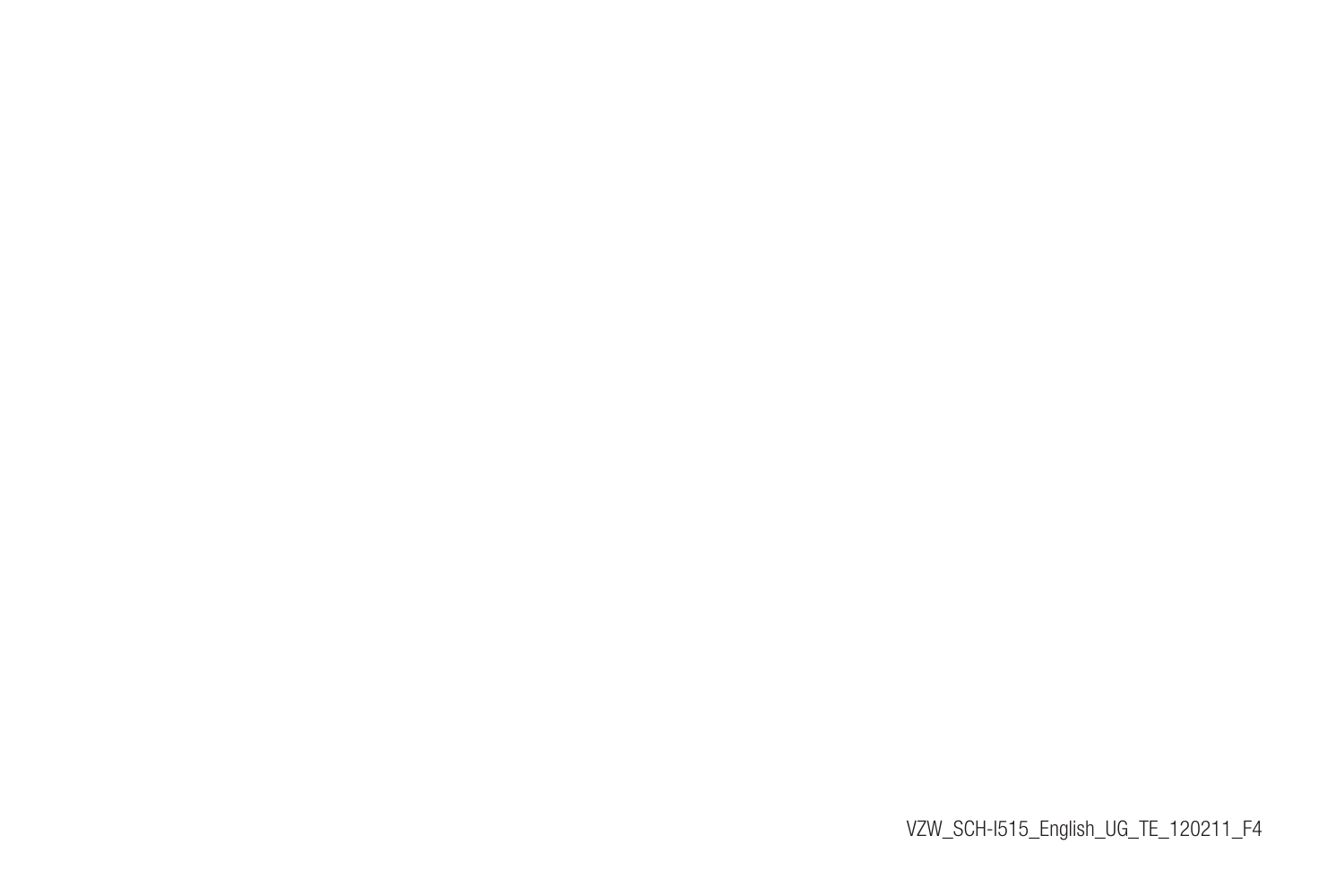# **Contents**

#### [Get started 4](#page-5-0)

[Set up your phone 4](#page-5-1) [Why use a Google Account? 5](#page-6-0) [Get around 6](#page-7-0) [Touch & type 9](#page-10-0) [Use the lock screen 11](#page-12-0) [Search your phone & the web 13](#page-14-0)

#### [Make yourself at home 14](#page-15-0)

[Change the wallpaper 14](#page-15-1) [Set ringtone & other sounds 15](#page-16-0) [Make a phone call 17](#page-18-0) [Get your contacts 18](#page-19-0) [Arrange & work with apps 20](#page-21-0) [Add widgets 22](#page-23-0) [Manage notifications 23](#page-24-0)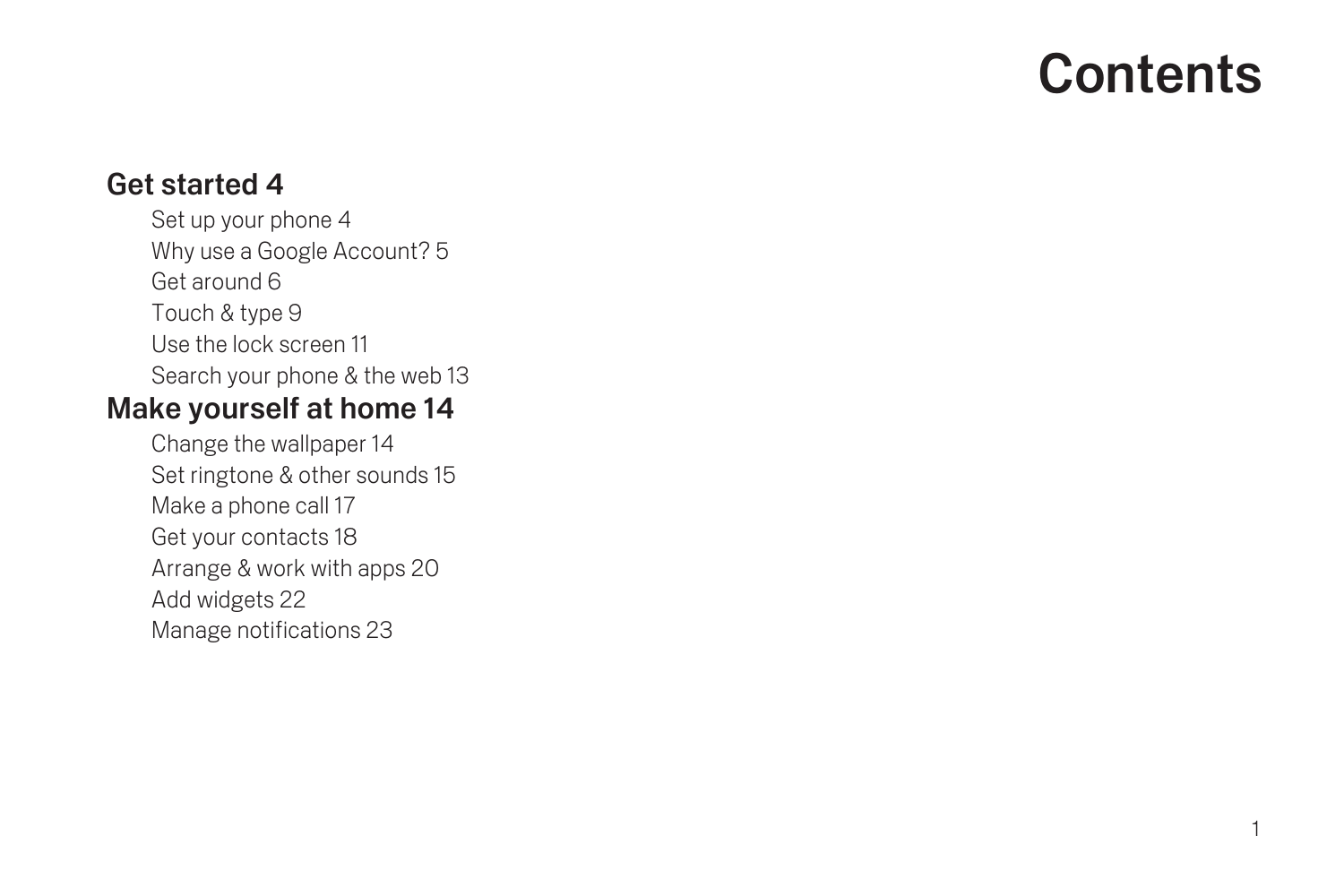## [Try some apps 24](#page-25-0)

[Start Gmail 24](#page-25-1) [Find People 26](#page-27-0) [Manage your Calendar 28](#page-29-0) [Use your Camera 29](#page-30-0) [Beam screen content 31](#page-32-0) [Manage downloads 32](#page-33-0)

## [Tune performance 33](#page-34-0)

[Optimize battery life 33](#page-34-1) [Optimize data usage 35](#page-36-0) [Optimize memory usage 40](#page-41-0)

## [Learn the Phone app 43](#page-44-0)

[Dial stored numbers 43](#page-44-1) [Answer or divert calls 45](#page-46-0) [Work with the Call log 46](#page-47-0) [Place an Internet \(SIP\) call 47](#page-48-0) [Listen to your voicemail 49](#page-50-0) [Dial by voice 50](#page-51-0) [Options during a call 51](#page-52-0)

## [Enter & edit text 53](#page-54-0)

[Use the keyboard 53](#page-54-1) [Type text by speaking 56](#page-57-0)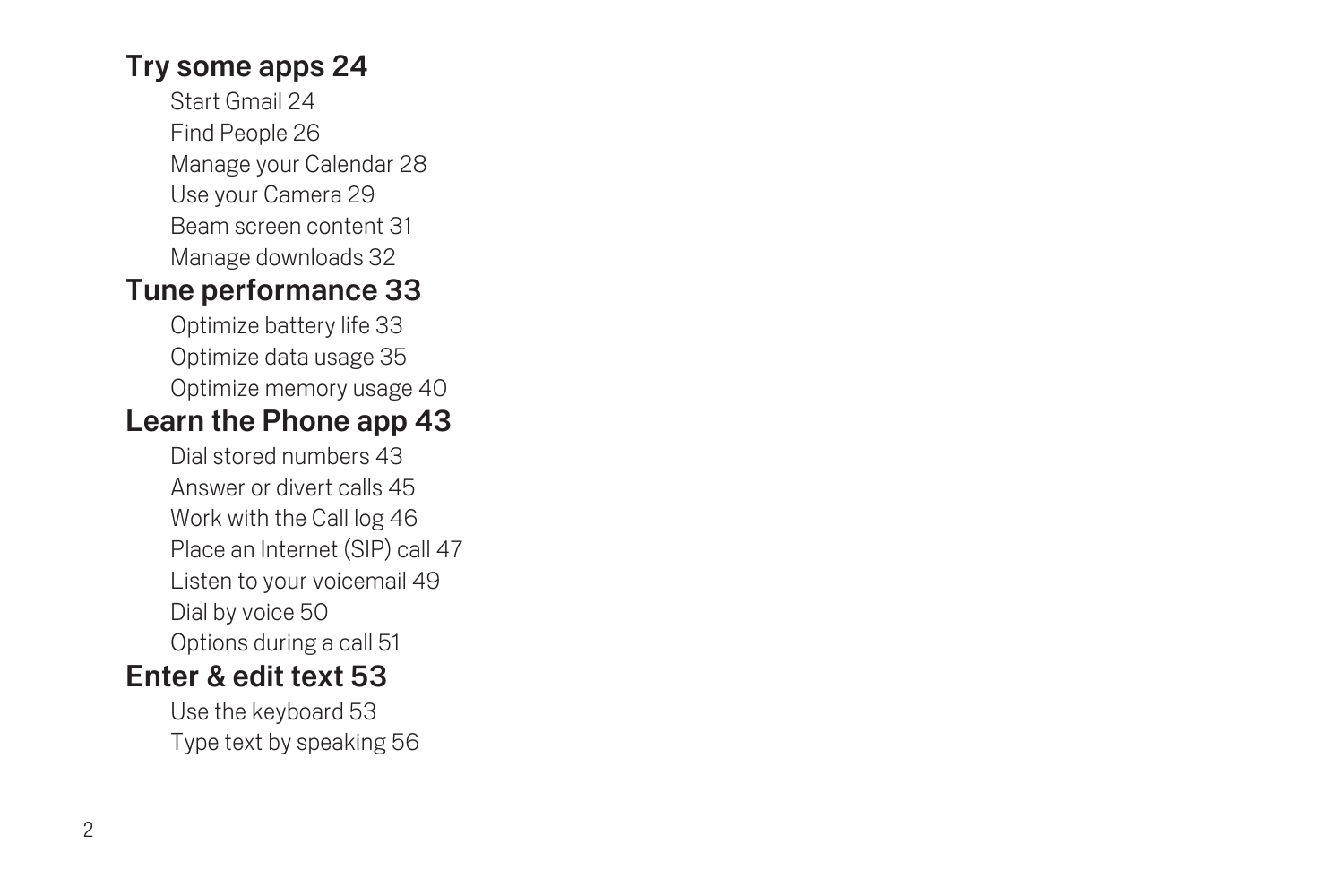## [Connect to networks & devices 57](#page-58-0)

[Connect to mobile networks 57](#page-58-1) [Connect to Wi-Fi networks 59](#page-60-0) [Connect to Bluetooth devices 64](#page-65-0) [Connect to keyboards, mice, and other devices 69](#page-70-0) [Connect to a Windows computer via USB 71](#page-72-0) [Connect to a Macintosh computer via USB 72](#page-73-0) [Share your mobile data connection 73](#page-74-0) [Connect to virtual private networks 77](#page-78-0) [Control airplane mode & other network settings 80](#page-81-0)

## [Search by text & voice 81](#page-82-0)

[Refine Google Search 81](#page-82-1) [Use Voice Actions 86](#page-87-0) [Voice Action commands 88](#page-89-0)

## [Manage accounts 91](#page-92-0)

[Add or remove accounts 91](#page-92-1) [Configure account sync options 94](#page-95-0) [Change backup & reset options 97](#page-98-0)

## [Secure your phone 99](#page-100-0)

[Set screen lock 99](#page-100-1) [Encrypt your phone 101](#page-102-0) [Work with certificates 103](#page-104-0)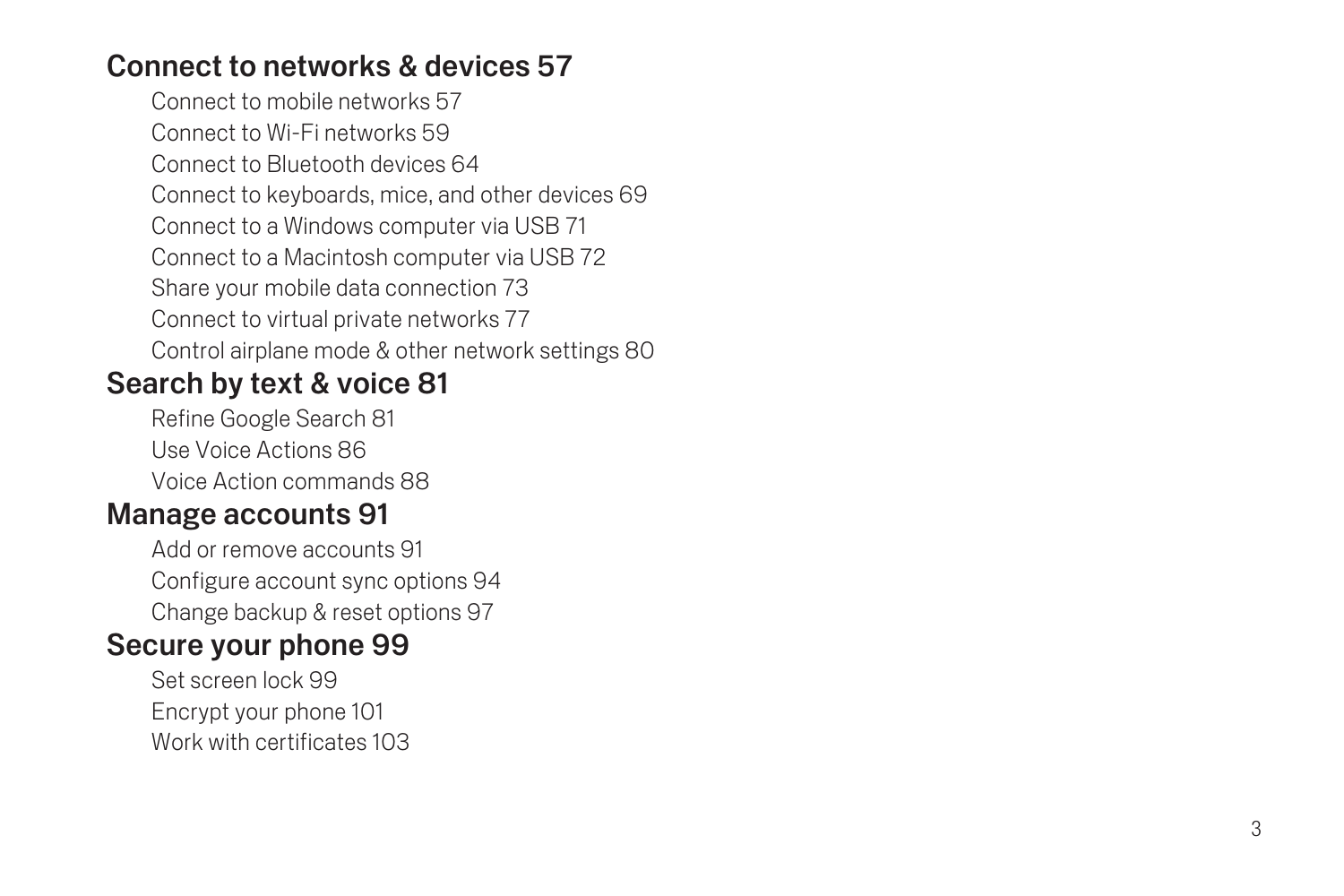# <span id="page-5-0"></span>Get started

## <span id="page-5-1"></span>Set up your phone

For instructions on using your phone's buttons, charger, battery, and other hardware features, check the printed Quick Reference Guide that came with your phone.

The first time you turn on the phone, you'll see a Welcome screen.

- $\blacktriangleright$  To choose a different language, touch the menu.
- $\triangleright$  To set up your phone, touch Start and follow the instructions.

A series of screens takes you through the setup process. If you already have Gmail, use your Gmail address and password when asked. If you don't have Gmail or any other Google Account, go ahead and create one.

As you go through the setup screens, you have the option to skip some steps. To set up options you skipped, or for more information, see these topics:

[Why use a Google Account?](#page-6-0)

[Connect to mobile networks](#page-58-2)

[Connect to Wi-Fi networks](#page-60-1)

Google+ Help

[Add or remove accounts](#page-92-2)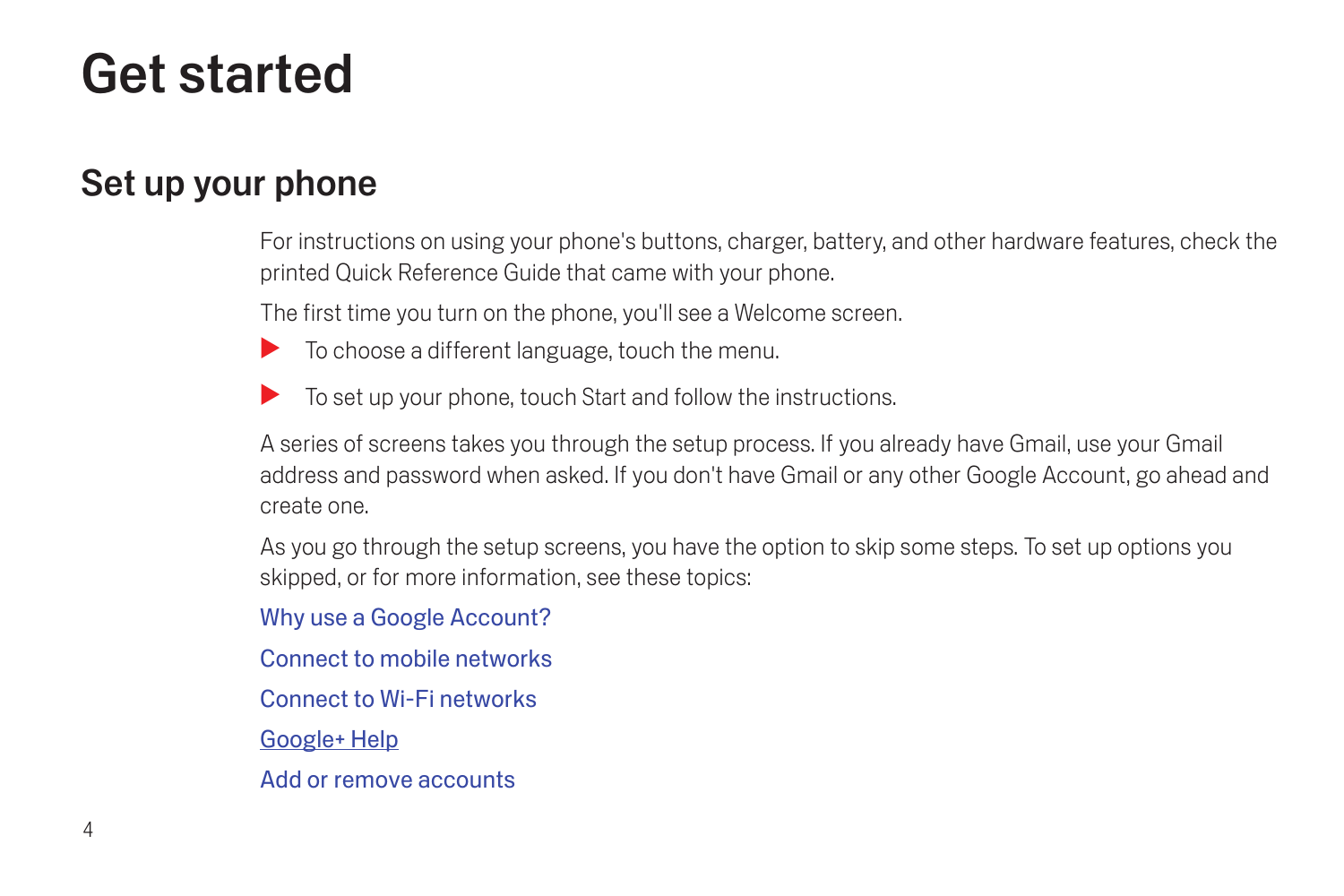## <span id="page-6-1"></span><span id="page-6-0"></span>Why use a Google Account?

A Google Account lets you organize and access your personal information from any computer or mobile device:

- Never lose your contacts again. When you sign in to your phone with a Google account, all the contacts you associate with that account in the People app are automatically backed up. As a result, they're always accessible through your Gmail account from any computer.
- **Synchronize and back up everything.** Whether you draft an email, add a contact's phone number, add an event to your calendar, or take a photo, your work gets backed up continuously by Google and synchronized with any computer where you use the same Google Account.
- Access from anywhere. Check your latest calendar, email, text messages, or social stream, wherever you are, no matter what computer or mobile device you're using.
- **Keep your stuff secure and available.** Google works round the clock to protect your personal data from unauthorized access and to ensure that you get it when you need it, wherever you need it.
- Use other Google services. Your Google Account also lets you take full advantage of any other Google apps and services that you may want to use, such as Gmail, Google Maps, Navigation, Android Market, YouTube, Google Talk, Messaging, and many more.

#### Related topic

#### [Add or remove accounts](#page-92-2)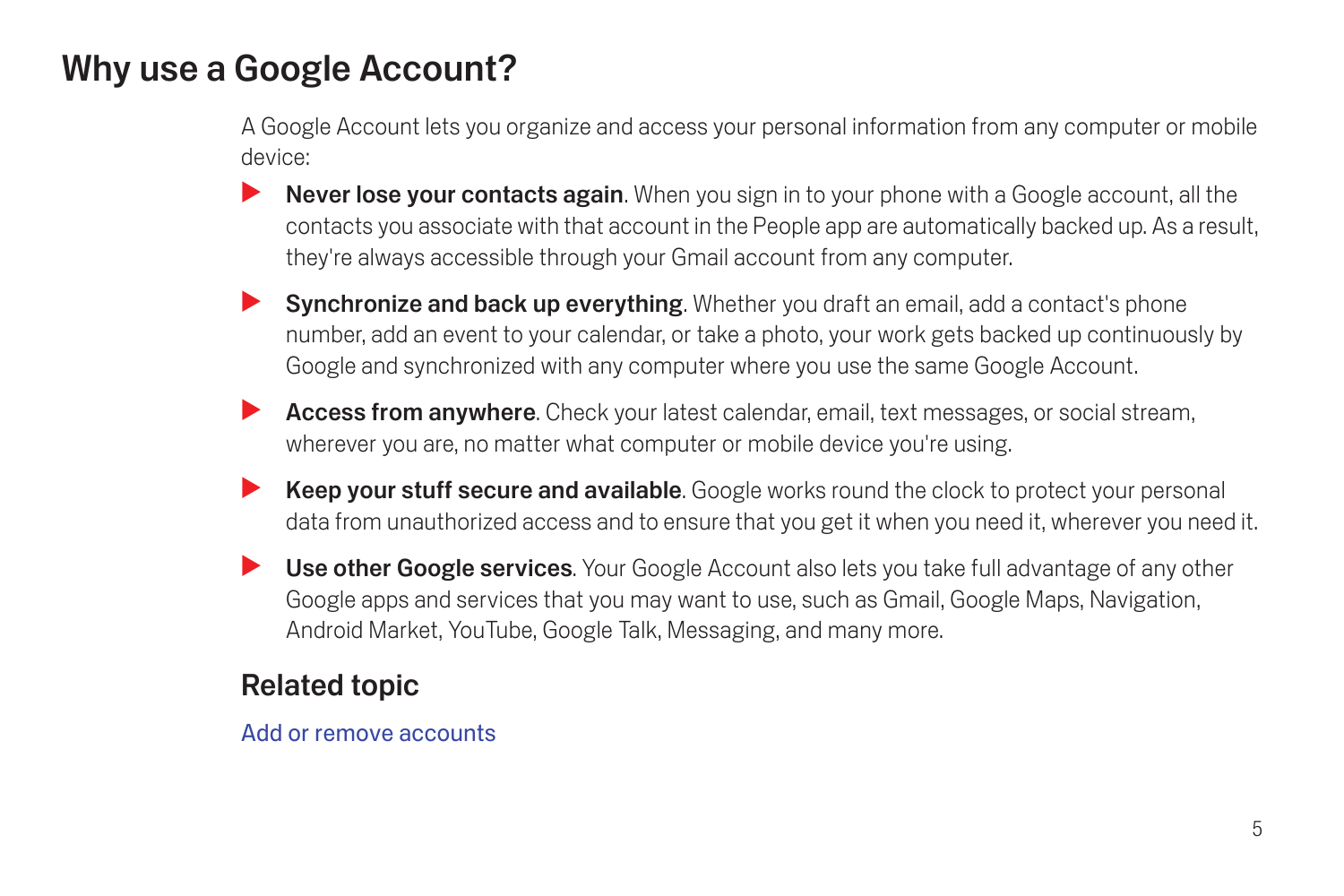## <span id="page-7-0"></span>Get around

After you finish setting up your phone, Home opens.

At the bottom of the screen, you'll find three Navigation buttons. They're always available. No matter what you're doing with your phone, you can always get back to the main Home screen or return to previous screens:

#### Icon Name Description

ā

- Back Opens the previous screen you were working in, even if it was in a different app.  $\leftarrow$ Once you back up to the Home screen, you can't go back any further in your history.
	- Home Opens Home. If you're viewing a left or right Home screen, opens the central Home screen.
		- Recent Opens a list of thumbnail images of apps you've worked with recently. apps To open an app, touch it. To remove a thumbnail from the list, swipe it left or right.

After a short time without getting used, these buttons may shrink to dots or fade away, depending on the current app. To bring them back, touch their location.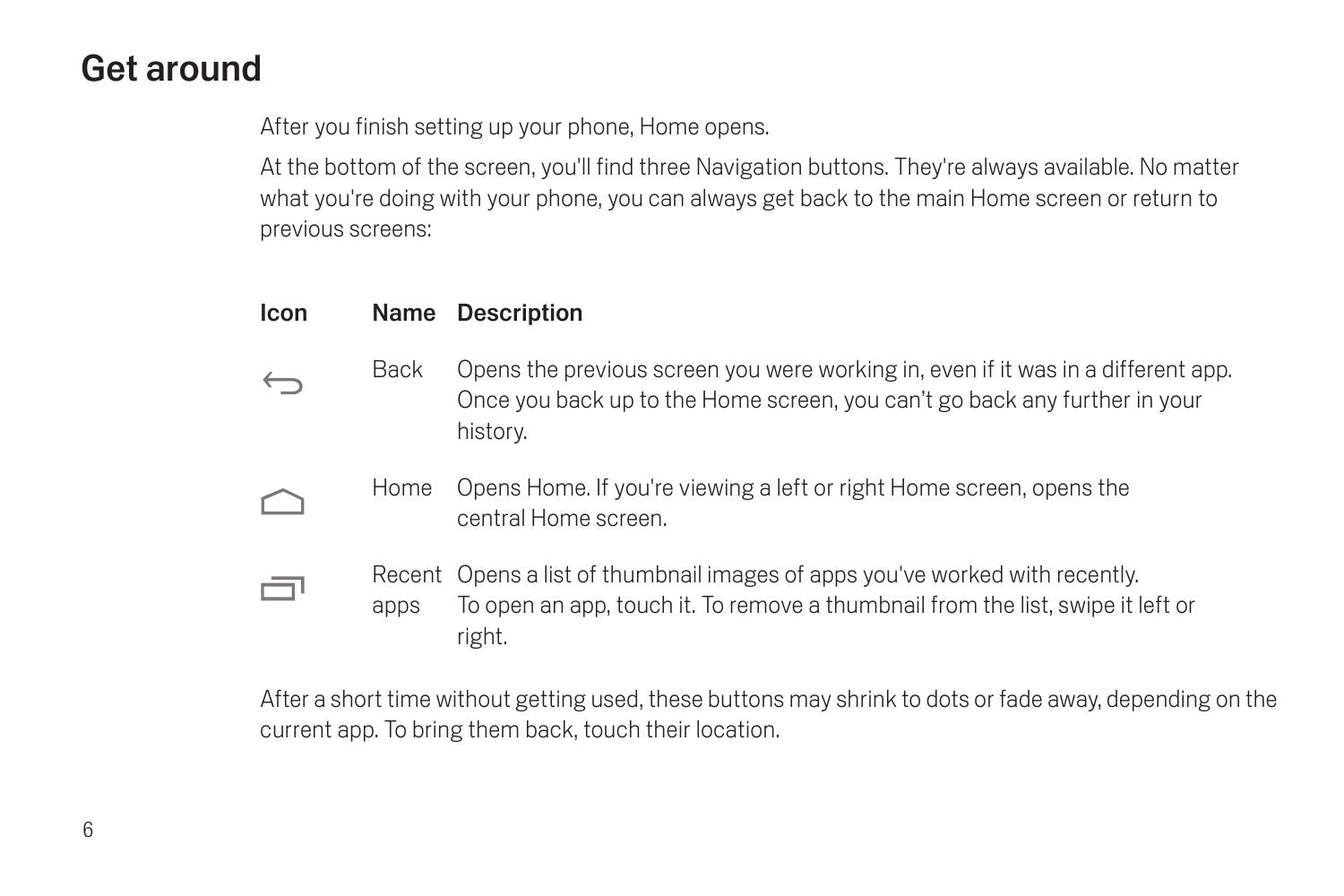Just above the Navigation buttons, notice the Favorites tray:

The app icons you keep in the tray remain visible on every Home screen.

The All Apps icon  $\left(\mathbf{m}\right)$  in the center is permanent. Touch it to see all your apps and widgets.



The middle of your Home screen can hold app and widget icons, plus folders.

- $\blacktriangleright$  To open an app, folder, or widget, touch its icon.
- To see additional Home screens, swipe your finger quickly left or right.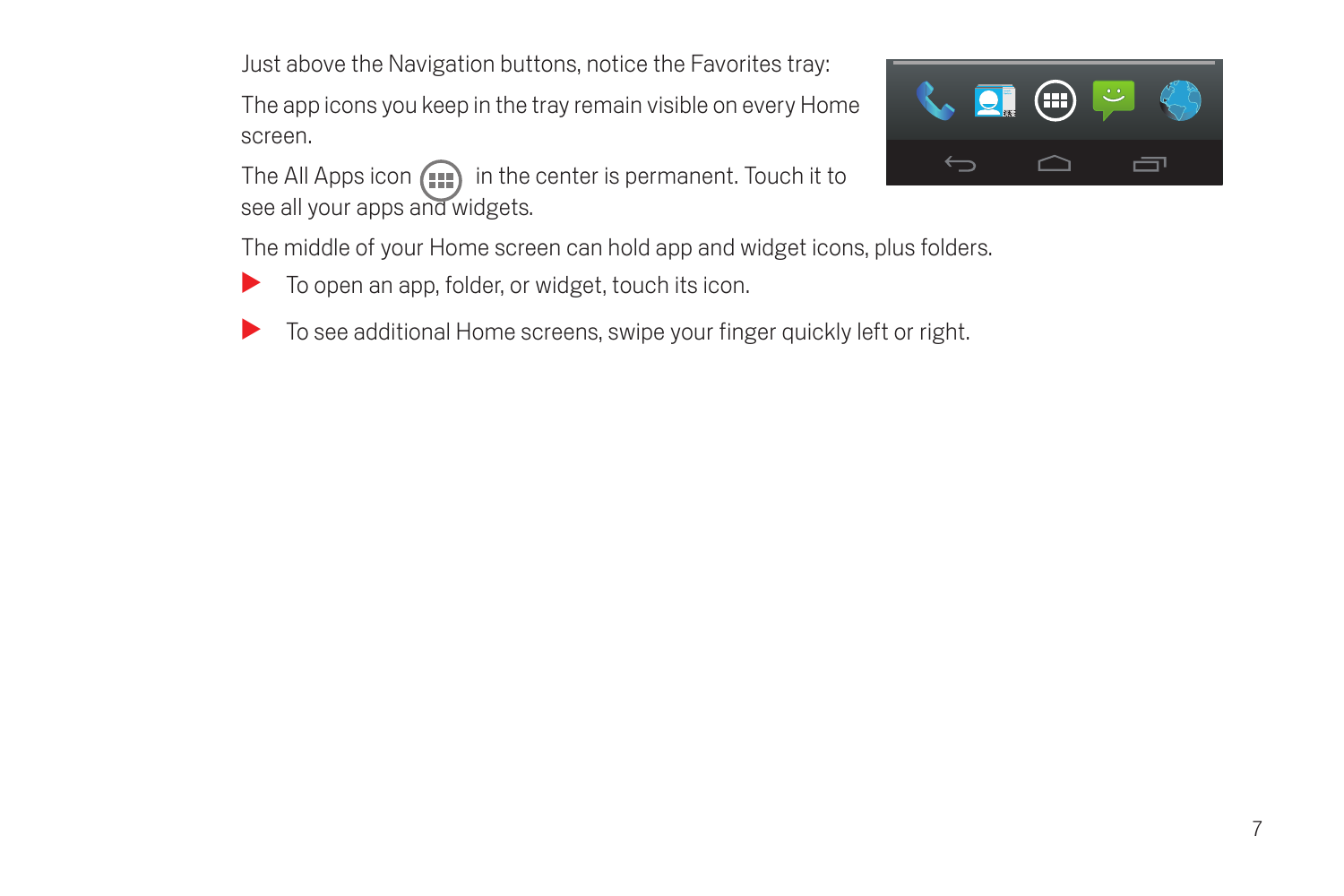At the top of the screen, you'll see something like this:

Status icons on the left tell you which apps have sent you notifications; for example, that a message has arrived, or it's time for a meeting.



 $\triangleright$  To see your notifications, swipe your finger down from the top of the screen.

System icons on the right display the current wireless and network connection strength, battery level, time, and more.

Google Search, just below the status and system icons, lets you search your phone or the Internet. Touch Google to type your search terms, or  $\mathbb U$  to speak them.

## Related topics

[Manage notifications](#page-24-1)

[Arrange & work with apps](#page-21-1)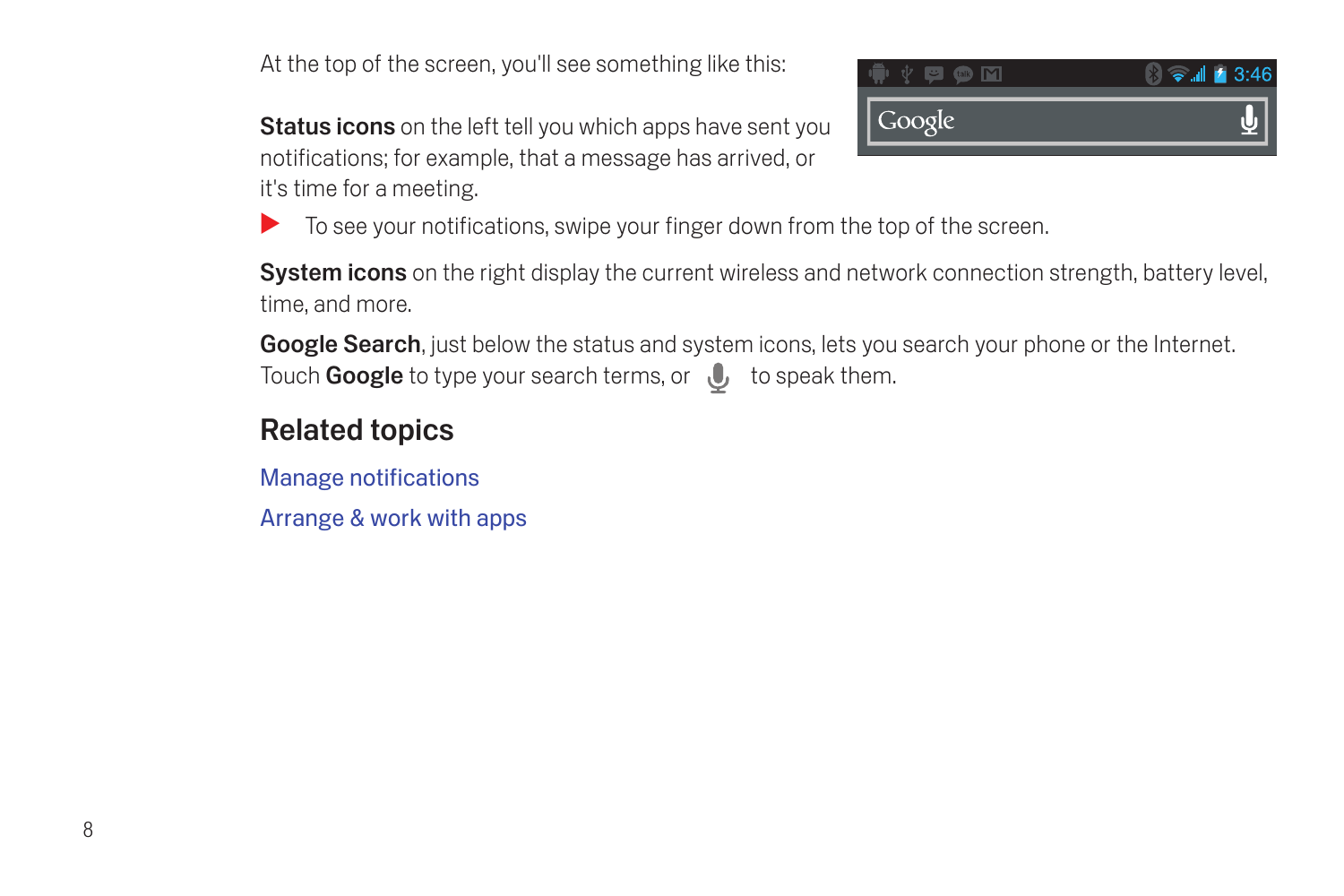## <span id="page-10-0"></span>Touch & type

Use your fingers to manipulate icons, buttons, menus, the onscreen keyboard, and other items on the touchscreen. You can also change the screen's orientation.

To select or activate something, touch it.

To type something, such as a name, password, or search terms, just touch where you want to type. A keyboard pops up that lets you type into the field.

Other common gestures include:

- **Touch & hold:** Touch & hold an item on the screen by touching it and not lifting your finger until an action occurs.
- **Drag:** Touch & hold an item for a moment and then, without lifting your finger, move your finger on the screen until you reach the target position. For example, you can drag to reposition shortcuts on the Home screen.
- **Swipe or slide:** Quickly move your finger across the surface of the screen, without pausing when you first touch (so you don't drag something instead). For example, you can slide a Home screen left or right to view the other Home screens.
- **Double-tap**: Tap quickly twice on a webpage, map, or other screen to zoom. For example, doubletap a webpage in Browser to zoom in, and double-tap again to zoom out.
- **Pinch:** In some apps (such as Maps, Browser, and Gallery), you can zoom in and out by placing two fingers on the screen at once and pinching them together (to zoom out) or spreading them apart (to zoom in).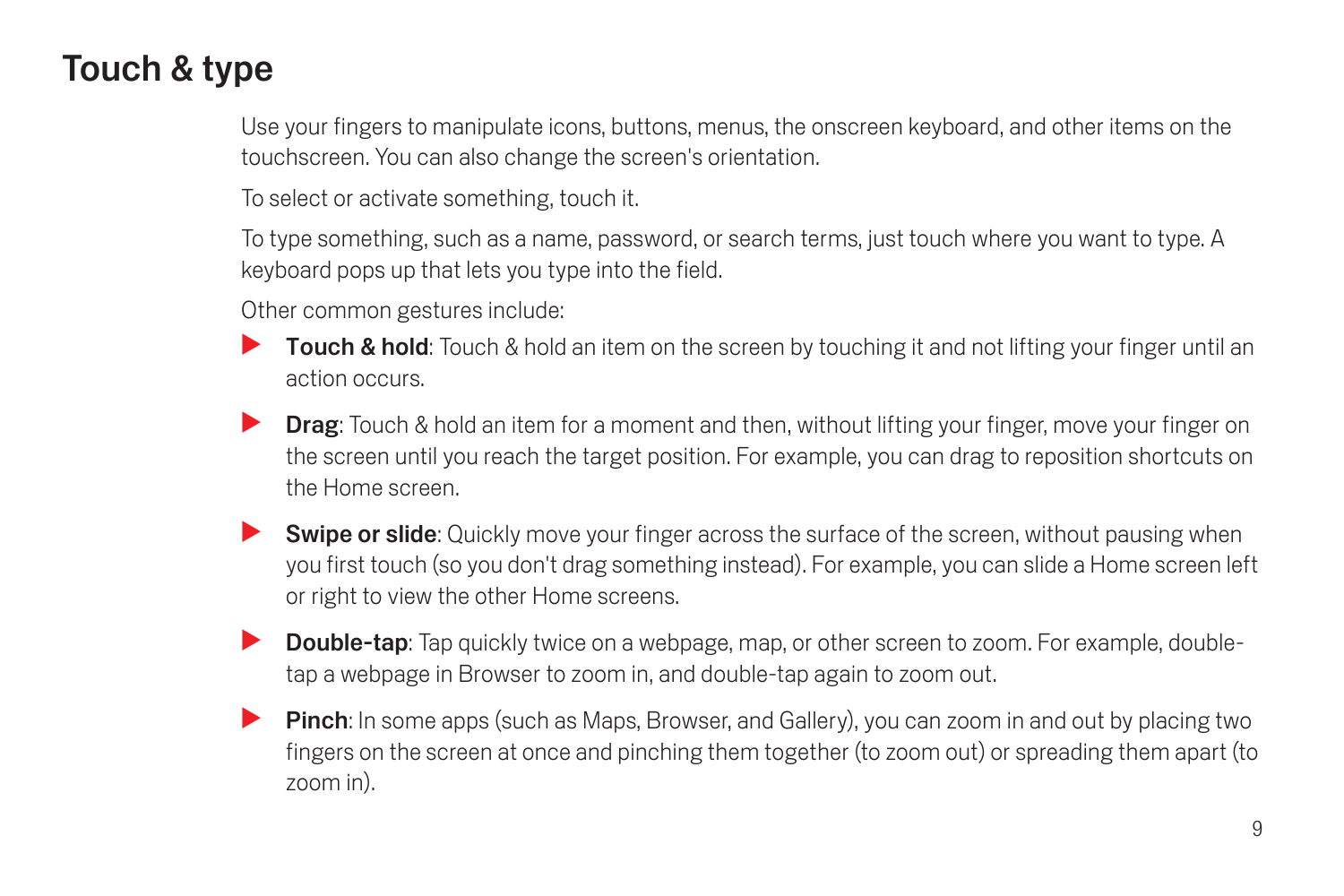**SEX Rotate the screen:** On most screens, the orientation of the screen rotates with your device as you turn it. You can change this Display setting.

## Related settings

Settings > Device > Sound

Settings > Device > Display

## Related topic

[Use the keyboard](#page-54-2)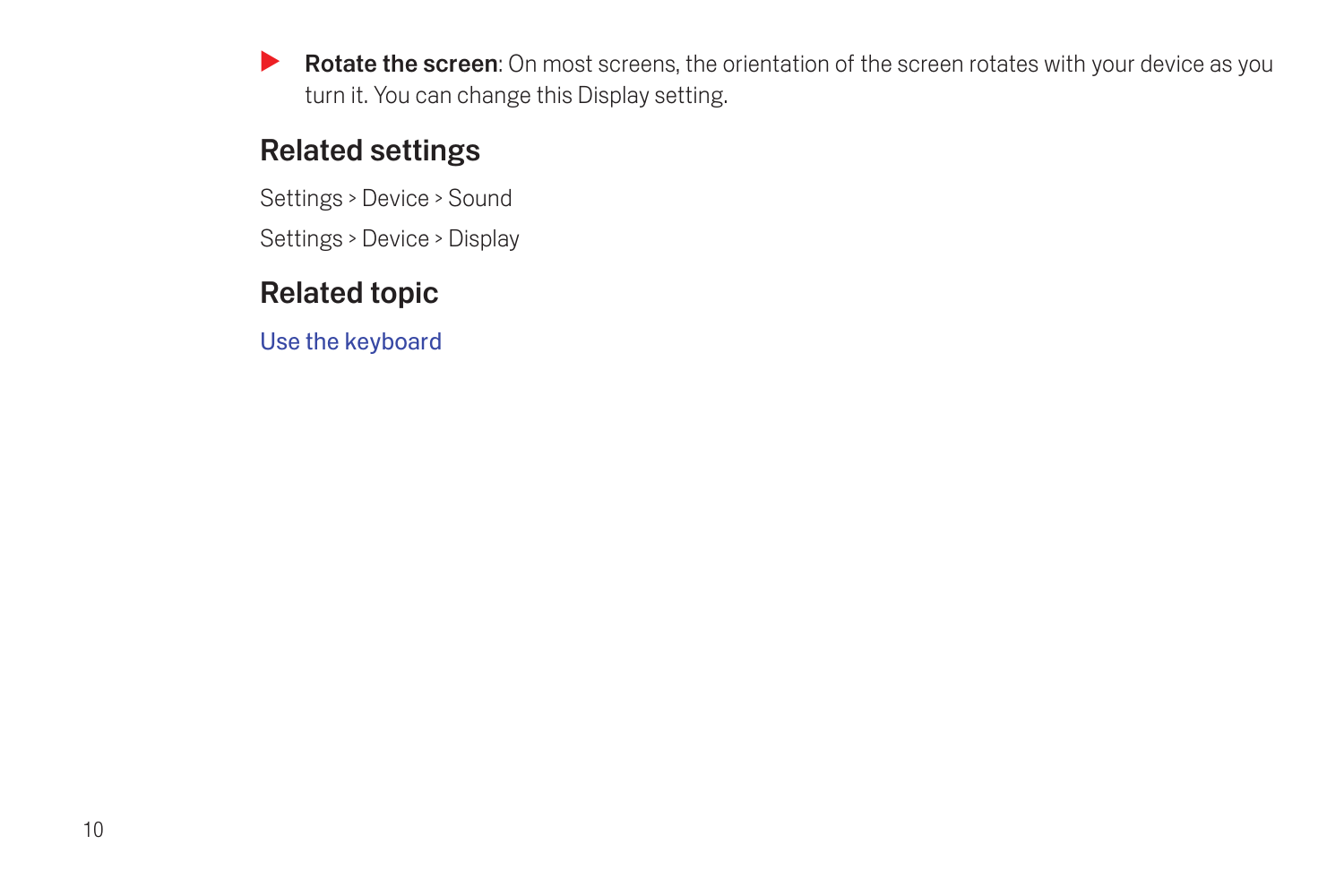## <span id="page-12-0"></span>Use the lock screen

To protect personal information, you can adjust your phone's lock settings:

- 1 From the Home or All Apps screen, touch the Settings icon  $\mathbb{R}$ .
- 2 Scroll down and touch Security.
- 3 Touch Screen lock.
- 4 Touch the type of lock you'd like to use.

After you set a lock here, a lock screen displays whenever your screen wakes up, requesting the pattern, PIN, or other specified key.

Important Screen lock options are listed in the approximate order of the strength of their security, starting with None and Slide. which provide no security. Face Unlock and Pattern provide minimal security, although they can be more convenient than the stronger options.

> If your phone's playing music when the screen locks, you can continue listening or pause the selection without unlocking.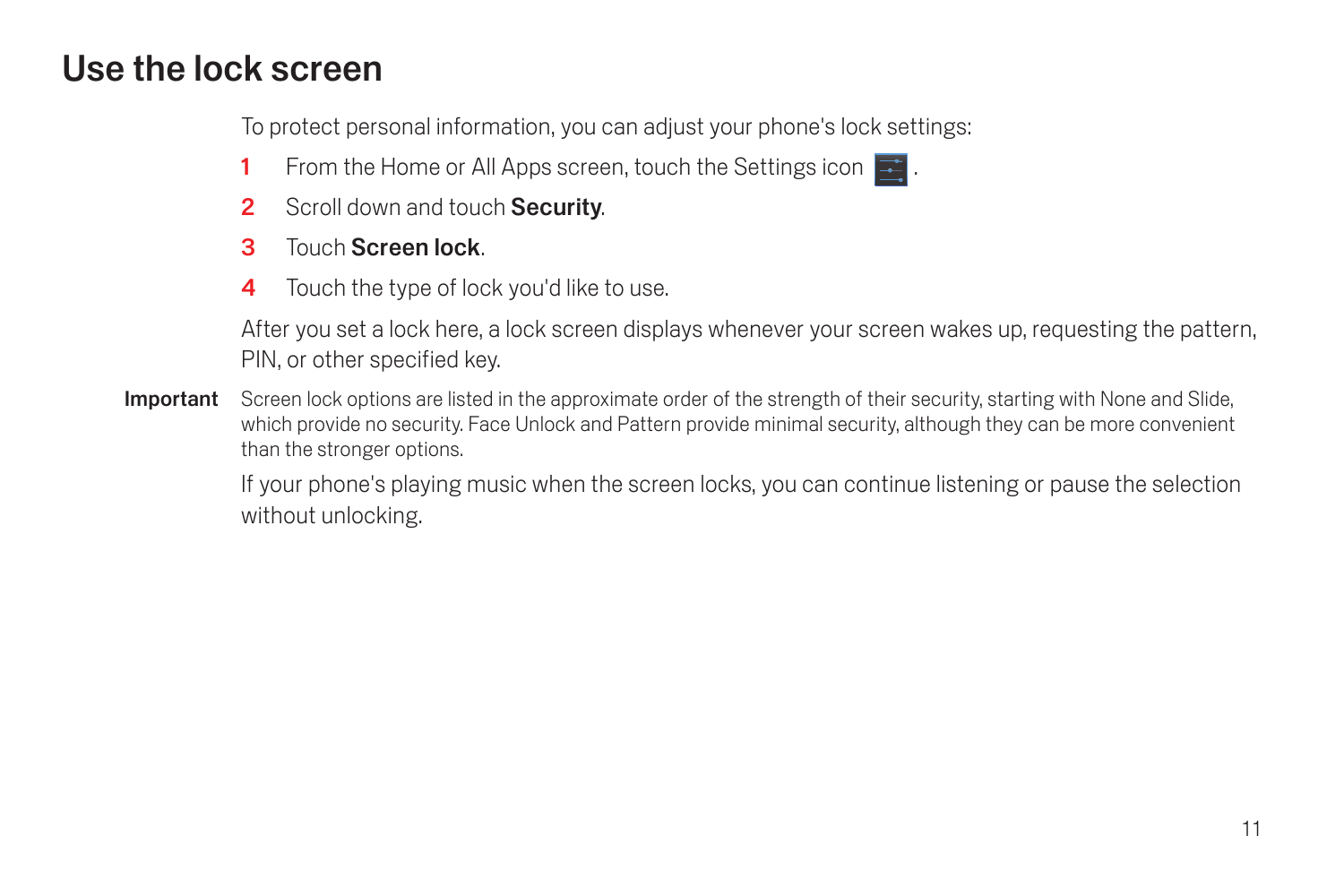While the screen is locked, you can respond to incoming calls in three ways. Touch the white phone icon and slide over one of these icons:





voicemail Direct the caller to leave a voicemail message.



message Opens a list of default text messages. Touch one to send it to the caller immediately.

Tip To edit text responses from within the Phone app, touch Menu icon  $\Box$  > Settings > Quick responses.

#### Related topic

[Set screen lock](#page-100-2)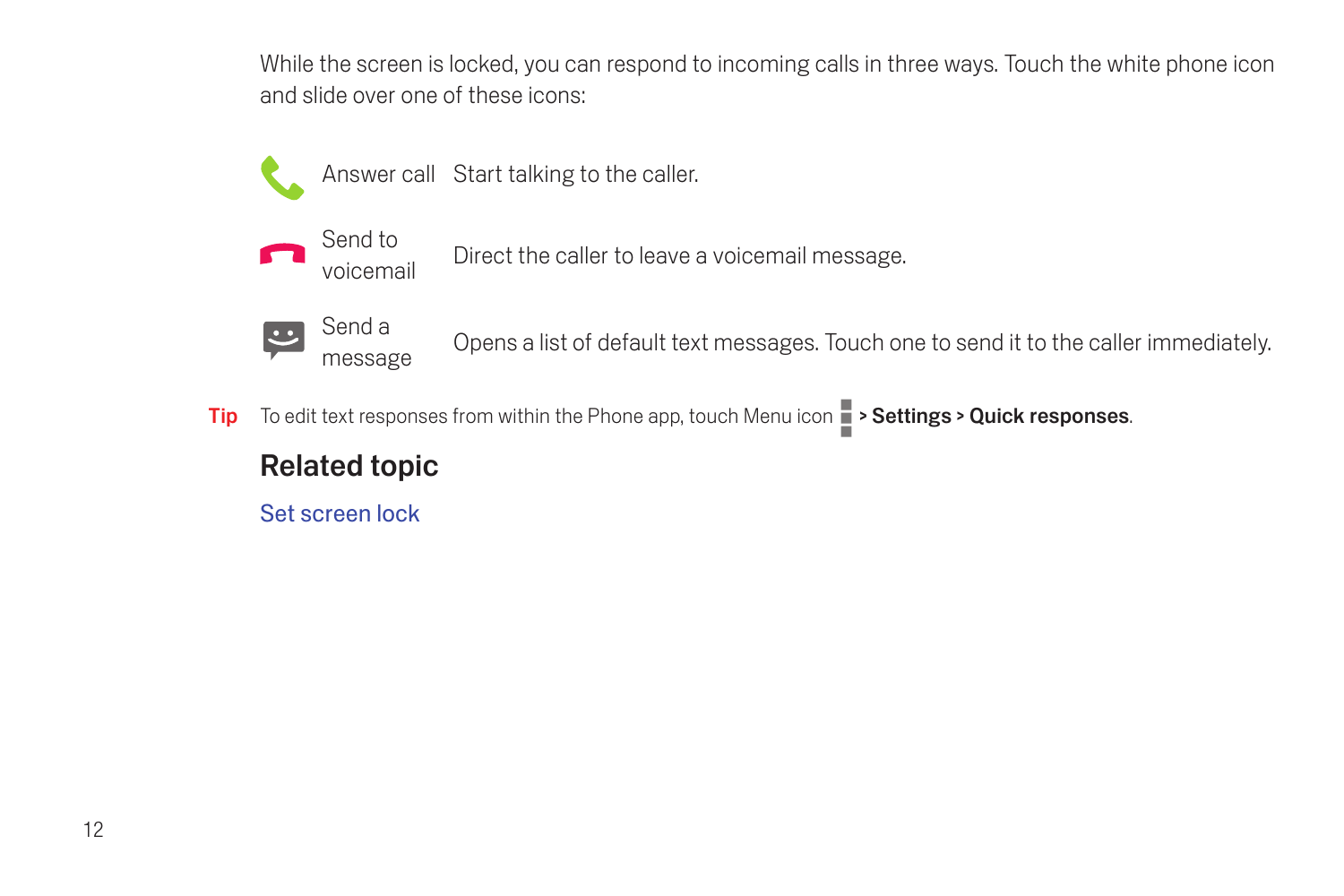## <span id="page-14-0"></span>Search your phone & the web

Google Search can help you find anything you need on your phone or the web:

At the top of any Home screen, touch **Google** to type your search term, or the Microphone button **U** to speak it.

As you type, suggestions from Google web search appear below the Search box, and results from your phone (such as apps and contacts) below that.

Touch a suggestion to search for it immediately, or touch its arrow just to add the term to the search field without starting to search.

To change the way Google searches on your phone or the web:

- 1 Touch **Google** at the top of the screen.
- 2 Touch the Menu icon  $\overline{\phantom{a}}$  in the upper right corner of the screen.
- 3 Touch Search settings.
- **4** Touch Searchable items or Google Search.
- **Tip** In addition to speaking search terms, you can use Voice Actions to call your contacts, get directions, send messages, and perform a number of other common tasks by speaking.

## Related topics

[Refine Google Search](#page-82-2)

[Use Voice Actions](#page-87-1)

[Voice Action commands](#page-89-1)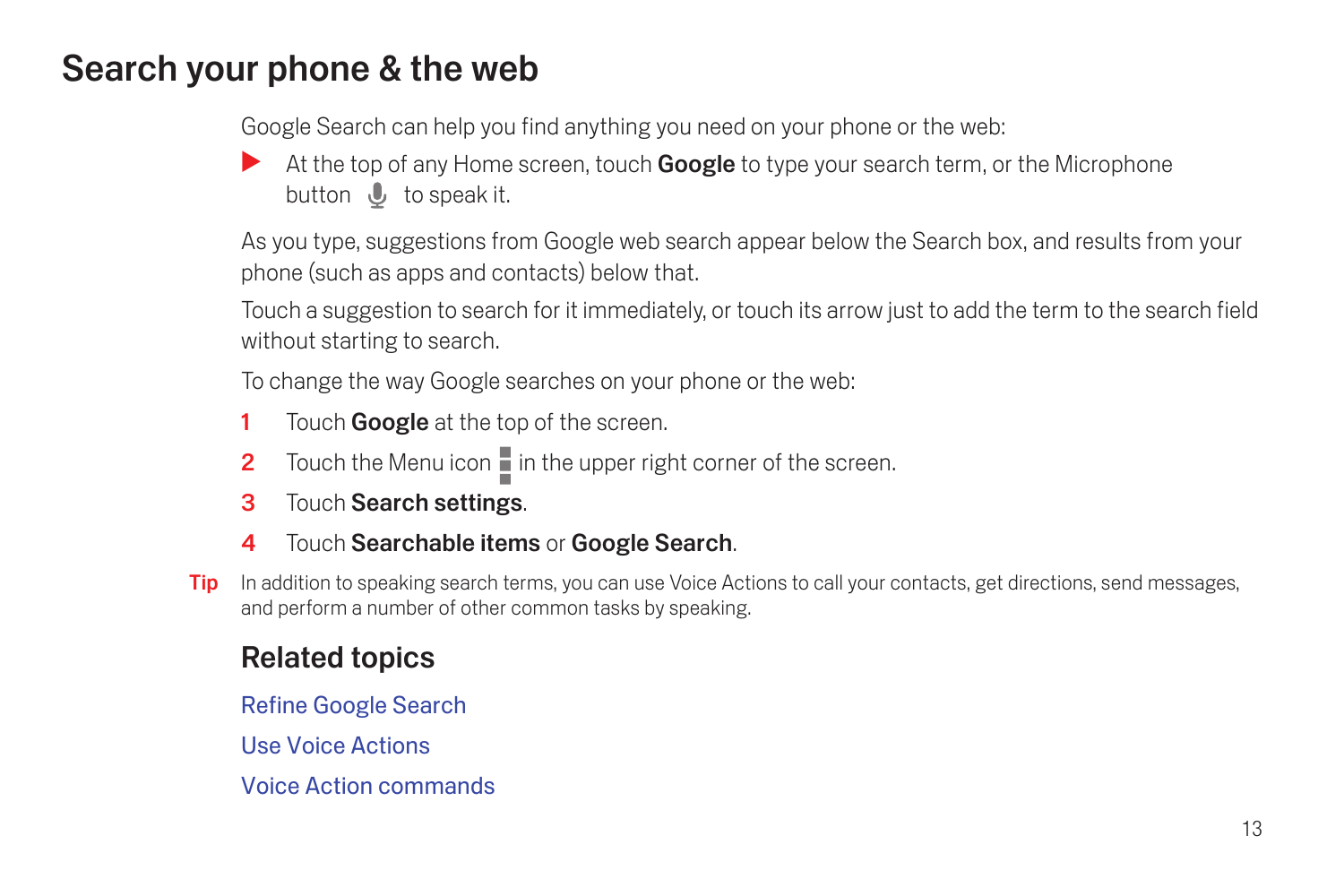# <span id="page-15-0"></span>Make yourself at home

## <span id="page-15-1"></span>Change the wallpaper

Wallpapers are images from Gallery (pictures you shot with Camera, synced from Picasa, and so on), still images included with the system, and live images (such as an animation or a map that centers on your location). They take the place of the default background for your Home screens.

- 1 Touch & hold anywhere on a Home screen that's not occupied. A list of options appears.
- 2 Touch a wallpaper source:

Gallery. Choose from pictures that you've taken with Camera or downloaded to your device. Live Wallpapers. Choose from a scrolling list of animated wallpapers. Wallpapers. Choose from thumbnails of default images, or touch a thumbnail for a larger version. You can download additional wallpapers from Android Market.

3 To set a wallpaper, touch OK at the top of the screen (for Gallery images) or Set wallpaper.

#### Related settings

Settings > Device > Display > Wallpaper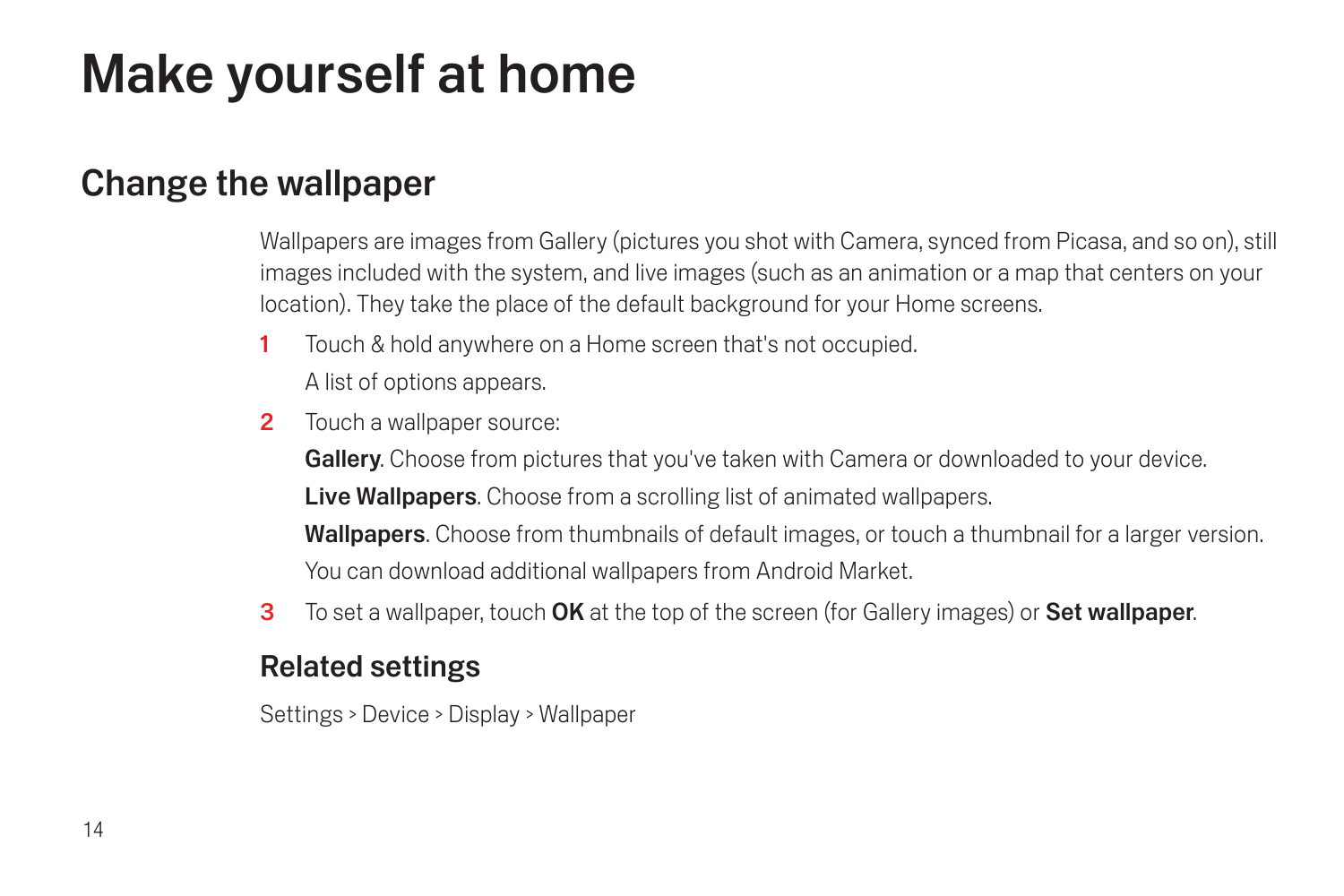## <span id="page-16-0"></span>Set ringtone & other sounds

Your phone uses sounds and vibrations to communicate with you, including ringtones, notifications, alarms, and navigation feedback. You can customize any of these sounds, as well as controlling their volume and the volume for music, videos, games, and other media.

#### Change default ringtone

To change the default ringtone for incoming calls:

1 From a Home or All Apps screen, touch the Settings icon  $\blacksquare$ .

#### 2 Touch Device > Sound > Phone ringtone.

Touch a ringtone to select and hear it. Touch OK to confirm your final selection.

To adjust the ringtone for an individual caller, go to that person's contact card in the People app, touch Menu for that card, and then Set ringtone.

#### Set ringtone to Vibrate

You have several options for controlling when your phone vibrates. To turn Vibrate on or off easily for incoming calls, follow these steps:

To activate Vibrate, press the Volume key (on the left side of your phone) down until you feel the phone vibrate. To resume normal ringing, press the Volume key up.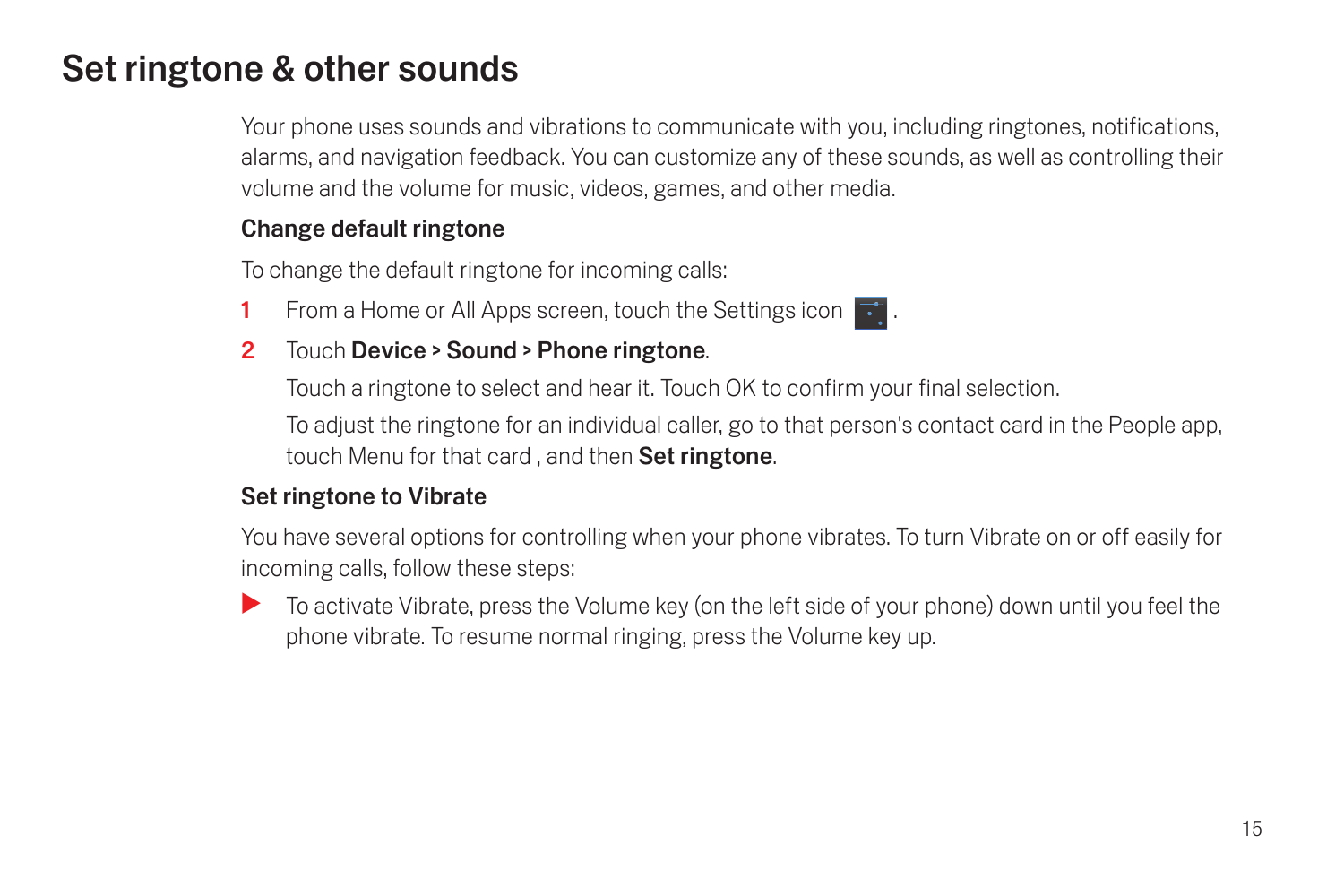#### Change other Sound settings

To change other sounds and vibrations, go to **Settings > Device > Sound** and touch the one you want:

- $\blacktriangleright$  Volumes sets the master volume separately for music, ringtones & notifications, and alarms. You can still use the physical volume control on the phone to raise or lower volume of whatever sound is currently playing.
- $\blacktriangleright$  Vibrate controls vibration feedback across the entire phone.
- $\blacktriangleright$  Silent mode turns off all sounds.
- Default notification announces the arrival of notifications unless you specify a different sound in an individual app.
- $\blacktriangleright$  System settings control feedback sounds and vibrations for standard actions performed with your phone.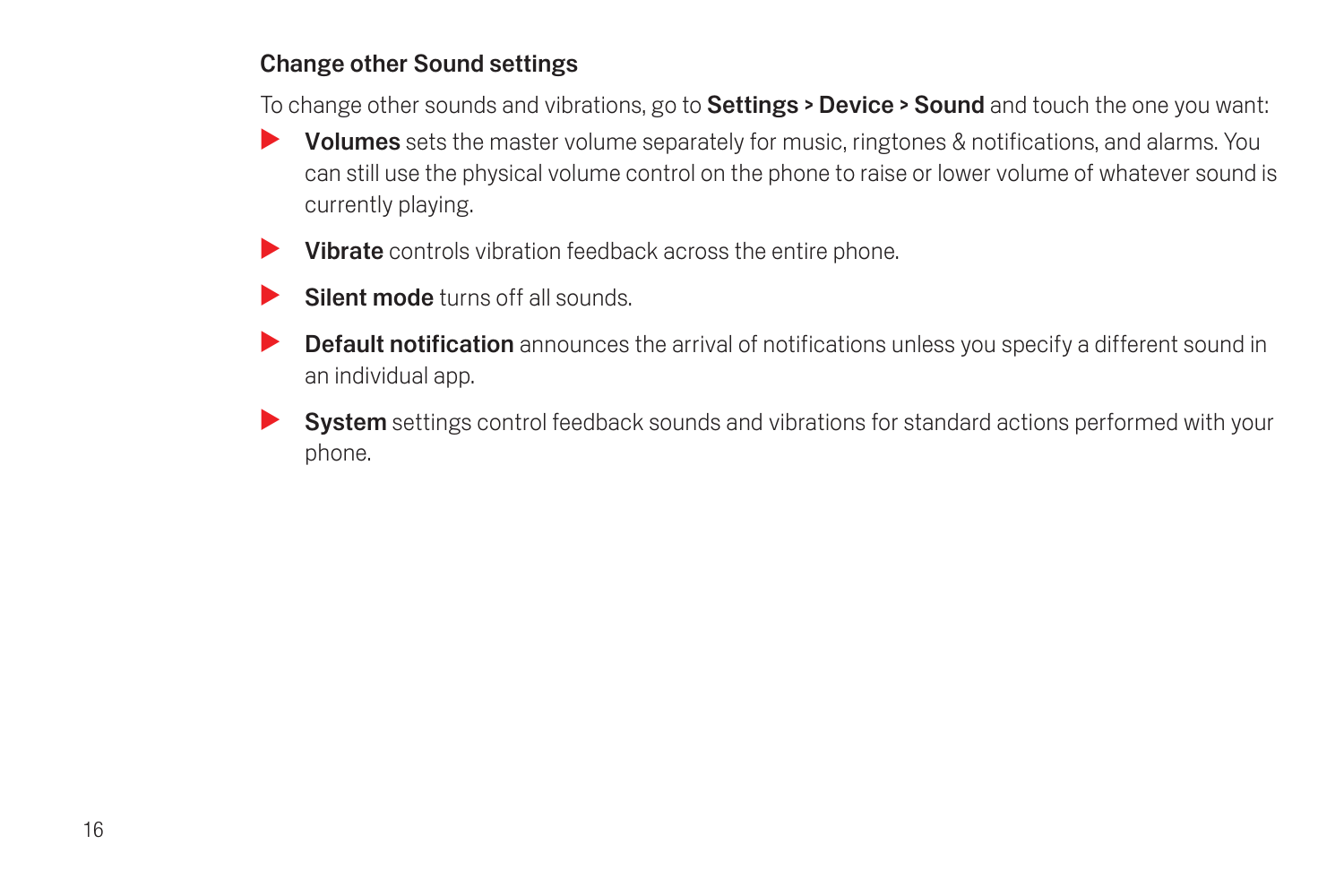## <span id="page-18-0"></span>Make a phone call

- 1 Touch the Phone icon **C** on the Home or All Apps screen. If the Phone app opens to a list of numbers instead of the keypad, swipe left or touch the  $\blacklozenge$  tab to return to the keypad.
- 2 Touch the keys to enter the number.
- 3 Touch below the keypad to dial.

You can switch applications during a call; for example, to look up information by using the Browser. The green phone icon appears in the Status bar while the call is underway.

To return to the Phone app while a call is in progress:

- 1 Swipe down from the top of the screen to reveal your notifications.
- 2 Touch the name of the person you're calling, beside the phone icon.

To end a call in progress, touch  $\bigcap$  at the bottom of the screen.

## Related topics

[Dial stored numbers](#page-44-2) [Answer or divert calls](#page-46-1)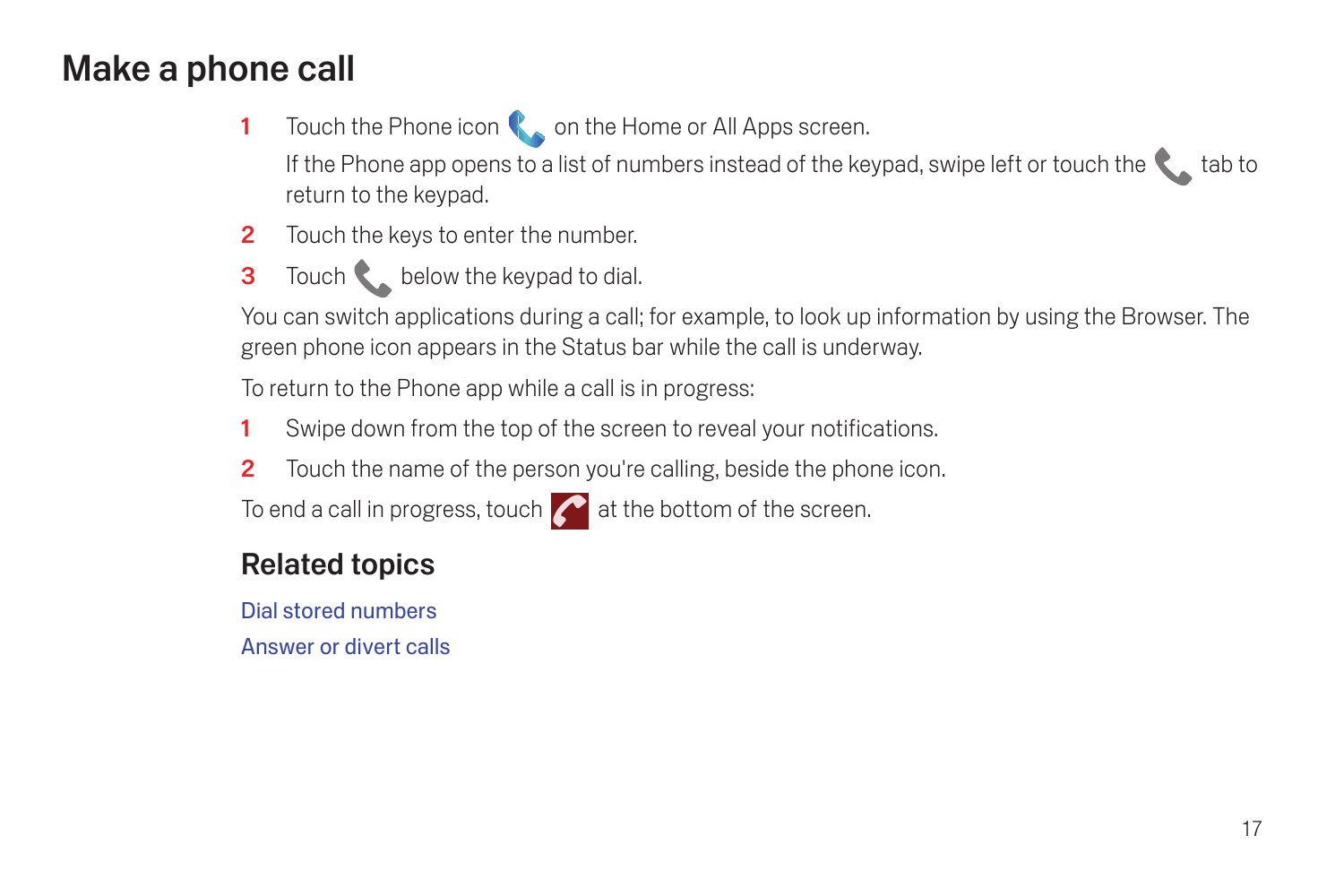## <span id="page-19-0"></span>Get your contacts

If you have a Google Account, any contacts associated with that account are automatically backed up by Google. This means all your contacts are always available on the web and can be synced to any Android phone that's set up with the same account.

As a result, even if you lose your phone, switch to a new phone, or use a desktop computer, your contacts are always available.

To get your phone numbers and other contact information into your Google account, you have several options:

- Import your contacts directly into your phone from your SIM card. See the instructions below.
- $\blacktriangleright$  Use a desktop computer to import both your email and your contacts from another email account into your Gmail account. See Import email and contacts.
- S Use a desktop computer to export your contacts from applications like Outlook or the Mac Address [Book as a text file, then import them into your Google Account through a desktop browser. Two](https://mail.google.com/support/bin/answer.py?hl=en&answer=14024)  common text file formats used for this purpose produce files that end with .csv or .vcard. See [I](https://mail.google.com/support/bin/answer.py?hl=en&answer=14024)mporting CSV files or [Importing vCard files](https://mail.google.com/support/bin/answer.py?hl=en&answer=183711).
- $\blacktriangleright$  Use a desktop computer to export your contacts as a text file, then import them directly into your phone.

Regardless of the method, you only need to import your contacts once. After you start using a Google Account, all your contacts stay in sync, even if you get a new phone or other mobile device. To view your contacts: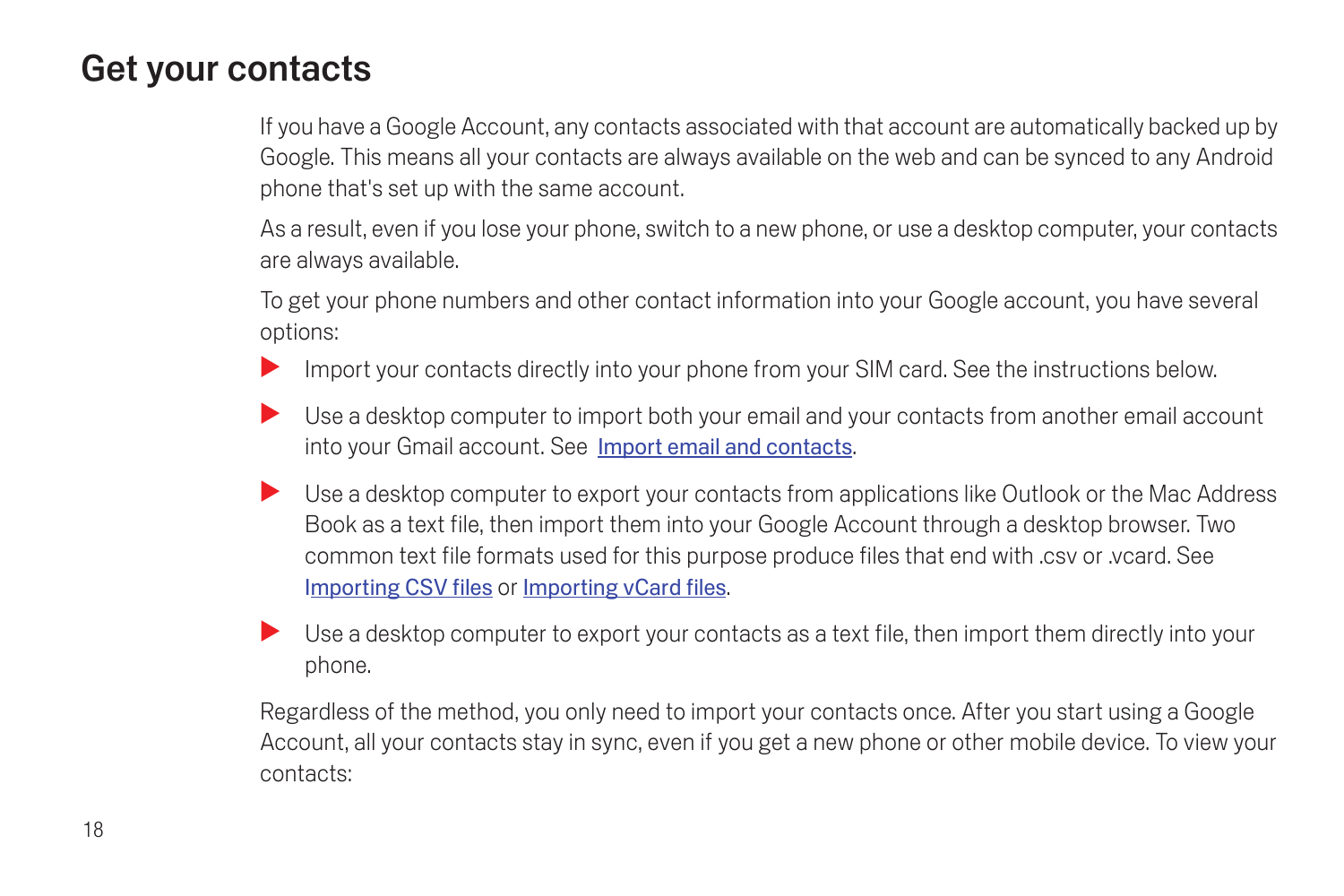- On your phone: use the People app  $\overline{Q_n}$ .
- [From a browser on a desktop computer: Go to](http://google.com/contacts) google.com/contacts. If you aren't already logged in, you need to provide your Gmail address and password.

To import contacts from a SIM card:

- 1 Install the SIM card with your contacts on it in your new phone.
- **2** From a Home or All Apps screen, open the People app  $\Box$ .
- 3 Touch Menu icon **> Import/Export.**
- 4 Touch Import from SIM card.

If asked to choose an account, touch the one where you want to add the contacts.

5 To import contacts one at a time, touch them.

To import all at once, touch Menu icon **P** > Import All.

#### Related topic

[Find People](#page-27-1)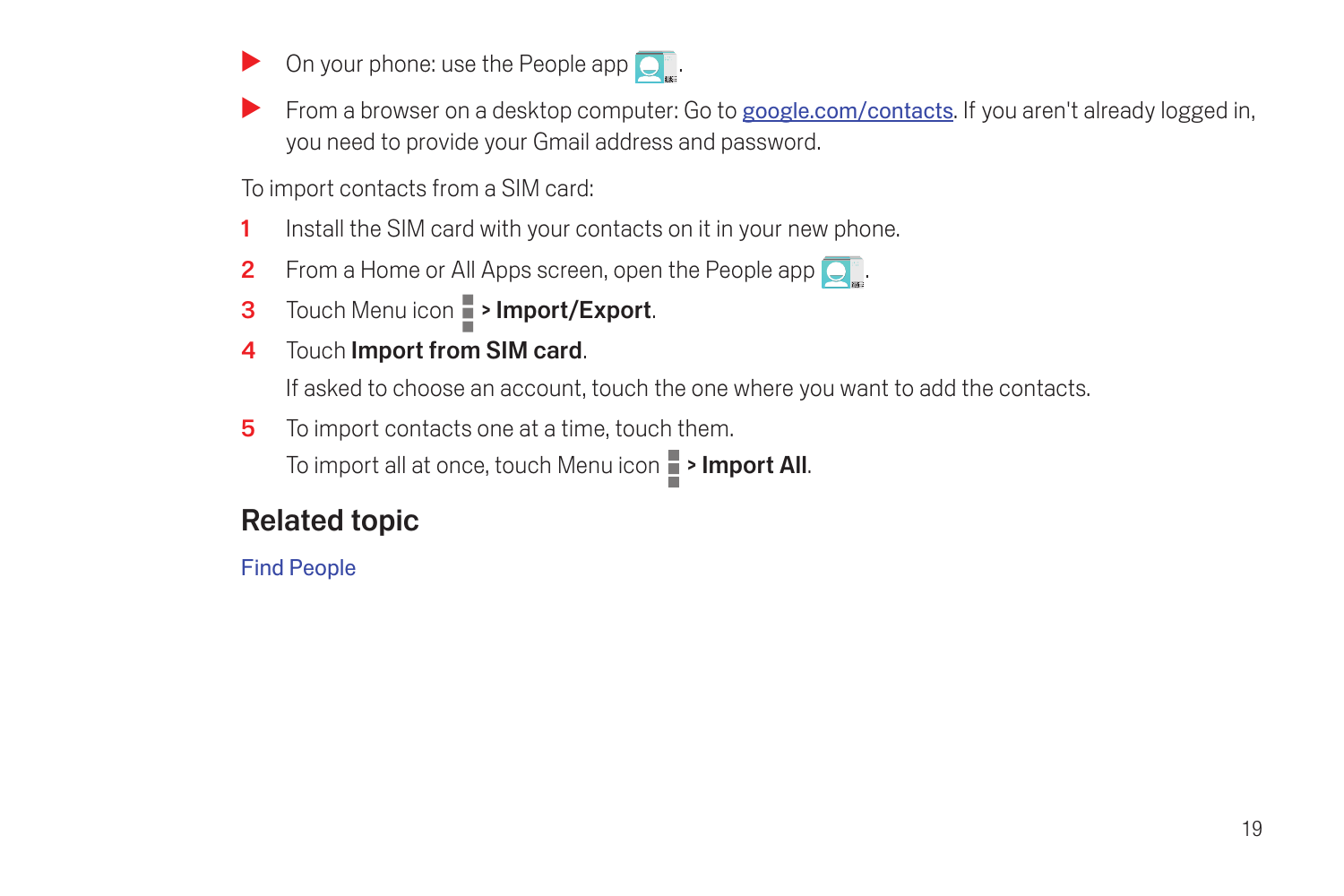## <span id="page-21-1"></span><span id="page-21-0"></span>Arrange & work with apps

To see all your apps, touch the All Apps icon (...) on any Home screen.

The main All Apps screen opens. This is where you can see all your apps, including those downloaded from Android Market. You can move app icons to any of your Home screens.

From All Apps, you can

- Move between screens: Swipe left or right.
- Launch an app: Touch its icon.
- **Place an app icon on a Home screen:** Touch & hold the app icon, slide your finger, and lift your finger to drop the icon in place.
- **Place an app icon in the Favorites tray:** Touch, hold, & slide to move one of the Favorites icons out of the tray. Then use the same technique to move another one into the same position.
- **Explore your widgets:** Touch the Widgets tab at the top of any All Apps screen.
- Get more apps. Touch the Market icon.

To remove an app icon from the Home screen, touch and hold it, slide your finger toward the top of the screen, and drop the app over the Remove icon  $\triangleq$ .

Note The All Apps icon  $(n)$  in the Favorites tray is permanent. You can't move it.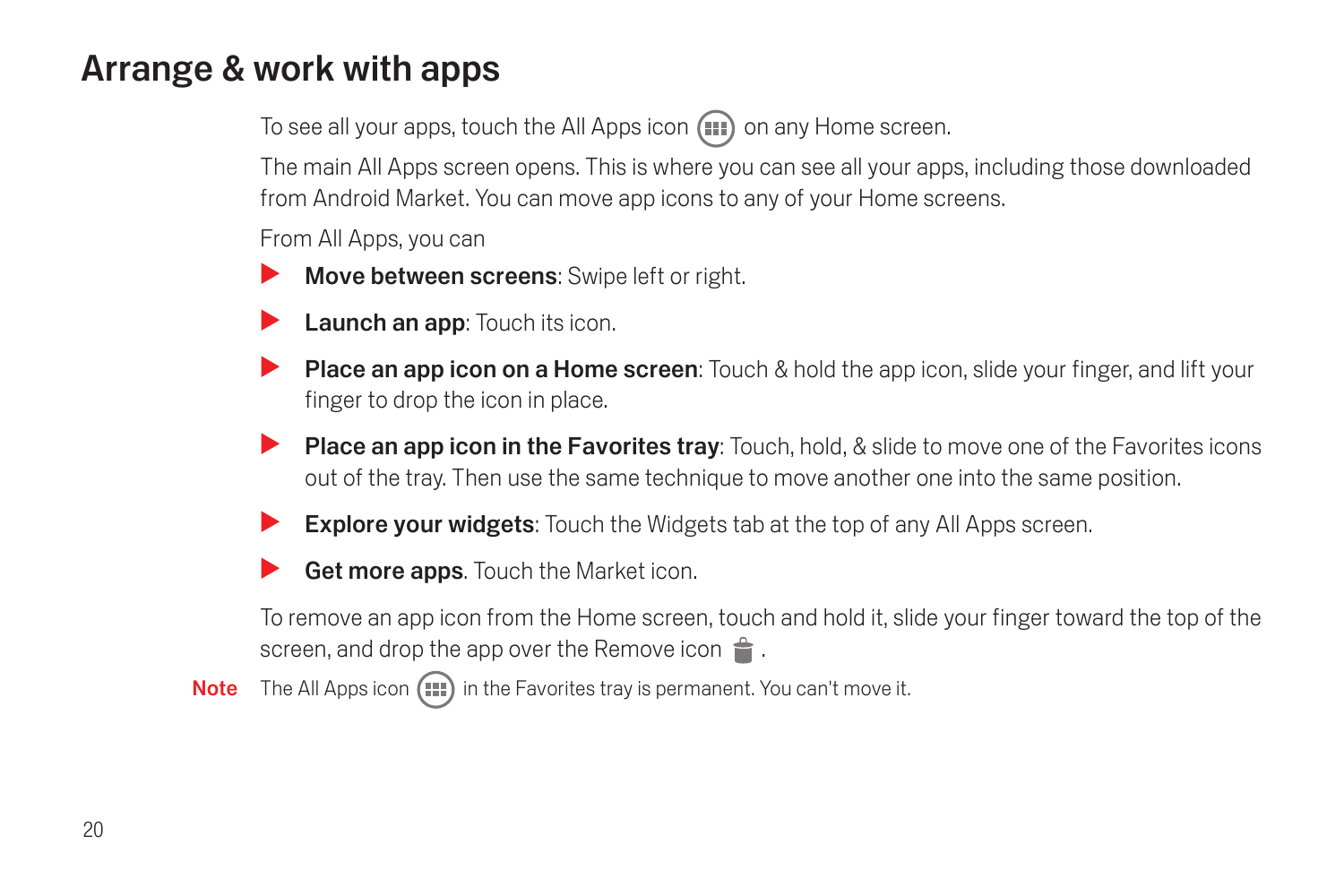## Use folders

You can combine several app icons in a folder. Drop one app icon over another on a Home screen, and the two icons will be combined.

From any Home screen, you can

- **Open a folder:** Touch it. The folder opens:
- **Rename a folder:** Touch its name.
- Move icons around your Home screens: Touch, hold, and slide.

## Tips



- S To can see a smaller collection of frequently used apps, touch the Google Apps folder near the bottom of the screen. As with any folder, you can customize its contents.
- After you open an app, you can usually adjust its settings by choosing items from its Menu icon near the top or bottom of the screen.

## Related topic

[Add widgets](#page-23-0)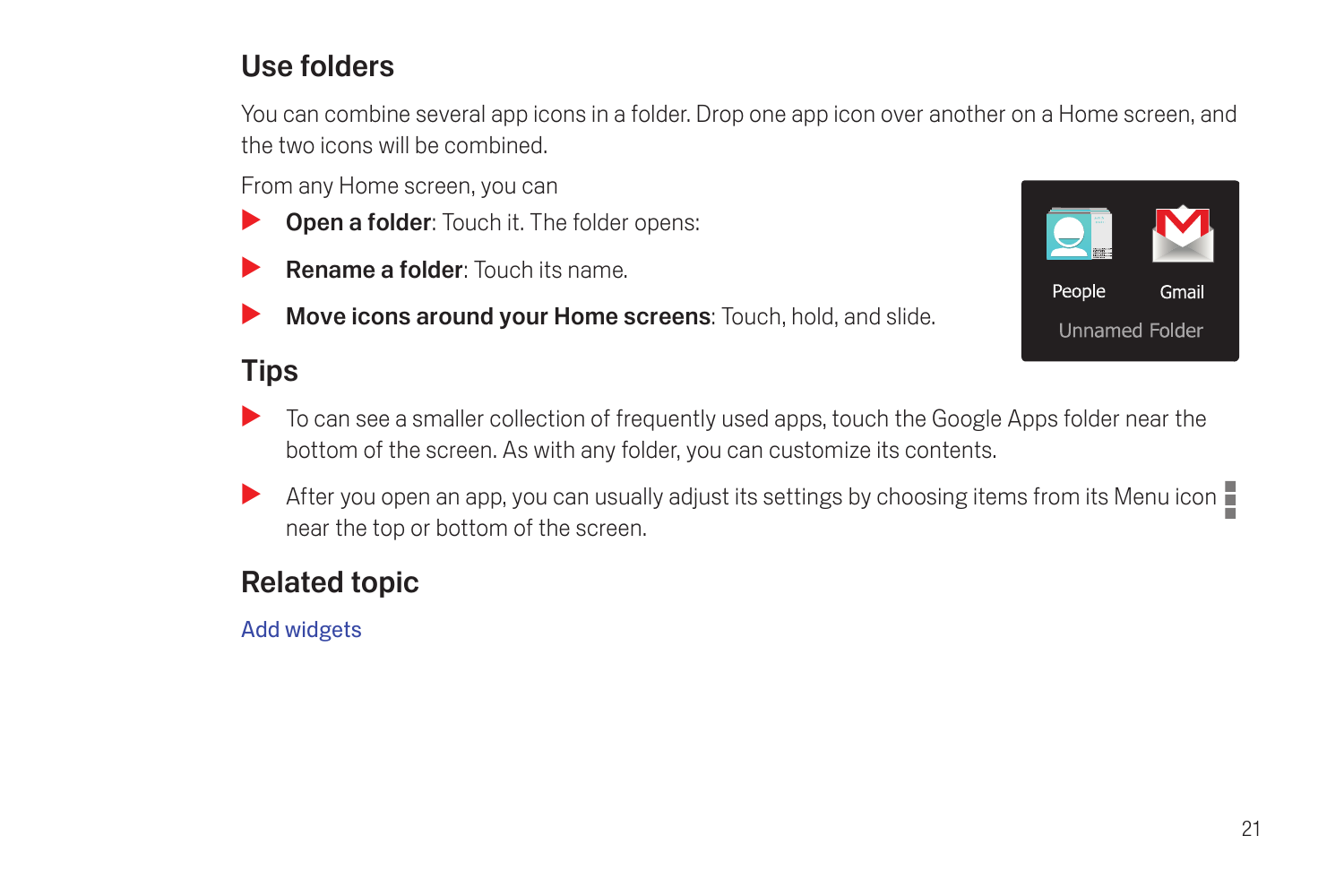## <span id="page-23-0"></span>Add widgets

Widgets are like windows into your apps. They're available from an All Apps tab for you to move onto your Home screens.

To see your widgets:

- 1 Touch the All Apps icon  $(n)$  on your Home screen.
- 2 Touch **Widgets** at the top of the screen.

From the main Widgets screen, you can

- $\blacktriangleright$  Move between screens: Swipe left or right.
- **Drag a widget to a Home screen:** Touch and hold the widget's icon, slide your finger where you want to place it, and lift your finger.

You may be asked to make further choices before the widget activates. If there isn't room where you dropped it, the widget won't get added to the Home screen.

## Related topic

[Arrange & work with apps](#page-21-0)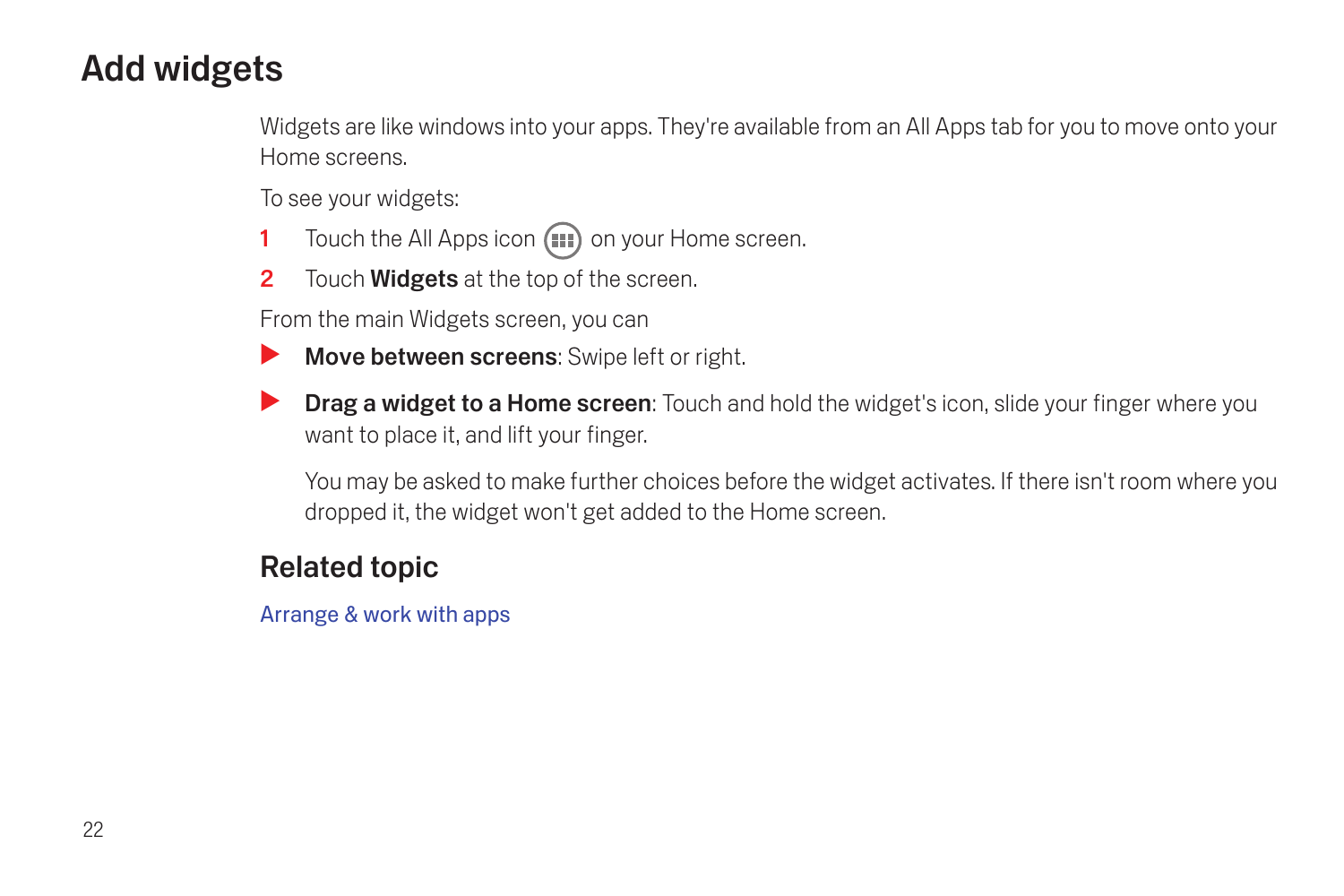## <span id="page-24-1"></span><span id="page-24-0"></span>Manage notifications

Notifications report the arrival of new messages, calendar events, and alarms, as well as ongoing events, such as when you've configured your phone as a Wi-Fi hotspot.

When you receive a notification, its icon appears in the top left corner of the screen. Depending on your Sound settings, you may also hear a sound.

- See your notifications: Swipe your finger down from the top of the screen.
- **Respond to a notification:** Touch it.
- **Dismiss a notification:** Swipe it sideways.
- **Dismiss all notifications:** Touch the X in the top right corner.
- Tip When the list of notifications is open, you can also get to Settings by touching the Quick Settings icon  $\frac{1}{\sqrt{2}}$  at the top of the list. This provides a quick way to get to Settings from any screen.

Most apps that send notifications, such as Gmail and Google Talk, have notification settings that you can adjust.

## Related settings

Settings > Device > Sound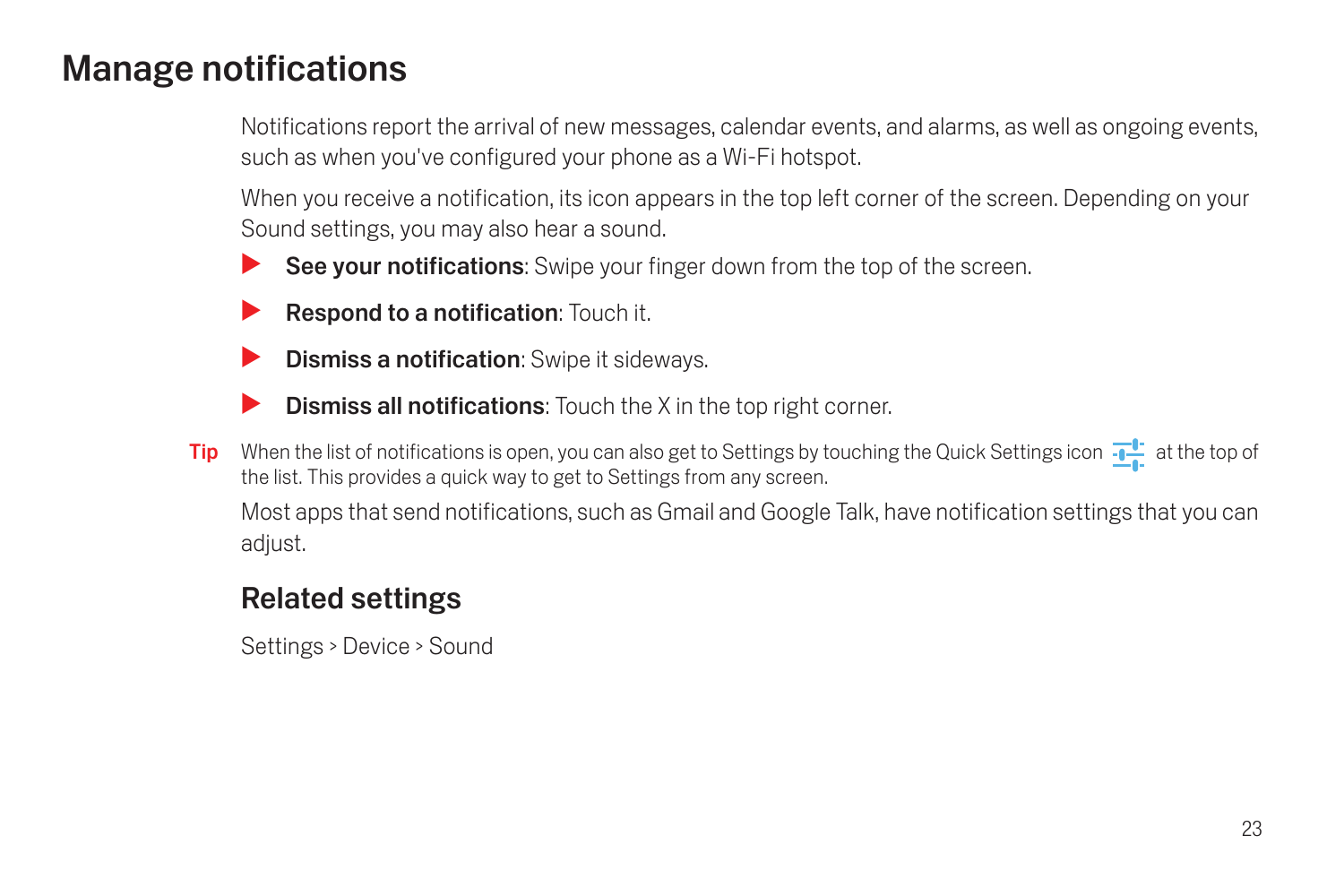# <span id="page-25-0"></span>Try some apps

## <span id="page-25-1"></span>Start Gmail

You can use Gmail to read and write email from any mobile device or browser. All your email is always up to date and available no matter where you check it from.

But Gmail is not just about email. Your Gmail name and password signs you into to all Google apps and services, including Calendar; People, for keeping track of your contacts; Picasa, for storing and organizing your pictures; Google Reader, for keeping up with your online reading; Google Documents, for working with documents, spreadsheets, or drawings; and many more.

 $\blacktriangleright$  To launch Gmail, touch the Gmail icon  $\hat{\blacklozenge}$  on a Home or All Apps screen.

The first time you launch Gmail, you're asked to sign in or create an account, if you didn't already do so when you first set up your device. Then Gmail opens to the Inbox. From here, you can

**Read email.** Touch a message to read it. Unread messages are bold.

While you're reading a message:

- Touch the icons and menu along the bottom of the screen to archive, throw away, label, or perform other actions on that message.
- Swipe left or right to read the previous or next conversation.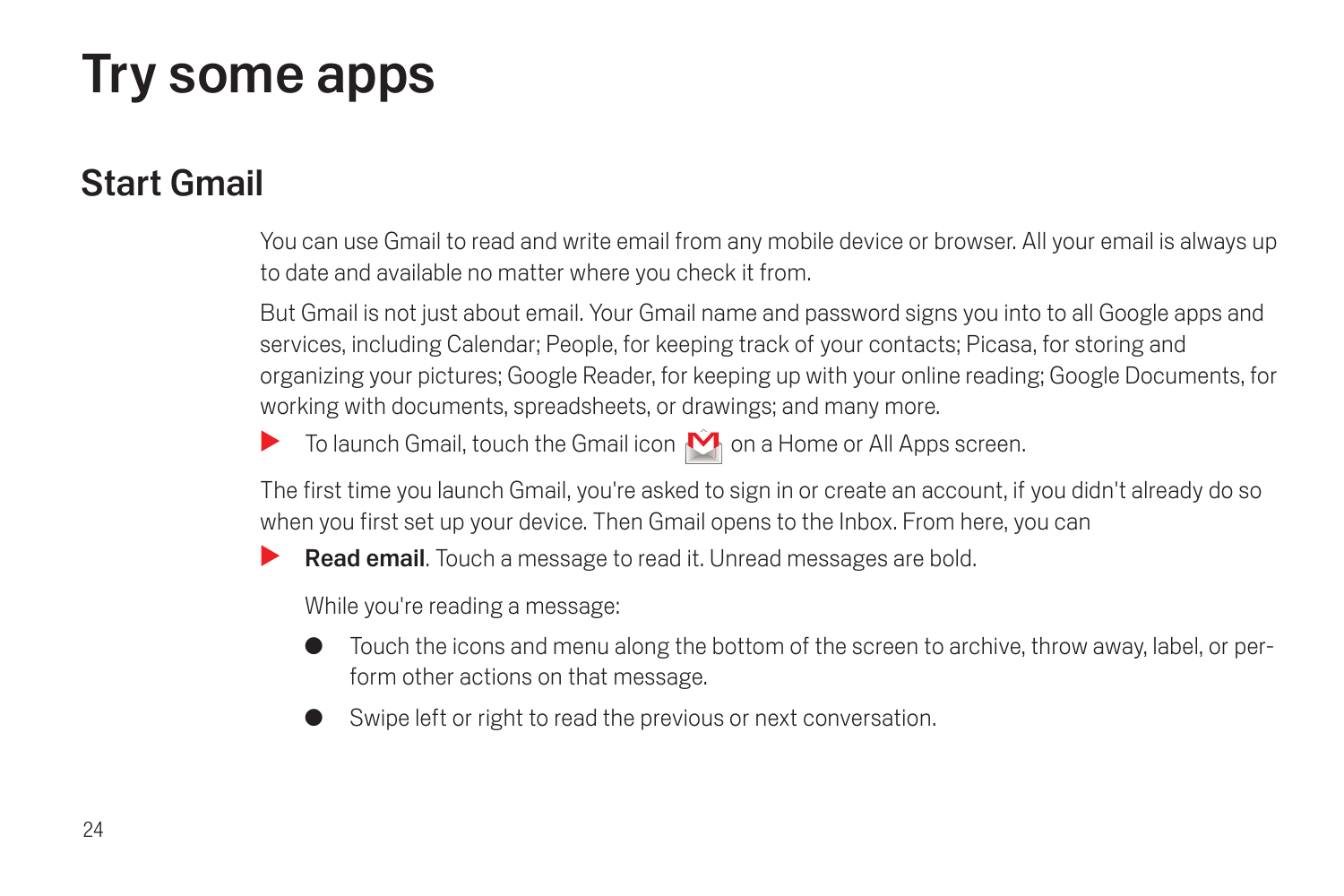- **Organize email.** Check the box beside a message to select it. Then use the icons and menu along the bottom of the screen to manage the selected messages.
- Change your settings. Touch the Menu icon  $\blacksquare$  to change your preferences, add an account, or get Help.

No matter where you are within Gmail, you can always get back to the Inbox by touching  $\hat{M}$  in the top left corner of the screen.

## Related topic

[Why use a Google Account?](#page-6-1)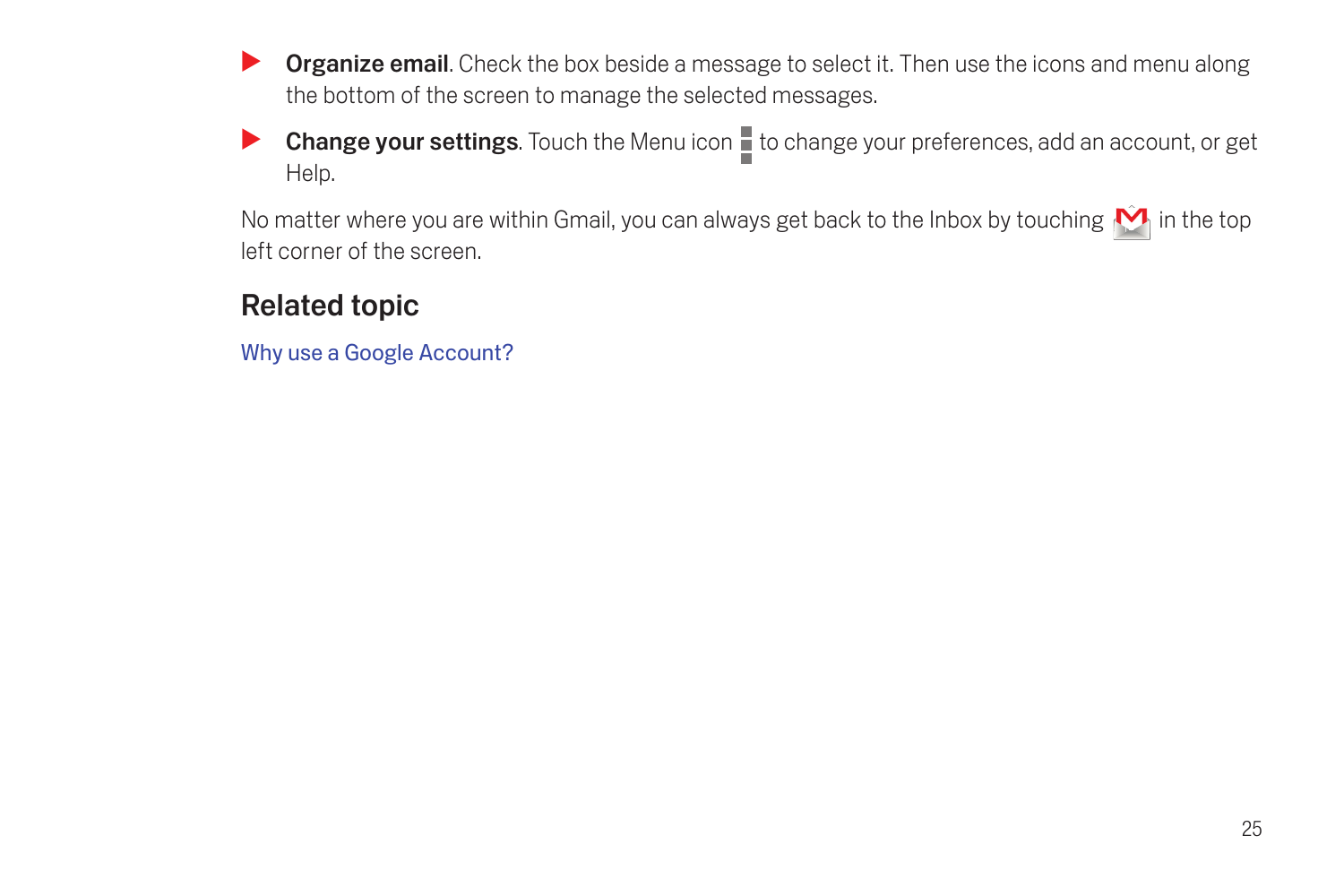## <span id="page-27-1"></span><span id="page-27-0"></span>Find People

The People app gives you quick and easy access to everyone you want to reach. When you first turn on your phone and sign into a Google Account, any existing contacts from that account are synced with your People app. After that, all your contacts stay in sync automatically, whether you make changes on your phone, from another device, or from any Web browser.

If you belong to Google+ or use Exchange, you can also sync that contact information with People.

All your People information is available from Gmail, Google Talk, Messenger, Phone, and other apps where it's useful. As you add contacts from different sources, they are synced automatically across all the places you need them.

To view your contacts, touch the People icon  $\bigcirc$  on a Home or All Apps screen.

The first time you launch People, you're asked to sign in or create an account. Then the app opens to the main list of your contacts. You can view them in three ways from the tabs at the top of the screen:

Groups  $\Box$ , All  $\Box$ , and Favorites  $\blacktriangleright$ :

Swipe your finger left or right to move between tabs, and up or down to scroll through the lists.

From any of the main views, you can

- See who's available. Contacts who are currently online and accessible via Google Talk or other networks are labeled Available and marked with a green dot  $\bullet$ .
- $\blacktriangleright$  Read details. Touch a name to see details for a contact or group.
- **S** View recent activity. When viewing a contact, swipe right or touch a connection profile, such as Google+, to see recent updates.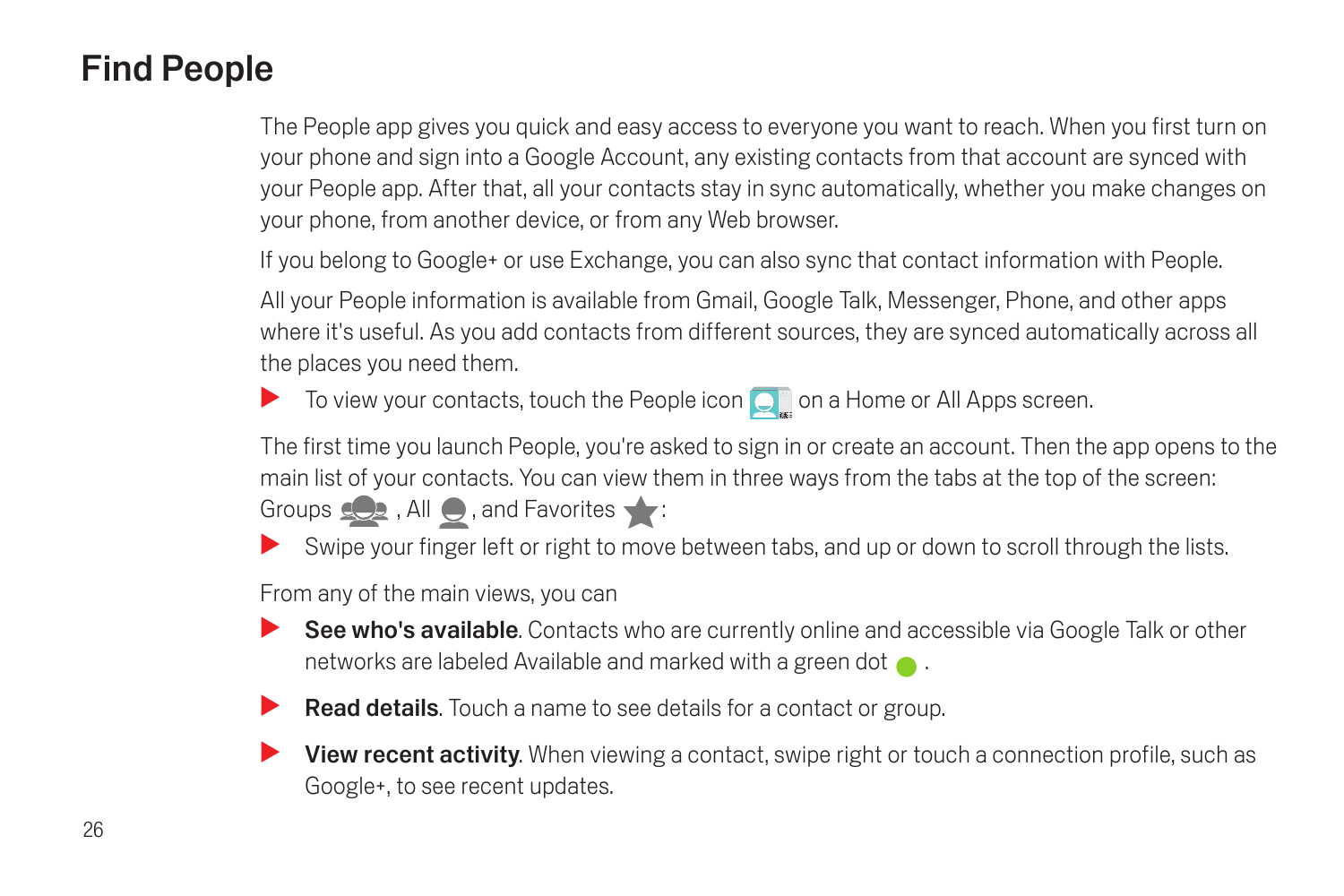- Edit details. While viewing a contact, touch the Menu icon **a**nd choose options to edit or share contact details, set ringtone, and so on. You can also touch the star beside the Menu icon to add a contact to your Favorites list.
- Change your settings. While viewing the main list screen, touch the Menu icon to import or export contacts, choose display options for the Groups and All tabs, and add or edit accounts.

No matter where you are within People, you can always get back to the main lists by touching the icon in the top left corner of the screen.

## Related topics

[Why use a Google Account?](#page-6-1)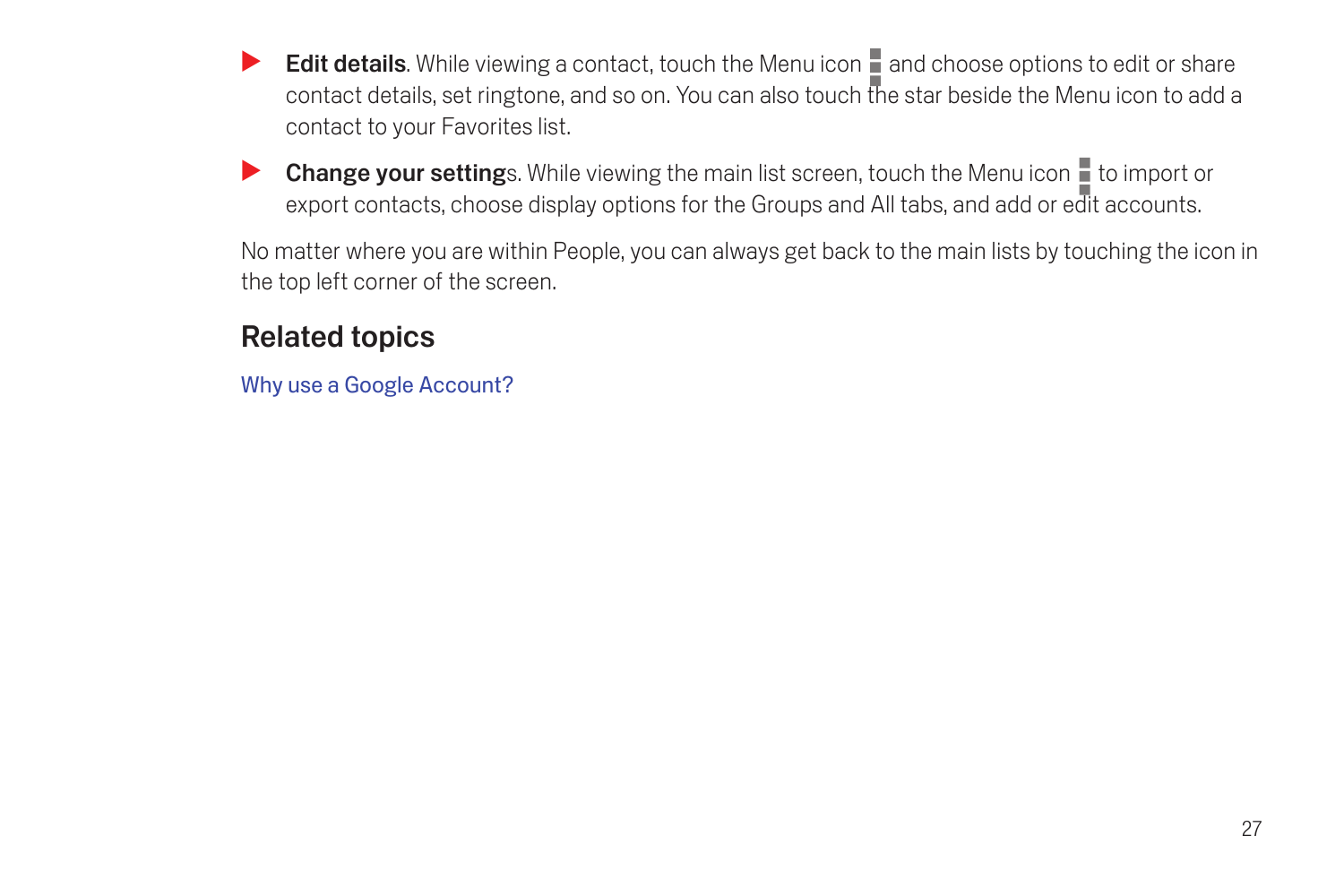## <span id="page-29-0"></span>Manage your Calendar

The Calendar app lets you view and edit your schedule.

When you first set up your phone, you configured it to use an existing Google Account (such as Gmail), or you created a new one. The first time you open the Calendar application on your phone, it displays any existing calendar events from that Google Account on the web. As you edit events from any mobile device or web browser, they are synced automatically across all the places you need them.

To view your Calendar, touch  $\overline{a}$  on a Home or App screen.

To change the Calendar view, touch the date at the top and choose Day, Week, Month, or Agenda. Swipe to scroll vertically or horizontally. In the Day or Week views, spread your fingers apart or pinch them together to zoom in or out.

From any of these views, you can

- **Read or edit event details**. Touch an event to view its details.
- Manage events and calendars. Touch icons across the top or Menu to search or create events, return to today, or adjust settings.

## Related topics

[Why use a Google Account?](#page-6-1)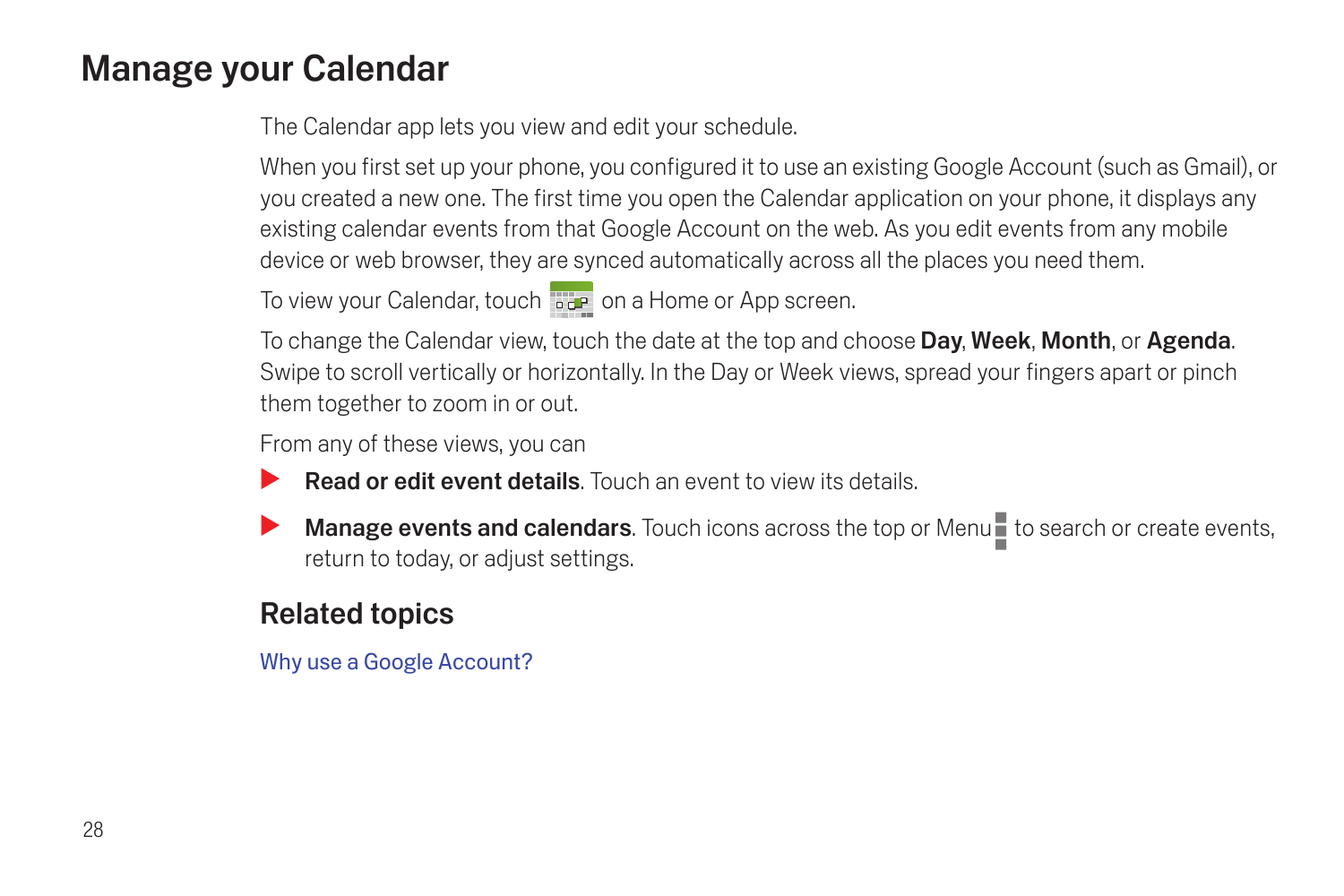## <span id="page-30-0"></span>Use your Camera

The Camera app is a combination camera and camcorder that actually consists of two cameras, one facing back ( toward you) and one facing forward (away from you). The forward-facing camera includes a Panorama mode that allows you to create a single image by panning across a scene.

You can view photos and videos you take with Camera in the Gallery app 7. Your personal videos are also available in the Videos app  $\ddot{\cdot}$  , along with movies that you rent or download.

To take pictures and videos, first touch the Camera icon  $\Box$  on a Home or All Apps screen.

When Camera opens, you can

- Take a picture: Touch the blue button.
- **View the most recently taken picture:** Touch the thumbnail near the blue button.

You can now share the picture by touching the Gmail, Google+, Messenger, or other icons displayed along one side of the image.

To view this picture and others in the Gallery app, touch the picture.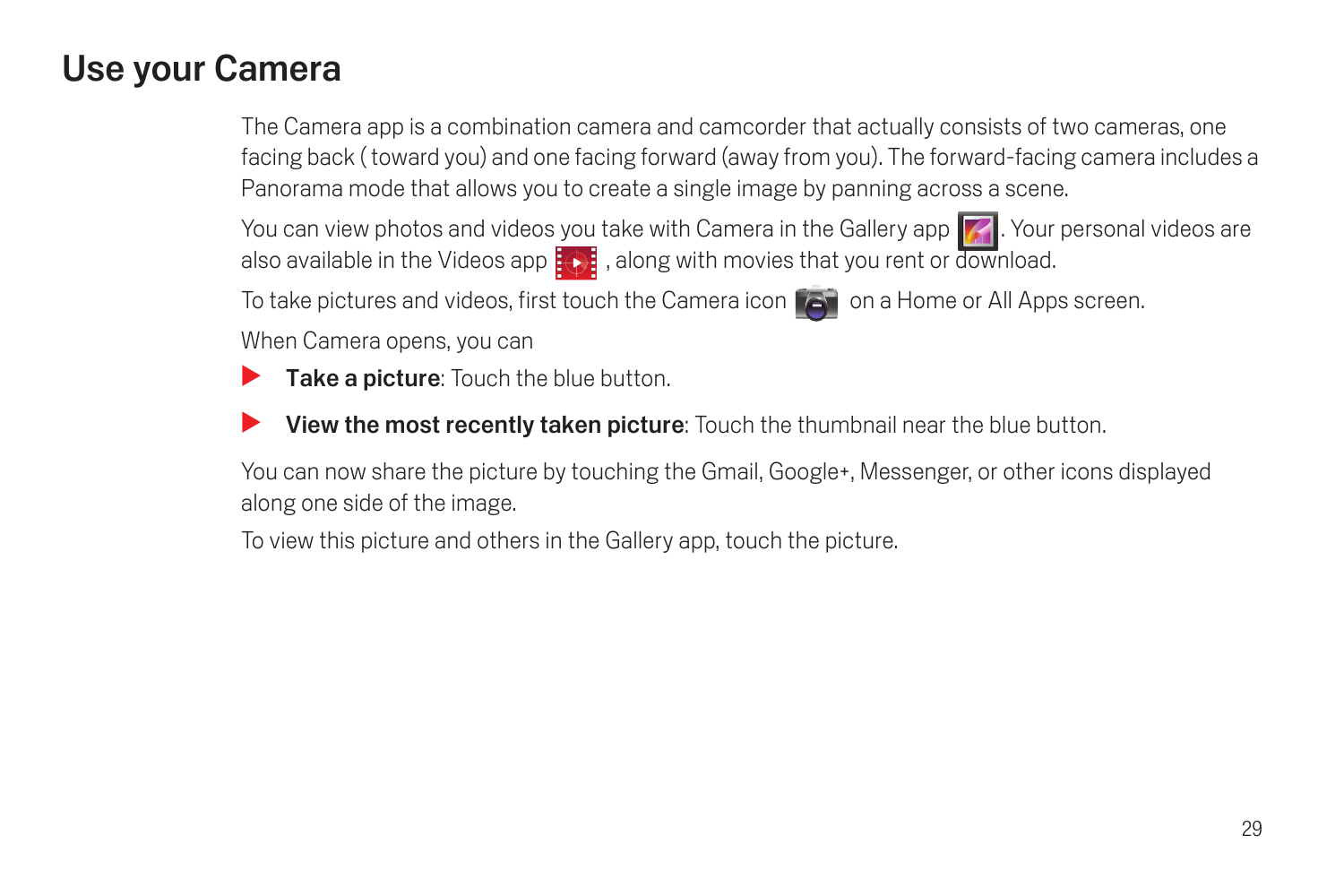While Camera is open, you can also touch these icons to adjust its settings:

| Icon                | Name             | Description                                                                                                               |
|---------------------|------------------|---------------------------------------------------------------------------------------------------------------------------|
| $\bullet$           | Mode             | Switch among camera, video, and panorama modes.                                                                           |
| ு.                  | Switch<br>Camera | Toggles between cameras on the front and back of the phone.                                                               |
| $\overline{O}$      | Zoom             | Touch & hold, then slide to zoom in and out.                                                                              |
| $\ddot{\mathbf{O}}$ | Settings         | Reveals additional icons that you can use to set exposure, flash, focus, scene<br>mode, white balance and other settings. |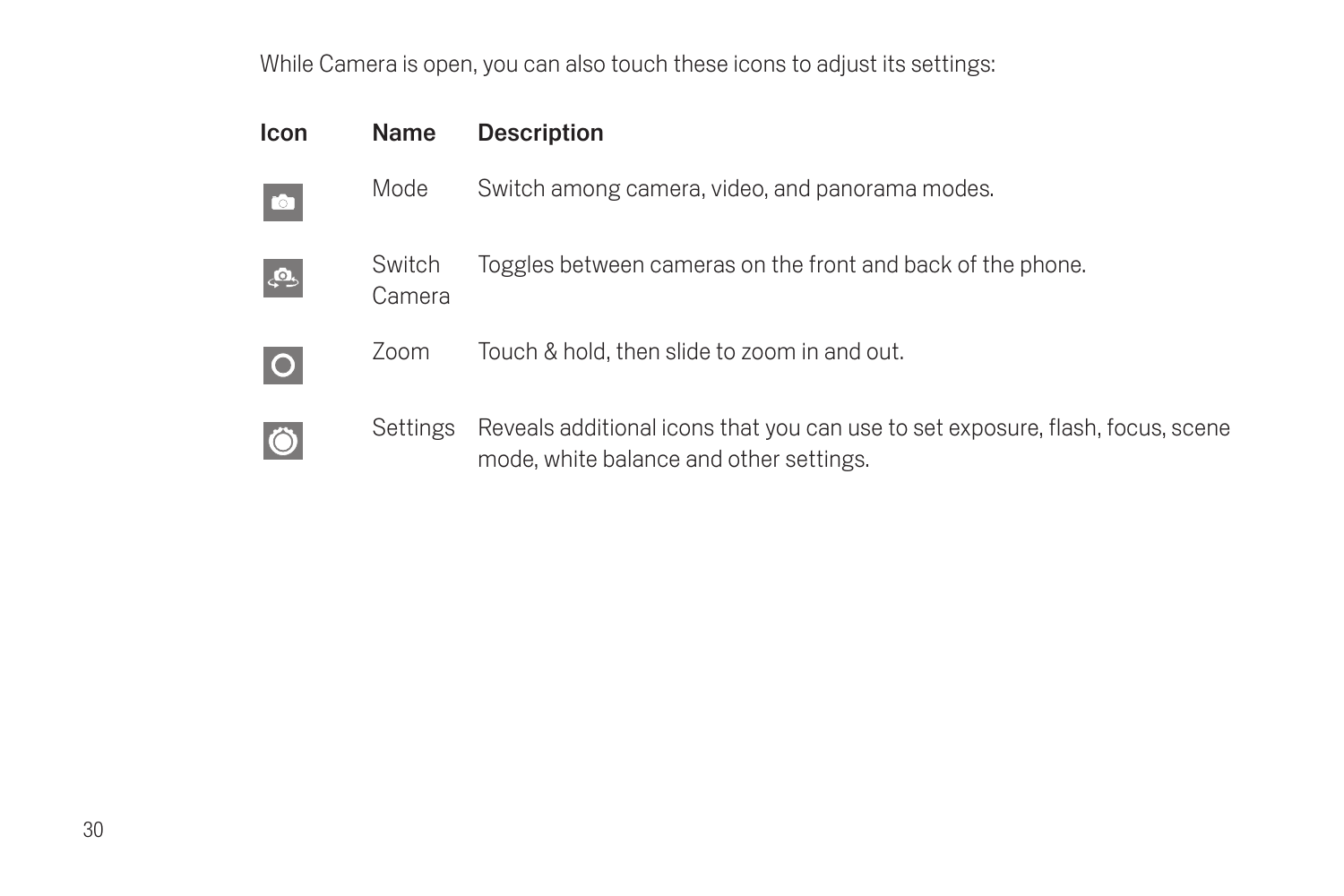## <span id="page-32-0"></span>Beam screen content

You can beam a web page, a video, or other content from your screen to another device by bringing the devices together (typically back to back).

**Before you begin:** Make sure both devices are unlocked, support Near Field Communication (NFC), and have both NFC and Android BeamTM turned on.

Follow these steps:

- 1 Open a screen that contains something you'd like to share, such as a Browser page, YouTube video, or place page in Maps.
- 2 Move the back of your phone toward the back of the other device.
- 3 When the devices connect, you hear a sound, the image on your screen reduces in size, and you see the message Touch to beam.
- 4 Touch your screen anywhere.

Your friend's device displays the transferred content. Or, if the necessary app isn't installed, Android Market<sup>TM</sup> opens to a screen where your friend can download the app.

## Related settings

Settings > Wireless & networks > More > NFC

Settings > Wireless & networks > More > Android Beam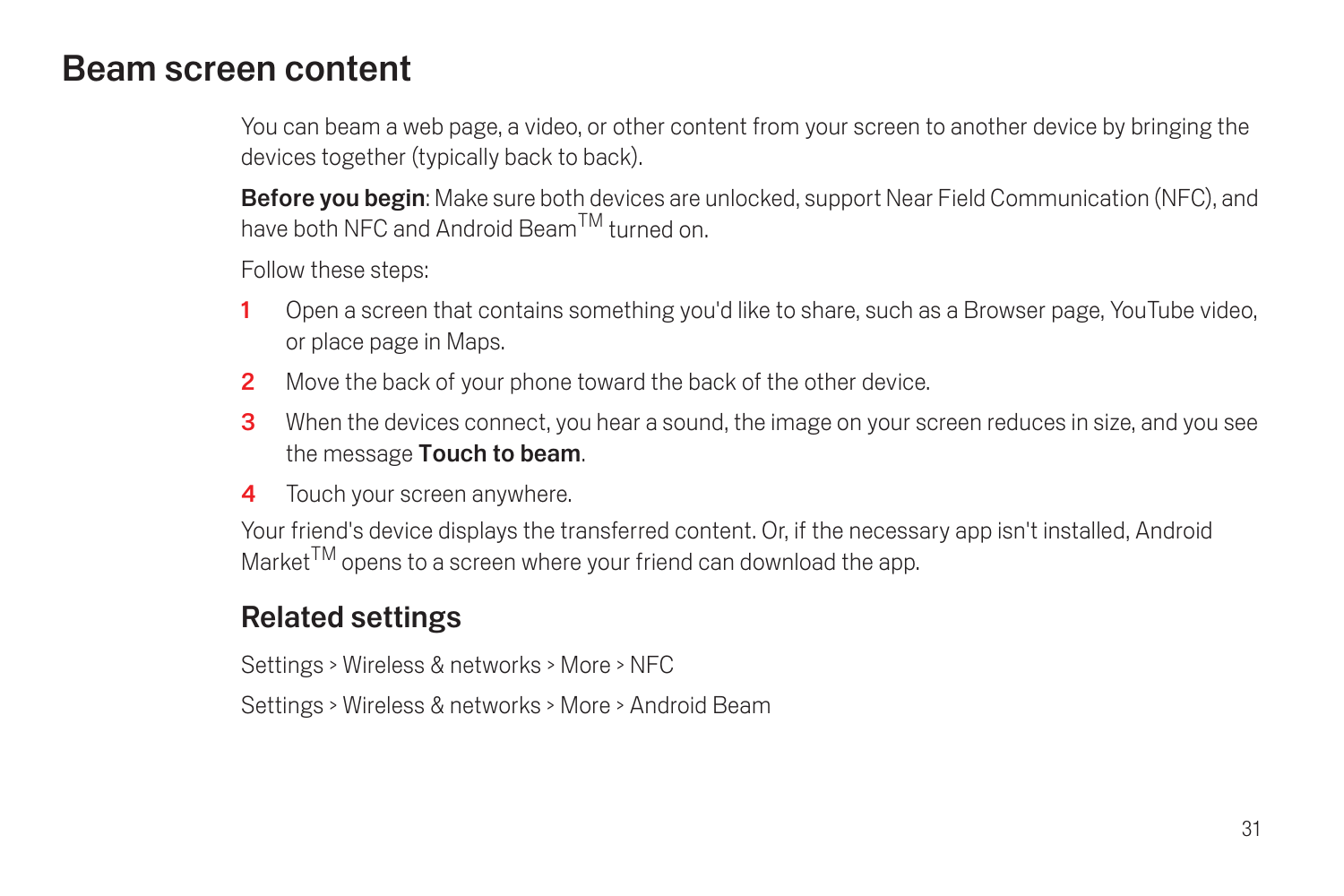## <span id="page-33-0"></span>Manage downloads

Files, apps, and other items you download from Gmail, Email, Android Market, or in other ways are stored in your device's internal storage. You can use the Downloads app to view, reopen, or delete what you've downloaded.

Some mobile networks restrict the size of the files you can download, to manage the demands on their networks or to help you avoid unexpected charges. When you try to download an oversized-file when connected to such networks, you may be required to delay downloading until your device is connected to a Wi-Fi network, when the download will resume automatically. You can view and manage these queued files in the Downloads app as well.

Downloaded files are stored in the Download directory that's visible when your device is connected to a computer. You can view and copy files from this directory.

## Open Downloads and manage downloaded files

- Touch the Downloads icon  $\bigodot$  from a Home or All Apps screen.
- Touch an item to open it.
- Touch headings for earlier downloads to view them.
- Check items you want to share. Then touch the Share icon  $\leq$  and choose a sharing method from the list.
- Check items you want to delete. Then touch the Trash icon  $\triangleq$ .
- At the bottom of the screen, touch **Sort by size** or **Sort by date** to switch back and forth.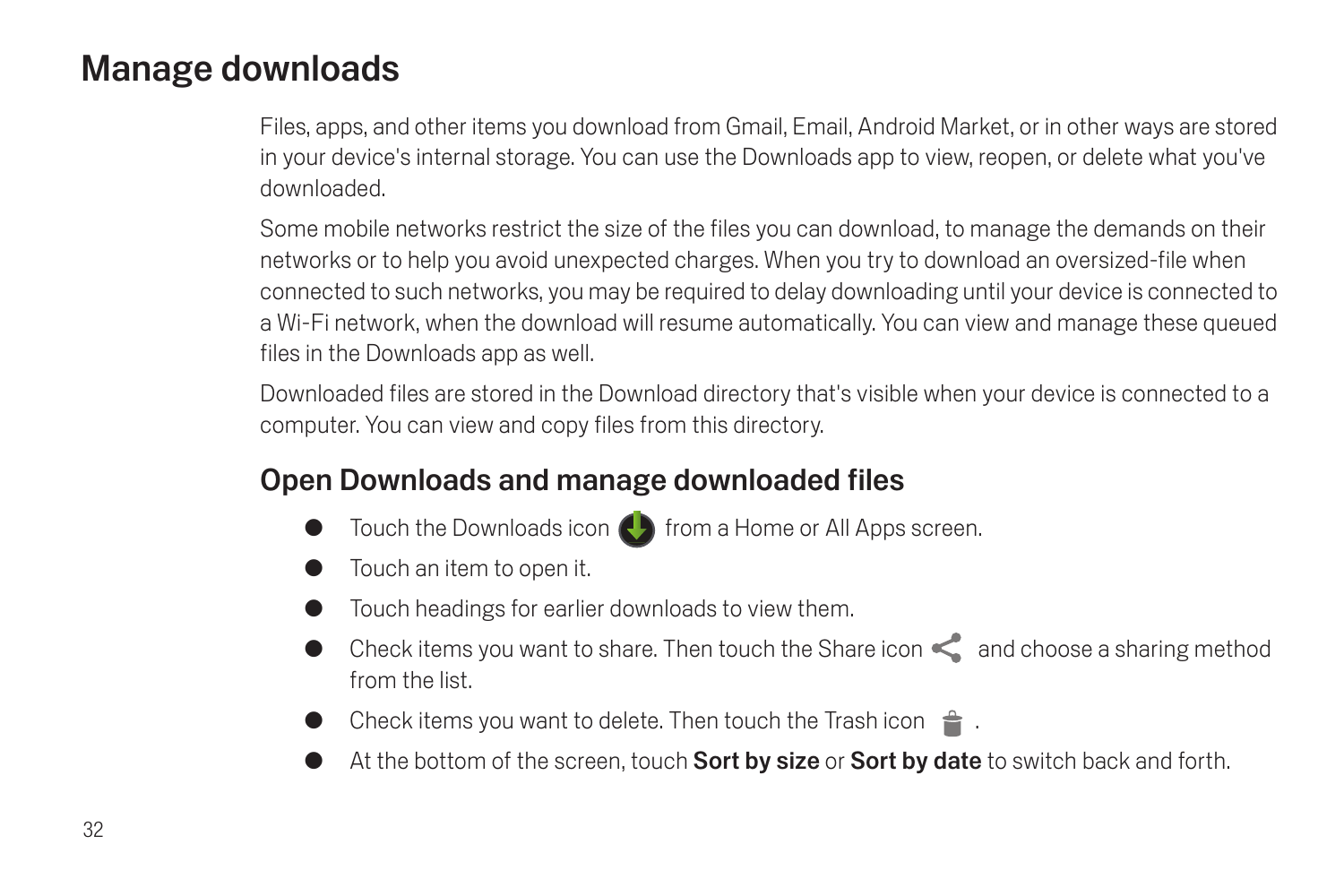# <span id="page-34-0"></span>Tune performance

## <span id="page-34-1"></span>Optimize battery life

You can extend your battery's life between charges by turning off features that you don't need. You can also monitor how apps and system resources consume battery power.

To adjust the settings described here, first touch the Settings icon  $\Box$  on a Home or All Apps screen.

## Extend the life of your battery

- If you aren't using Wi-Fi, Bluetooth, or GPS, use the Settings app to turn them off. The GPS setting is located in Settings > Personal > Location services.
- Don't leave the Maps or Navigation apps open on the screen when you're not using them. They use GPS (and thus more power) only when they're running.
- Turn down screen brightness and set a shorter Sleep timeout: Settings > Device > Display.
- G If you don't need it, turn off automatic syncing for all apps: Settings > Personal > Accounts & sync. Note that this means you need to sync manually to collect messages, email, and other recent information, and won't receive notifications when updates occur.
- If you know you won't be near a mobile or Wi-Fi network for a while, switch to Airplane mode: Press and hold the power switch until the Phone options dialog appears. Then touch **Airplane** Mode.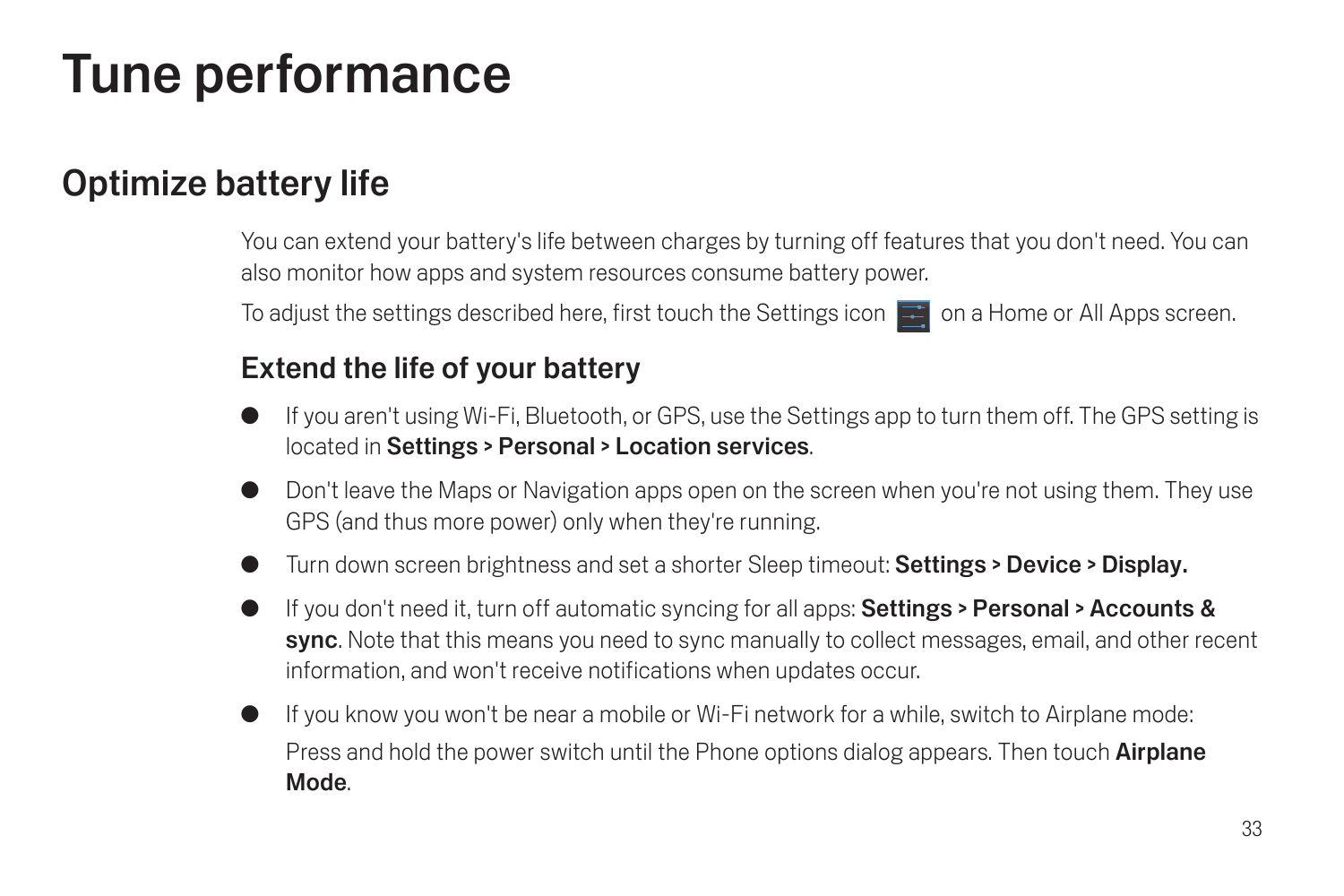## Check battery level and usage details

#### Open Settings > Device > Battery.

The list at the bottom of the screen shows the breakdown of battery usage for individual apps and services. Touch a graph for more details. The details screen for some apps includes buttons that allow you to adjust settings affecting power usage, or stop the app completely.

Warning! If you stop some apps or services, your device may not work correctly.

Battery status (charging, discharging) and level (as a percentage of fully charged) are displayed at the top of the screen.

The discharge graph shows battery level over time since you last charged the device, and how long you've been running on battery power.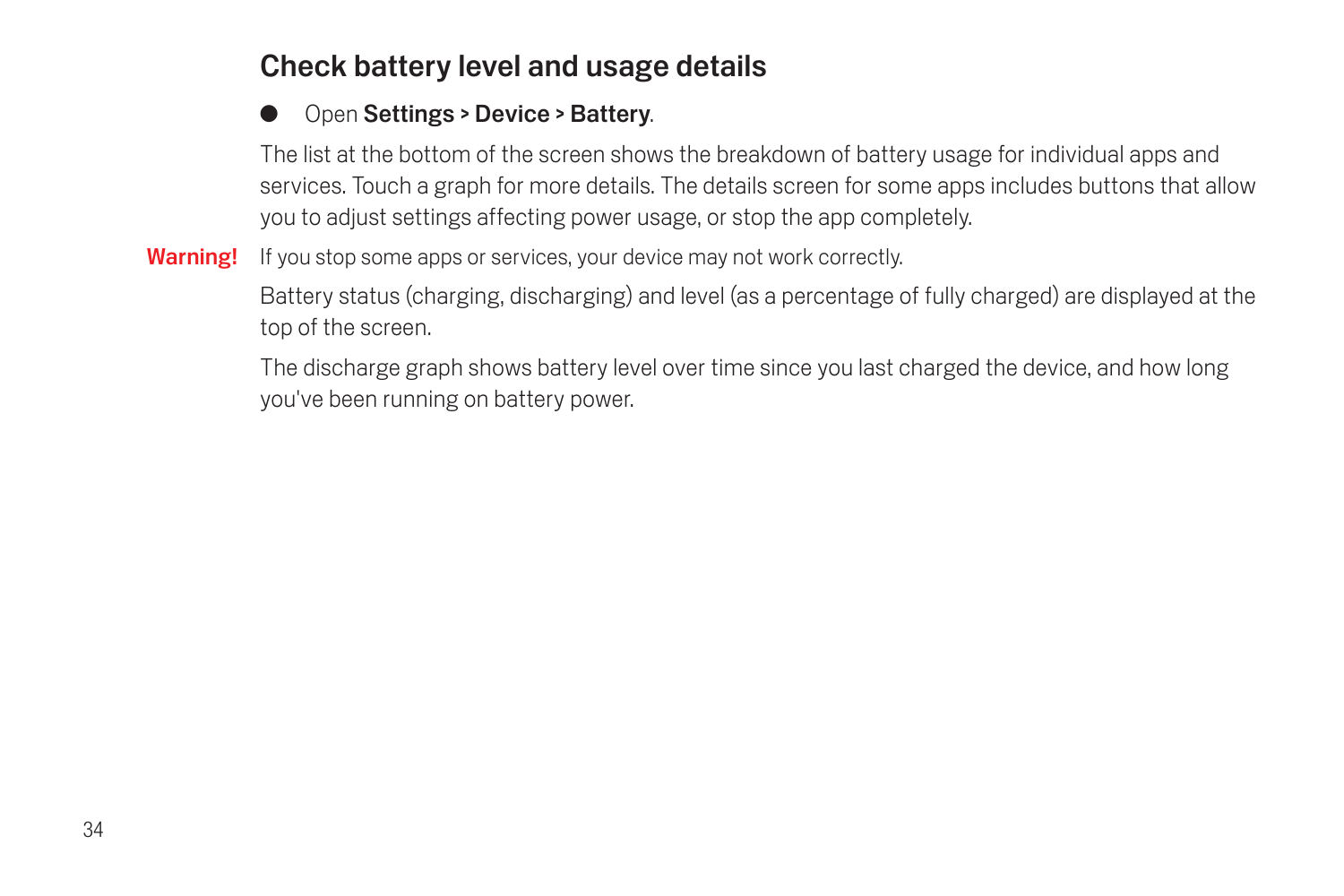# Optimize data usage

*Data usage* refers to the amount of data uploaded or downloaded by your device during a given period. Depending on the device and your wireless plan, you may be charged additional fees when your data usage exceeds your plan's limit.

To monitor your data usage, adjust your data usage settings. First check your plan and determine what data limits may apply.

Warning! The usage displayed on the data usage settings screen is measured by your phone. Your carrier's data usage accounting may differ. Usage in excess of your carrier plan's data limits can result in steep overage charges. The feature described here can help you track your usage, but is not guaranteed to prevent additional charges.

Data usage settings allow you to:

- Set the data usage level at which you'll receive a warning.
- Set a data usage limit.
- View or restrict data usage by app.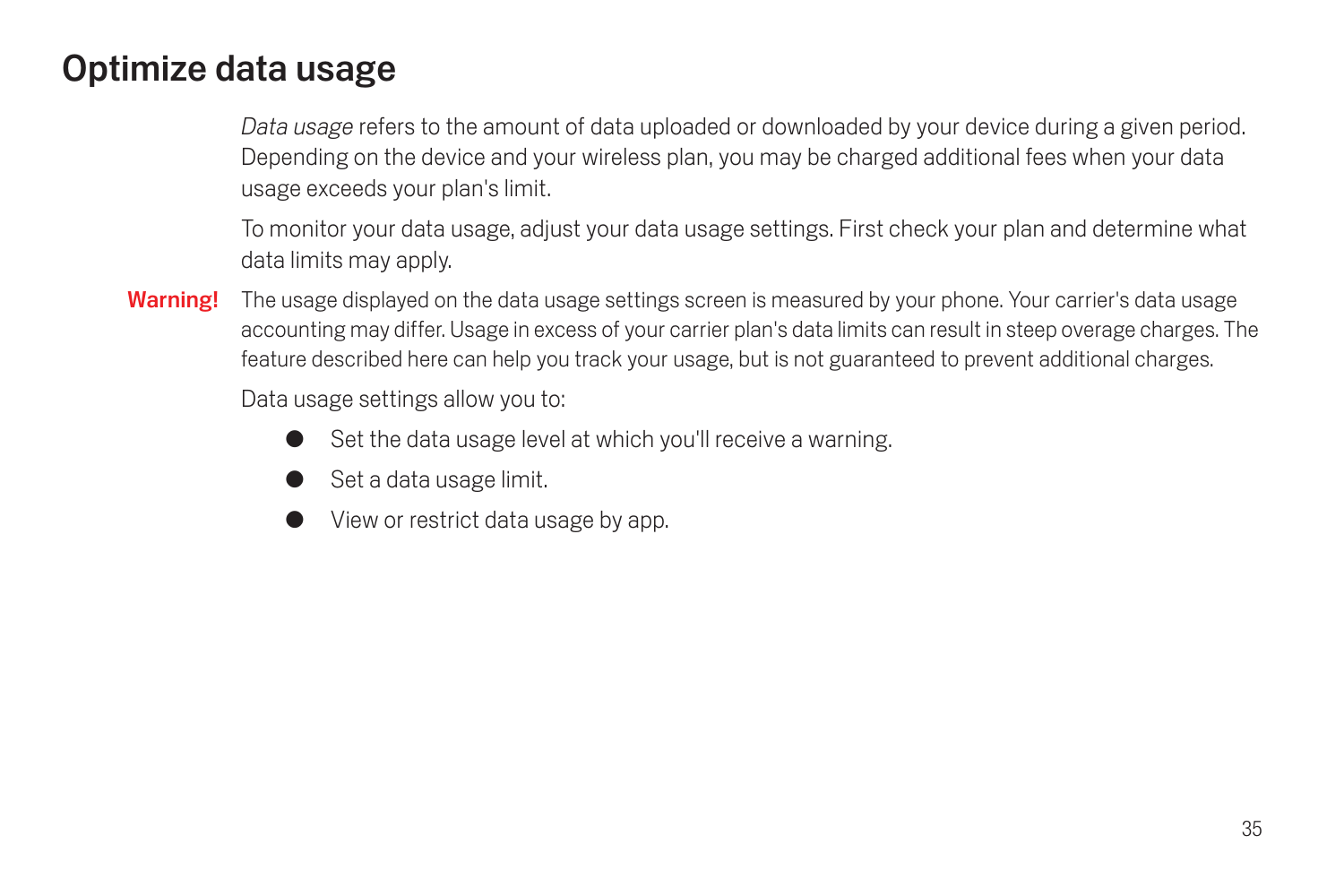To adjust the settings described here:

- 1 Touch the Settings icon  $\mathbb{R}^n$  on a Home or All Apps screen.
- 2 Touch Wireless & networks > Data usage.

By default, you see the settings for mobile data: that is, the data network or networks provided by your carrier:

It's possible to show Wi-Fi data usage settings in a separate tab. To do so, touch the Menu icon  $\blacksquare$ , then Show W-Fi usage.

Near the top of the screen, note the on-off switch for mobile data. The instructions that follow assume that this switch is turned on. If it's off, you won't be able to use mobile data at all and many features of your phone and apps won't work correctly.

Just below the on-off switch, note the data usage cycle. Touch it to choose a different cycle. This date range is the period of time for which the graph displays data usage.

The vertical white lines on the graph show a period of time within the data usage cycle. This range determines the usage amount displayed just below the graph. Drag lines to change the period.

## Set data usage warning

Drag the orange line by its right side to the level where you want to receive a warning.

When your data usage reaches this level, you'll receive a notification.

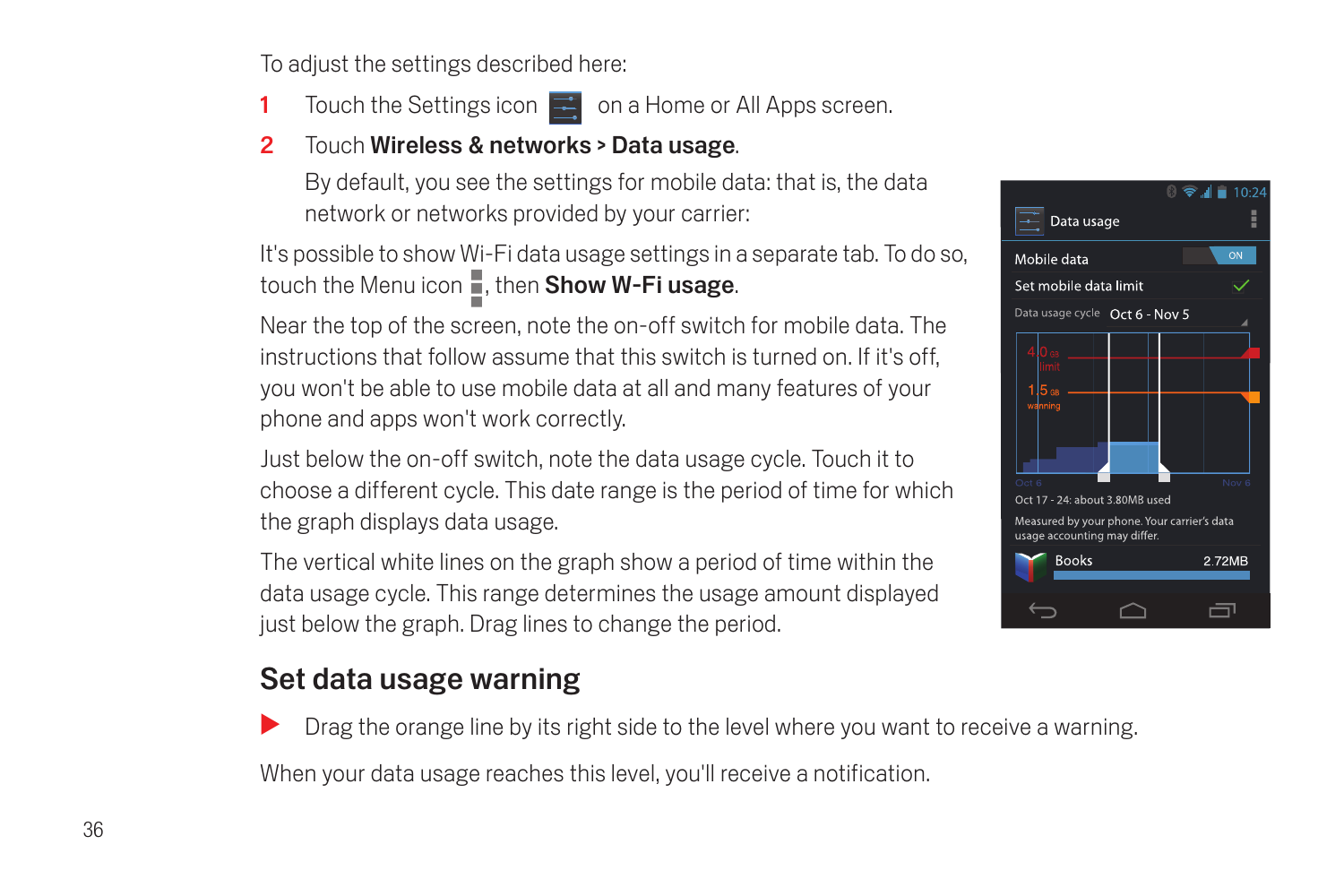## Set data usage limit

#### 1 Check Set mobile data limit

A dialog appears that describes the limit you're setting.

**2** Read the message. If you're willing to proceed, click **OK.** 

The red line at the top of the graph activates, so you can drag it up or down.

**3** Drag the red line by its right side to the limit you want to set.

When your data usage reaches the limit, mobile data will be turned off automatically and many features of your phone won't work correctly. You'll receive a notification when this occurs.

Important The usage displayed on the data usage settings screen is measured by your phone. Your carrier's data usage accounting may differ. Usage in excess of your carrier plan's data limits can result in steep overage charges. The feature described here can help you track your usage, but is not guaranteed to prevent additional charges. For best results, set a conservative limit.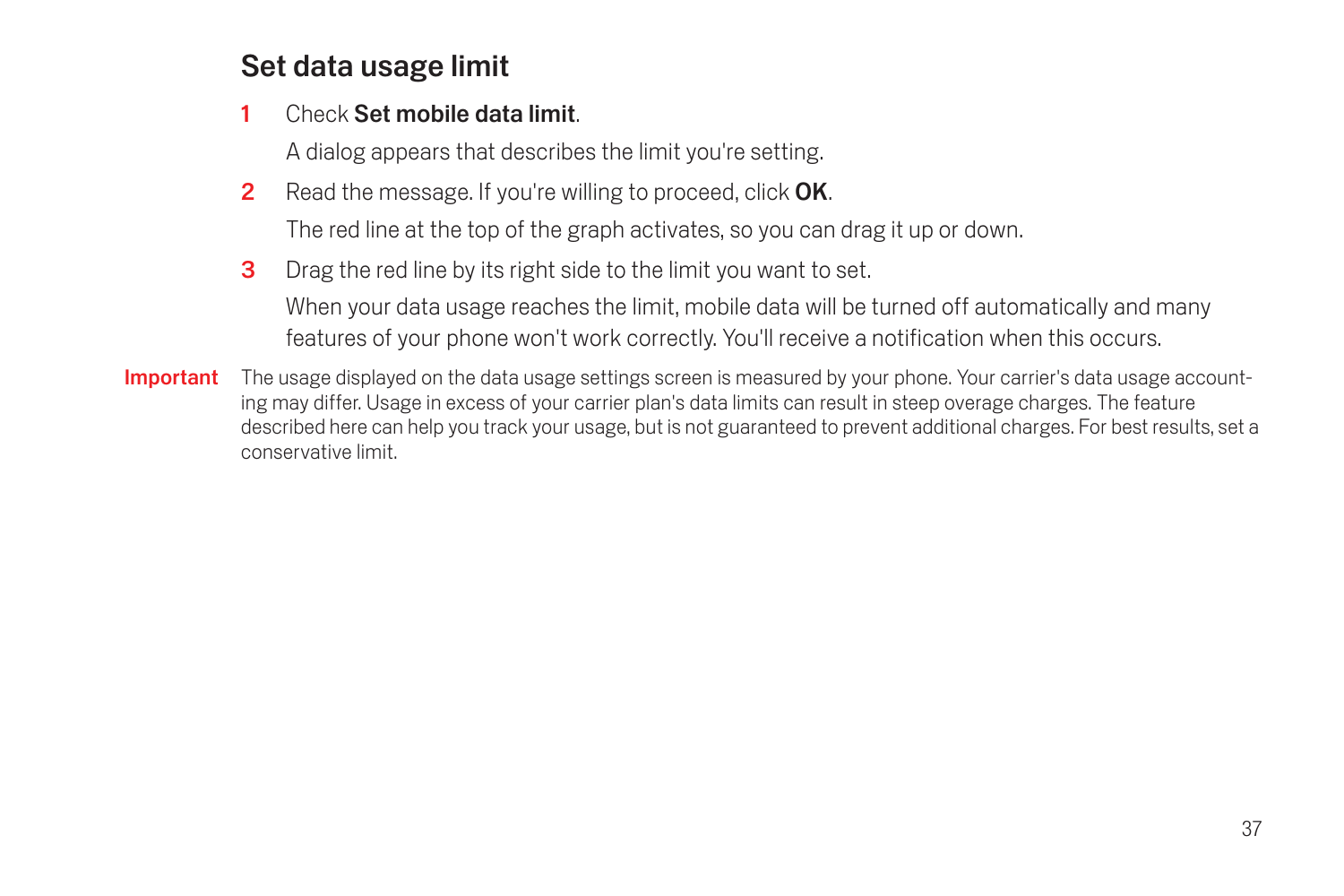## View or restrict data usage by app

Some apps transfer data in the background; that is, when you're not actually using the app, it may download data for future reference. Restricting background data usage for individual apps can sometimes be a useful way to reduce your overall data usage. However, this is a drastic measure that may also affect the app's performance or cause it to malfunction. Check whether data usage can be restricted from the app's own settings (available from within the app) before restricting it here.

- 1 Make sure you're viewing the network for which you want to view or restrict app data usage. If more than one is displayed, you can switch between them by touching tabs at the top of the screen.
- 2 Scroll down to find the app whose data usage you want to view.

The blue bar for each app indicates its total data usage for the cycle displayed above the main graph, near the top of the screen.

3 To see more details for an app, touch its name.

The main graph switches to show just this app's data usage for the specified cycle. Below the main graph, a pie chart breaks out foreground versus background data usage for this app.

- 4 To stop background data usage for this app, check **Restrict background data.**
- 5 Read the message that appears. If you're willing to proceed, click OK.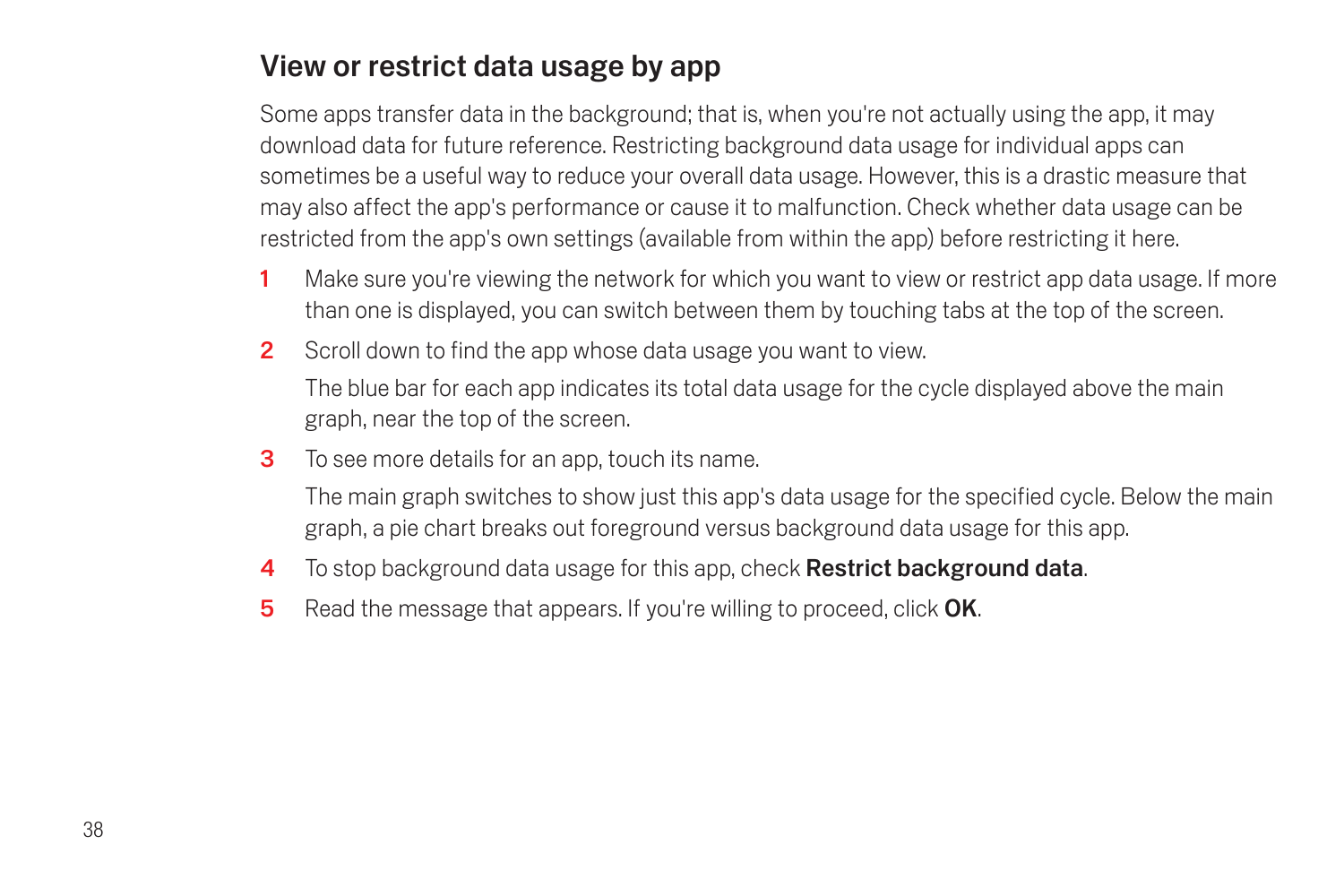## Advanced data usage settings

Two other settings available from the Menu icon  $\blacksquare$  can have dramatic effects, but may sometimes be useful:

- **C** Data roaming can result in steep additional charges. However, in some locations this may be the only way to connect to the Internet.
- **G** Restrict background data affects all your apps across all available networks, and may cause some features to stop working. This is an extreme step that should be used with caution.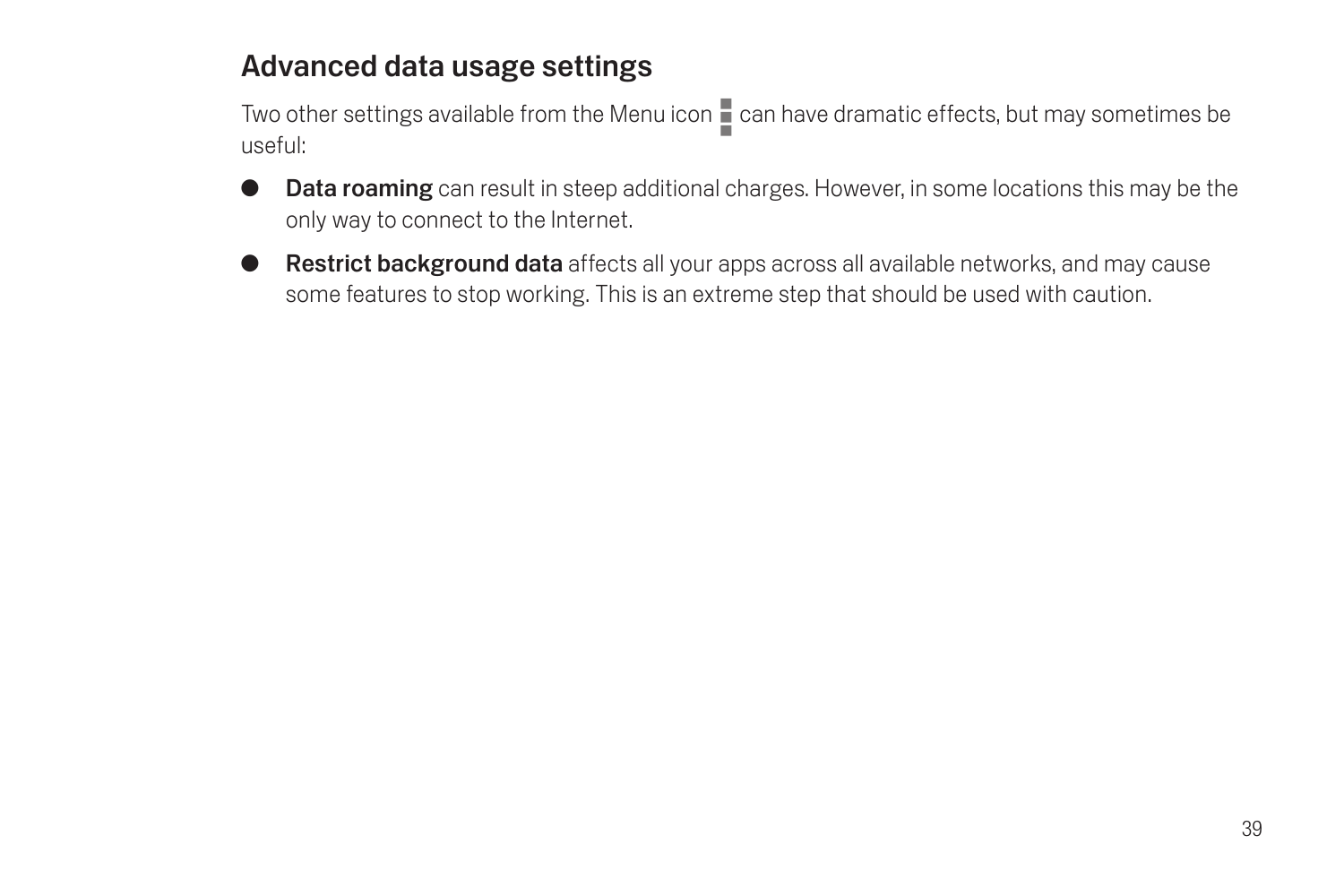## Optimize memory usage

You typically don't need to worry about managing apps beyond installing, opening, and using them. But there may be times when you want to know more about what's happening behind the scenes.

Apps use two kinds of memory: internal storage and RAM. They use internal storage for themselves and any files, settings, and other data they use. They also use RAM (memory designed for temporary storage and fast access) when they're running.

Android manages and carefully guards the portion of internal storage where the system, apps, and most data for those apps are stored, because this area may contain your private information. It's not possible to view this portion of internal storage when you connect your device to a computer with a USB cable. The other portion of internal storage, where music, downloaded files, and so on are stored, remains visible for your convenience.

Android also manages how apps use RAM. It may cache some things you've been using recently, for quicker access if you need them again, but it will erase the cache if it needs the RAM for new activities.

You affect the way apps use internal storage directly and indirectly in many ways; for example, by:

- Installing or uninstalling apps.
- Downloading files in Browser, Gmail, and other apps.
- Creating files (for example, by taking pictures).
- Deleting downloaded files or files you created.
- Copying files between your device and a computer via USB or Bluetooth.

You rarely need to manage the way apps use RAM. But you can monitor apps' RAM usage and stop them if they misbehave.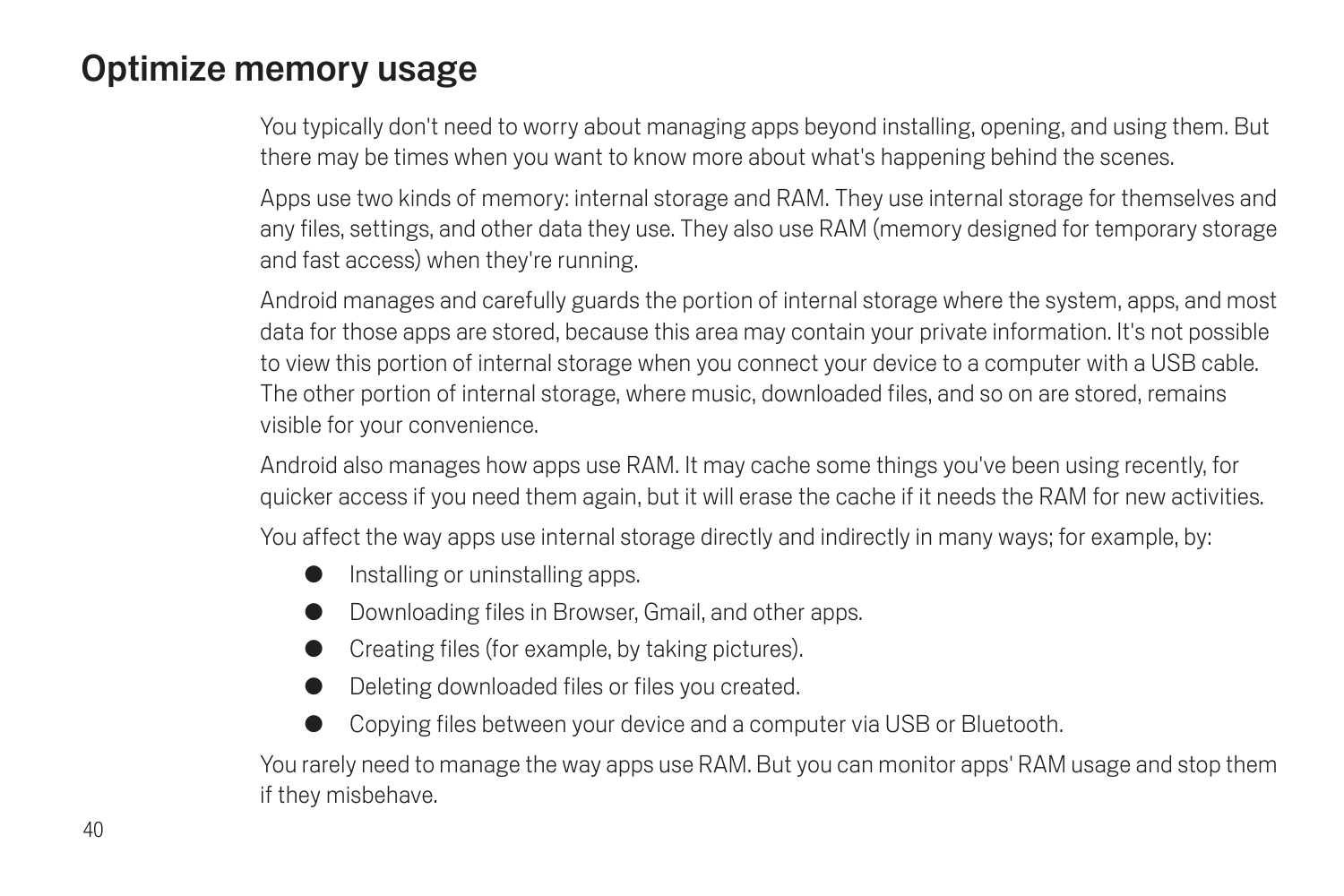## Use the Apps screen

The Apps screen allows you to adjust several aspects of the way your device uses memory. To view these settings:

- 1 From a Home or All Apps screen, touch the Settings icon  $\mathbb{R}$ .
- 2 Under Device, touch Apps.

You'll see three tabs at the top of the screen, each displaying a list of apps or their components:

- **Downloaded.** Displays apps you've downloaded from Market or other sources.
- **Running**. Displays all apps, processes, and services that are currently running or that have cached processes, and how much RAM they are using.

The graph at the bottom of the Running tab shows the total RAM in use and the amount free. Below the graph, touch **Show cached processes** or **Show running services** to switch back and forth.

All. Displays all apps that came with Android and all apps you downloaded from Android Market or other sources.

To switch the order of the lists displayed in the **Downloaded** or **All** tabs, touch Menu icon  $\blacksquare$  > Sort by name or Sort by size.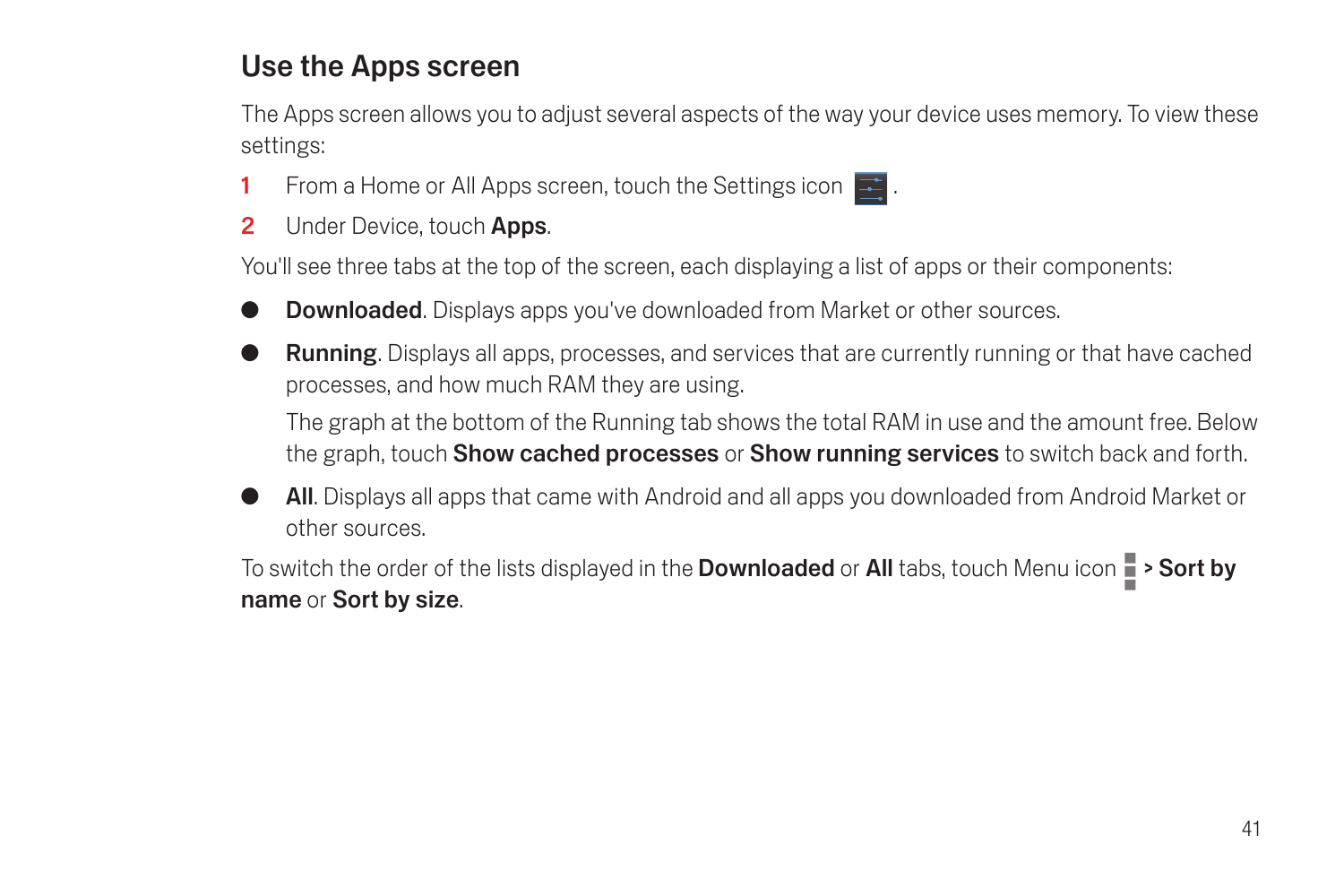To view details about an app or other item listed under any tab, touch its name. The information and controls available vary among different types of apps, but commonly include:

- **Force stop button:** Stops an app that is misbehaving. Stopping an app, process, or service may cause your device to stop working correctly. You may need to restart your device after doing this.
- **Uninstall button:** Deletes the app and all of its data and settings.
- **Disable button:** Prevents the app from running, but does not uninstall it. This option is available for some apps and services that can't be uninstalled.
- **Clear data button**: Delete an app's settings and other data without removing the app itself.
- **Clear cache:** If the app stores data in a temporary area of the tablet's memory, lists how much information is stored, and includes a button for clearing it.
- Launch by default: If you have configured an app to launch certain file types by default, you can clear that setting here.
- **Permissions:** Lists the kinds of information about your tablet and data the app has access to.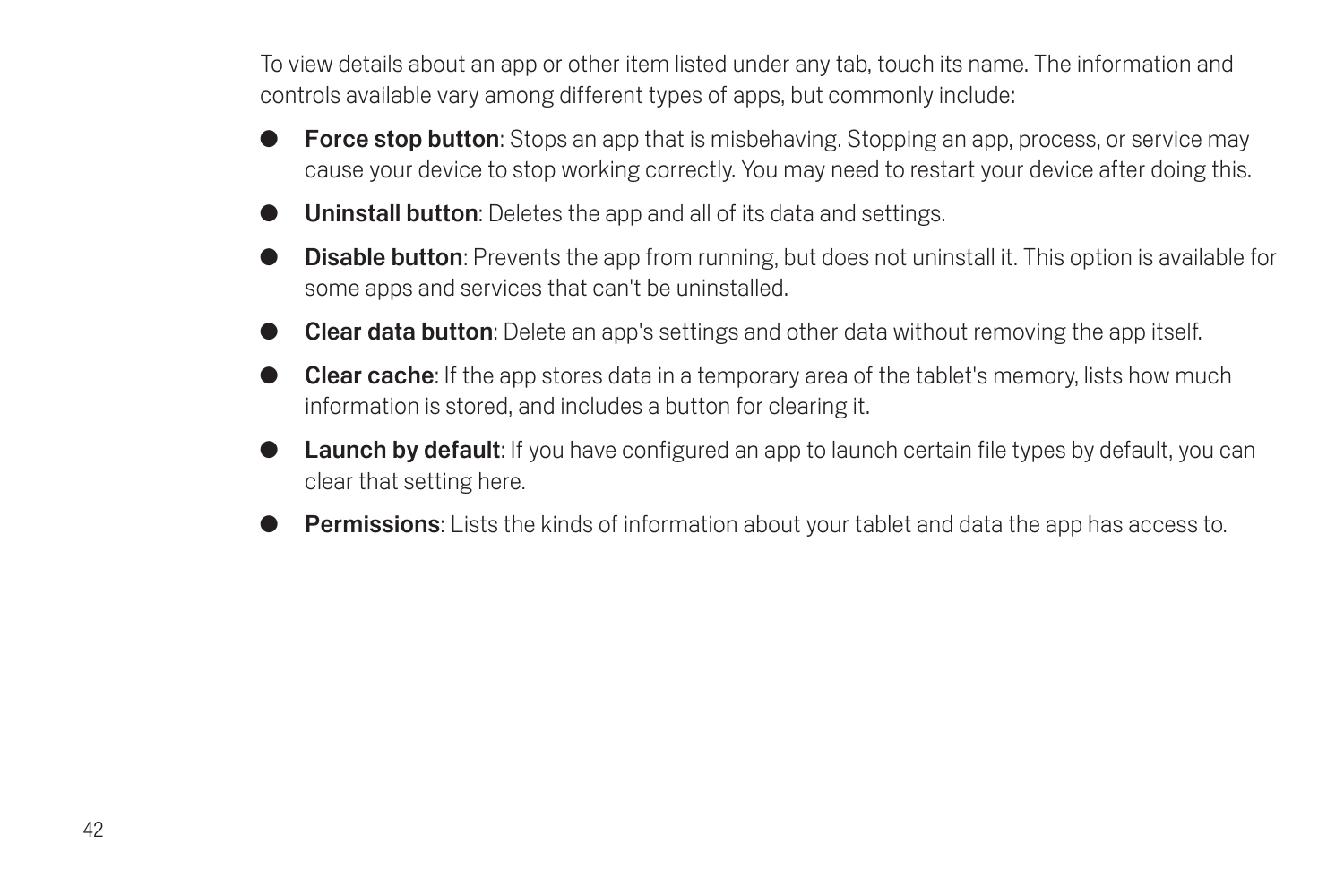# Learn the Phone app

## Dial stored numbers

You can place calls from the Phone app , the People app  $\Box$ , or other apps or widgets that display contact information. Wherever you see a phone number, you can usually touch it to dial.

To dial using the Phone app:

Touch the Phone icon  $\bullet$  on a Home or All Apps screen. Notice the three tabs at the top of the phone. You can make calls from any of them.



 $\bullet$  The Dialer tab lets you dial manually. Touch the keys to enter the number, then touch the Phone icon **below** the keypad to dial.

If you enter a wrong number, touch  $\overline{\phantom{x}}$  to erase digits one by one.

To see numbers for all your contacts, touch  $\bigcirc$ . You can also search your contacts from here.

To dial an international number, touch & hold the 0 key to enter the plus ( + ) symbol. Then enter the international prefix for the country, followed by the full phone number.

- The Call log tab  $\left(\bigcap\right)$  shows recent calls. Touch a call to return it.
- The Favorites tab  $\blacklozenge$  shows the numbers you usually call. Touch to dial.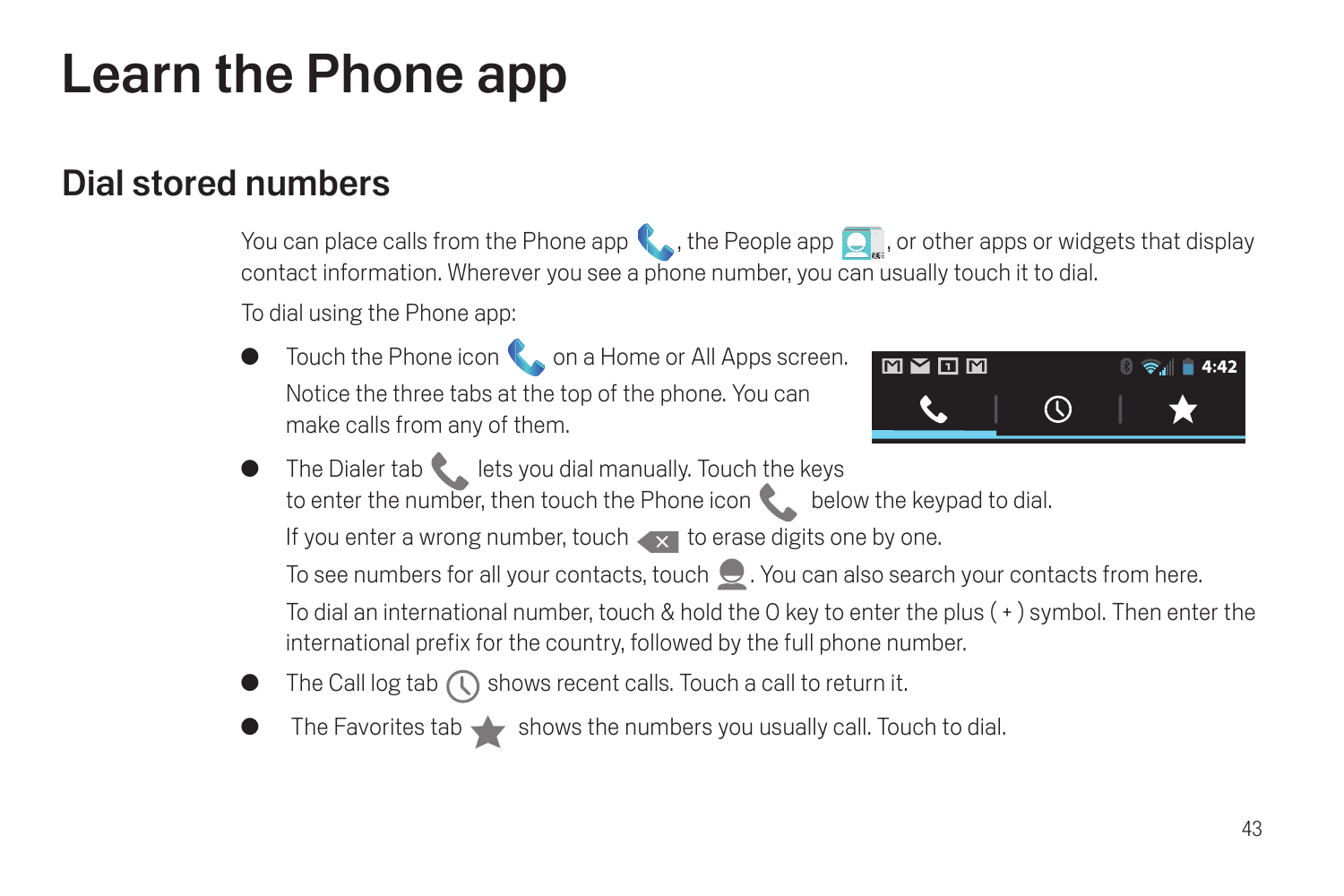You can switch applications during a call; for example, to look up information by using the Browser. The green phone icon appears in the Status bar while the call is underway.

To return to the Phone app while a call is in progress:

- 1 Swipe down from the top of the screen to reveal your notifications.
- 2 Touch the green phone icon.

To end a call in progress, touch the End Call icon  $\left| \right\rangle$  at the bottom of the screen.

## Related topics

[Dial by voice](#page-51-0) [Options during a call](#page-52-0)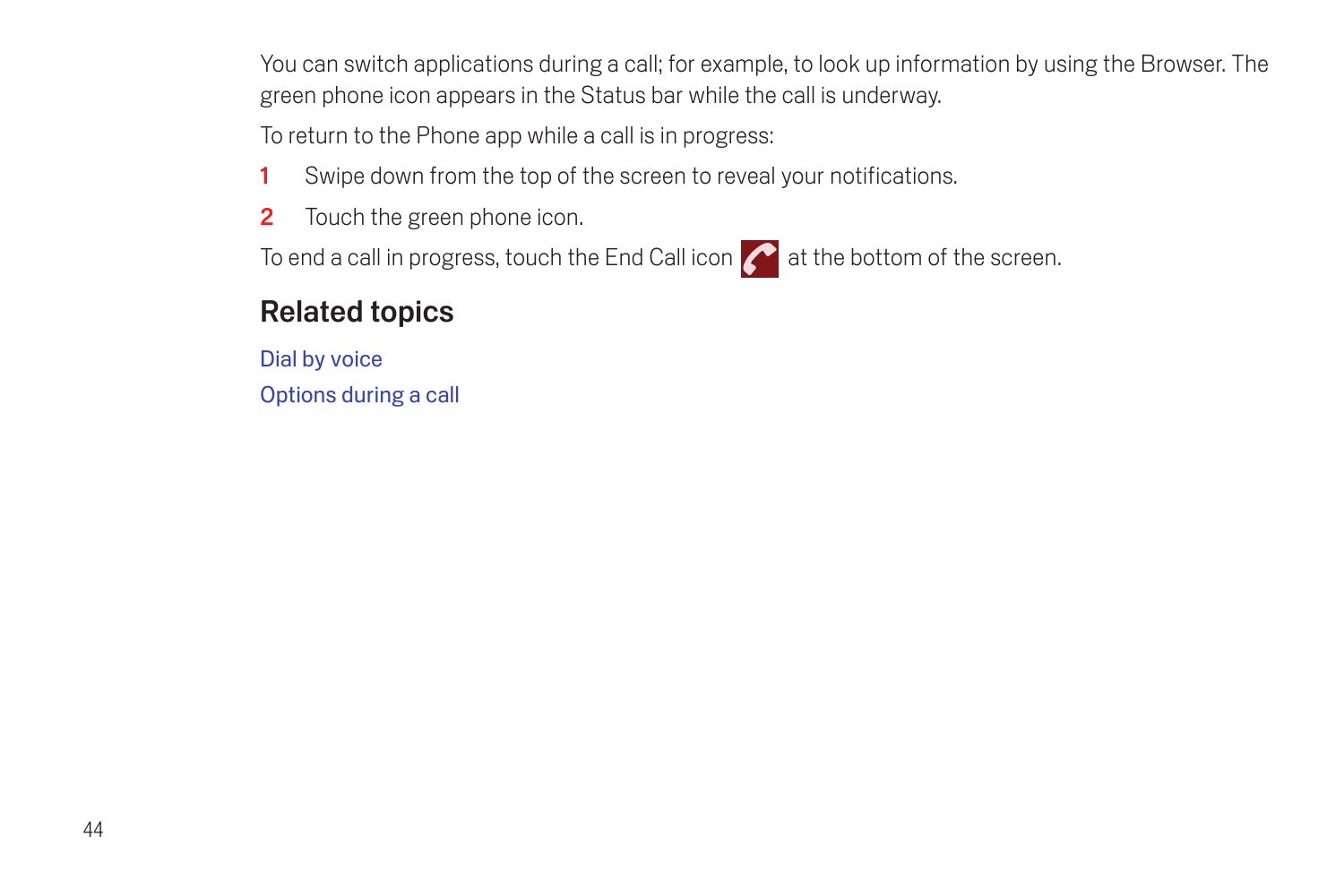## Answer or divert calls

When you receive a phone call, the Incoming Call screen opens, displaying the caller ID and any additional information about the caller that you've entered in People.

All incoming calls are recorded in the Phone app's Call log tab. If you miss a call, you receive a notification.

To silence the ringer before answering the call, press the Volume Down button on the side of your phone. When a call arrives, touch the white phone icon and slide over one of these icons:



Answer call Start talking to the caller.



voicemail Direct the caller to leave a voicemail message.



message Opens a list of default text messages. Touch one to send it to the caller immediately.

Tip To edit text responses from within the Phone app, touch Menu icon  $\Box$  > Settings > Quick responses.

### Related topic

[Set ringtone & other sounds](#page-16-0)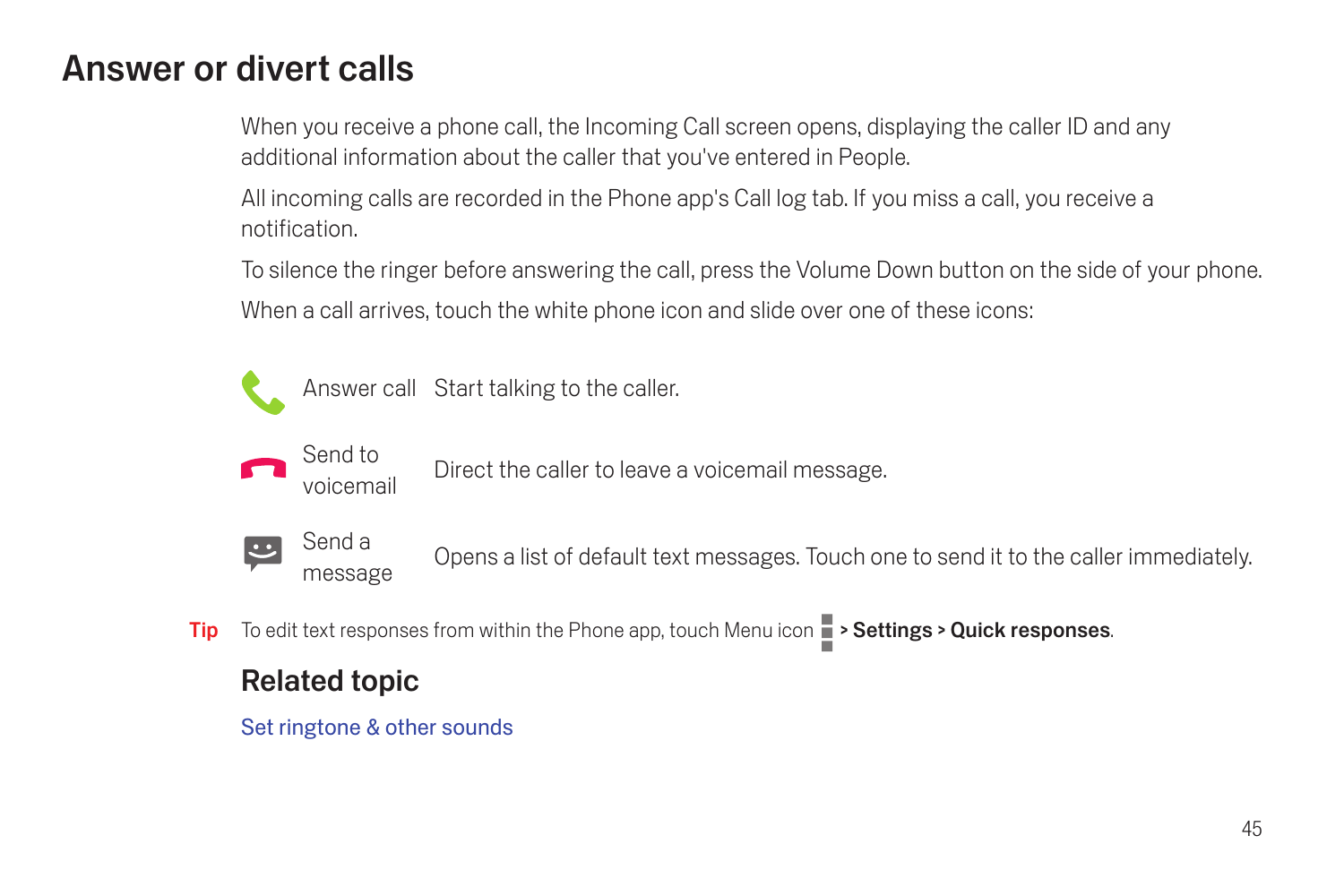## Work with the Call log

The Call log is a list of all the calls you've placed, received, or missed. It provides a convenient way to redial a number, return a call, or add a number to your Contacts.

Within the Phone app  $\langle \cdot \rangle$ , the Call log is under the middle tab  $\langle \cdot \rangle$ . Touch a number for more information about the call, or touch the phone icon  $\bullet$  beside it to call back.

Arrow icons beside a call indicate the type of call. Multiple arrows indicate multiple calls:

- $\bullet$  Missed incoming call
- **C** Received incoming call
- **O** Outgoing call

While viewing details for a call:

- G Touch the number to call it.
- $\bullet$  Touch  $\equiv$  to send a text message.
- $\bullet$  Touch  $\bullet$  to view contact details.
- Touch  $\mathcal{Q}_{\perp}$  to add a new People card for the caller.

To clear the Call log:

- 1 Touch the Menu icon  $\blacksquare$ .
- 2 Touch Clear Call Log.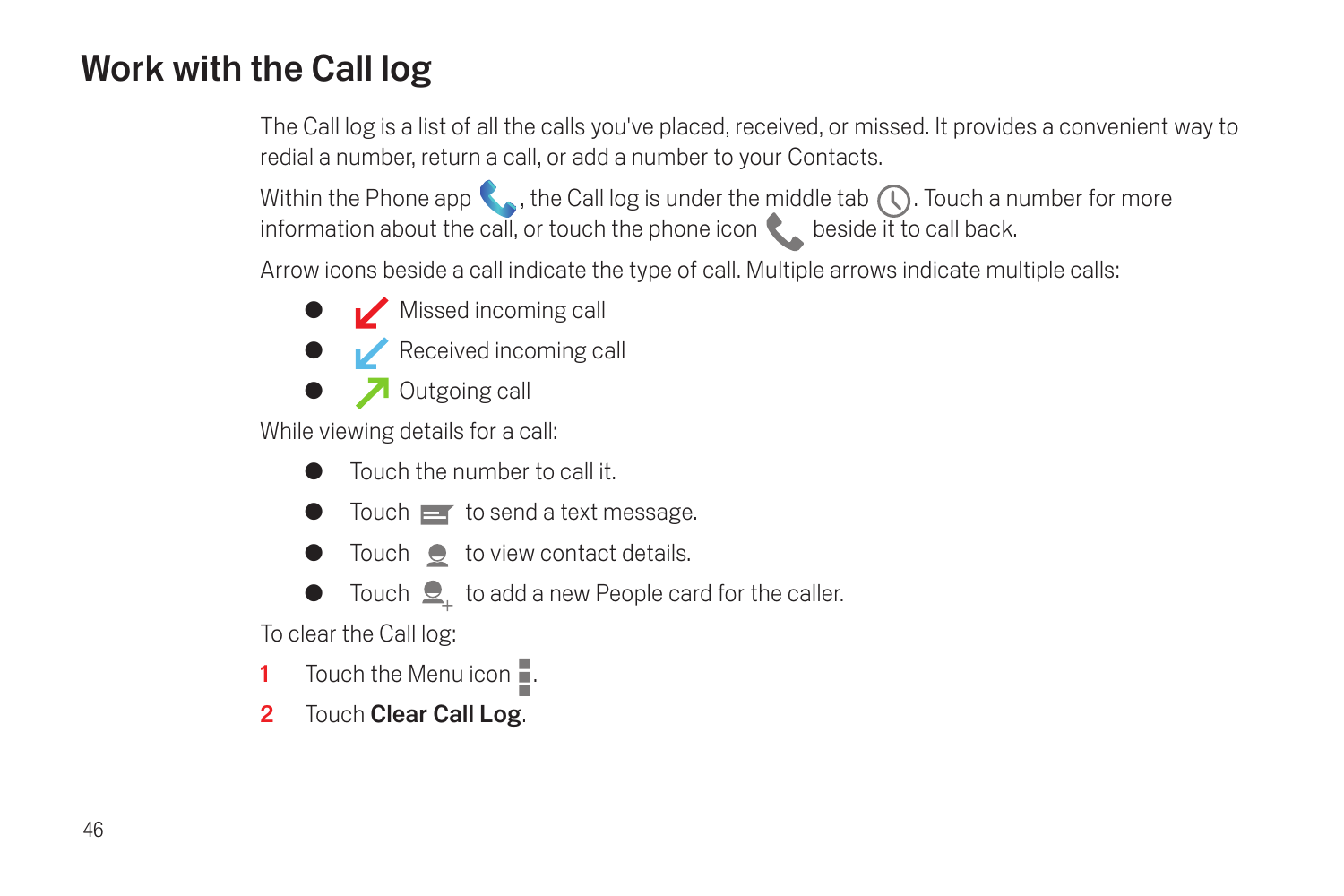# Place an Internet (SIP) call

You can place calls over the Internet when connected to a Wi-Fi network, rather than over your mobile network. To do so, you must first configure your phone to use an Internet calling account.

After you set up the account, placing an Internet call is no different than placing any other call. However, you must be connected to a Wi-Fi network. When you're making an Internet call, the phone displays Internet Call near the top of the screen.

Internet calling is based on the Session Initiation Protocol (SIP) for voice calls on Internet Protocol (IP) networks.

Important Calling a phone number over the Internet requires that your service provider supports it. You may incur additional charges. Check with your service provider for details.

To add an Internet calling account and configure your incoming and outgoing preferences:

- 1 Touch the Phone icon  $\bigotimes$  on a Home or All Apps screen.
- 2 Touch the Menu icon  $\blacksquare$ .
- 3 Touch Call settings.
- 4 At the bottom of the screen, under Internet call settings:

To change your incoming call preference or account settings, touch **Accounts**.

To change your outgoing call preferences, touch Use Internet calling.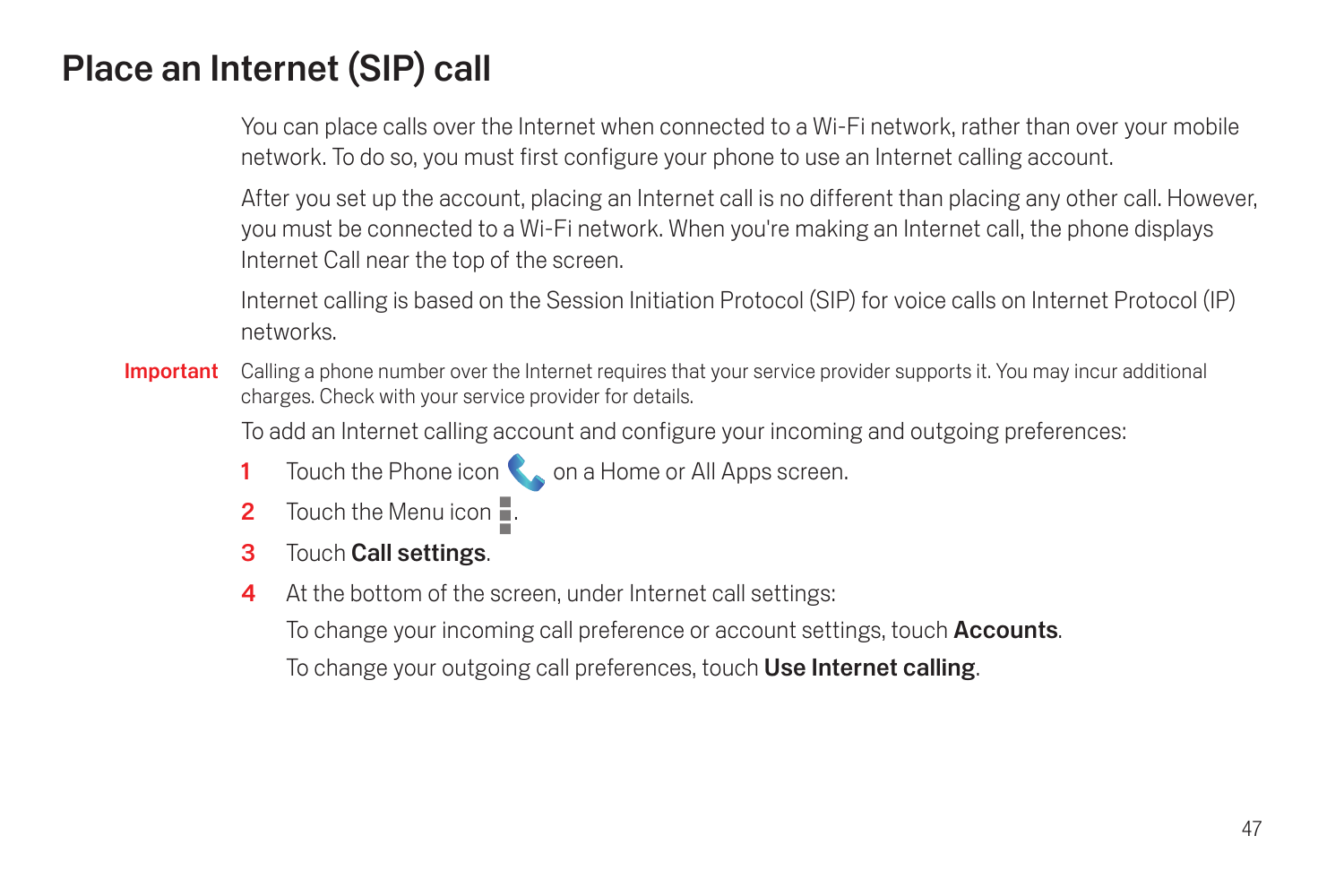You'll also want to add SIP addresses for the contacts you want to call this way. To do so:

- 1 Touch the contact's info in the Call log tab  $\left(\overline{\mathbb{Q}}\right)$ .
- 2 Touch  $\bullet$  to go to the contact's card.
- **3** Touch the Menu icon  $\blacksquare$ , then **Edit**.
- 4 Scroll to the bottom of the screen, touch Add another field, and then Internet call.
- 5 Touch the **Internet call** field and type the number.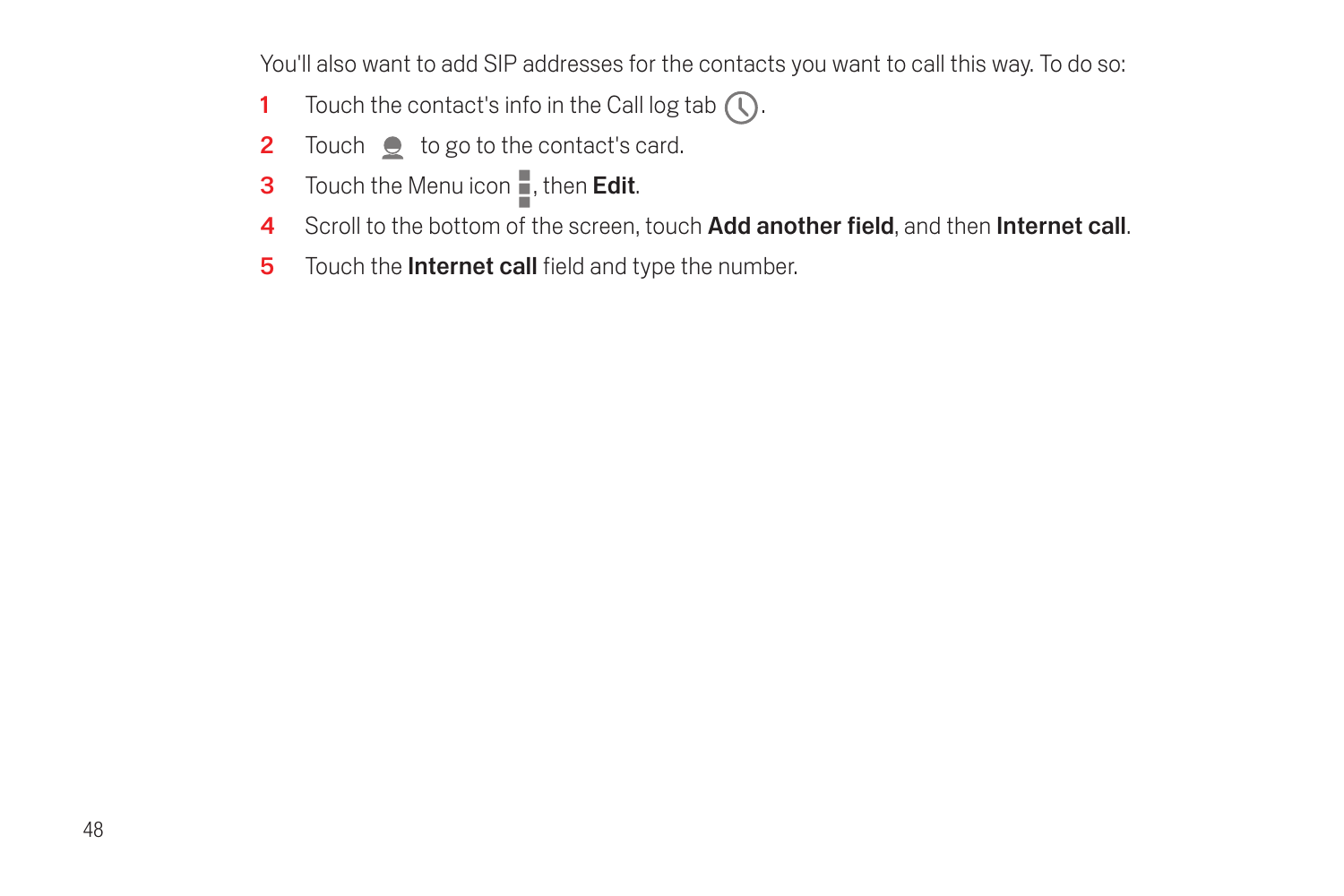## Listen to your voicemail

When you have a new voicemail message, the voicemail icon  $\overline{O}O$  appears in the Status area at the top left of your screen.

To read your voicemail:

- 1 Swipe down from the top of the screen to view your notifications. The voicemail notification displays the number of unread messages and a number to dial.
- 2 Touch New voicemail.

Your phone dials the voicemail message. Follow the instructions to retrieve your messages.

To change your voicemail service or other settings:

- 1 Touch the Phone icon **C** on a Home or All Apps screen.
- 2 Touch Menu , then Settings.
- **3** Touch the voicemail setting you want to change.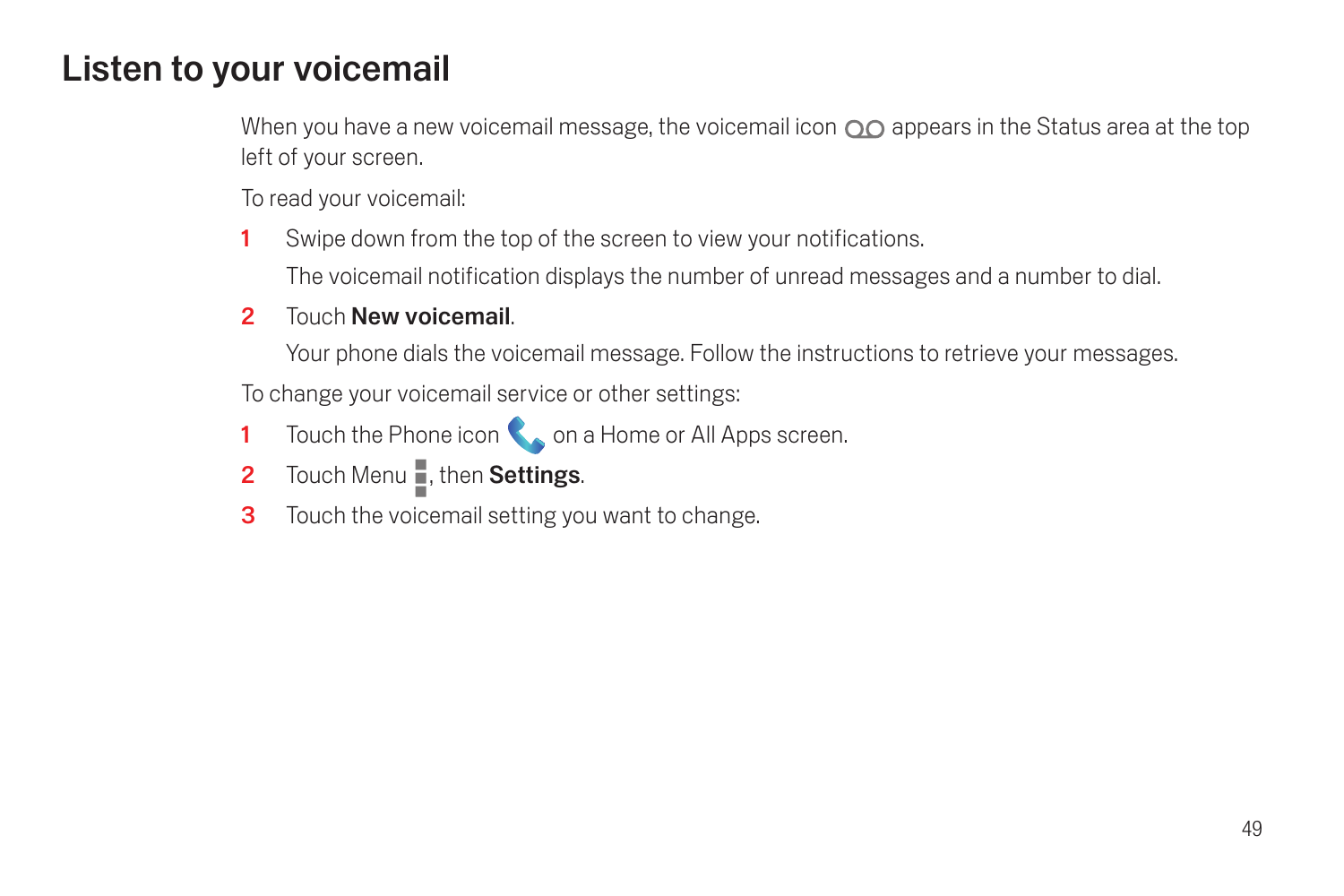# <span id="page-51-0"></span>Dial by voice

To place a phone call by speaking, use the Voice Dialer app  $\ddot{m}$ .

If you have a BlueTooth headset that supports voice dialing, it may work with Voice Dialer. For details, see the documentation that came with your headset.

To make a phone call with Voice Dialer:

- 1 Touch the Voice Dialer icon w on a Home or All Apps screen. The Voice Dialer opens, listening for your spoken instructions, and displaying some hints for how to use it.
- 2 Say "Call" followed by the name of the contact to call. Or follow one of the other Voice Dialer suggestions:

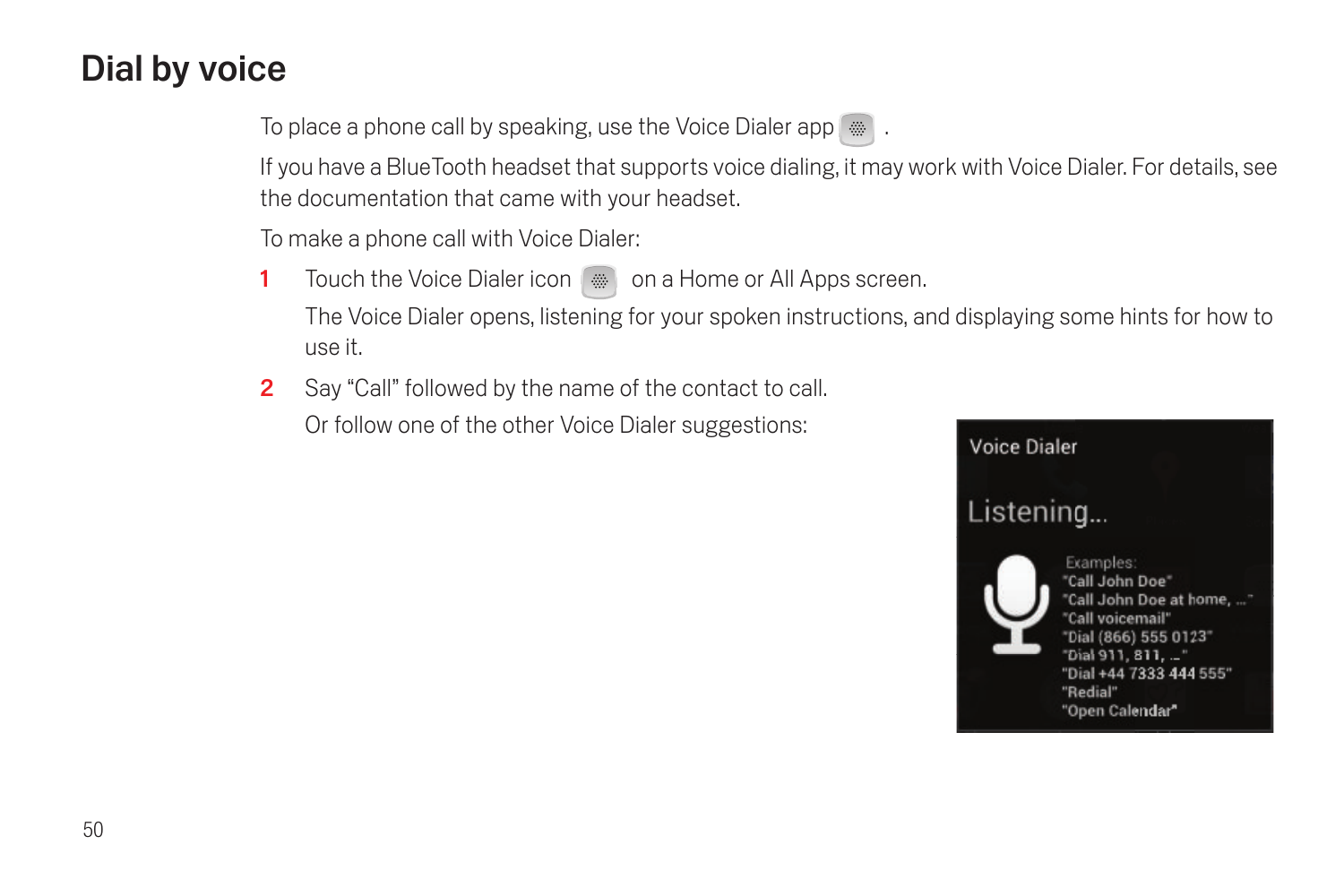# <span id="page-52-0"></span>Options during a call

During a call, you can

Answer another incoming call: You see the Incoming Call screen, displaying the caller ID and any additional information about the caller that you've entered in People. As with any incoming call, touch the white phone icon and slide to answer, respond with a text message, or send the call to voicemail.

If you answer, the first call will be put on hold. If you respond with a message or send to voicemail, you return to the first call.

Adiust the volume: Use the volume buttons on the side of the phone.

During a call, you can also use buttons near the bottom of the screen to

- $\textbf{H}$  Switch to the dialer, for example to enter a code.
- $\Box$ ) Controls the audio output as follows:

If a Bluetooth headset is not connected: Turns the speakerphone on or off.

If a Bluetooth headset is connected: Functions as a 3-way switch between the built-in earpiece, the speakerphone, and the headset. The icon changes to indicate the current output. Touch & hold to see a 3-way menu.

If a wired headset is plugged into the phone, it replaces the phone's built-in earpiece.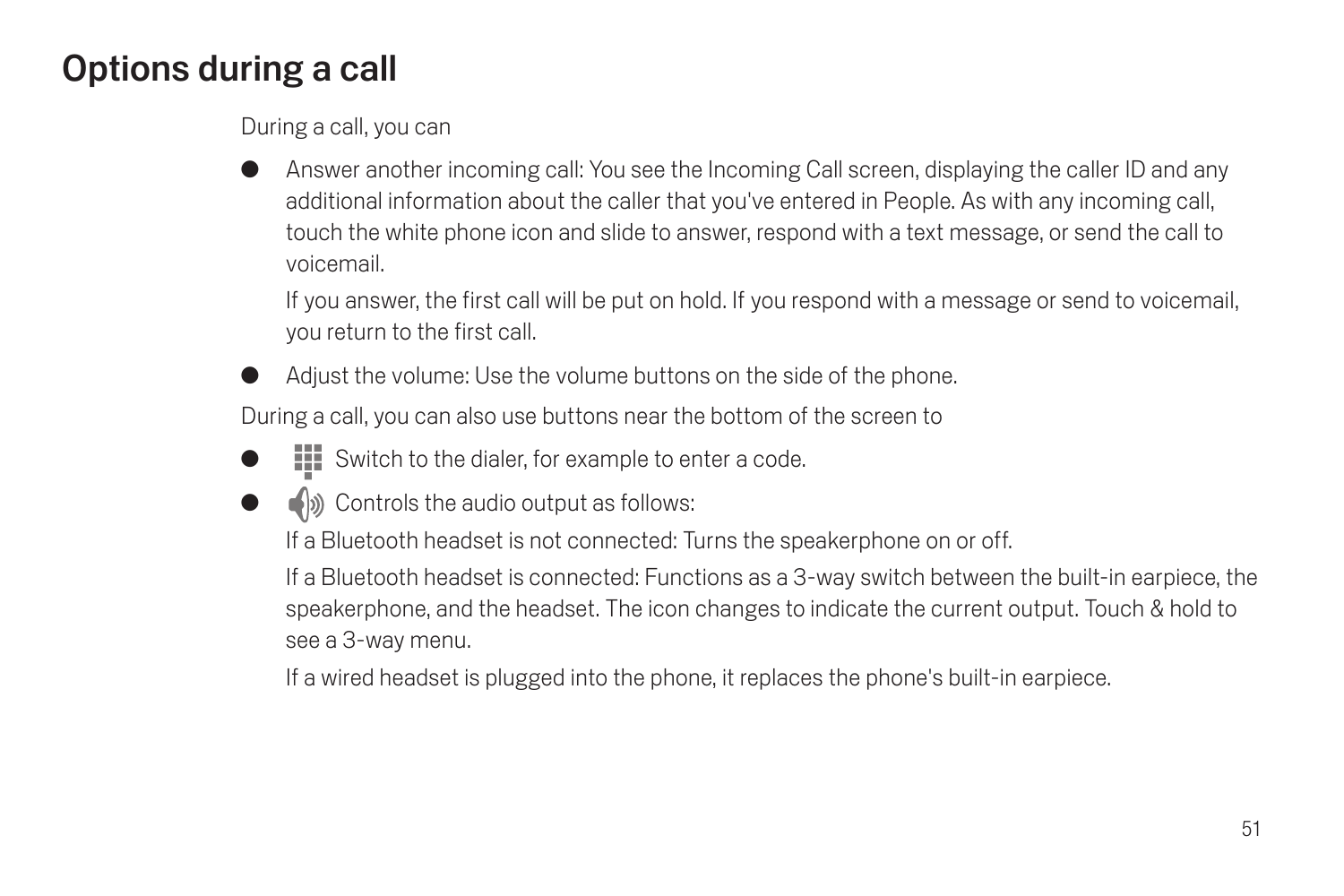- $\bullet$   $\mathcal{G}$  Mute your microphone.
- $\bullet$   $\blacksquare$  Put the other party on hold.
- G Switch to another call in progress.
- $\bullet$   $\bullet$   $\bullet$  Make another call separately from the first call, which is put on hold.
- **G** Merge separate calls as a single conference call.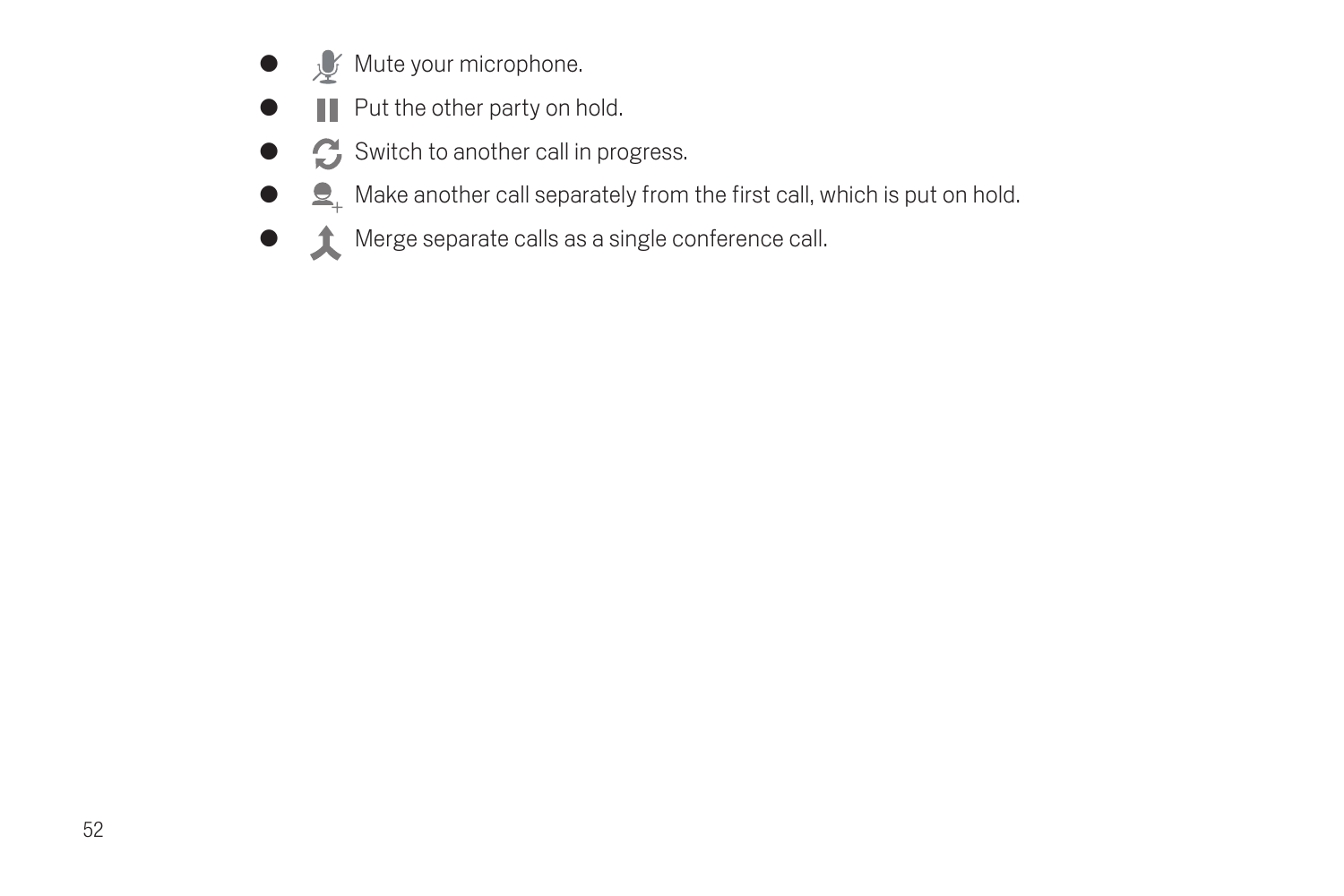# Enter & edit text

## Use the keyboard

You can enter text using the onscreen keyboard. Some apps open it automatically. In others, you open it by touching where you want to type.



As you type, the keyboard displays suggestions above the top row of keys. To accept a suggestion, touch it.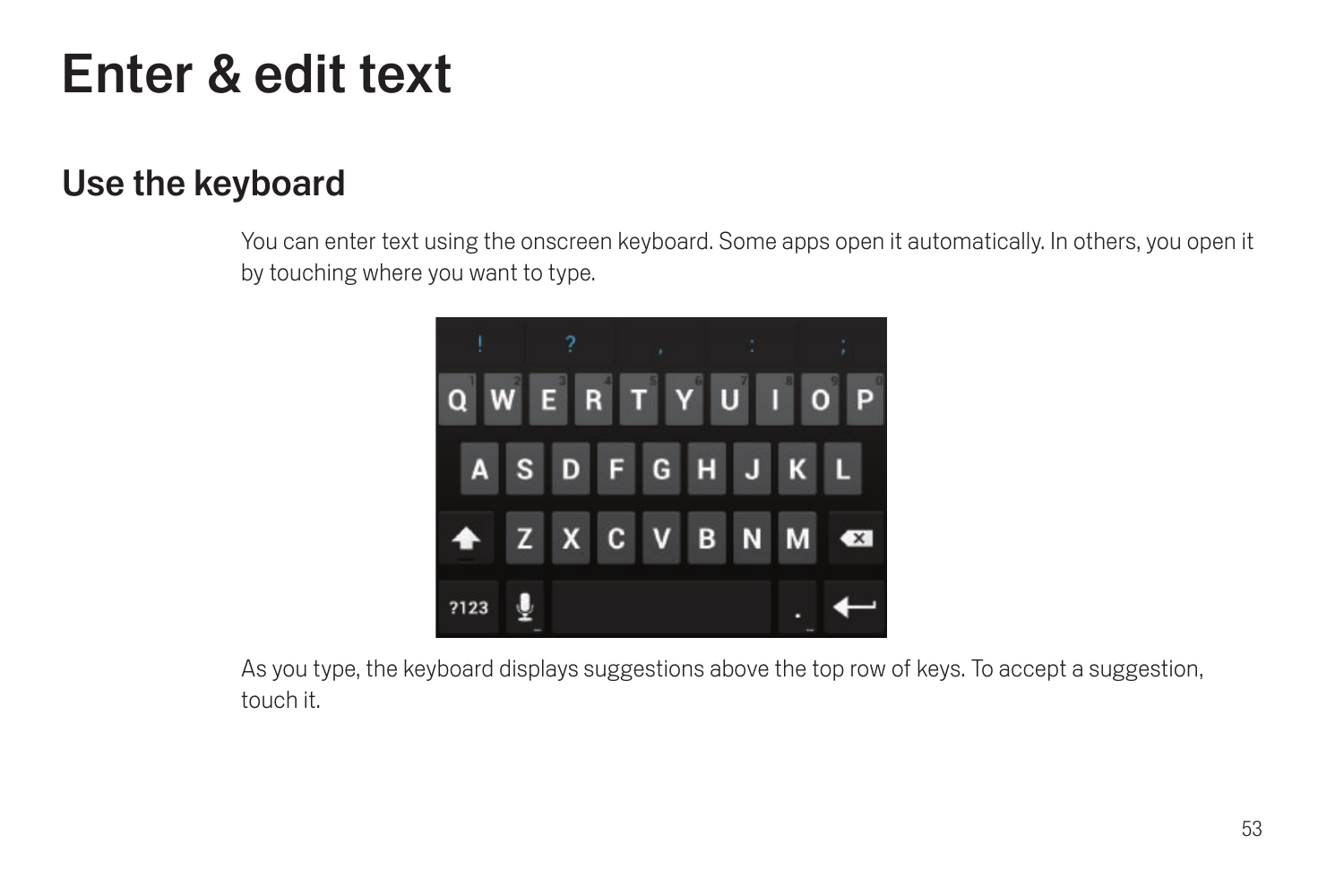## Basic editing

**Move the insertion point:** Touch where you want to type.

The cursor blinks in the new position, and a green tab appears below it. Drag the tab to move the cursor.

Select text: Touch & hold or double-tap within the text.

The nearest word highlights, with a tab at each end of the selection. Drag the tabs to change the selection.

The tab disappears after a few moments, to get out of your way. To make it reappear, touch the text again.

- Delete text: Touch to delete selected text or the characters before the cursor.
- Cut, copy, paste: Select the text you want to manipulate. Then touch the Paste  $\Xi$ , Cut  $\mathbb{R}$ , or Copy  $\boxed{\equiv}$  button:



To make the keyboard go away, touch **Done**.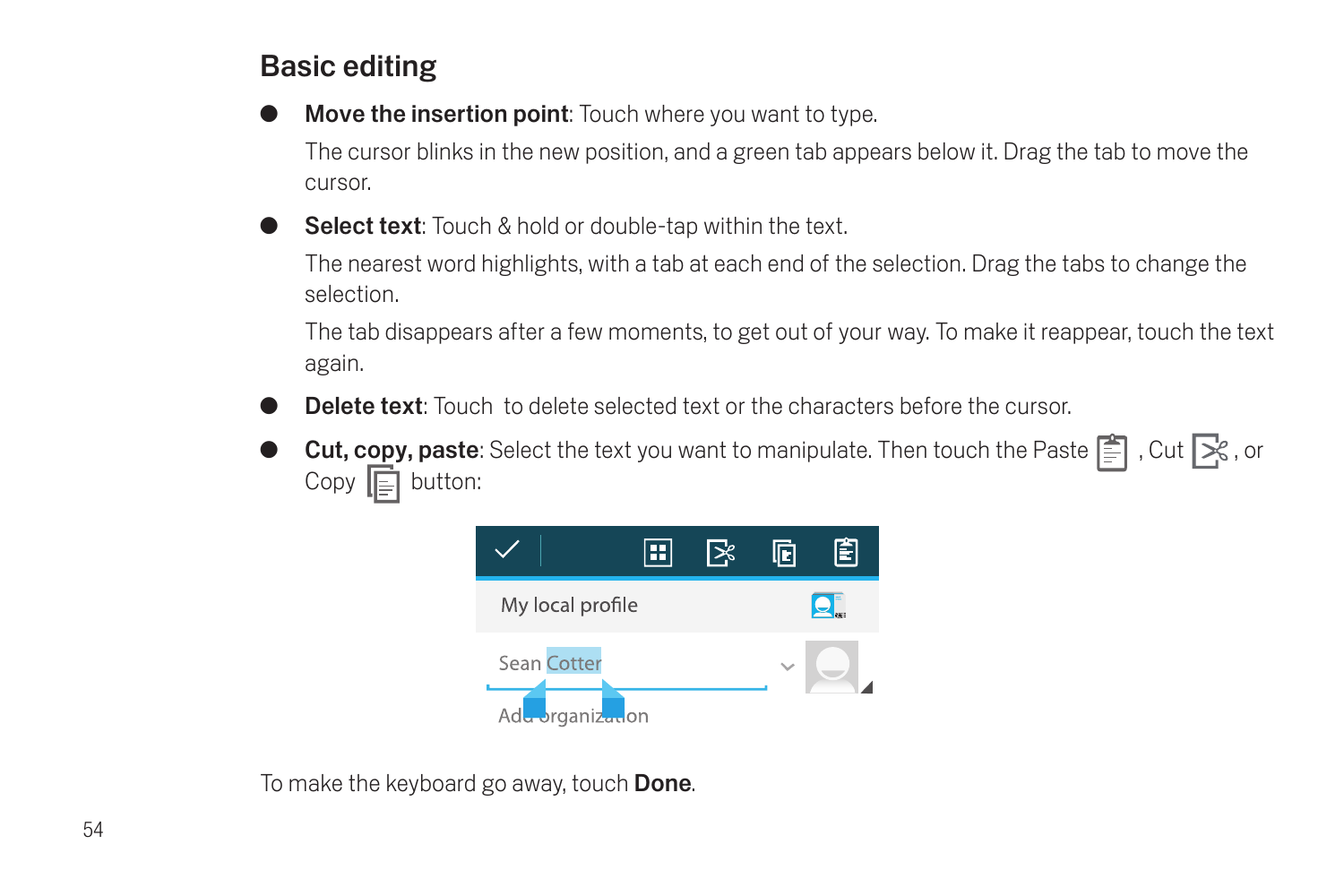## Tips & shortcuts

- Type capital letters: Touch the Shift key  $\triangle$  once to switch to capital letters for one letter. Or touch & hold the Shift key  $\triangle$  while you type. When you release the key, the lowercase letters reappear.
- **Turn caps lock on**: Double-tap or touch & hold the Shift key  $\wedge$ , so it changes to  $\wedge$ . Touch the Shift key **a** again to return to lowercase.
- **Show numbers or symbols:** Touch the **?123** key. To see more choices, touch the  $= \sqrt{\epsilon}$  key.
- Quickly access common punctuation and symbols: Touch & hold the key to the right of the space bar (period key).
- **Type special characters:** Touch & hold the Shift key  $\triangle$  while you touch a key with a small gray character in its corner to enter the gray character.

Touch & hold any key to see alternative letters, symbols, or numbers, which you can then touch to type.

**Change input language or keyboard:** Touch & hold the key to the left of the space bar (with ... in the lower-right corner), and then release it.

The Input options menu appears. Choose the option you want to adjust.

#### Related settings

Settings > Personal > Language & input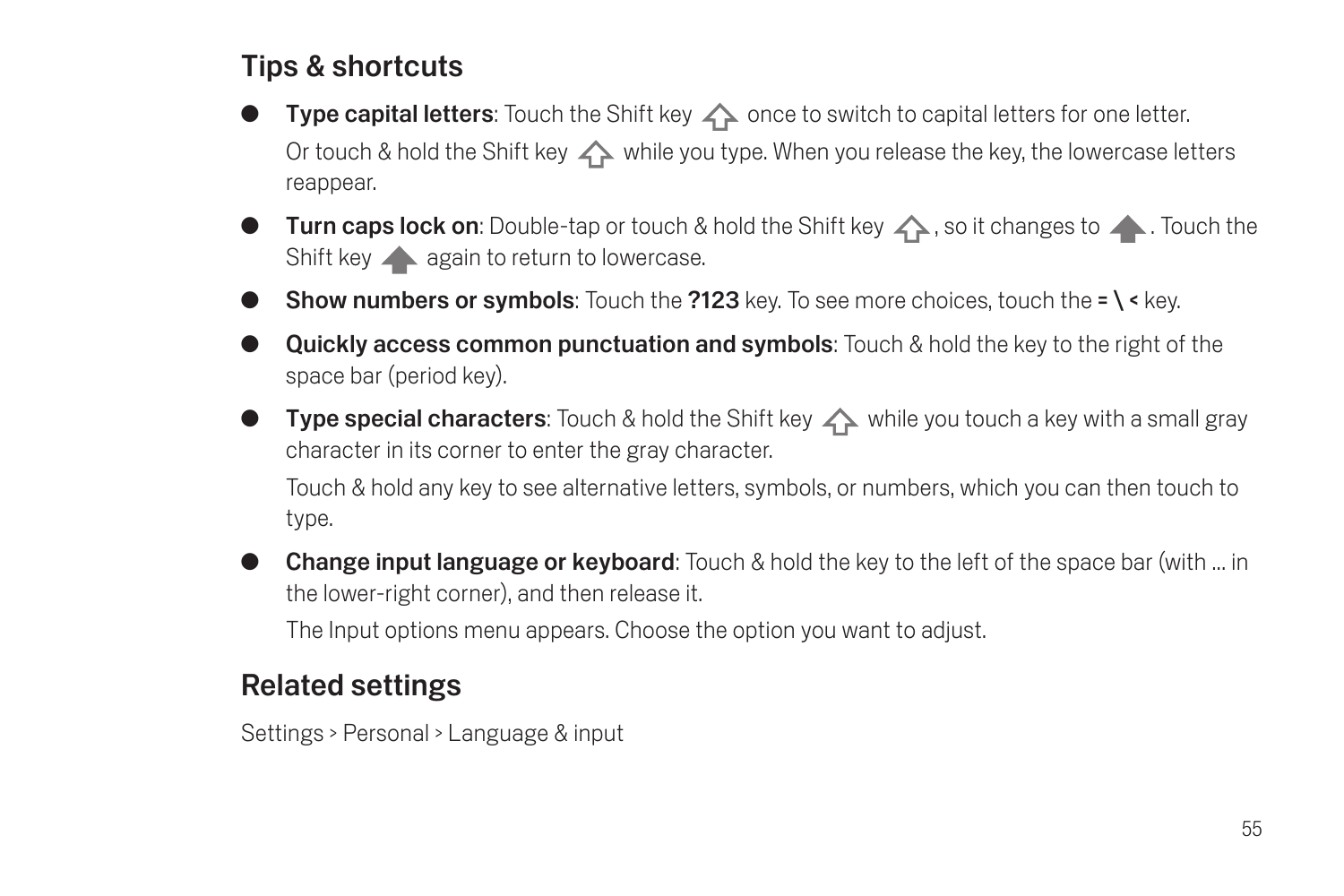# Type text by speaking

You can use voice input to type text by speaking. This feature uses Google's speech-recognition service, so you must have a data connection on a mobile or Wi-Fi network to use it.

Text that you enter by speaking is underlined. You can continue entering text to keep it, or delete it.

You can speak to enter text in most places that you can enter text with the onscreen keyboard.

- 1 Touch a text field, or a location in text you've already entered in a text field.
- **2** Touch the Microphone key  $\bullet$  on the onscreen keyboard.
- **3** When you see the microphone image, speak what you want to type.

Say "comma", "period", "question mark", "exclamation mark" or "exclamation point" to enter punctuation.

When you pause, what you spoke is transcribed by the speech-recognition service and entered in the text field, underlined. You can touch the Delete

key to erase the underlined text. If you start typing or entering more text by speaking, the underline disappears.

#### Related settings

Settings > Personal > Language & input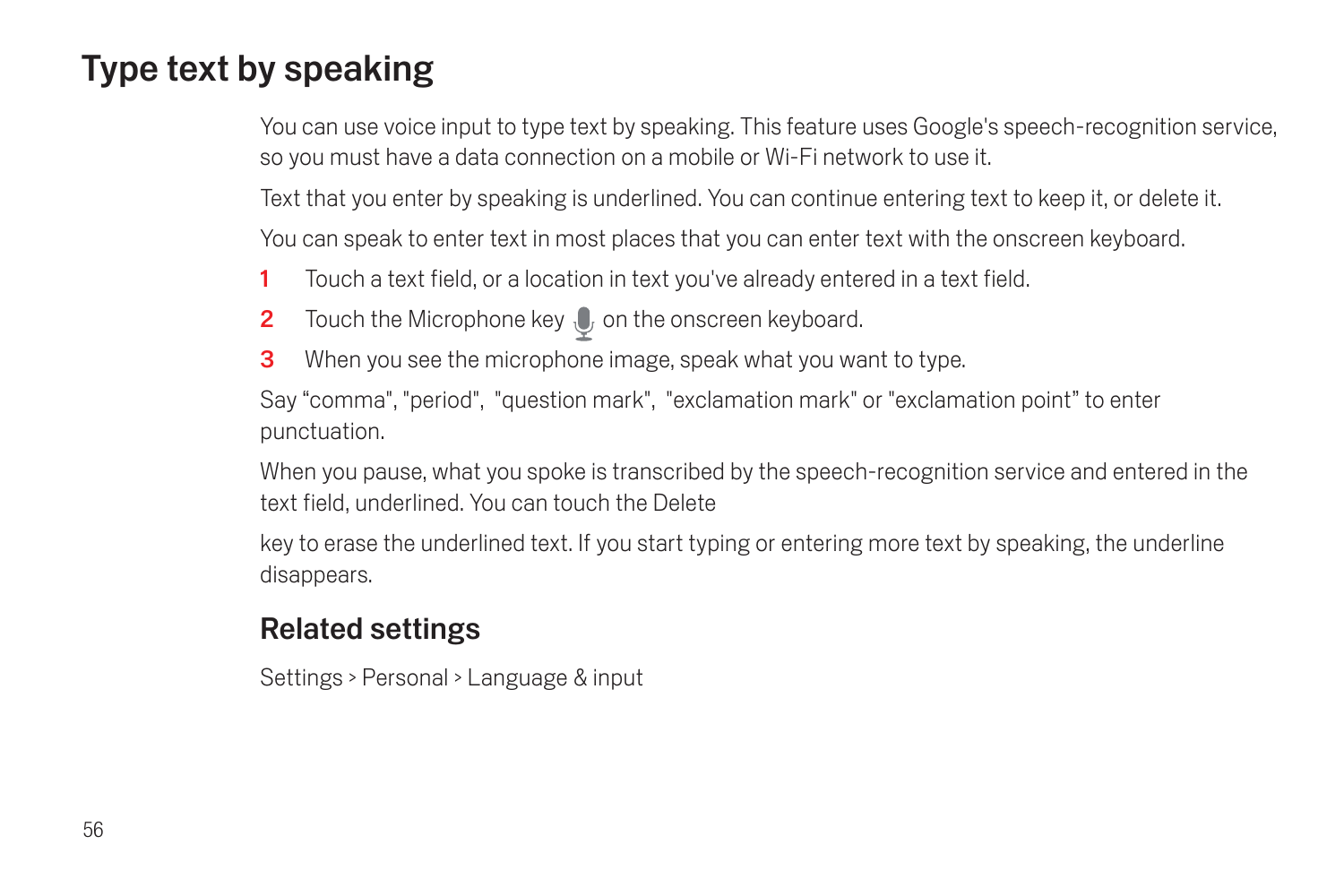# Connect to networks & devices

## Connect to mobile networks

Depending on your carrier and service plan, your phone may connect automatically to your carrier's fastest available data network. Or you may need to insert a SIM card or configure details for a specific carrier. For details, read the instructions that came with your phone.

Your mobile network settings allow you to adjust several aspects of aspects of the way your phone uses mobile data. To view these settings:

- 1 Touch the Settings icon  $\mathbb{R}^n$  on a Home or All Apps screen.
- 2 Under Wireless & Networks, touch More, then Mobile networks.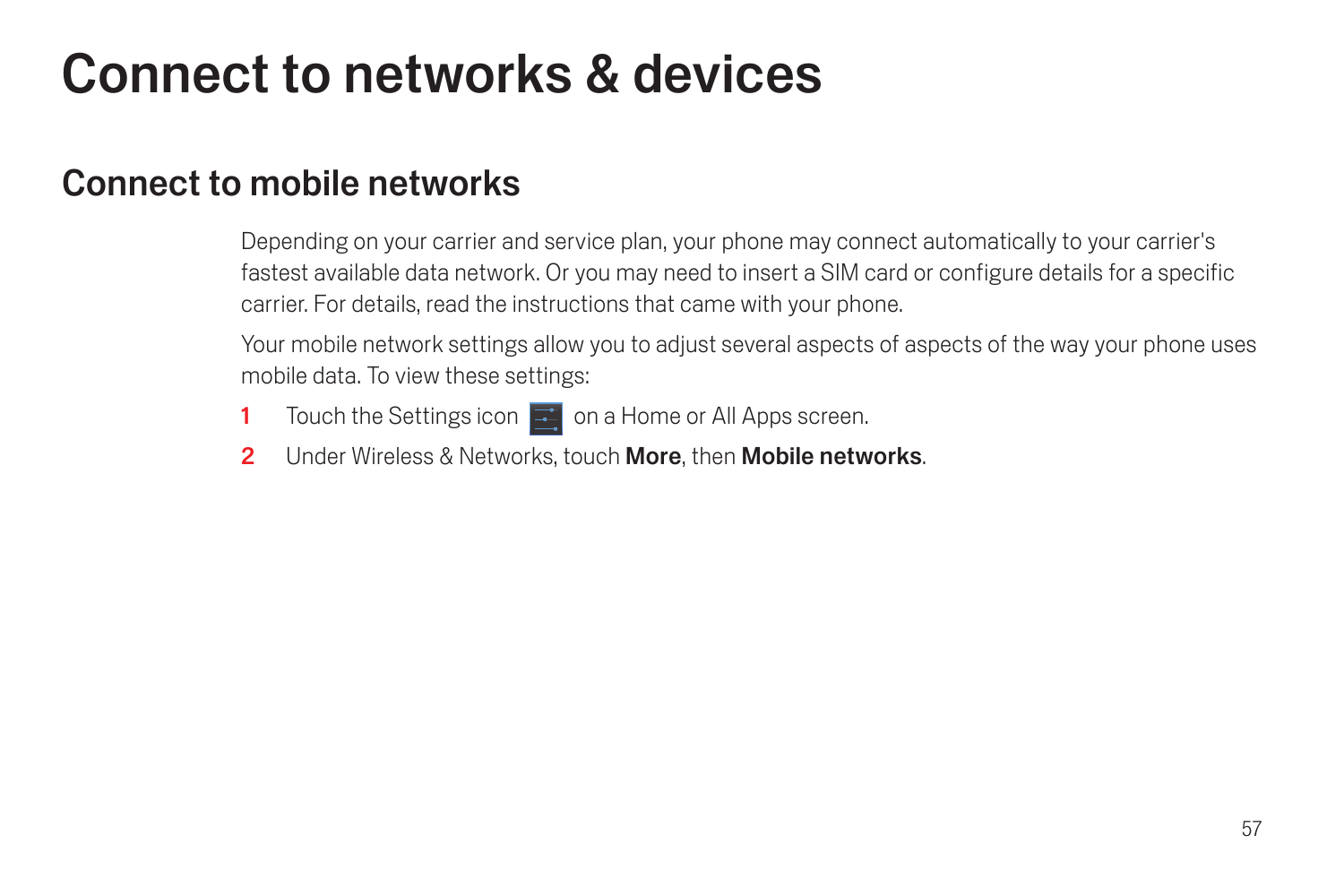### Mobile network settings

Note that you can't adjust mobile network settings when Airplane mode is selected. The settings available may vary depending on your device and plan.

- Data enabled. Check to turn data access on for all available mobile networks.
- G Before turning this option off, which may cause your device or apps to stop functioning correctly, consider using the mobile data limits available under Settings > Wireless & networks > Data usage.
- **Data roaming**. Prevents your device from transmitting data over other carriers' networks when you leave an area that is covered by your own carrier's networks. This is one way to to control expenses if your mobile data contract doesn't include data roaming.

With **Data roaming** unchecked, you can still transmit data over Wi-Fi.

- **Network mode.** Allows you to choose between using both LTE and CDMA, or just CDMA,
- **System select.** Allows you to determine when roaming can occur over a CDMA network. With Home selected, you are restricted to your carrier's network for both voice and data.

## Related settings

Settings > Wireless & networks > Data usage

Settings > Wireless & networks > More > Airplane mode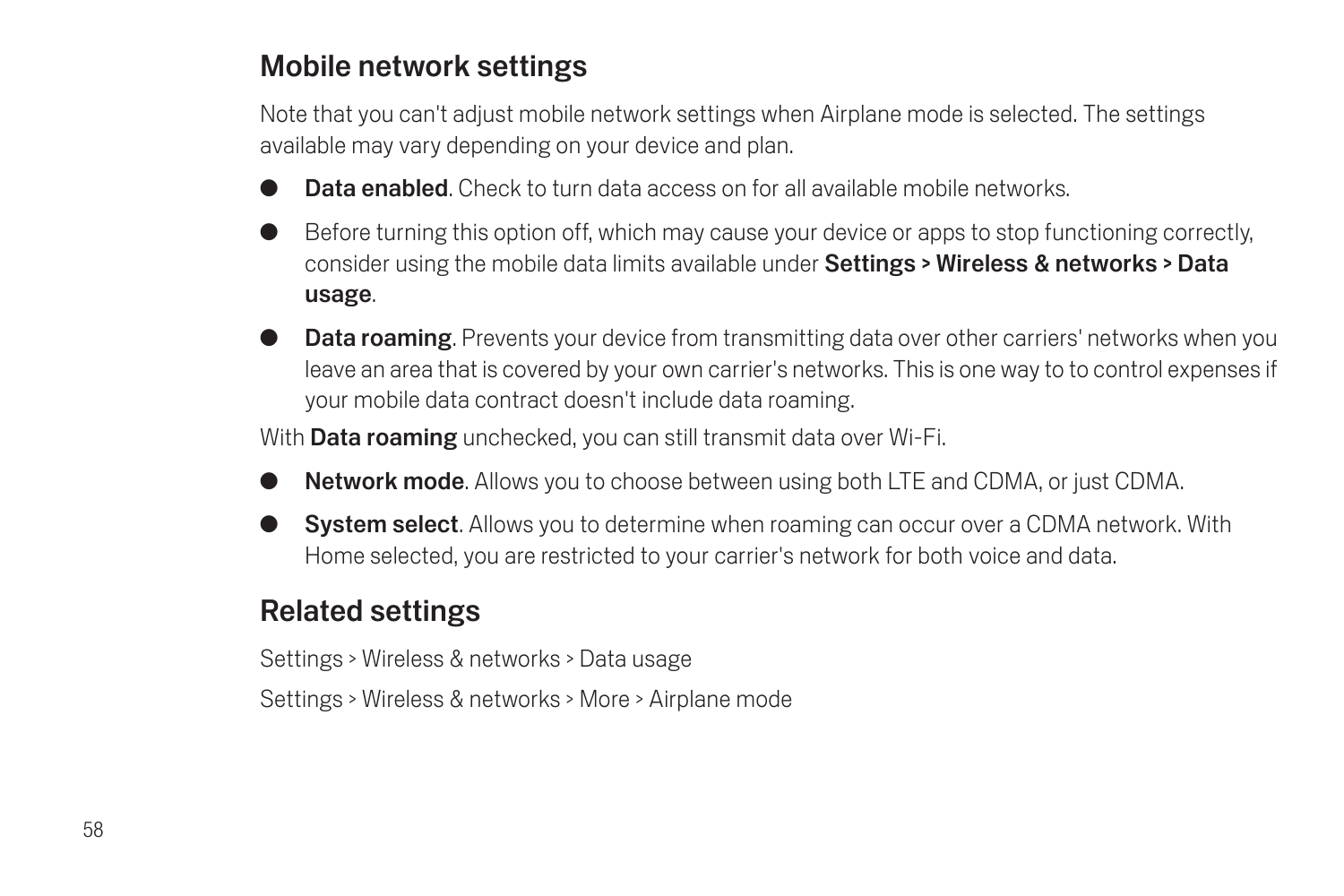## Connect to Wi-Fi networks

Wi-Fi is a wireless networking technology that can provide Internet access at distances of up to 100 meters, depending on the Wi-Fi router and your surroundings.

To use Wi-Fi, you connect to a wireless access point, or "hotspot." Some hotspots are open and you can simply connect to them. Others implement security features that require other steps to set up, such as digital certificates or other ways to ensure that only authorized users can connect.

To extend the life of your battery between charges, turn off Wi-Fi when you're not using it. You can also set your device to disconnect automatically from Wi-Fi networks when it's sleeping.

## Turn Wi-Fi on and connect to a Wi-Fi network

If you're adding a Wi-Fi network when first setting up your device, Wi-Fi is turned on automatically.

- 1 Touch the Settings icon  $\mathbb{R}^n$  on a Home or All Apps screen.
- 2 Touch Wireless & networks > Wi-Fi.
- **3** Slide the Wi-Fi switch to the **On** position.

The device scans for available Wi-Fi networks and displays the names of those it finds. Secured networks are indicated with a Lock icon. If the device finds a network that you connected to previously, it connects to it.

4 Touch a network name to see more details or connect to it.

If the network is secured, you're prompted to enter a password or other credentials. (Ask your network administrator for details.)

To modify a network's settings, touch & hold the network name.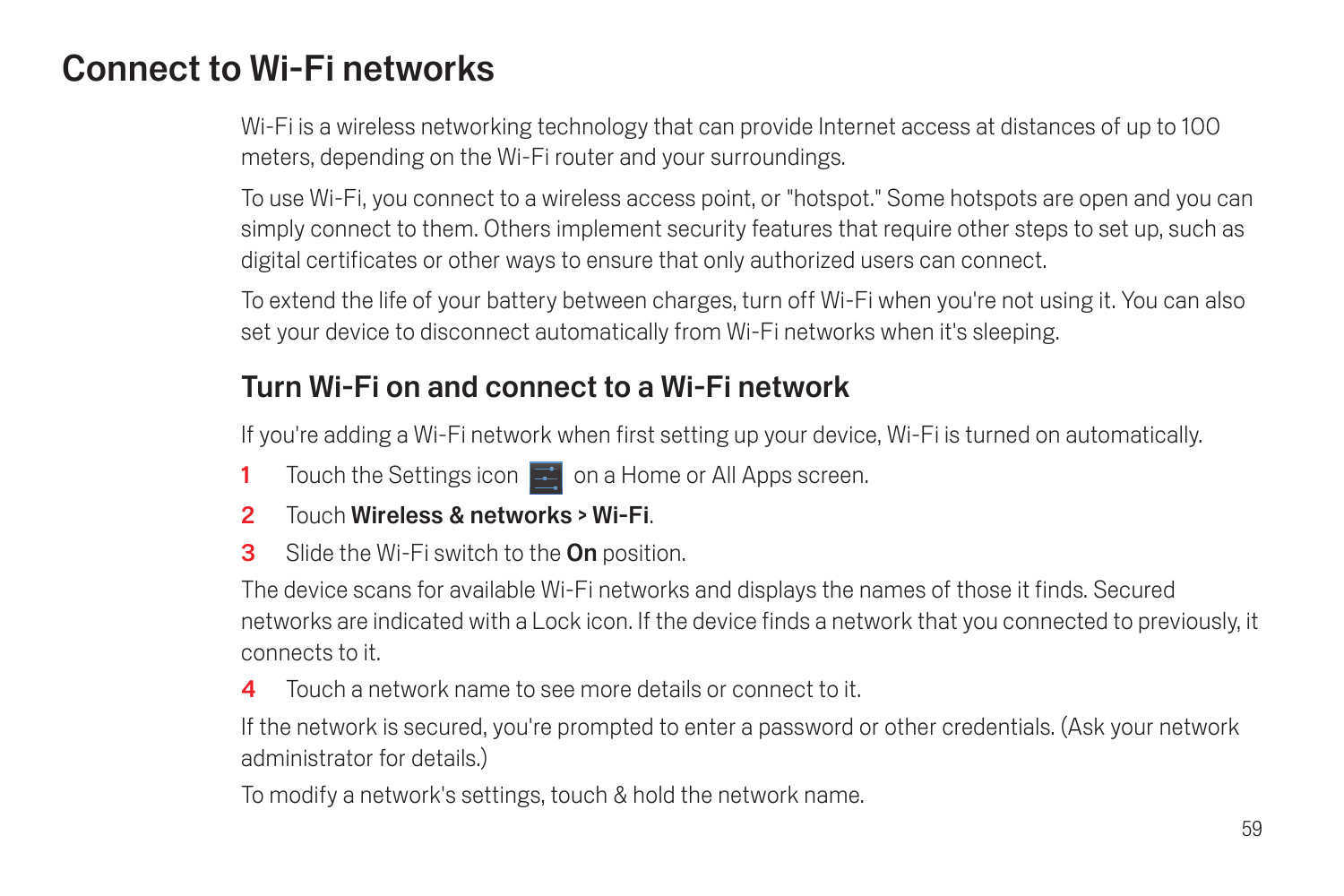## Add a Wi-Fi network

You can add a Wi-Fi network so your device will remember it, along with any security credentials, and connect to it automatically when it's in range. You must also add a Wi-Fi network if the network does not broadcast its name (SSID), or to add a Wi-Fi network when you are out of range.

To join a secured network, you first need to learn security details from the network's administrator.

- 1 Turn on Wi-Fi, if it's not already on.
- 2 In the Wi-Fi settings screen, touch Add Network.
- 3 Enter the SSID (name) of the network. If necessary, enter security or other network configuration details.
- 4 Touch Save.

The information about the network is saved. Your device will connect to this network automatically the next time you come within range.

## Forget a Wi-Fi network

You can make the device forget about the details of a Wi-Fi network that you added; for example, if you don't want the tablet to connect to it automatically or if it's a network that you no longer use.

- 1 Turn on Wi-Fi, if it's not already on.
- 2 In the Wi-Fi settings screen, touch the name of the network.
- **3** Touch **Forget** in the dialog that opens.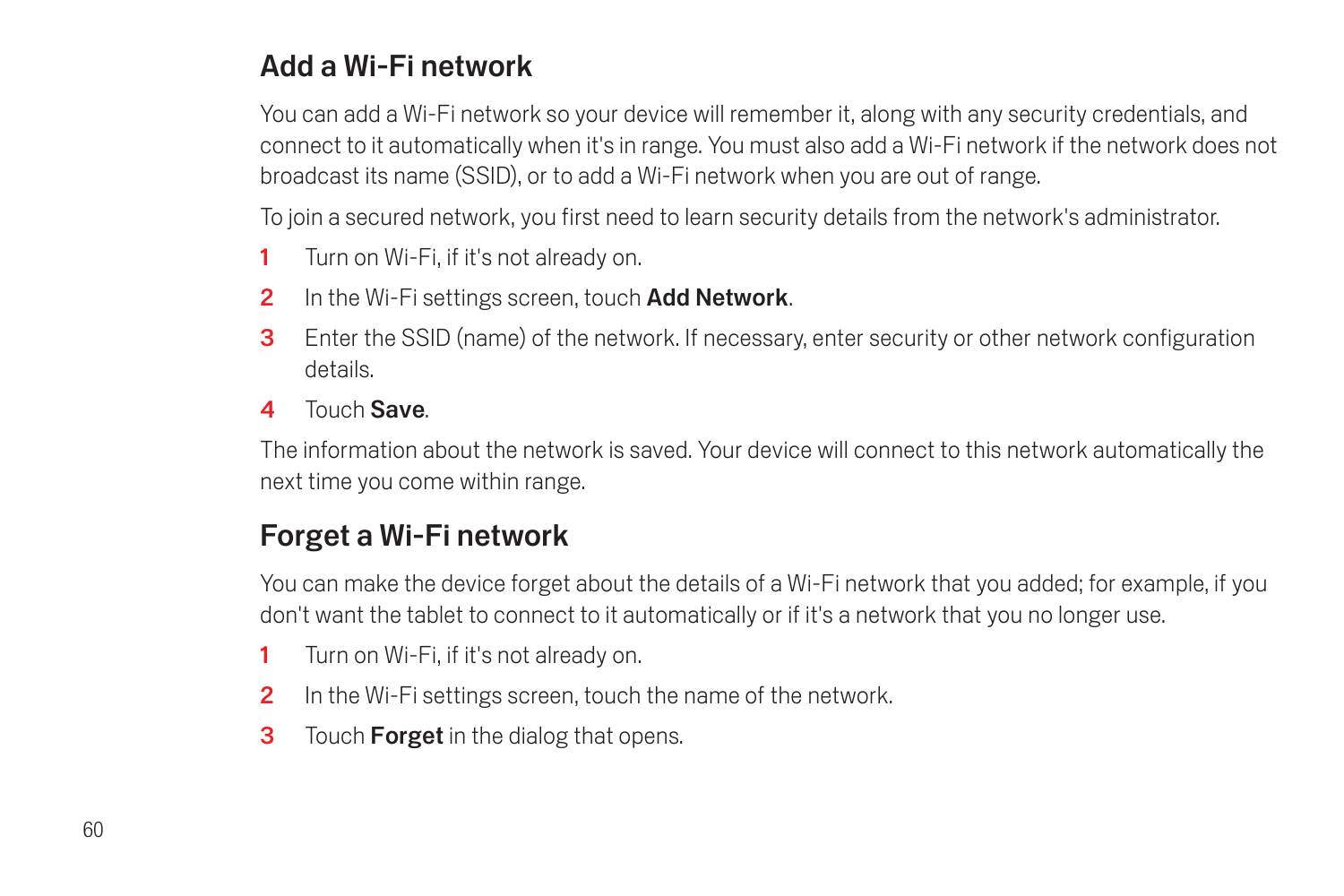## Configure proxy settings for a Wi-Fi network

Some network administrators require you to connect to internal or external network resources via a proxy server. By default, the Wi-Fi networks you add are not configured to connect via a proxy, but you can change that for each Wi-Fi network you've added.

Proxy settings are used by Browser but may not be used by other apps.

- 1 Touch & hold a network in the list of Wi-Fi networks you've added.
- **2** Touch **Modify network** in the dialog that opens.
- **3** Select **Show advanced options.**
- 4 If the network has no proxy settings, touch **None** under Proxy Settings, then touch **Manual** in the menu that opens.
- **5** Enter the proxy settings supplied by your network administrator.
- 6 Touch Save.

The proxy settings apply only to the Wi-Fi network you modified. To change the proxy settings for other Wi-Fi networks, modify them individually.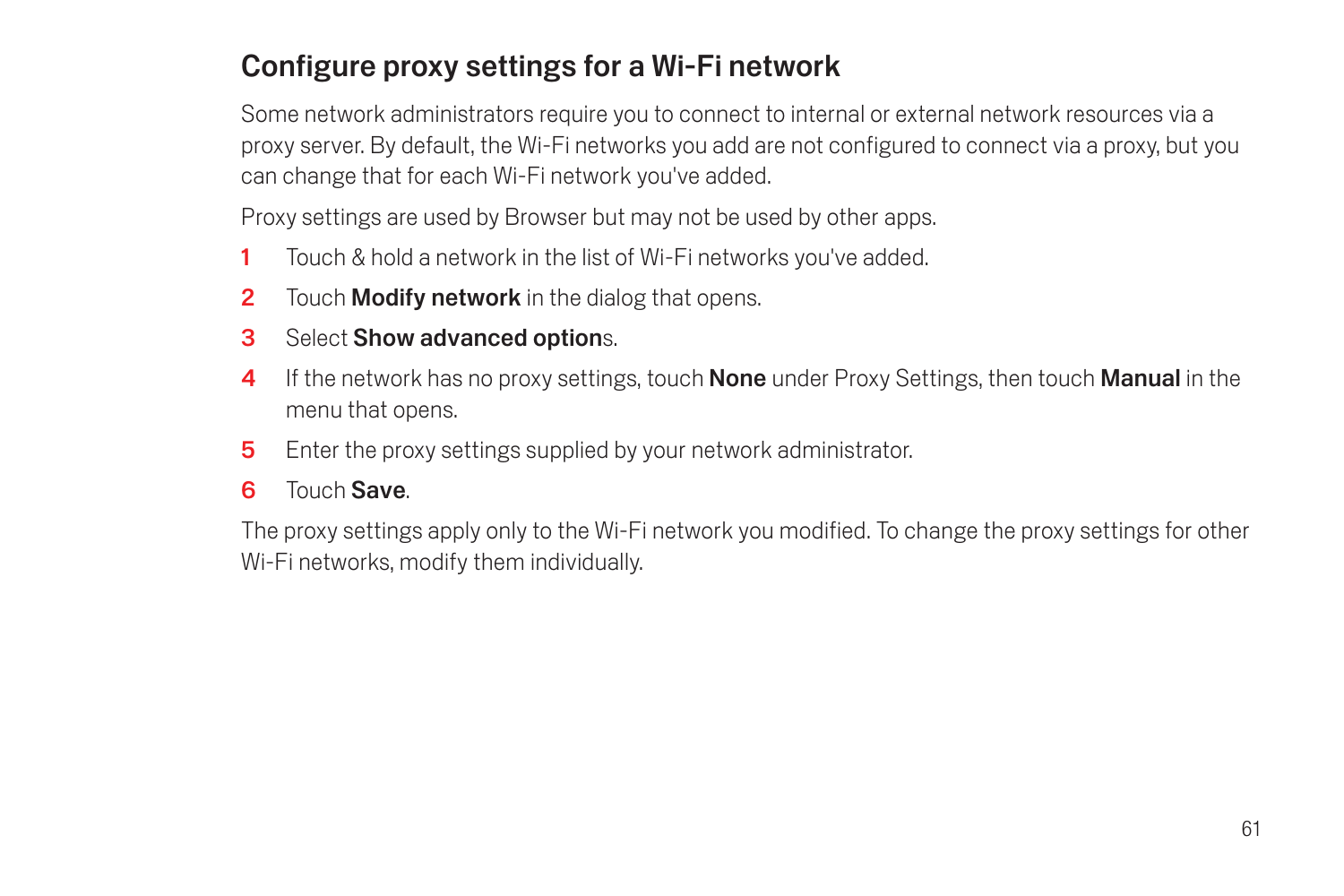### Set Wi-Fi notifications, disconnect policy, and other advanced options

To work with advanced Wi-Fi settings:

- 1 Turn on Wi-Fi, if it's not already on.
- 2 In the Wi-Fi settings screen, touch the Menu icon  $\blacksquare$  and choose Advanced.

These are the settings you can adjust:

- **Network notification**: By default, when Wi-Fi is on, you receive notifications in the Status bar when your device detects an open Wi-Fi network. Uncheck this option to turn off notifications
- Avoid poor connections: Check to automatically avoid using networks with a low-quality or intermittent Internet connection.
- Keep Wi-Fi during sleep: To conserve mobile data usage, your device stays connected to Wi-Fi when the screen goes to sleep.

Touch this option to change this default behavior: either to stay connected to Wi-Fi only when the device is connected to a charger (when battery life isn't a problem), or never to stay connected to Wi-Fi during sleep. The latter choice is likely to increase mobile data usage. You may want to revisit this setting if you receive a notification that you're approaching your specified mobile data limit.

Wi-Fi frequency band: Specify Automatic, 5 GHz, or 2.4 GHz frequency bands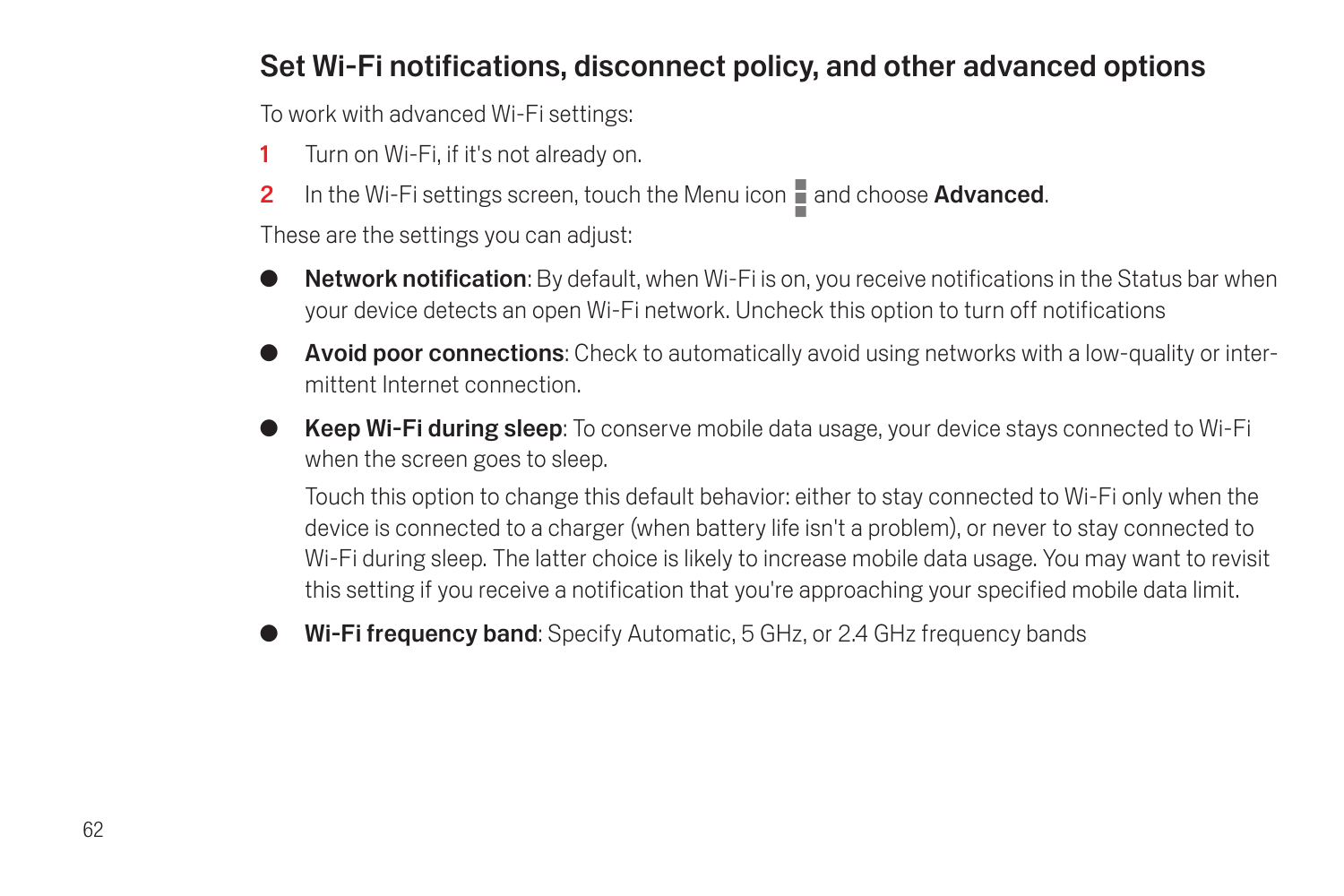This screen also displays the following information:

- MAC address: The Media Access Control (MAC) address of your device when connected to a Wi-Fi network.
- G IP address: The Internet Protocol (IP) address assigned to the device by the Wi-Fi network you are connected to (unless you used the IP settings to assign it a static IP address).

## Related settings

Settings > Wireless & networks > Wi-Fi

Settings > Wireless & networks > Data usage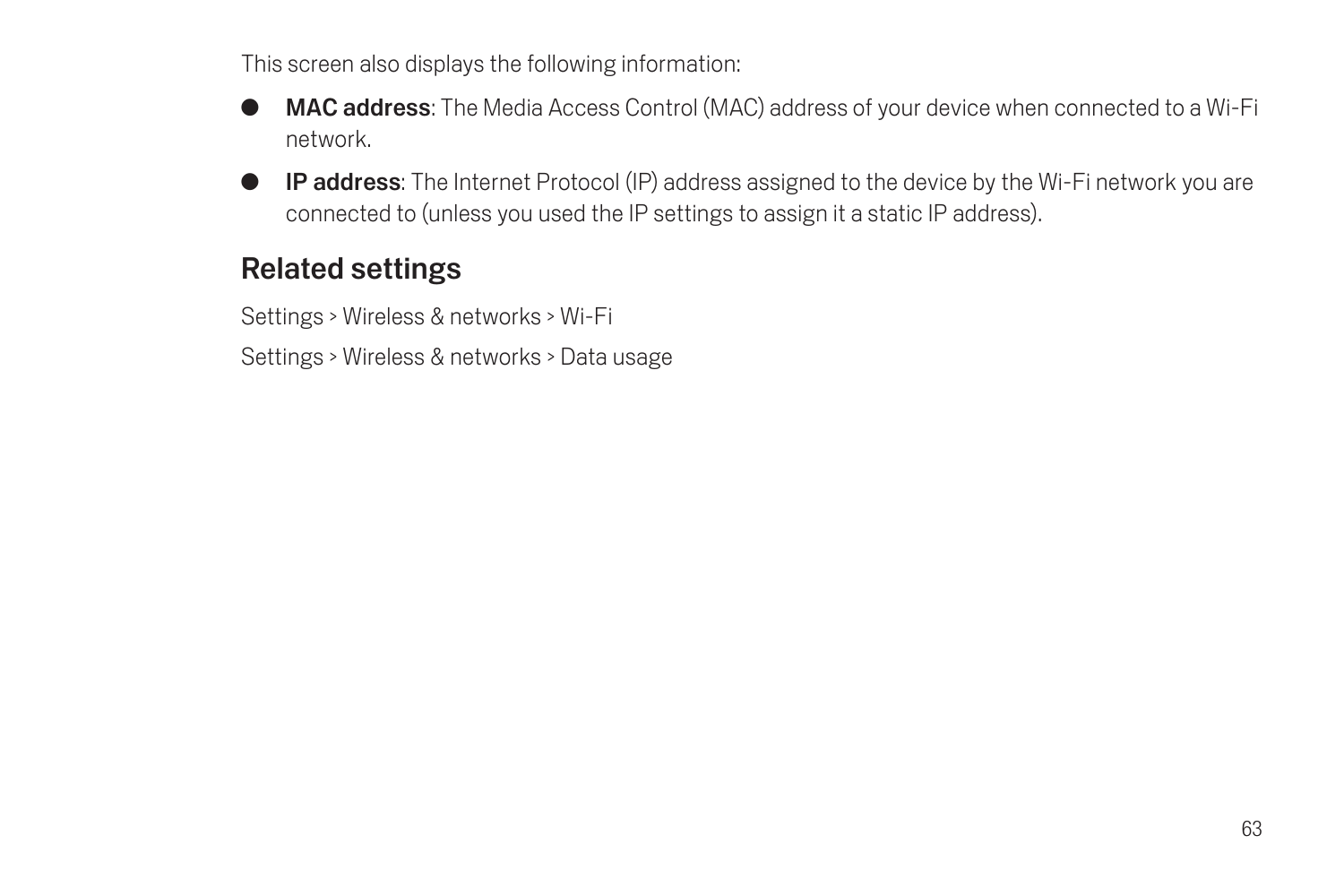## Connect to Bluetooth devices

Bluetooth is a short-range wireless communications technology used to communicate between devices over a distance of about 8 meters. The most common Bluetooth devices are headsets for making calls or listening to music, hands-free kits for cars, and other portable devices, including laptops.

There are several Bluetooth profiles that define the features and communications standards for Bluetooth devices. For a list of the profiles supported by your device, read the owner's guide.

To connect to a Bluetooth device, you must turn on your phone's Bluetooth radio. The first time you use a new Bluetooth device, you must "pair" it with, so that both devices know how to connect securely to each other. After that, they connect automatically.

To extend the life of your battery between charges, turn off Bluetooth when you're not using it. You may also be required to turn Bluetooth off in some locations. Bluetooth is turned off when you switch to Airplane mode.

System bar icons indicate Bluetooth status.

#### Turn Bluetooth on or off

- 1 Touch the Settings icon  $\mathbb{R}^2$  on a Home or All Apps screen.
- 2 Touch Wireless & networks.
- 3 Slide the Bluetooth switch on or off.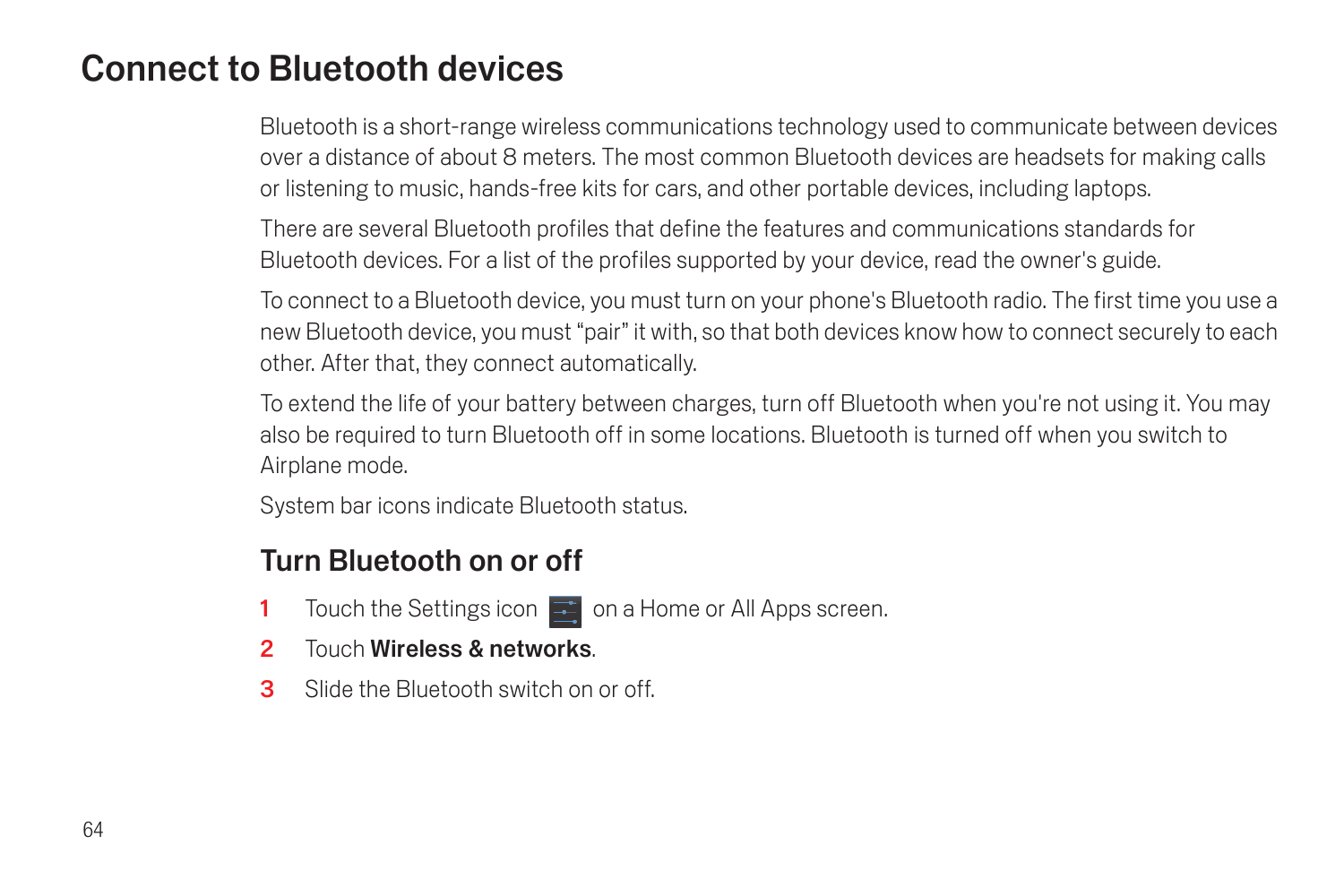## Change your phone's Bluetooth name

Your phone has a generic Bluetooth name by default, which is visible to other Bluetooth devices when you connect them. You can change the name so that it is more recognizable.

- 1 Under Settings > Wireless & networks, make sure Bluetooth is turned on.
- 2 Touch Bluetooth.
- 3 In the Bluetooth screen, touch the Menu icon and choose Rename phone.
- 4 Type a new name and touch **Rename**.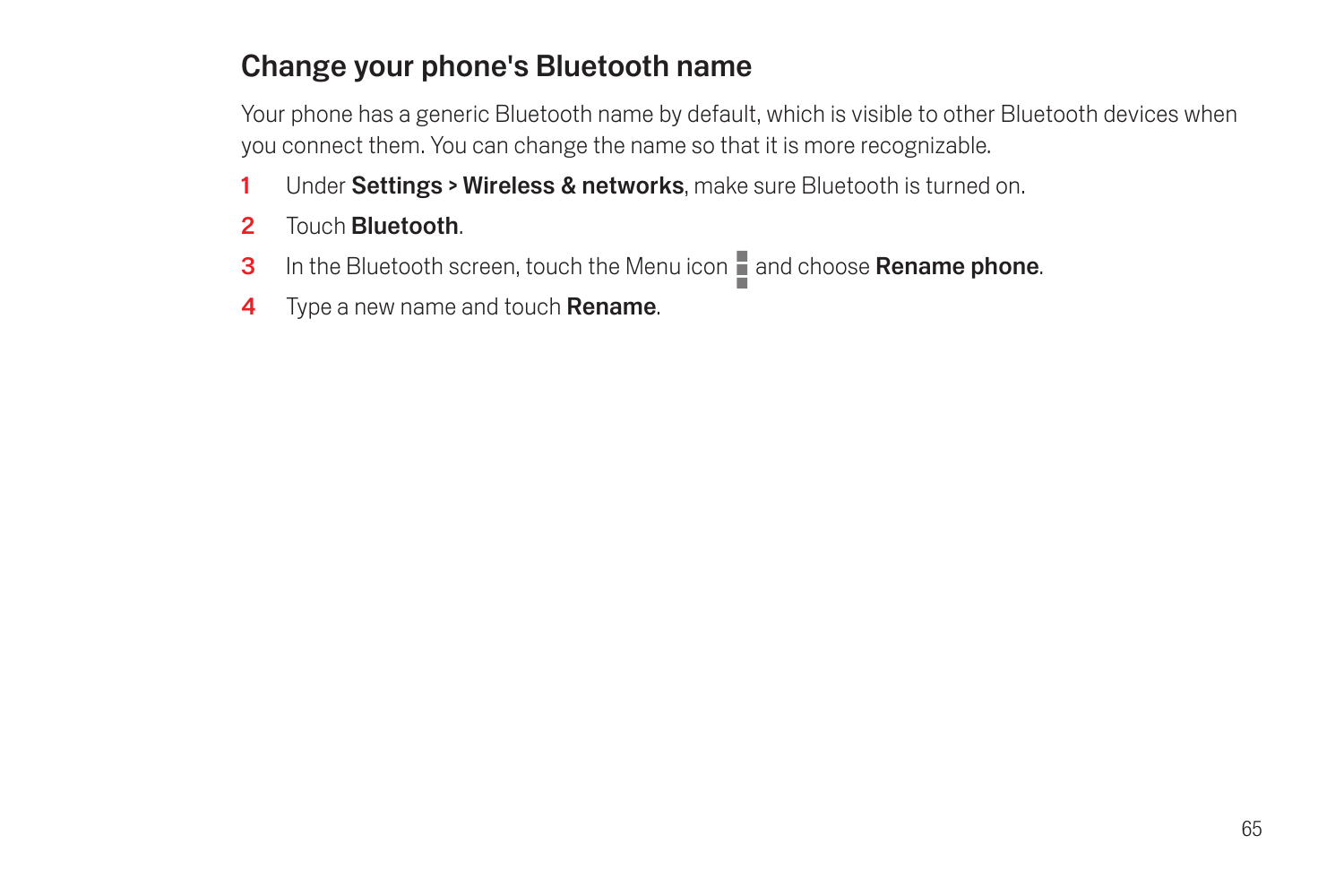## Pair your phone with a Bluetooth device

You must pair your phone with a device before you can connect to it. Once you pair your phone with a device, they stay paired unless you unpair them.

- 1 Under Settings > Wireless & networks, make sure Bluetooth is turned on.
- 2 Touch **Bluetooth**. Your phone scans for and displays the IDs of all available Bluetooth devices in range.

If the device you want to pair with isn't in the list, ensure that the it's turned on and set to be discoverable. See the documentation that came with your device to learn how to make it discoverable.

- 3 If your mobile device stops scanning before your Bluetooth device is ready, touch Search for devices.
- **4** Touch the ID of the Bluetooth device in the list to pair with it.

Follow the instructions to complete the pairing. If you're prompted to enter a passcode, try entering 0000 or 1234 (the most common passcodes), or consult the documentation that came with the device.

If the pairing is successful, your phone connects to the device.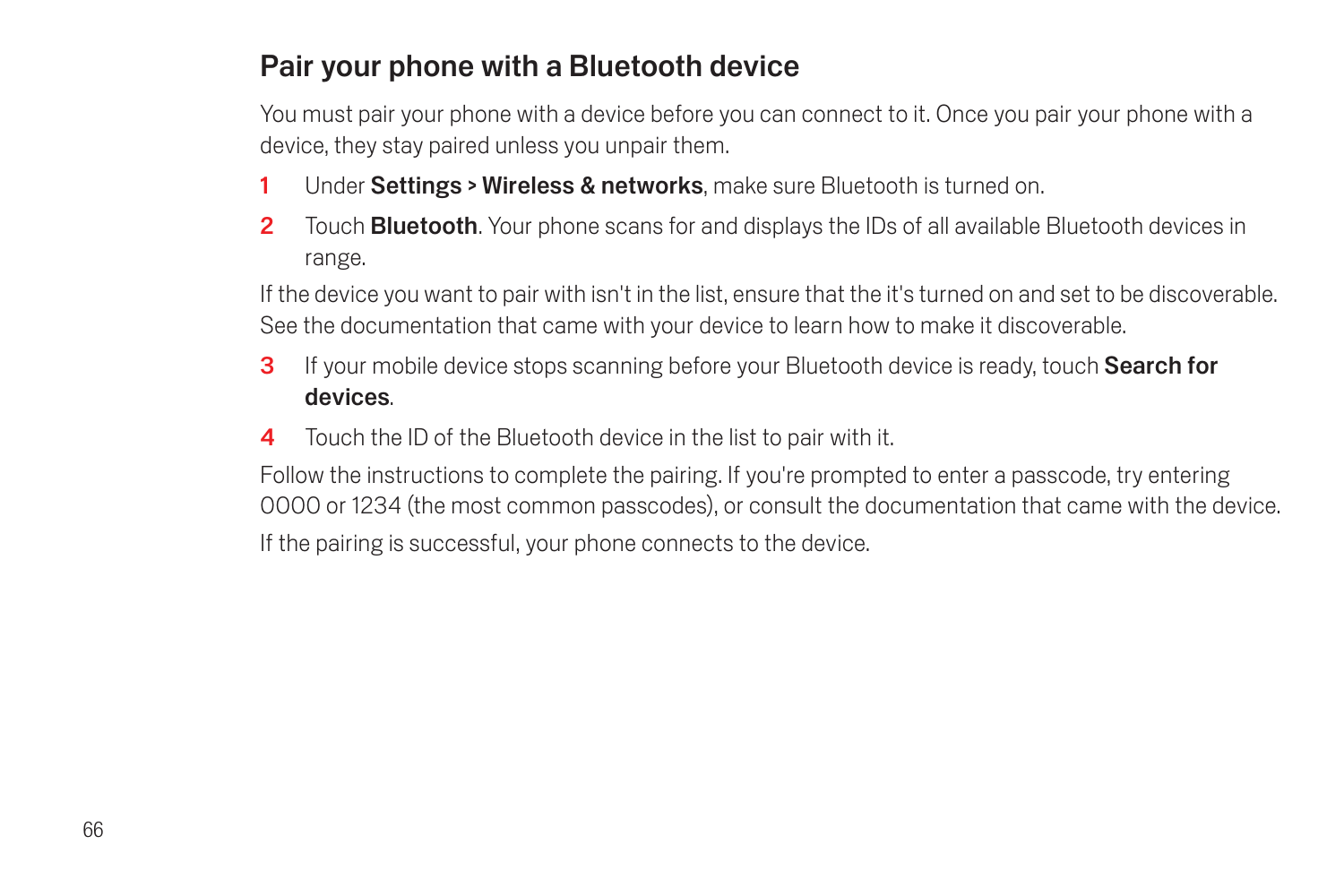## Connect to a Bluetooth device

Once you've paired with a Bluetooth device, you can connect to it manually; for example, to switch devices or to reconnect after it is back in range.

- 1 Under Settings > Wireless & networks, make sure Bluetooth is turned on.
- 2 In the list of devices, touch a paired but unconnected device.

When the phone and the device are connected, the device is displayed as connected in the list.

## Configure or unpair a Bluetooth device

Some Bluetooth devices have multiple profiles. Profiles can include the ability to transmit your conversations, play music in stereo, or transfer files or other data. You can select which profiles you want to use with your phone. You can also change the name of the Bluetooth device as it appears on your phone.

- 1 Under Settings > Wireless & networks, make sure Bluetooth is turned on.
- 2 In the Bluetooth settings, touch the Quick Settings icon  $\frac{1}{2}$  beside the connected Bluetooth device you want to configure.

A screen opens that allows you to change the device's name, unpair it, or select profiles. touch the Back button when you're finished.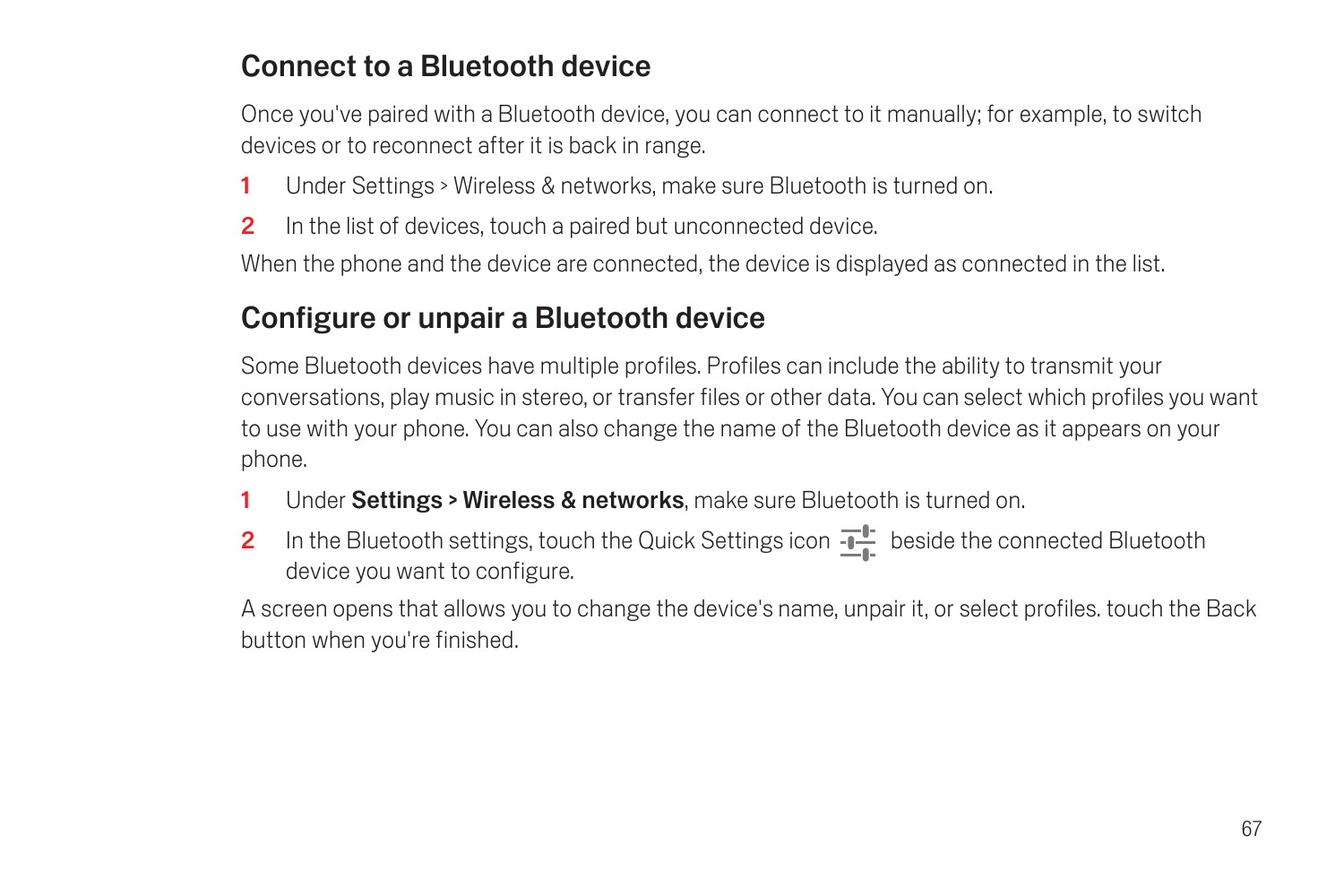## Obtain a network connection via Bluetooth tethering

If you have a computer or other device that can share its network connection via Bluetooth, you can configure your phone to obtain a network connection by Bluetooth tethering (sometimes called reverse tethering).

- 1 Configure your computer to share it's network connection via Bluetooth. See your computer's documentation for details on how to do this. Typically, it involves making your computer discoverable via Bluetooth and allowing incoming PAN connections.
- 2 Pair and connect your phone to your computer via Bluetooth.
- 3 Go to Settings > WIreless & networks > More > Tethering & portable hotspot.
- 4 Check Bluetooth tethering.

Your phone connects to the Internet via Bluetooth and your computer, and a Bluetooth icon appears in the System bar.

## Related settings

Settings > Wireless & networks > Bluetooth

Settings > Wireless & networks > More > Tethering & portable hotspot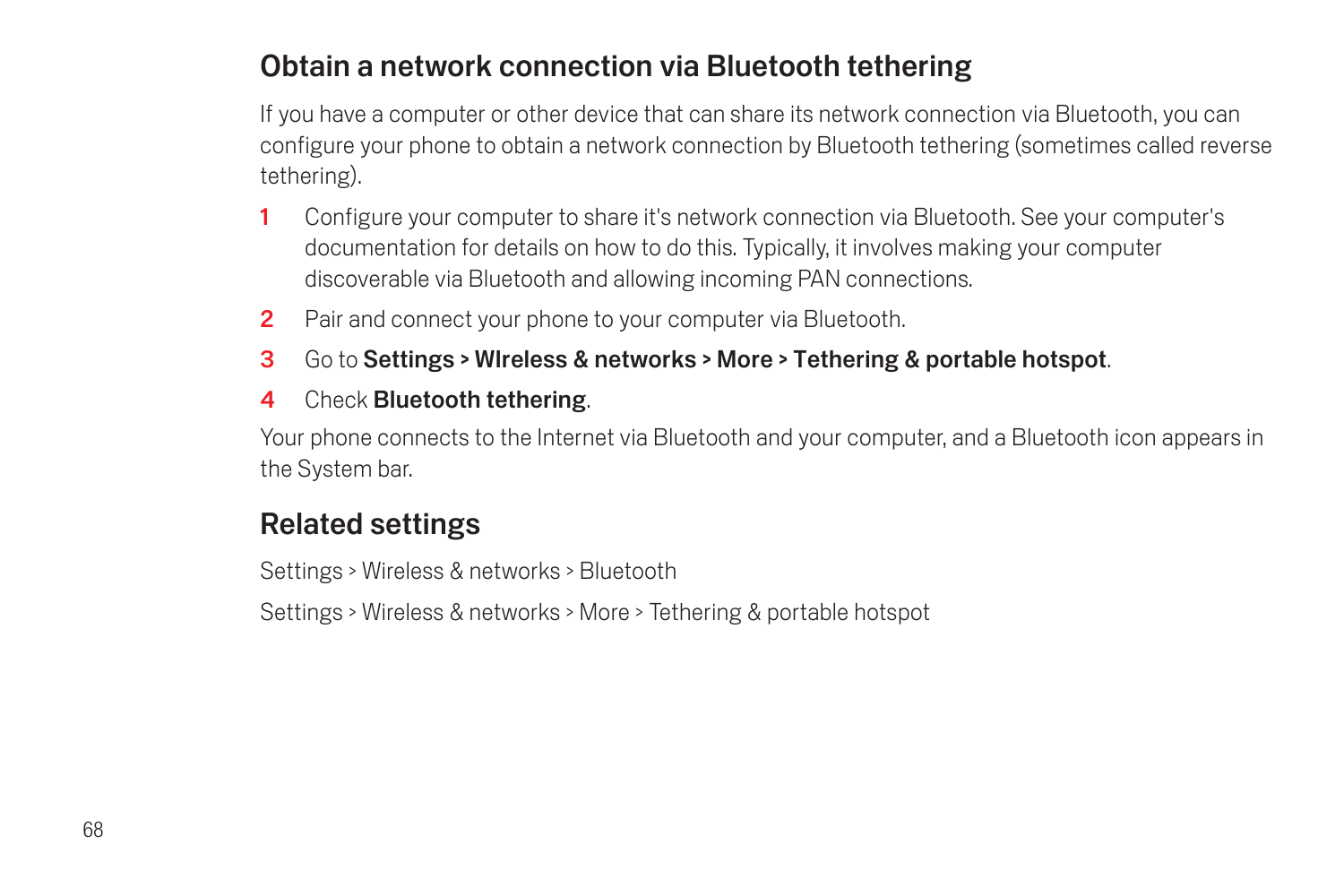## Connect to keyboards, mice, and other devices

You can connect a keyboard, mouse, or even a joystick or other input device to your phone via USB or Bluetooth and use it just as you would with a PC.

You may need an adapter to connect the keyboard or other device to your phone's USB port. To connect more than one USB device at a time, use a powered USB hub to reduce the drain on your phone's battery.

You pair and connect Bluetooth input devices to your phone in the same way as any other Bluetooth device.

## Keyboards

In addition to entering text, you can use your keyboard to navigate your phone's features:

- Use the arrow keys to select items on screen.
- Pressing Return when an item is selected is equivalent to touching that item.
- Pressing Escape is equivalent to touching Back.
- Press Tab or Shift-Tab to move from field to field in a form or other screen with multiple text fields.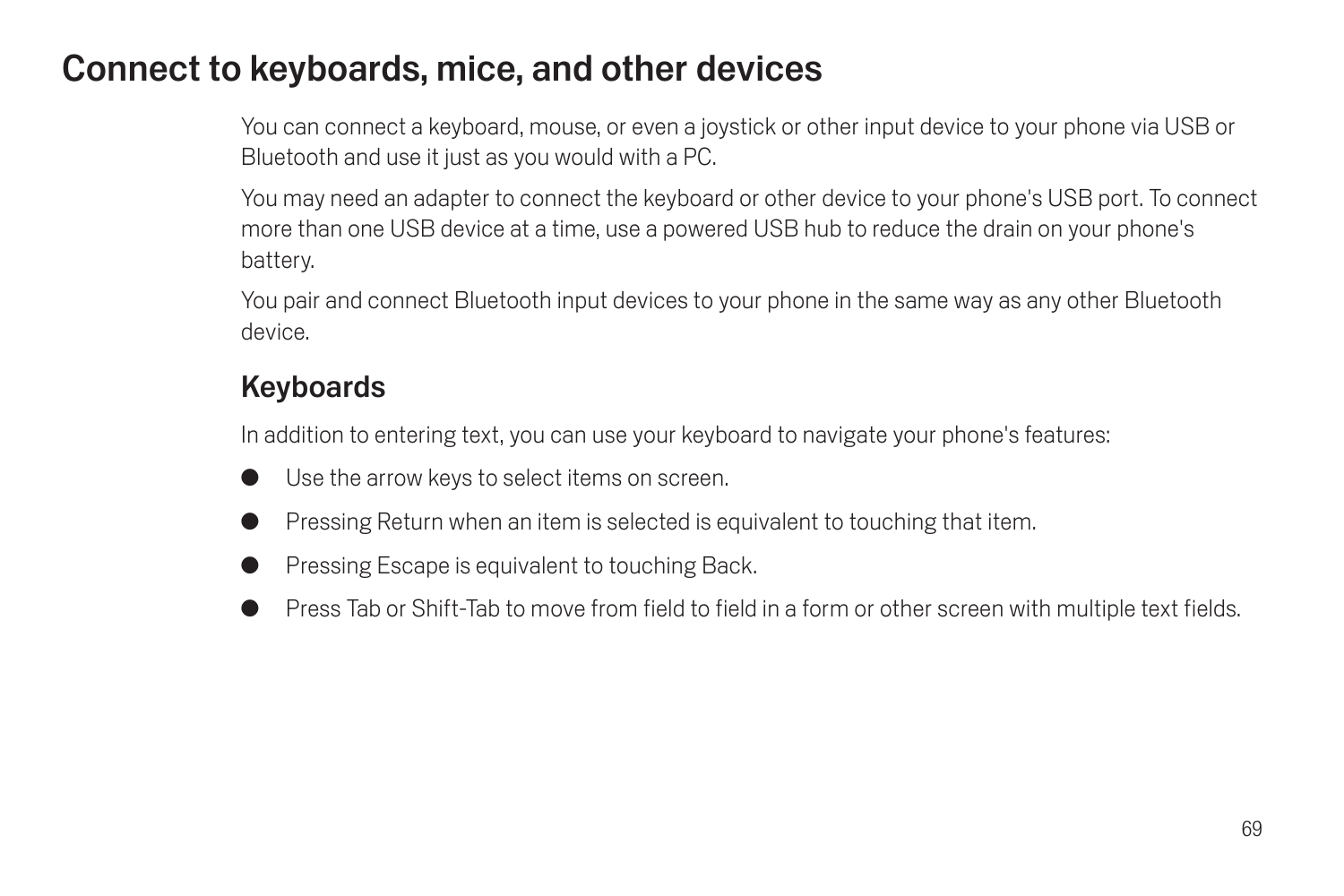## Mice

When you connect a mouse to your phone and move the mouse, an arrow-shaped cursor appears, just as on a computer:

- Use the mouse to move the cursor.
- Clicking, pressing, and dragging with the mouse button is equivalent to touching, touching & holding, and dragging with your finger.
- Only one mouse button is supported.
- If your mouse has a trackball or scroll wheel, you can use it to scroll both vertically and horizontally.

#### Other input devices

You can connect joysticks, gamepads, and other input devices to your phone. If they work without special drivers or adapters on your PC, they will likely work with your phone. However, games and other apps must be designed to support any special features of an input device, such as dedicated buttons or other controls, to take full advantage of them.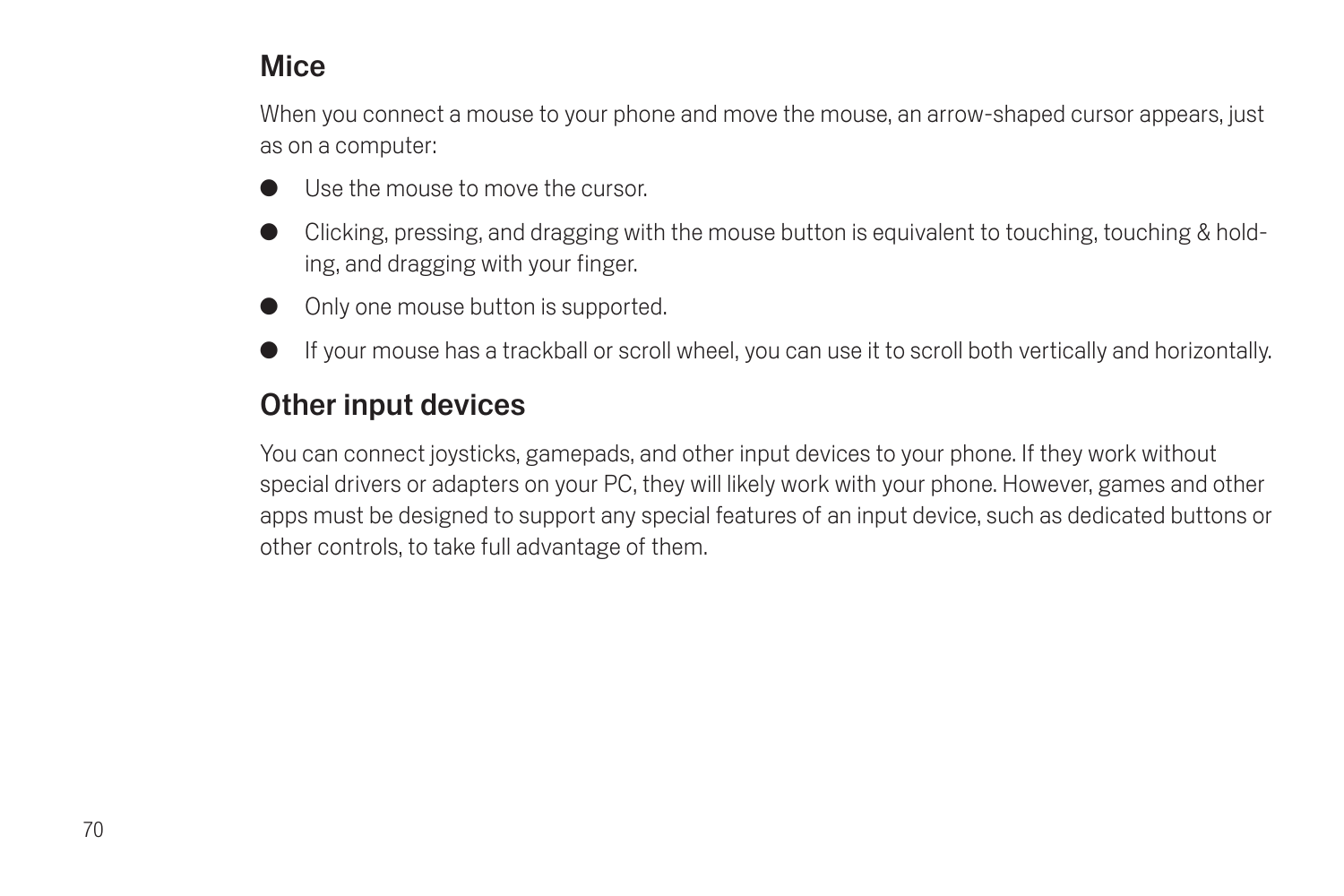# Connect to a Windows computer via USB

You can use a USB cable to connect your phone to a Windows computer and transfer music, pictures, and other files in both directions. This connection uses the MTP protocol, which is supported by most recent versions of Windows.

If you are using USB tethering, you must turn that off before you can use USB to transfer files between your tablet and computer.

When you connect your phone to the USB port on your computer, its USB storage is mounted as a drive and appears on your computer screen. You can now copy files back and forth as you would using any other external device.

When you're finished, simply disconnect the phone by unplugging the USB cable.

### Related settings

Settings > Wireless & networks > More > Tethering & portable hotspot

Settings > Device > Storage > Menu > USB computer connection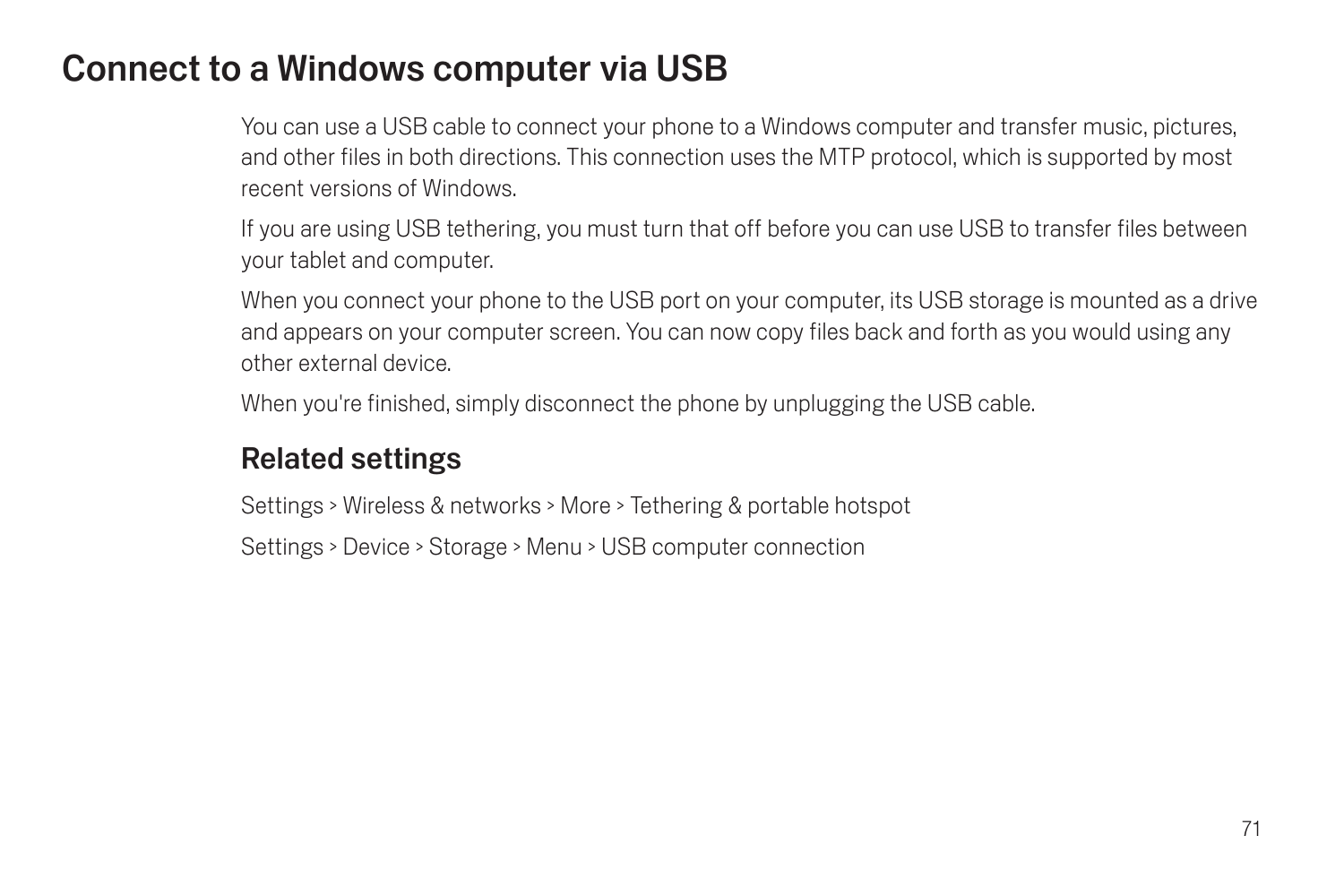# Connect to a Macintosh computer via USB

You can use a USB cable to connect your phone to a computer running Mac OS X with a USB cable and transfer music, pictures, and other files in both directions.

This connection uses the MTP protocol, which is not supported by Mac OS X natively. Therefore, you first need to install the free Android File Transfer application on your Macintosh. It's available from www.android.com/filetransfer, along with instructions on how to install it.

After you install Android File Transfer, follow these steps:

- 1 If you are using Android File Transfer for the first time, double-click it to open it. After you start Android File Transfer once, it opens automatically whenever you connect your device to your computer.
- 2 Connect your device to your computer with a USB cable.

Android File Transfer starts, if it's not already running, and opens a window that displays the contents of your device, along with storage space details at the bottom of the window.

You work with this window much as if it were a Finder window: opening and closing folders, creating new folders, and dragging files to or from it and other Finder windows. Disconnect the USB cable when you're finished.

### Related settings

Settings > Wireless & networks > More > Tethering & portable hotspot Settings > Device > Storage > Menu > USB computer connection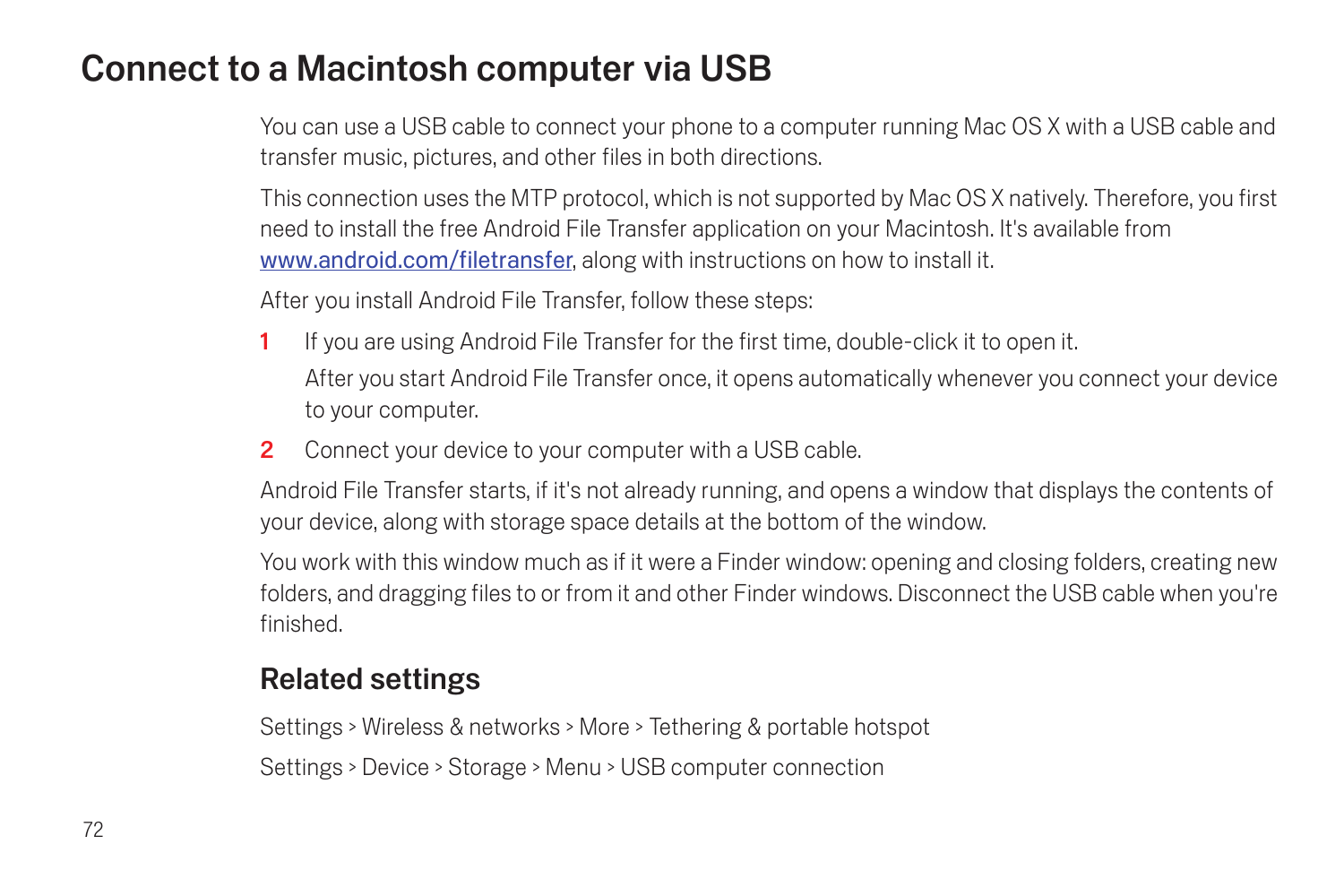# <span id="page-74-0"></span>Share your mobile data connection

You can share your phone's mobile data connection with a single computer via USB tethering or Bluetooth tethering. You can also share your data connection with up to 8 devices at once, by turning it into a portable Wi-Fi hotspot.

While your device is sharing its data connection, a Status icon appears at the top of the screen and a corresponding message appears in the notification list:



USB tethering or hotspot active



Bluetooth tethering active



Portable Wi-Fi hotspot active



Multiple tethering or hotspot connections active

The tethering & portable hotspot settings described below allow you to share your data connection. To view these settings:

- 1 From a Home screen or All Apps screen, touch the Settings icon  $\blacksquare$ .
- 2 Under Wireless & Networks, touch More > Tethering & portable hotspot.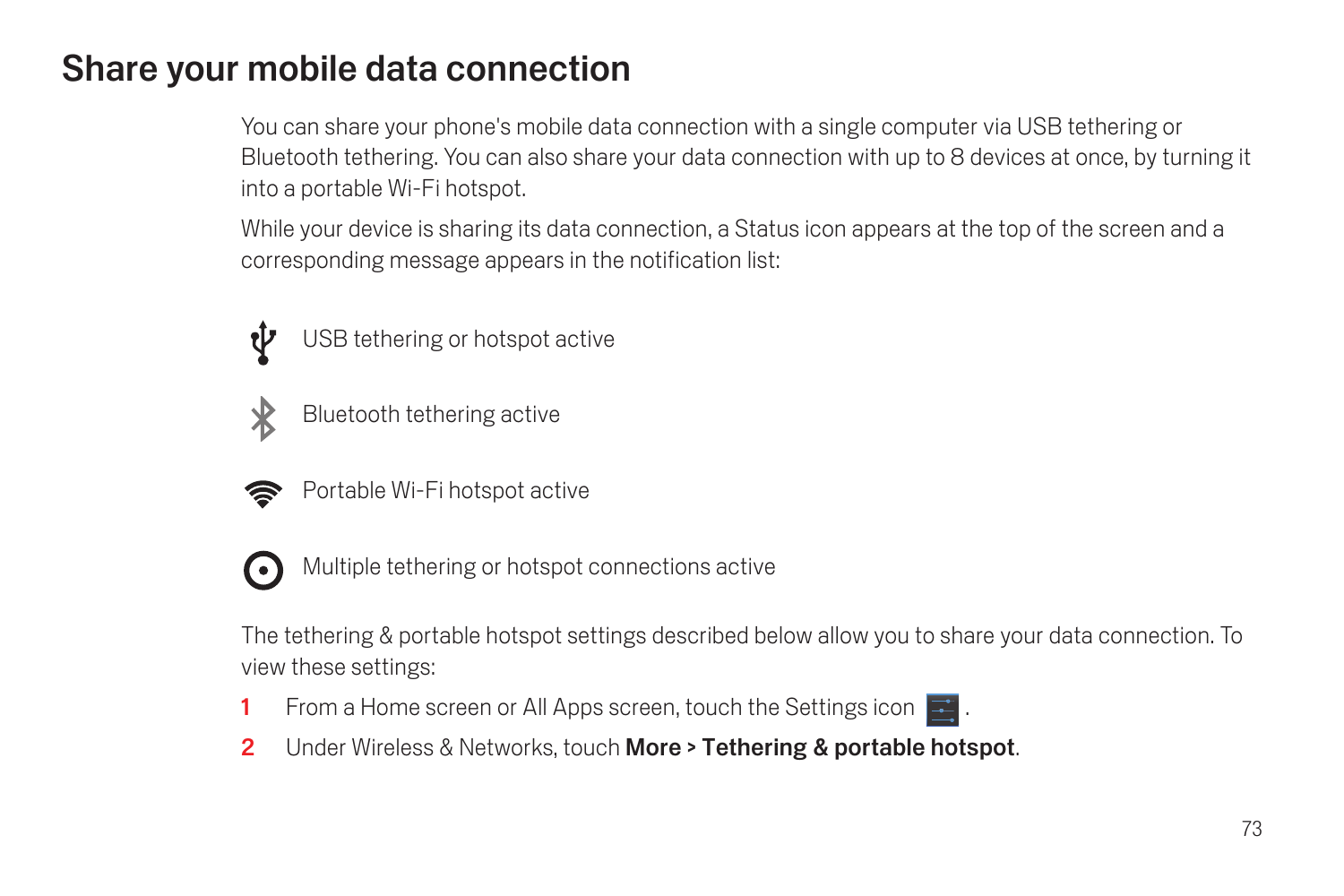## Share your phone's data connection via USB

If your computer is running Windows 7, Mac OS X, or a recent distribution of some flavors of Linux (such as Ubuntu), you can follow these instructions without any special preparation.

If you're running a version of Windows that precedes Windows 7, or some other operating system, you may need to prepare your computer to establish a network connection via USB.

1 Connect your phone to your computer with a USB cable.

A USB icon appears at the top of the screen, and the notification **Connected as a media device** or **Connected as a camera** appears briefly at the top of the screen. For the purposes of tethering, the type of connection doesn't matter.

- 2 Go to Settings > Wireless & networks > More > Tethering & portable hotspot.
- 3 Check USB tethering.

Your computer is now sharing your device's data connection.

4 To stop sharing your data connection, uncheck USB tethering or disconnect the USB cable.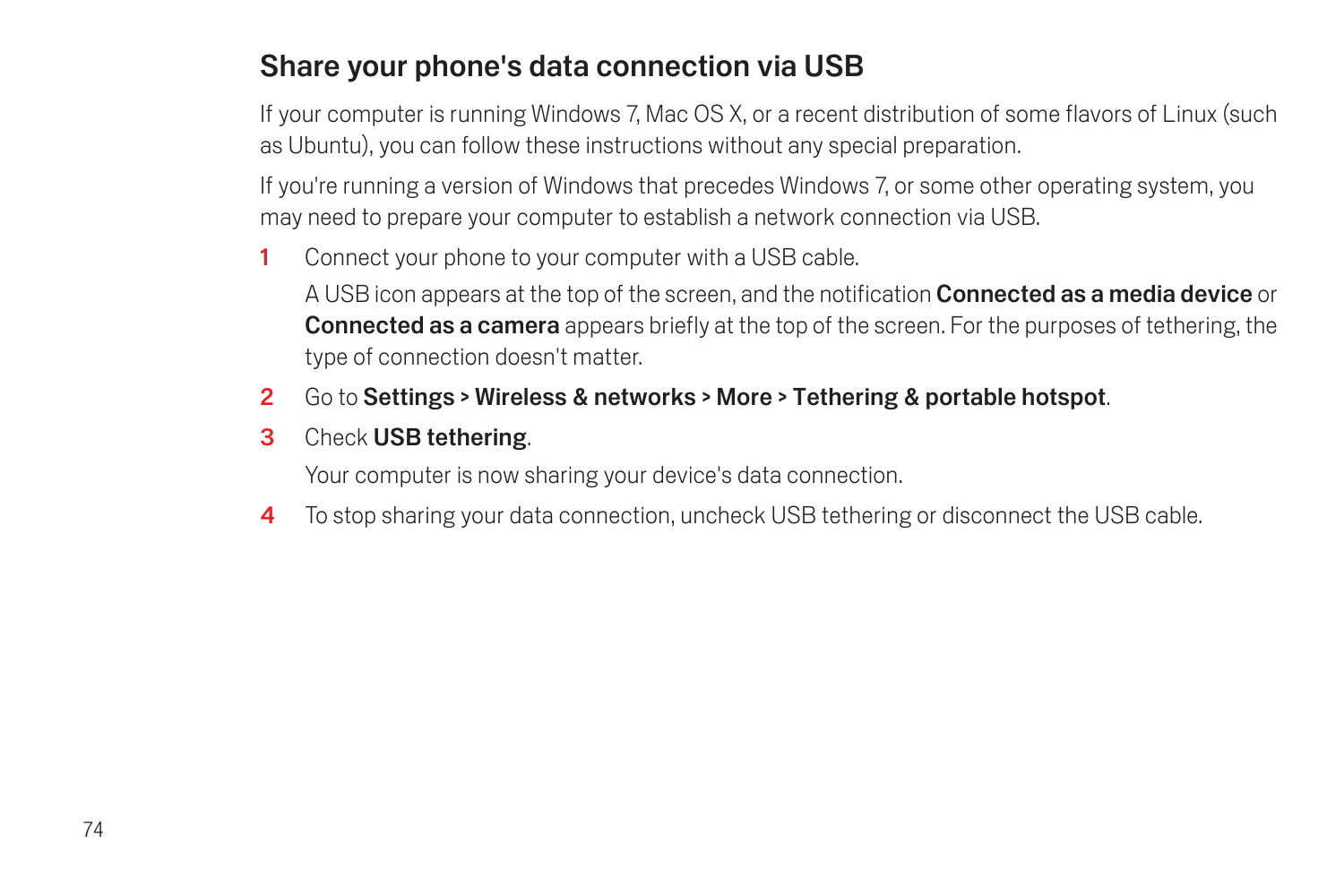## Share your phone's data connection via Bluetooth

If your computer can obtain an Internet connection via Bluetooth, you can configure your phone to share it's mobile data connection with your computer.

- 1 Pair your phone with your computer.
- 2 Configure your computer to obtain its network connection via Bluetooth. For more information, see your computer's documentation.
- 3 Go to Settings > Wireless & networks > More > Tethering & portable hotspot.
- 4 Check Bluetooth tethering.

Your computer is now sharing your phone's data connection.

5 To stop sharing your data connection, uncheck **Bluetooth tethering**.

### Share your phone's data connection as a portable Wi-Fi hotspot

- 1 Go to Settings > Wireless & networks > More > Tethering & portable hotspot.
- 2 Check Portable Wi-Fi hotspot.

After a moment, the phone starts broadcasting its Wi-Fi network name (SSID), so you can connect to it with up to 8 computers or other devices.

To stop sharing your data connection, uncheck **Portable Wi-Fi hotspot**,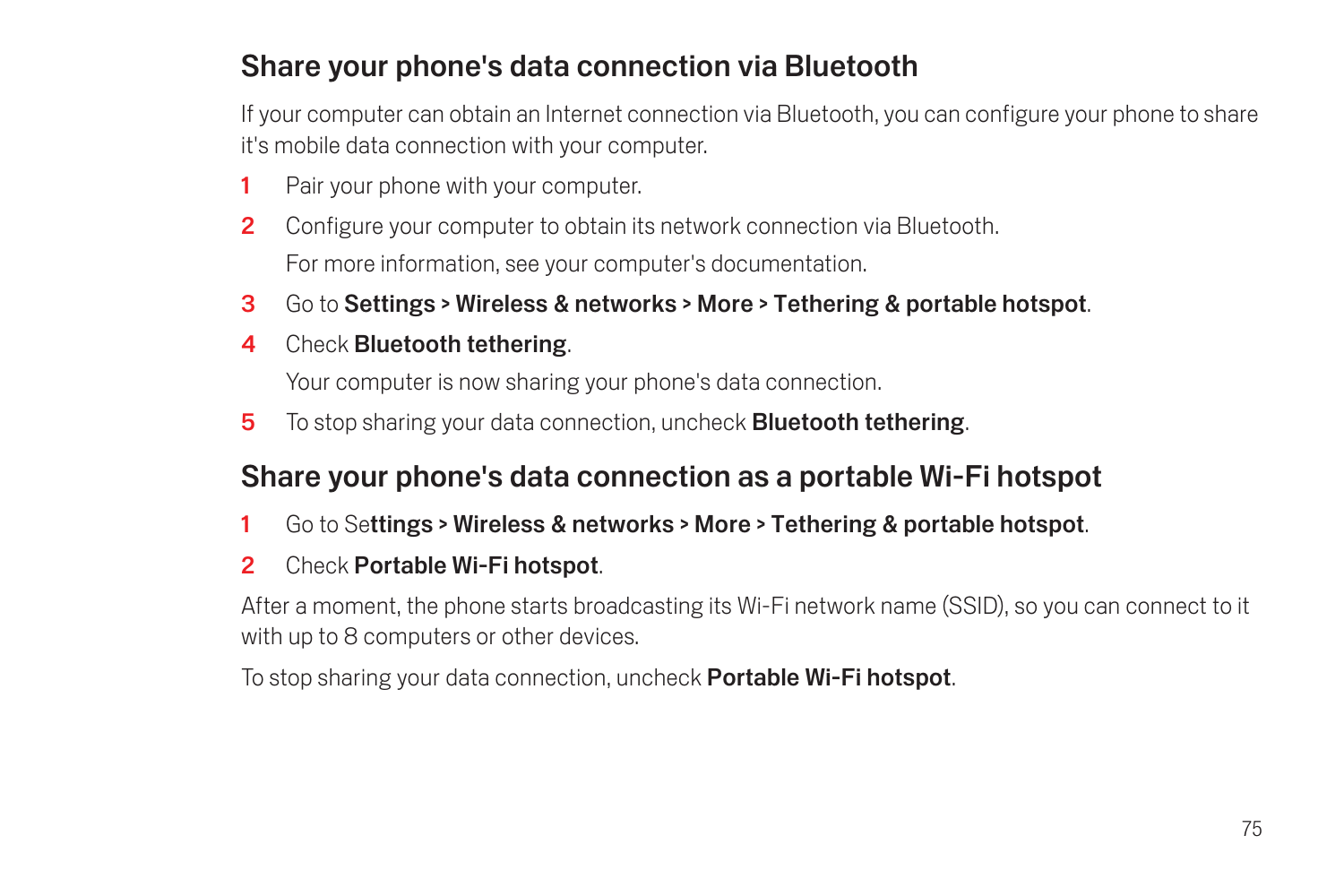#### Rename or secure your portable hotspot

You can change the name of your phone's Wi-Fi network name (SSID) and secure its Wi-Fi network when it's acting as a portable hotspot.

- 1 Go to Settings > Wireless & networks > More > Tethering & portable hotspot.
- 2 Make sure **Portable Wi-Fi hotspot** is checked.
- 3 Touch Configure Wi-Fi hotspot.

The Configure Wi-Fi hotspot dialog opens.

4 Set your name and security options as follows:

Change the Network SSID (name) that other computers see when scanning for Wi-Fi networks. Choose a security option. Choosing WPA2 PSK adds a password field to the Configure Wi-Fi hotspot dialog. If you enter a password, you will need to re-enter that password when you connect to the hotspot with a computer or other device. To remove security from your Wi-Fi network, choose Open.

5 Touch Save.

## Related topic

[Manage notifications](#page-24-0)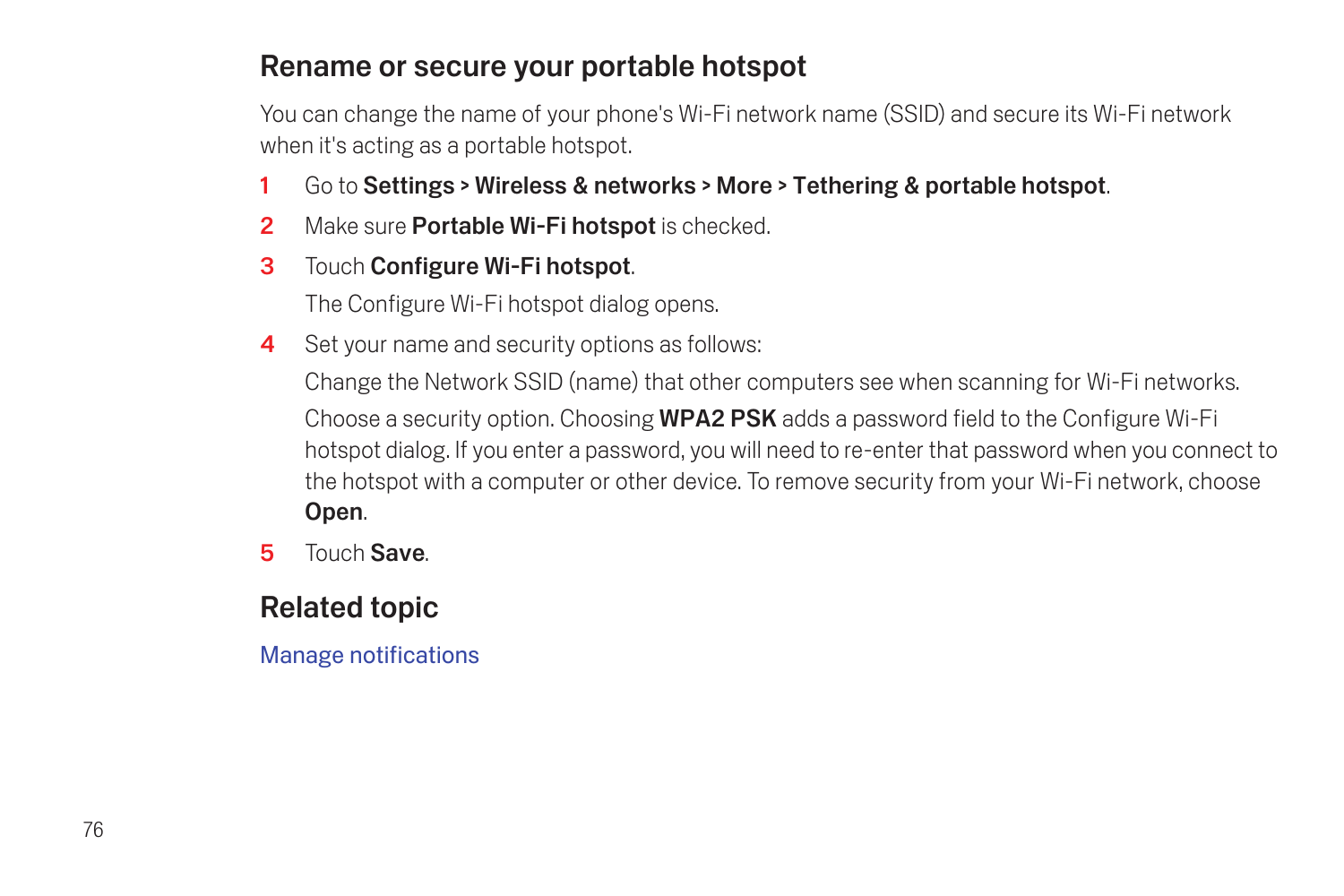# <span id="page-78-0"></span>Connect to virtual private networks

Virtual private networks (VPNs) allow you to connect to the resources inside a secured local network, from outside that network. VPNs are commonly deployed by corporations, schools, and other institutions to let people access local network resources when not on campus, or when connected to a wireless network.

To configure VPN access, you must first obtain the details from your network administrator. Depending on your organization's solution, you may need to obtain a VPN app, either from your administrator or from Android Market.

The VPN settings screen allows you to add VPN networks and adjust their settings. To view this screen and perform the tasks described here:

- 1 From a Home or All Apps screen, touch the Settings icon  $\mathbb{R}$ .
- 2 Under Wireless & networks, touch More > VPN.

## Add a VPN

- 1 From the VPN screen, touch Add VPN network.
- 2 In the form that appears, fill in the information provided by your network administrator
- 3 Touch Save.

The VPN is added to the list on the VPN screen.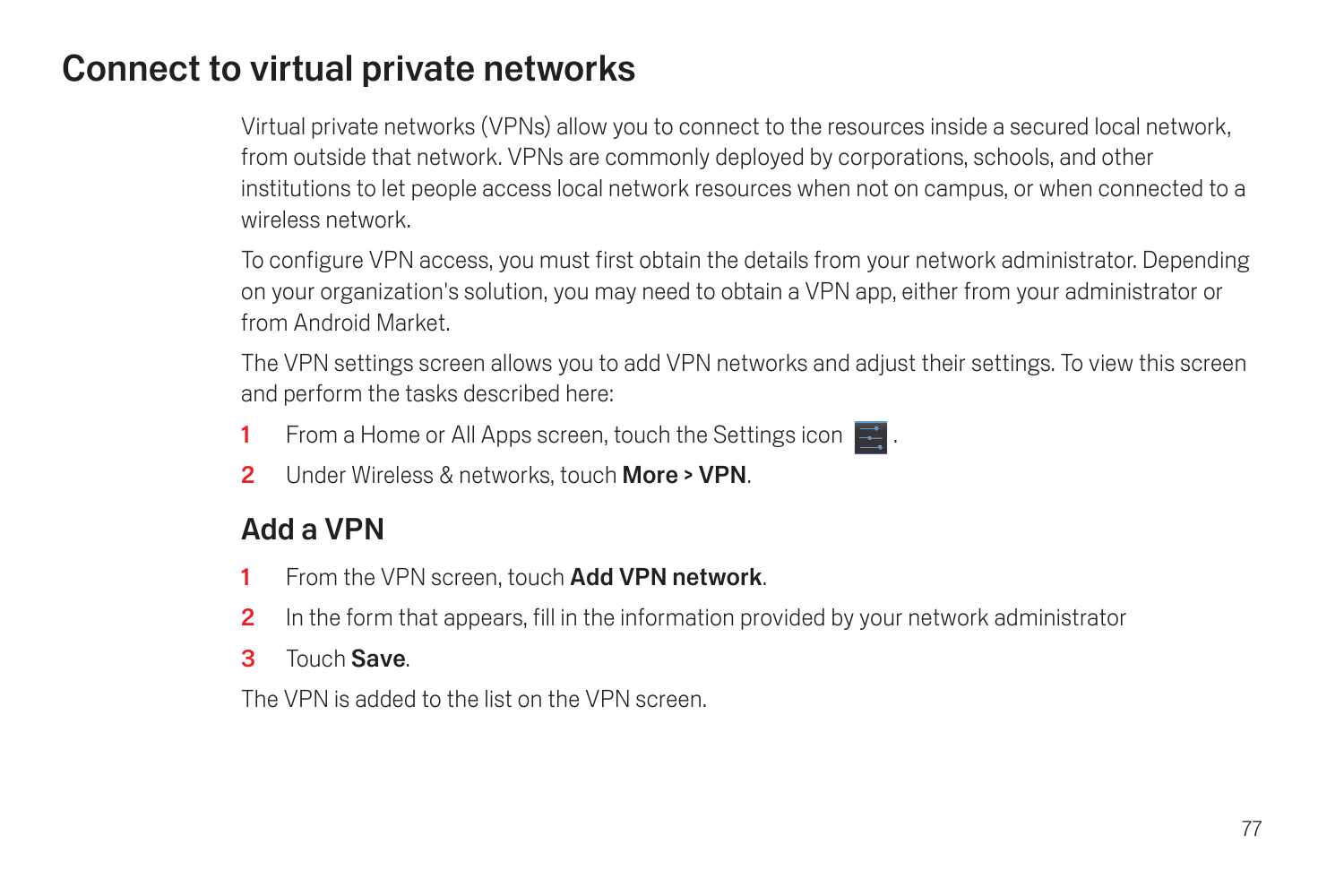## Connect to a VPN

- 1 From the VPN screen, touch the name of the VPN.
- 2 In the dialog that opens, enter any requested credentials.
- 3 Touch Connect.

When you're connected to a VPN, a Status icon and notification are displayed continuously. To disconnect, touch the notification for the VPN connection.

## Edit a VPN

- 1 From the VPN screen, touch & hold the name of the VPN.
- 2 In the dialog that opens, touch Edit network.
- 3 Edit the VPN settings you want.
- **4** Touch Save.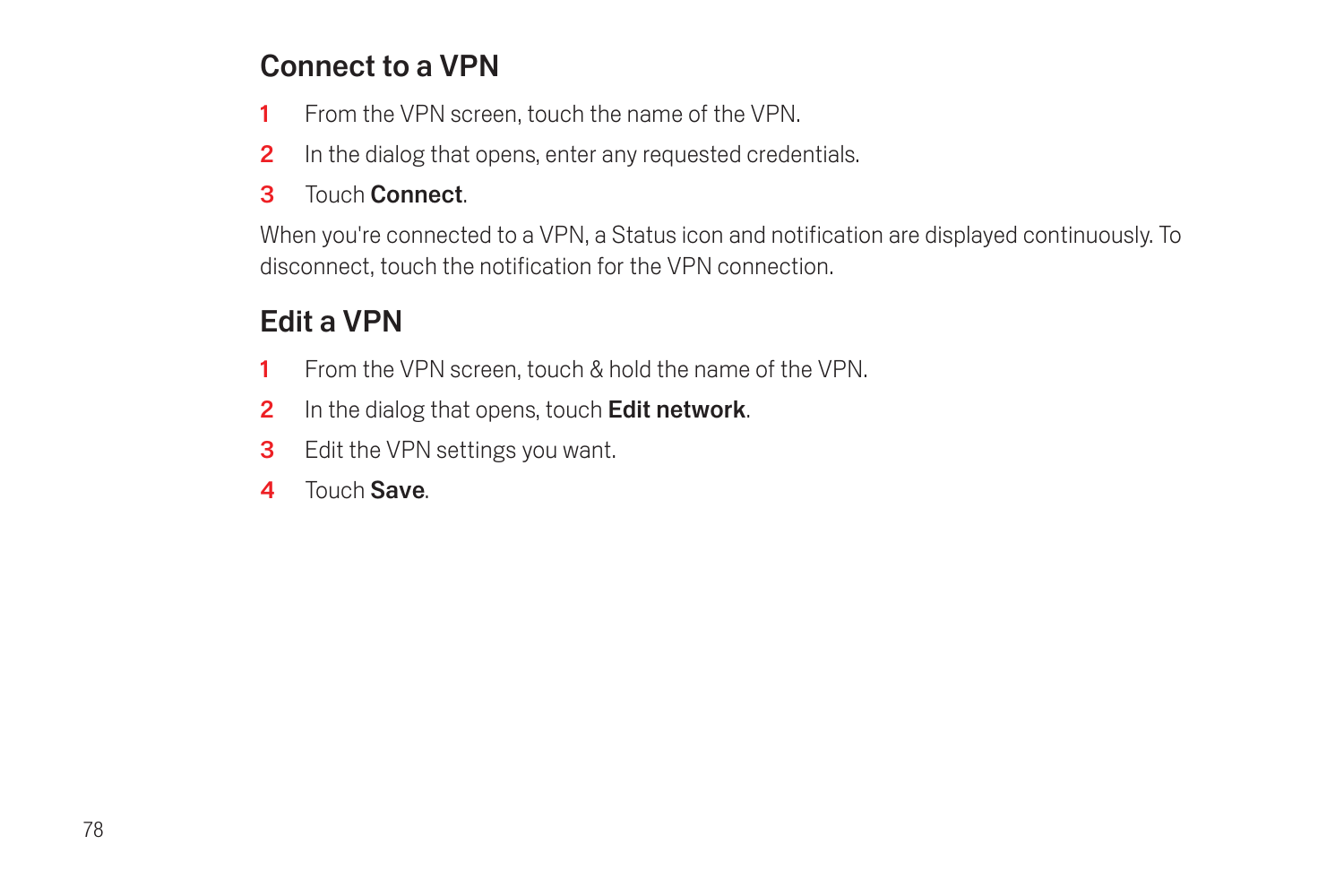## Delete a VPN

- 1 From the VPN screen, touch & hold the name of the VPN.
- 2 Touch & hold the VPN you want to delete.
- **3** In the dialog that opens, touch Delete network.

## Related topic

[Manage notifications](#page-24-0) [Work with certificates](#page-104-0)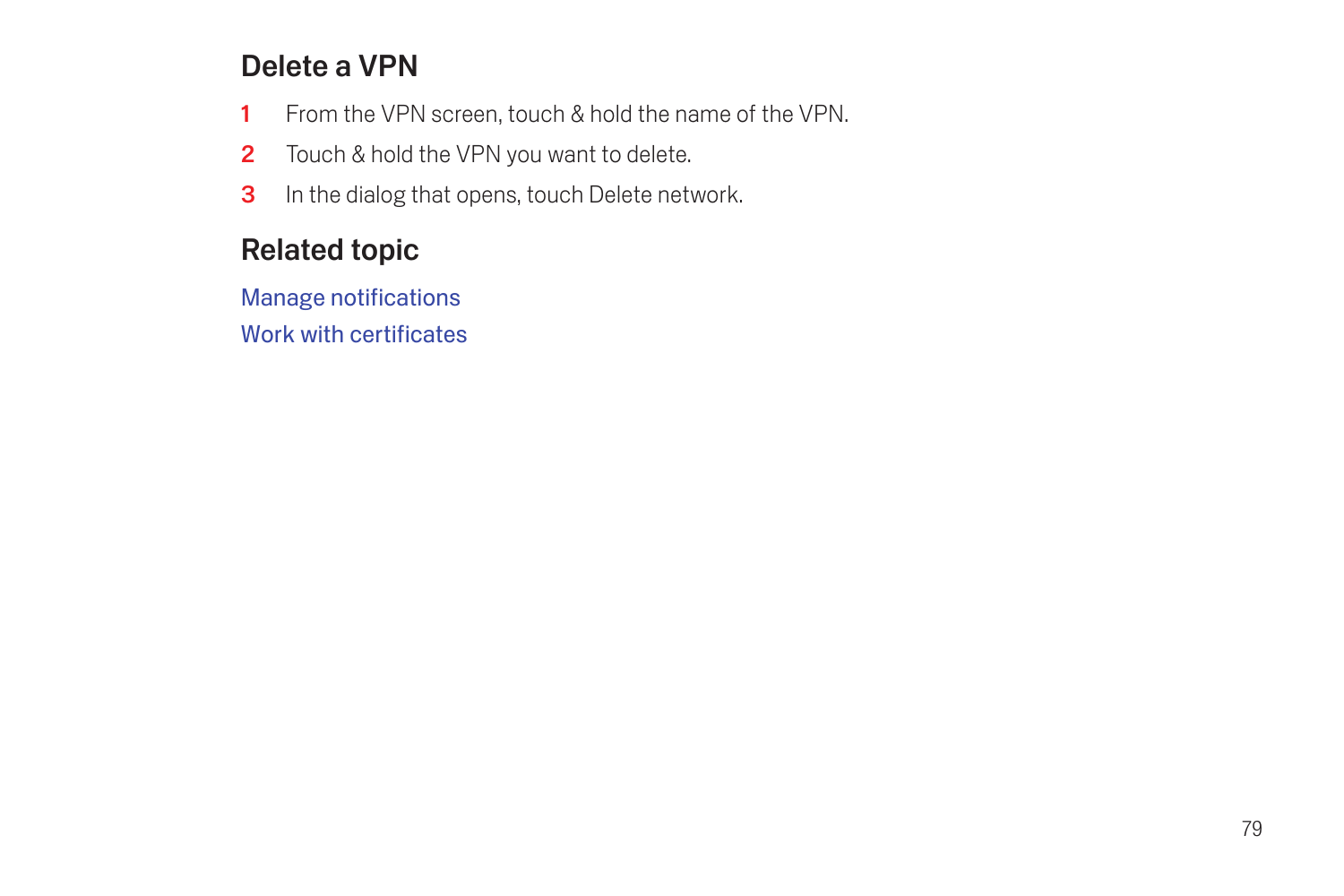## Control airplane mode & other network settings

These settings are available under **Settings > Wireless & networks > More**. Follow the links for detailed instructions:

- **Airplane mode.** Check to turn off all the device's radios that transmit data.
- **VPN.** Touch to adjust settings that allow you to connect to websites and other resources within a secured local network from outside that network. See [Connect to virtual private networks](#page-78-0).
- **Tethering & portable hotspot**. Touch to adjust settings that allow you to share your device's network connection with a computer or with up to 8 other devices, via USB, Wi-FI, or Bluetooth. See [Share your mobile data connection](#page-74-0).
- **G NFC.** Check to turn on Near Field Communication. This technology is used to communicate between devices that are a few centimeters away from each other. NFC must be turned on for sharing between devices to work correctly.
- **Android Beam.** Check to permit beaming content from one device to another when NFC is turned on. See [Beam screen content](#page-32-0).
- Mobile networks. Touch to adjust settings that control your device's connections with mobile data networks. See [Connect to mobile networks](#page-58-0).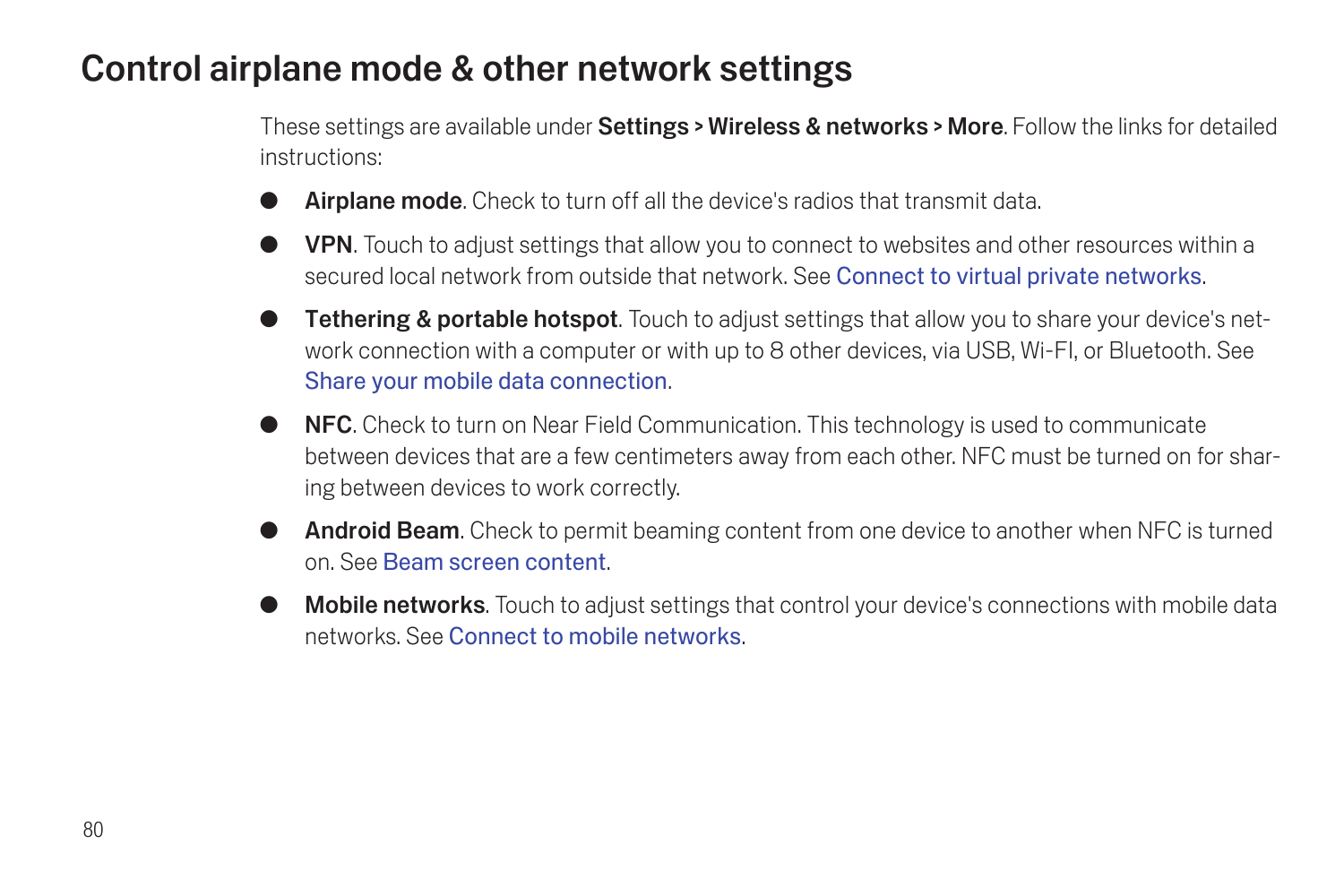# Search by text & voice

# Refine Google Search

Google Search is available from the top of any Home screen:

**Speak search terms:** Touch the Microphone icon  $\mathbf{0}$ .

After you say what you're looking for, the Browser opens to a list of search results.

### **Type search terms: Touch Google.**

As you type, suggestions appear below the Search box.

The first few suggestions attempt to complete what you're typing:

- G To search for a suggestion immediately, touch it.
- To add a suggestion to the search field, touch the arrow to its right. You can then keep on typing or choose further suggestions.
- To search for the contents of the search field, touch the Search button  $\bigcirc$  near the lower right corner of the keyboard.

The Browser opens to a list of search results.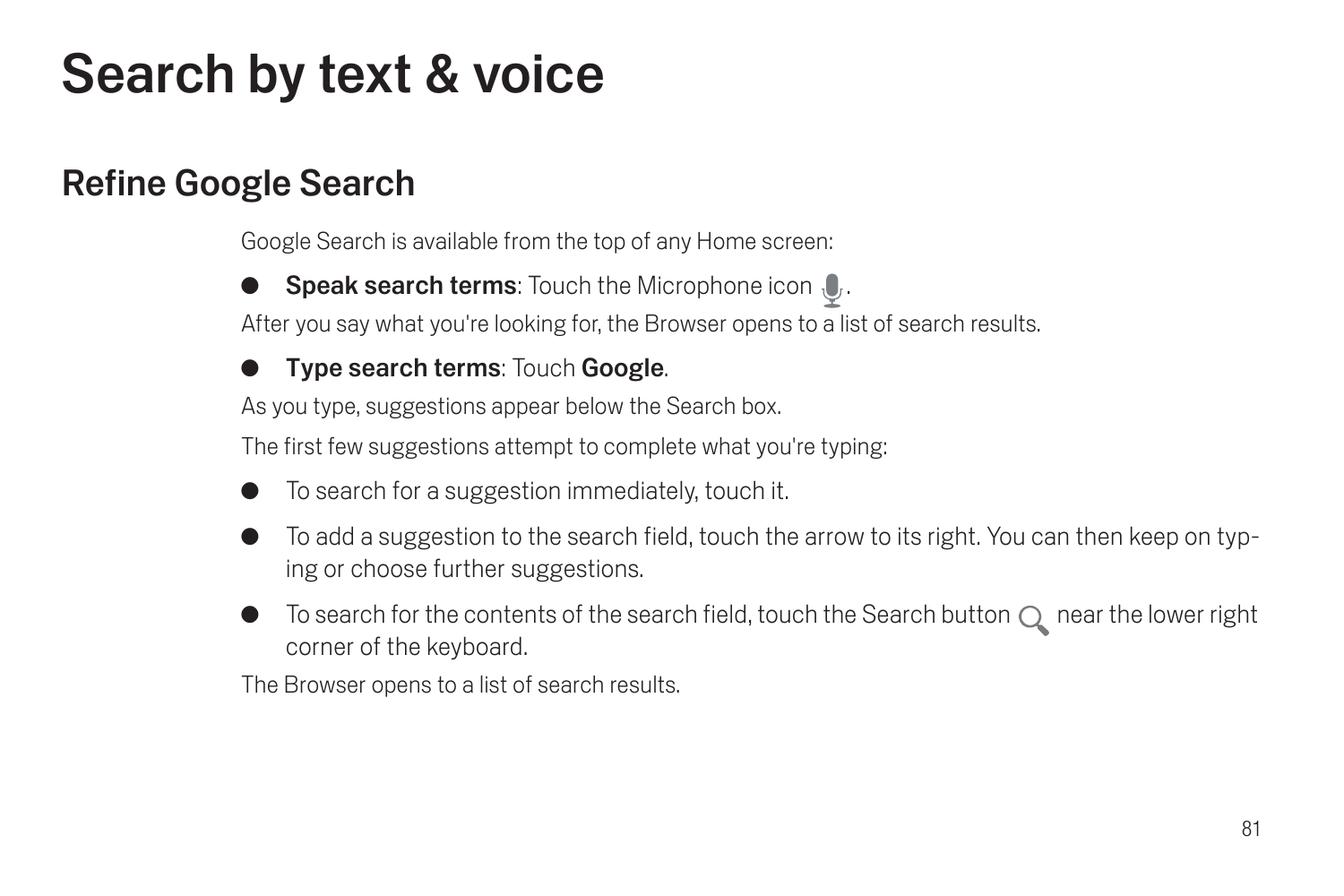Below the search term suggestions are items found on your phone:

- A Maps marker  $\bullet$  indicates a business listing. Touch to view the listing, see its location on a map, get directions, call, or take other actions.
- A Favorites icon in identifies one of your bookmarks. Touch to open the bookmarked page.
- An app icon indicates one of your apps. Touch to open the app.
- A People icon  $\overline{Q}$  indicates one of your contacts. Touch to open that contact's card.
- A book cover icon indicates one of your books. Touch to open that book.
- G A music album icon indicates a song or other other music you've downloaded to your phone. Touch to play that music.
- A Video icon indicates one of your videos. Touch to play that video.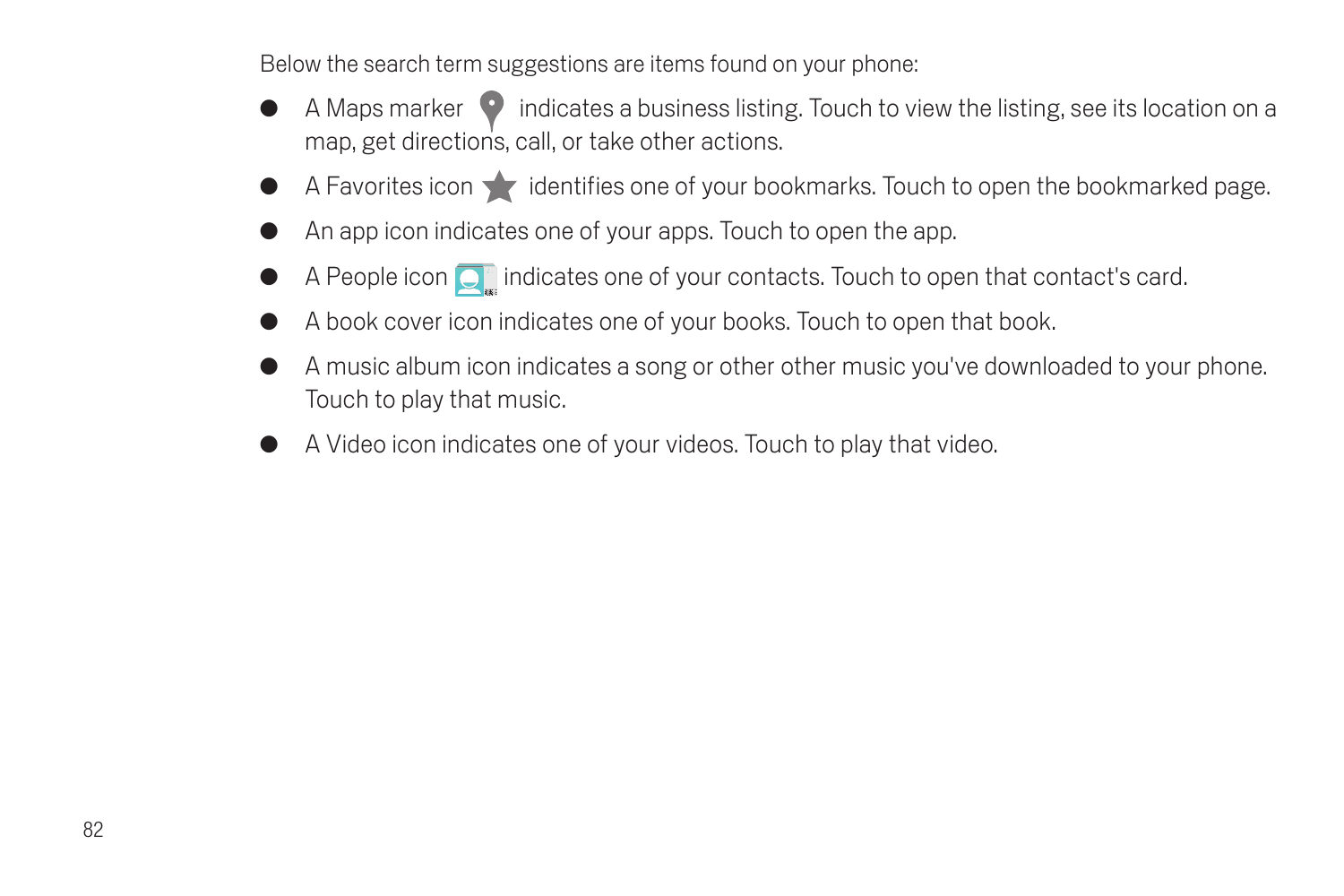## Set searchable items

To adjust where Google Search looks on your phone:

- 1 On a Home screen, touch **Google**.
- 2 Touch Menu icon **> Search settings > Searchable items**.
- **3** Check the items on your phone that you want to include in searches.

## Manage Google Search privacy settings

- 1 On a Home screen, touch **Google**.
- 2 Touch Menu icon  $\blacksquare$  > Search settings > Google Search.
- **3** Adjust any of these settings:

Use Web History. Check to include suggestions based on previous searches from your computer or other devices.

**Manage Web History.** Opens Browser to the web search history settings associated with your Google Account.

Use My Location. Check to take account of your location in search results and other Google services.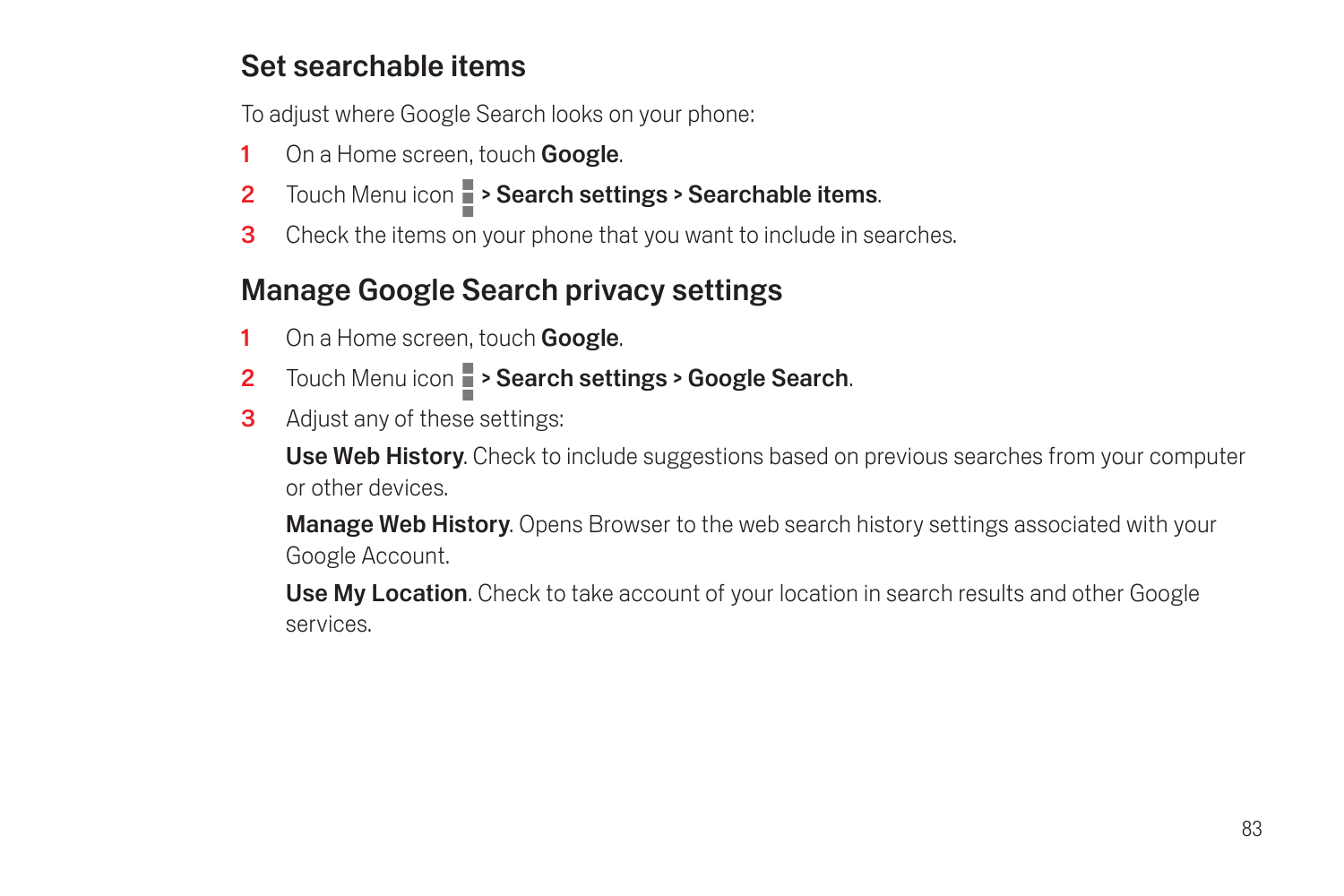## Search tips & tricks

| What you want         | What to type or say                            | <b>Examples</b>                             |
|-----------------------|------------------------------------------------|---------------------------------------------|
| Sports information    | [team's name]                                  | San Francisco Giants                        |
| Pictures              | Pictures of [topic]<br>Images of [topic]       | Pictures of San Francisco<br>Images of cats |
| Convert measurements  | [original measurement] in [new<br>measurement] | 30 degrees Celsius in Fahrenheit            |
| Movie showtimes       | Movie<br>Movie [location]<br>[Move name]       | Movie<br>Movie Chicago<br>The Horse"s Mouth |
| Word definition       | Define [word]                                  | Define campanile                            |
| Weather forecast      | Weather<br>Weather [location]                  | Weather<br><b>Weather Detroit</b>           |
| Identify an area code | Area code [###]                                | Area code 215                               |
| Identify zip code     | Zip code $[#####]$                             | Zip code 46202                              |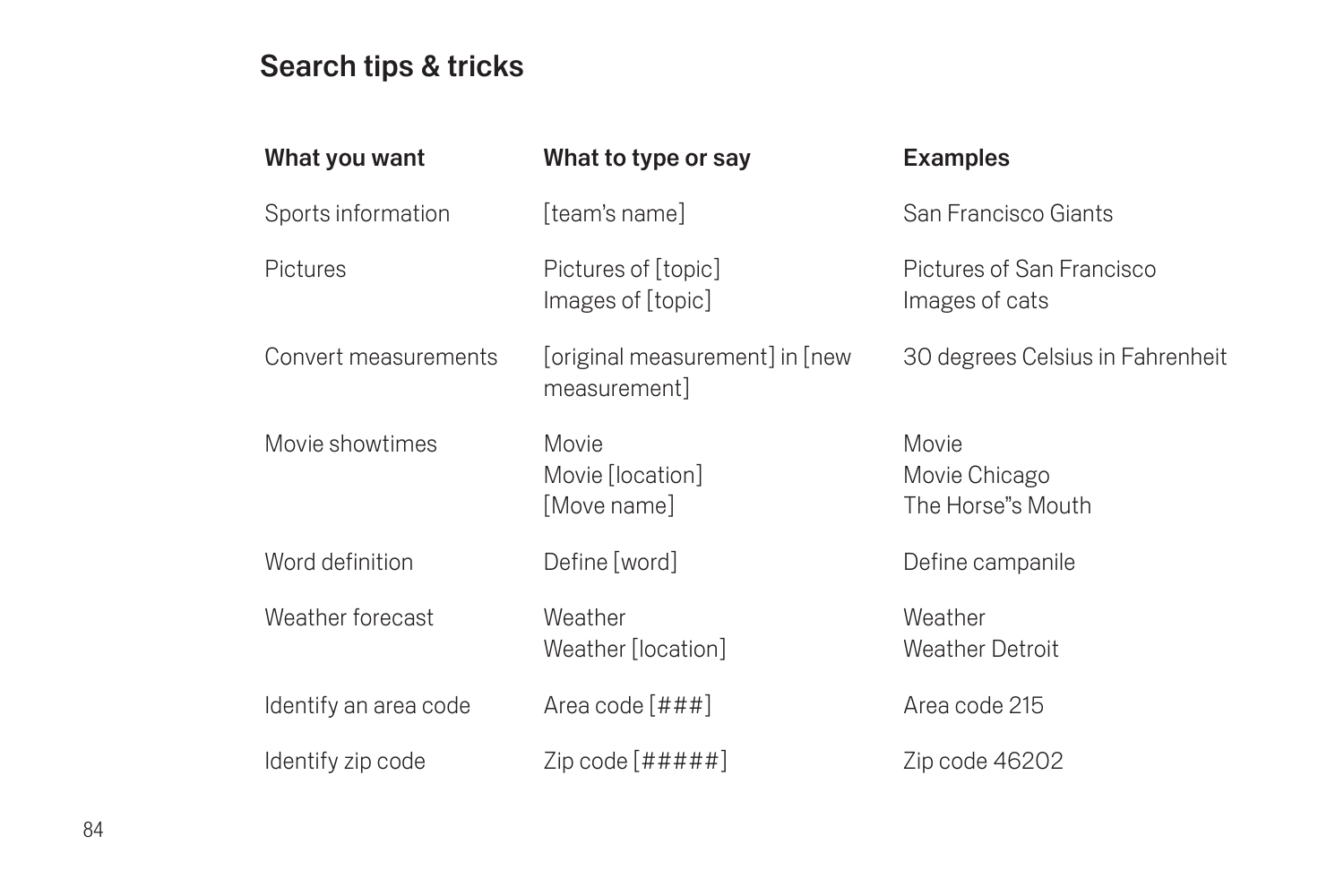| Time               | Time<br>Time [location]                        | Time<br>Time in London                              |
|--------------------|------------------------------------------------|-----------------------------------------------------|
| Flight information | [Airline] [flight number]                      | American Airlines flight 390                        |
| Translation        | Translate to [language], [phrase]              | Translate to Spanish, Where is<br>the Palace Hotel? |
| Calculator         | [A math phrase]                                | 75 divided by 6                                     |
| Food               | [Type of food]<br>[Type of food] in [location] | Mexican food<br>Mexican food in Urbana, Illinois    |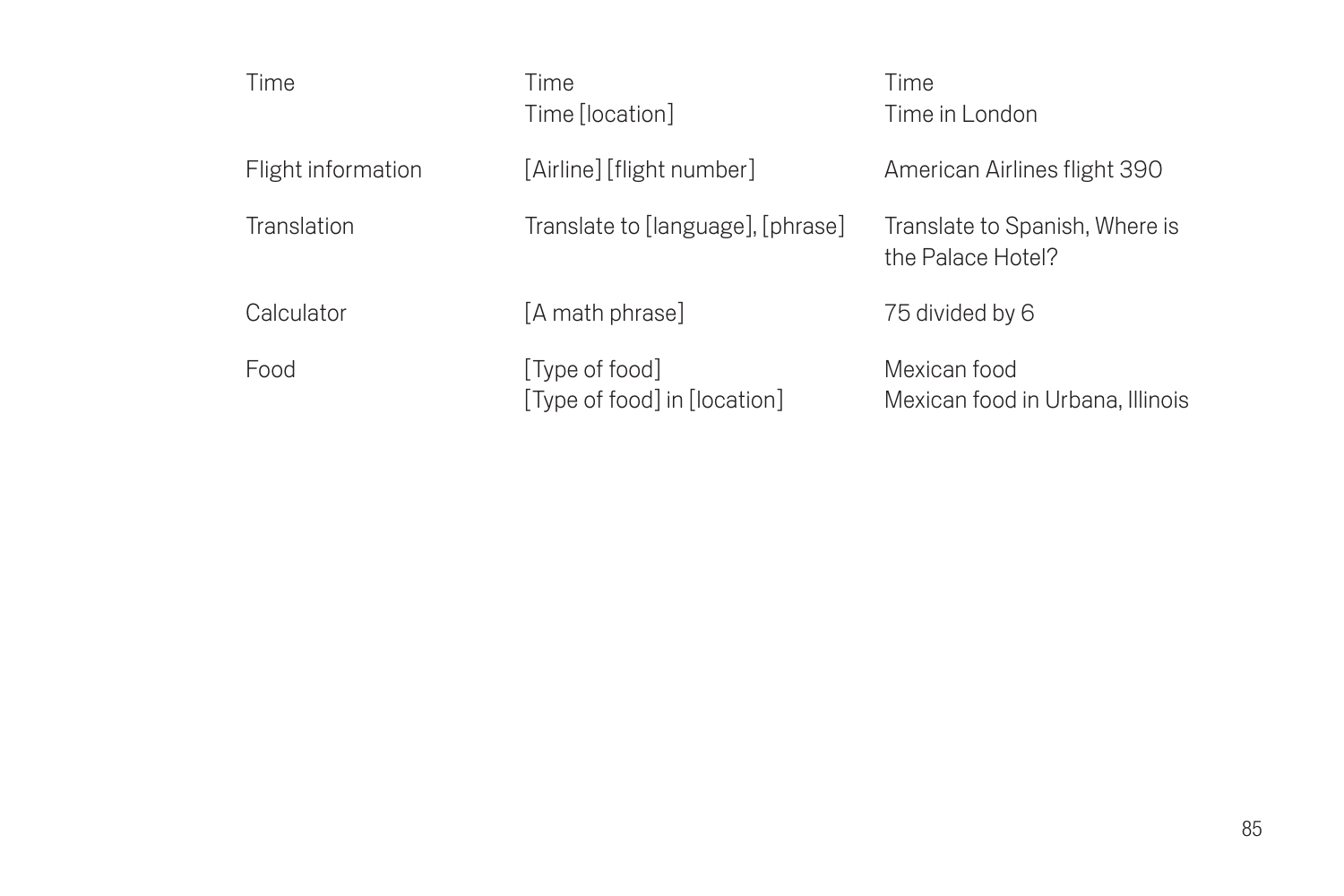# Use Voice Actions

In addition to searching the web by speaking, you can use Voice Actions to call your contacts, get directions, send messages, and perform a number of other common tasks.

- 1 On a Home screen or when the keyboard for the Browser's Omnibox is open, touch the Microphone icon  $\mathbb U$  at the upper right. A dialog with a microphone icon opens.
- 2 Speak the Voice Action you want to use.

When you're finished speaking, Voice Search analyzes your speech and initiates the action.

If Voice Search didn't understand what you said, it presents a list of similar-sounding search terms and actions, which you can touch to choose.

Some Voice Actions, such as "send email" and "note to self", open a panel that prompts you to complete the action by speaking or typing more information.

Touch any text already entered in the panel to add or edit the text by typing. To speak text instead of typing, first touch the Microphone key near the bottom left of the onscreen keyboard.

G Touch underlined words or phrases or drag across multiple words to view a list of alternate transcriptions, or to edit by speaking or typing.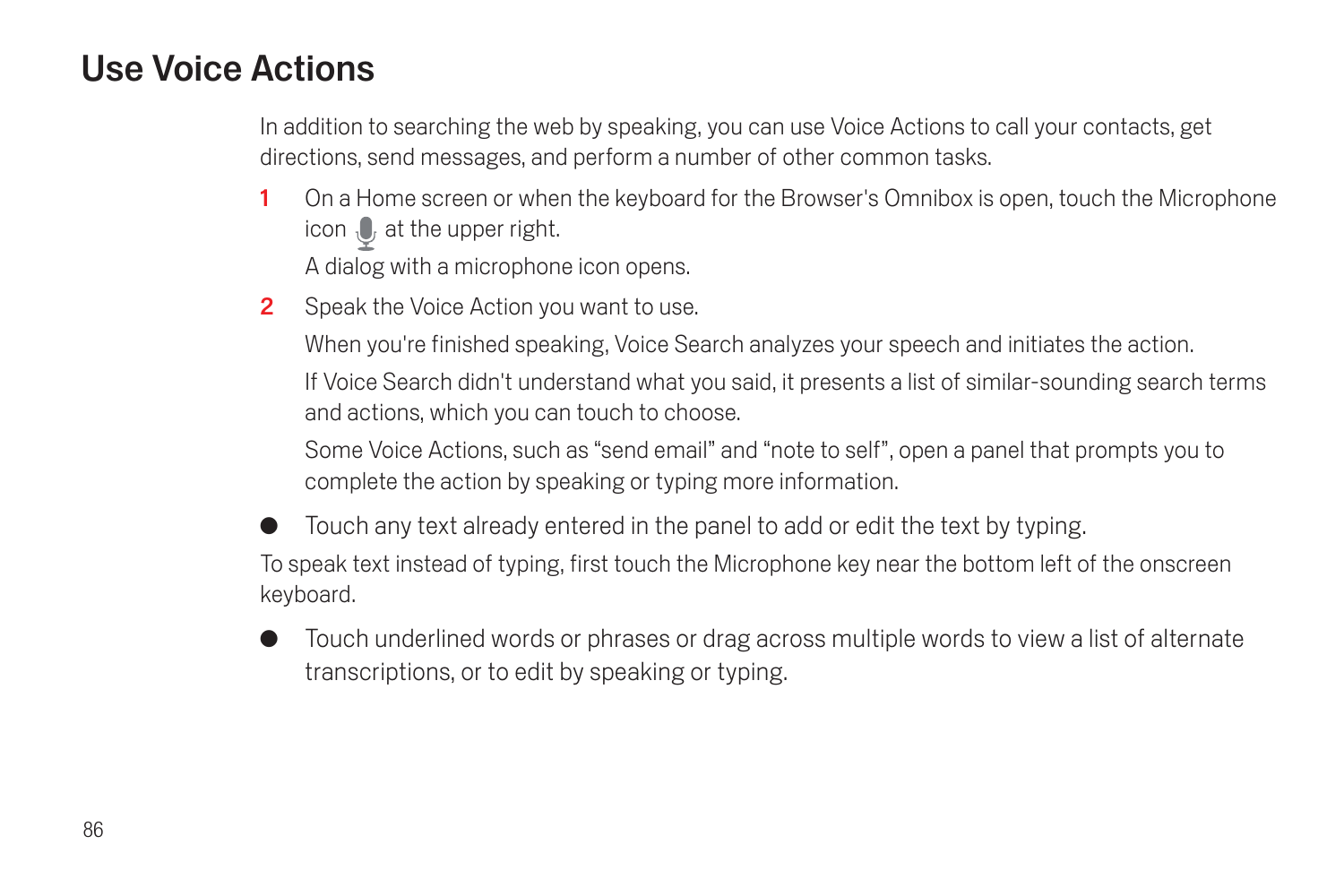When confident that the transcription is accurate, Voice Search displays transcribed words as regular text. Words or phrases for which it has provided alternate transcriptions are underlined.

- G Touch a button at the bottom of the window to add any optional fields (you can also speak the name and content of any of these fields in your original voice action).
- When you're done, touch the button appropriate to completing the action, such as **Send**.

## Related topic

[Voice Action commands](#page-89-0)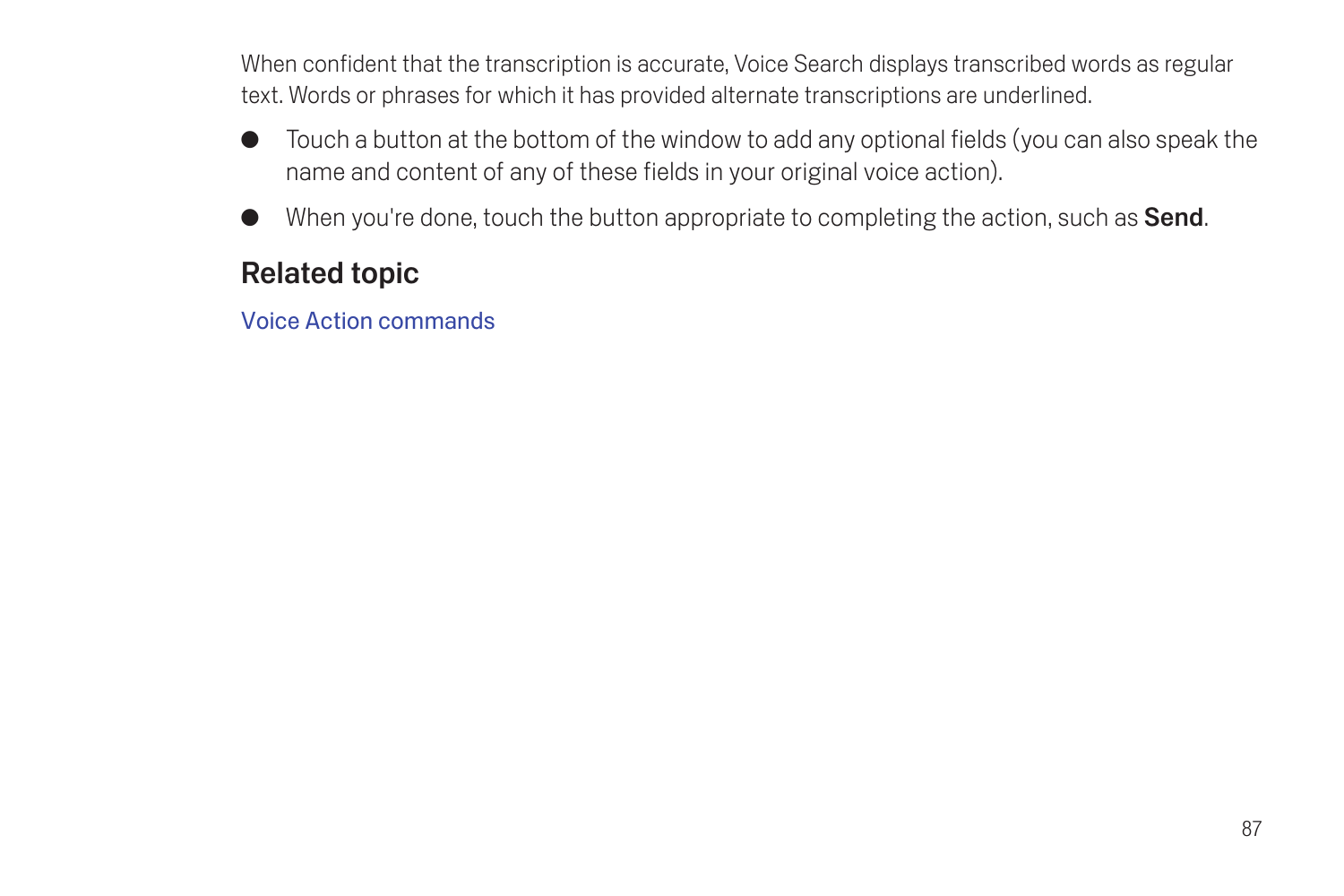## <span id="page-89-0"></span>Voice Action commands

Voice Actions let you text your friends, get directions, send email, and perform a number of other common tasks by speaking to your phone.

For example, you can say:

- G "Set alarm for 8:30 a.m."
- G "Send email to Marcus Foster. Subject: Coming tonight? Message: Hope to see you later."
- "Navigate to Mike's Bikes in Palo Alto"

If Voice Search doesn't understand you, it lists a set of possible meanings. Just touch the one you want. You can search and control your phone with the following Voice Action commands.

| Sav      | Followed by                                                                           | <b>Examples</b>                             |
|----------|---------------------------------------------------------------------------------------|---------------------------------------------|
| "Call"   | Contact name & optionally, "home", "Call Mike LeBeau at home."<br>"mobile", or "work" |                                             |
| "Map of" | Address, name, business name,<br>type of business, or other location                  | "Map of Golden Gate Park, San<br>Francisco" |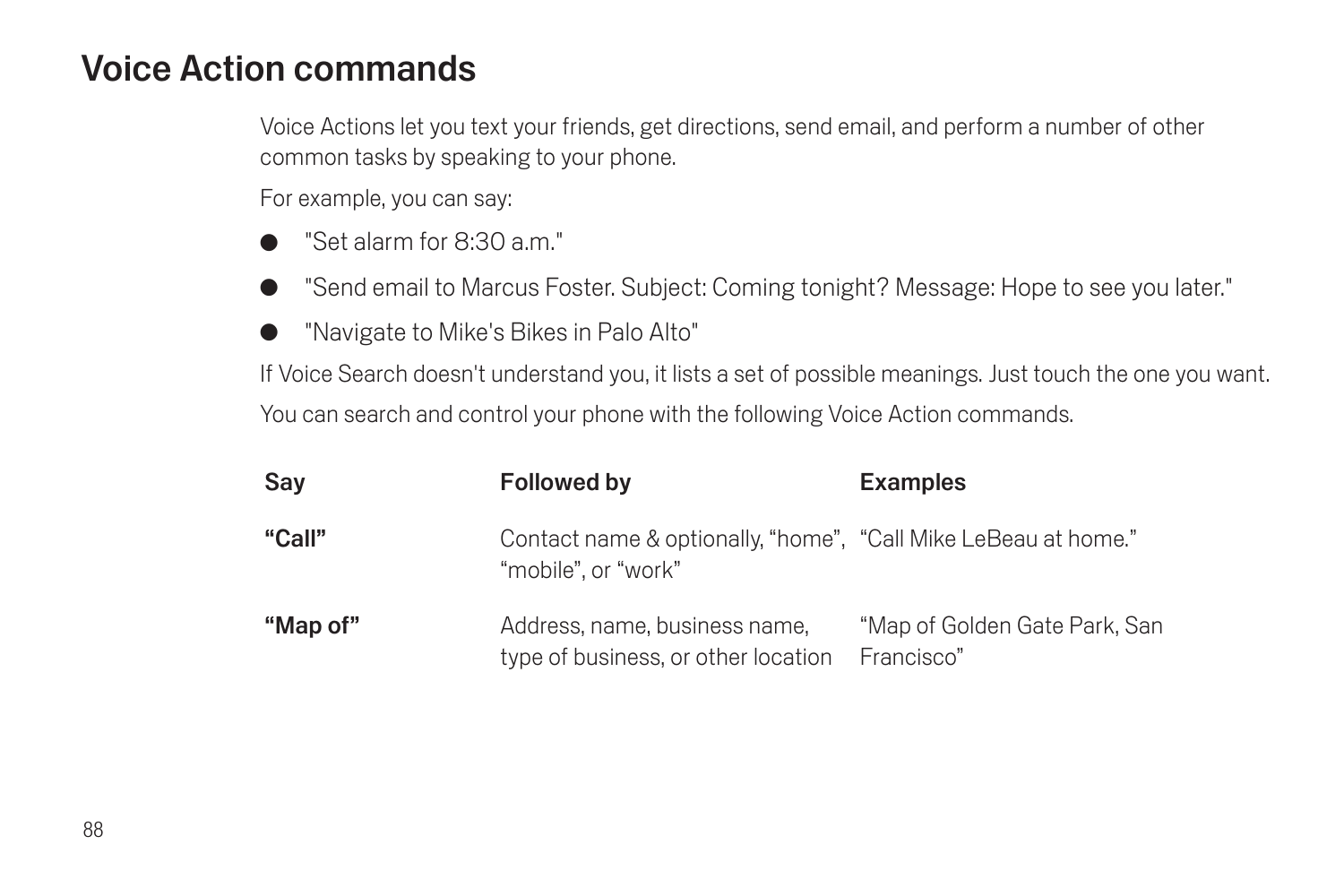| "Directions" or<br>"Navigate to" | Address, name, business name,<br>type of business, or other<br>destination | "Directions to 1299 Colusa<br>Avenue, Berkeley, California" or<br>"Navigate to Union Square, San |
|----------------------------------|----------------------------------------------------------------------------|--------------------------------------------------------------------------------------------------|
|                                  |                                                                            | Francisco."                                                                                      |
| Contact name                     |                                                                            | "Mike LeBeau" (opens Mike's<br>contact card                                                      |
| "Call"                           | Digits of a phone number                                                   | "Call 650 555 1234"                                                                              |
| "Call"                           | Business name                                                              | "Call Native Here Nursery"                                                                       |
| "Go to"                          | Search string or URL                                                       | "Go to Google.com"                                                                               |
| "Send "SMS" or<br>"Send text"    | "To" & contact names, "Message" &<br>Message text (speak punctuation)      | "Send text to Hugh Briss,<br>message, I can't wait to show you<br>my new shoes, period"          |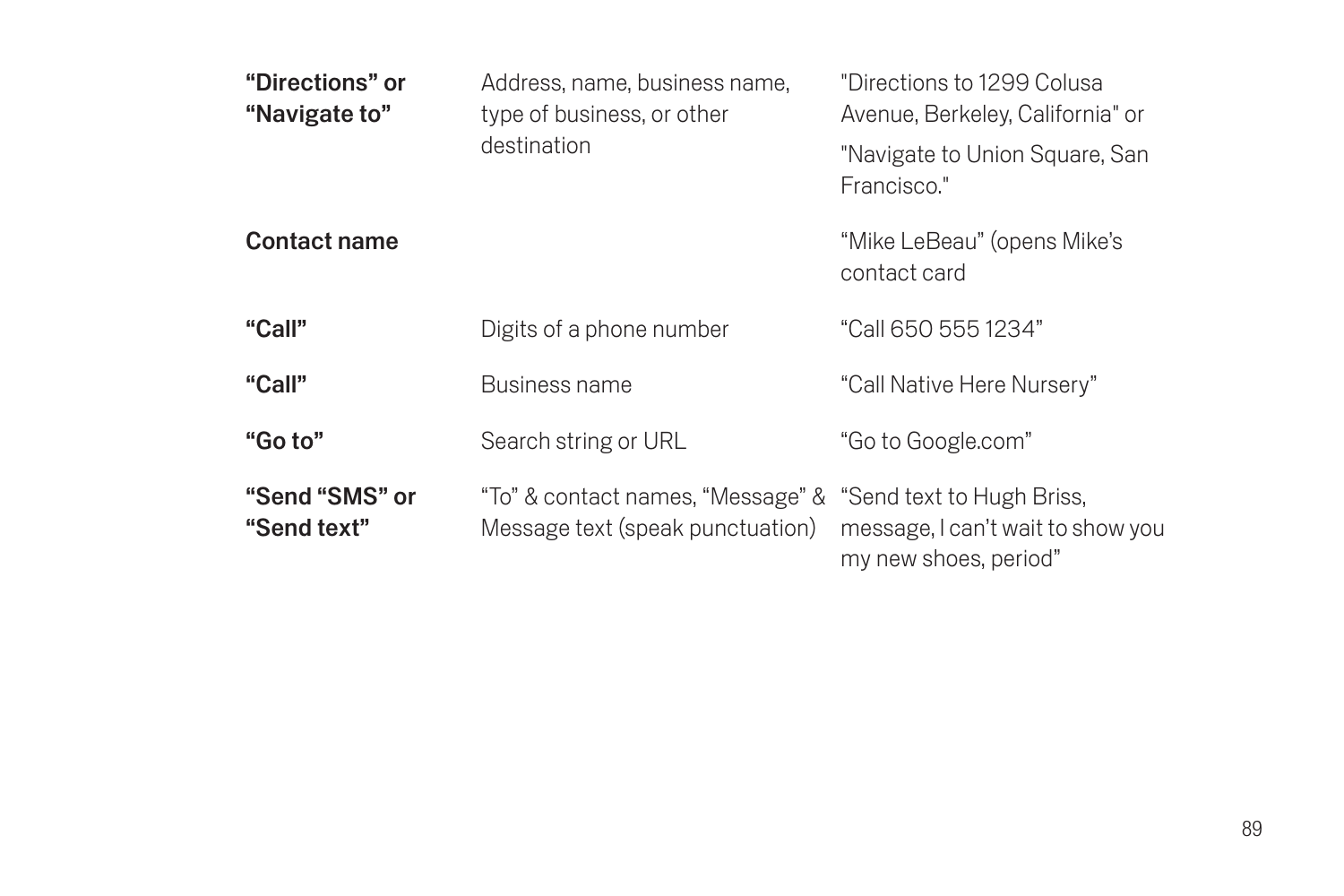| "Send email"   | One or more of:<br>"To" & contact names.<br>"Cc" & contact names.<br>"Bcc" & contact names.<br>"Subject" & subject text<br>"Message" & message text (speak<br>punctuation) | "Send email to Hugh Briss,<br>subject, new shoes, message,<br>I can't wait to show you my new<br>shoes, period." |
|----------------|----------------------------------------------------------------------------------------------------------------------------------------------------------------------------|------------------------------------------------------------------------------------------------------------------|
| "Note to self" | Message text                                                                                                                                                               | "Note to self: remember the milk"                                                                                |
| "Set alarm"    | "Time" or "for" & time, such as<br>"10:45 a.m." or "20 minutes from<br>now."Label" & name of alarm                                                                         | "Set alarm for 7:45 p.m., label,<br>switch the laundry"                                                          |
| "Listen to"    | Words to search YouTube for, such<br>as the name of a song, artist, or<br>album                                                                                            | "Listen to: smells like teen spirit"                                                                             |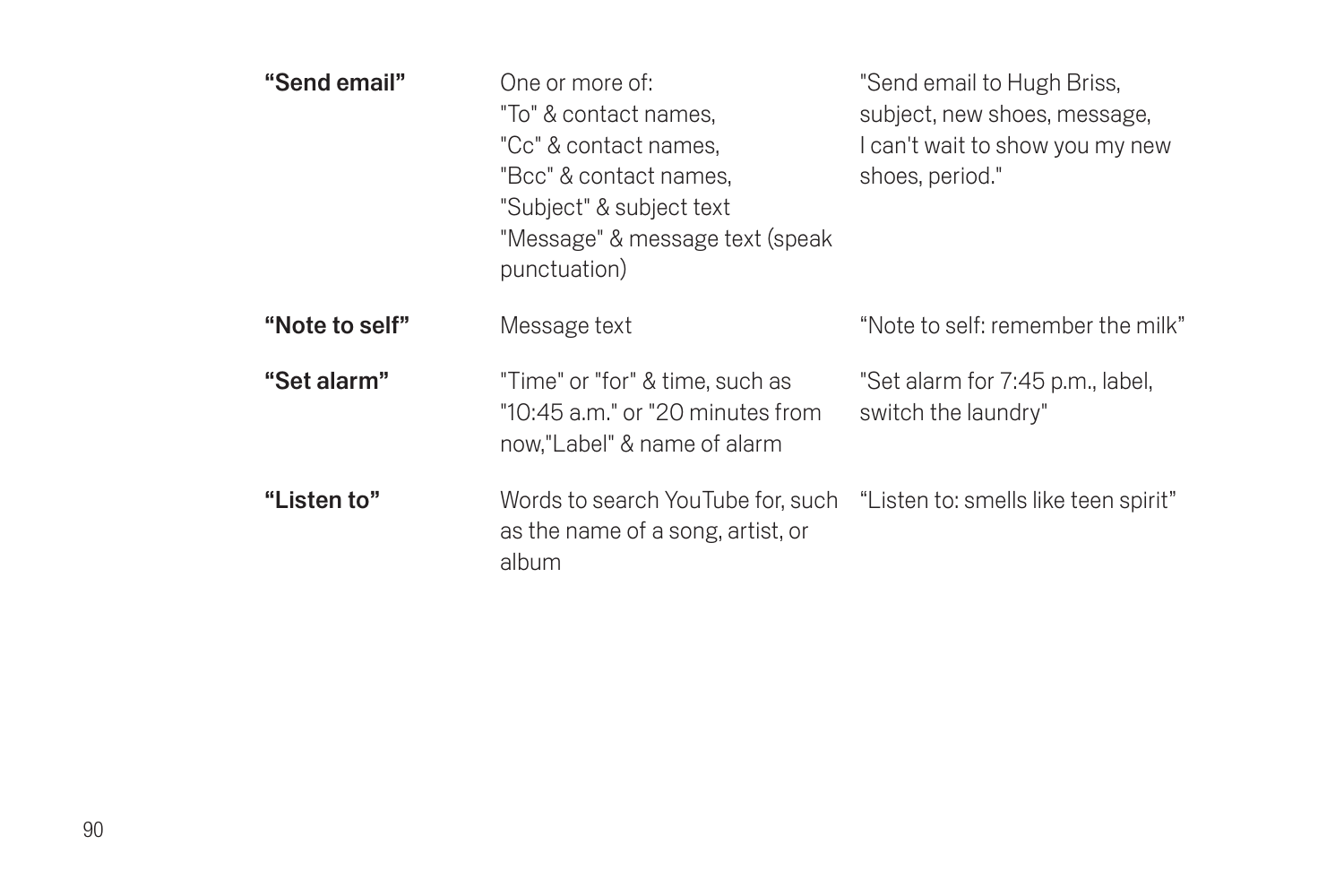# Manage accounts

## <span id="page-92-0"></span>Add or remove accounts

You can use multiple Google Accounts and Microsoft Exchange ActiveSync accounts on your device. You may also be able to add other kinds of accounts, depending on your apps. Some you can add in the Accounts & Sync screen, as described here. Others you add using an app that works with those kinds of accounts. For example, you can add IMAP and POP3 email accounts with the Email app.

To view the Accounts & sync settings screen described here:

- 1 From a Home or All Apps screen, touch the Settings icon  $\mathbb{R}^2$ .
- 2 Under Personal, touch Accounts & sync.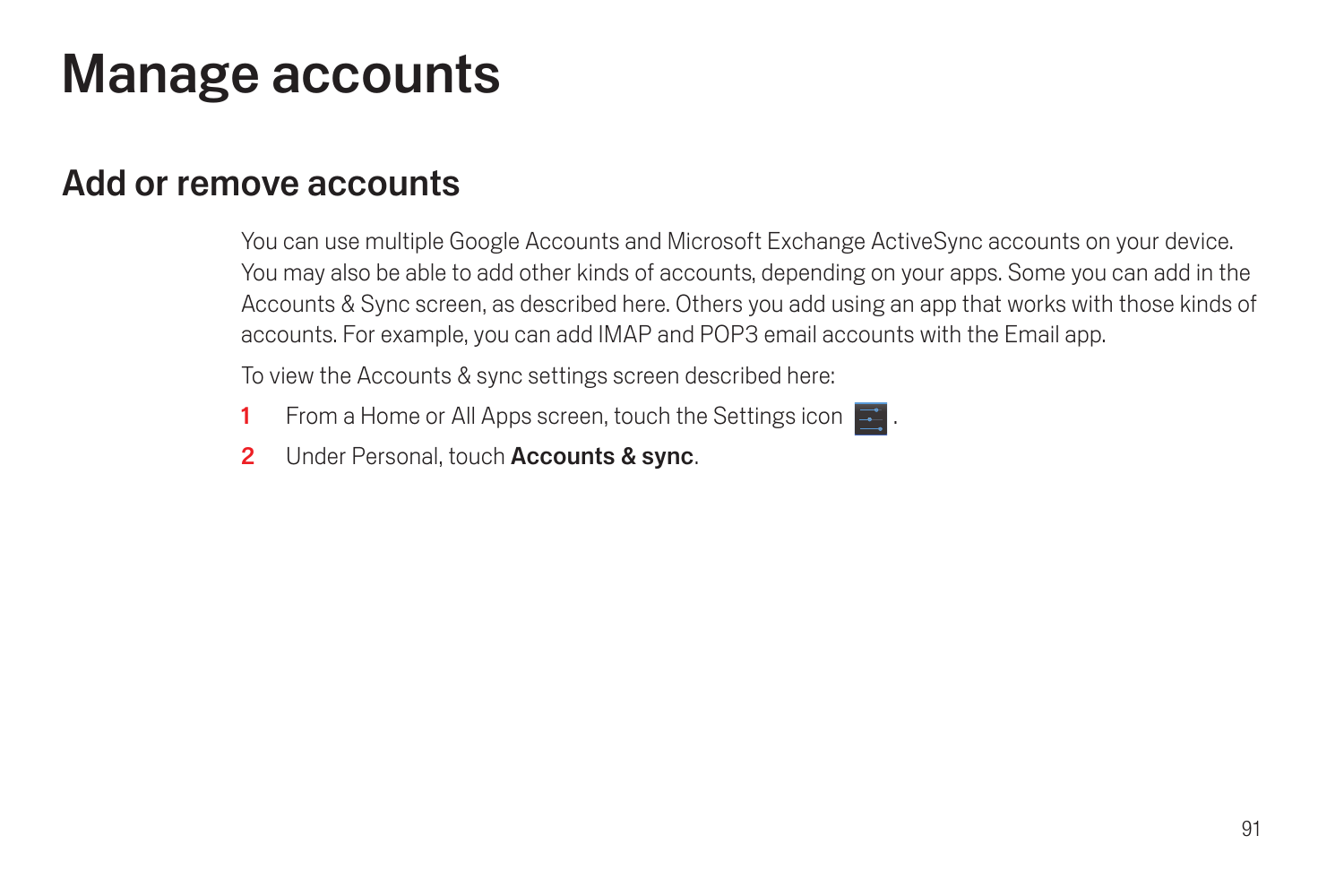### Add an account

To add some accounts, you may need to obtain details from system administrator about the service to which the account connects. For example, you may need to know the account's domain or server address.

- 1 Go to Settings > Personal > Accounts & sync.
- 2 Touch Add account.
- 3 Touch the kind of account to add.
- 4 Follow the onscreen steps to enter information about the account.

Most accounts require a username and password, but the details depend on the kind of account and the configuration of the service you're connecting to.

Depending on the kind of account, you may be asked to configure what kinds of data you want to sync, name the account, and other details.

When you're finished, the account is added to the list in Accounts & sync. Depending how you configured the account, email, contacts, and other information start syncing to your device.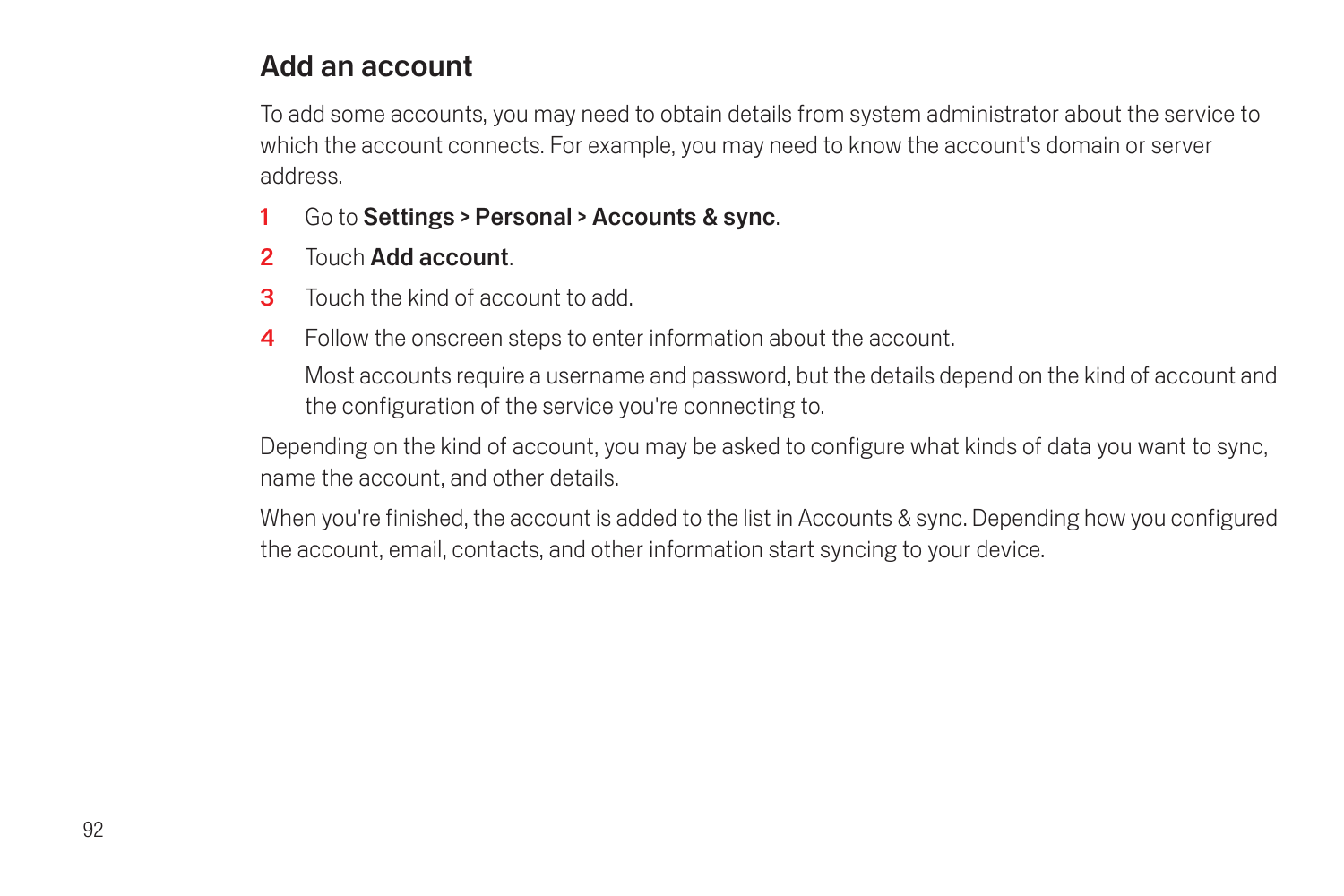#### Remove an account

You can remove an account to delete it and all information associated with it from your device, including email, contacts, settings, and so on.

- 1 Go to Settings > Personal > Accounts & sync.
- 2 Touch the account to delete
- 3 Touch Menu icon **> Remove account**.

## Related topics

[Configure account sync options](#page-95-0) [Why use a Google Account?](#page-6-0)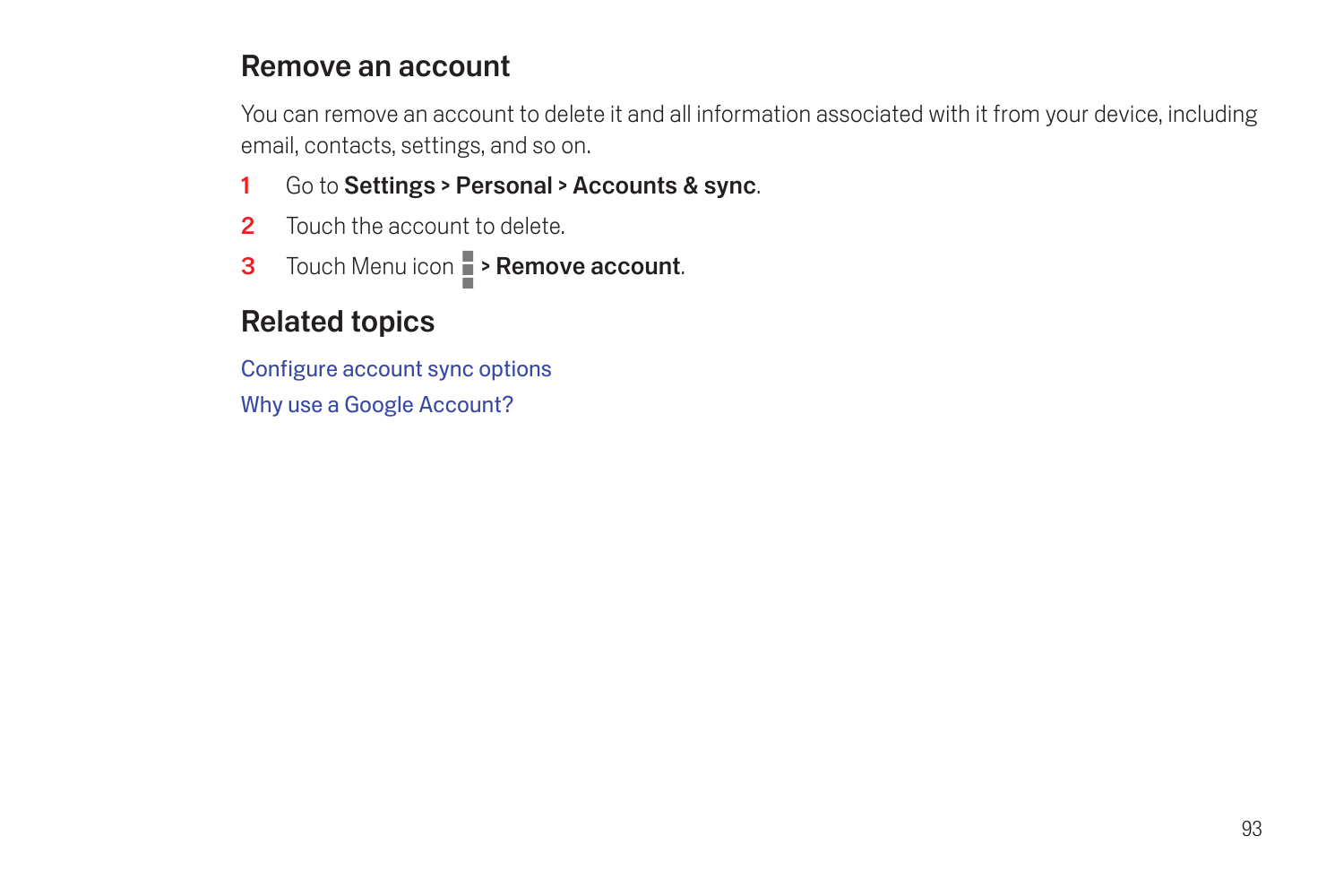# <span id="page-95-0"></span>Configure account sync options

You can configure synchronization options for any of your apps. You can also configure what kinds of data you synchronize for each account. Some apps, such as Gmail and Calendar, have separate synchronization settings that provide more fine-grained control. In such cases, the settings you select at the account level are still valid.

For some accounts, syncing is two-directional; changes that you make to the information on your device are made to the copy of that information on the web. Your Google Account works this way. Other accounts support only one-way sync: the information on your mobile device is read-only.

To view the Accounts & sync settings screen described here:

- 1 From a Home or All Apps screen, touch the Settings icon  $\blacksquare$ .
- 2 Under Personal, touch Accounts & sync.

Some apps also have their own settings related to syncing. For example, to control message syncing in the Gmail app, touch Menu icon  $\blacksquare$  > Label settings > Sync messages.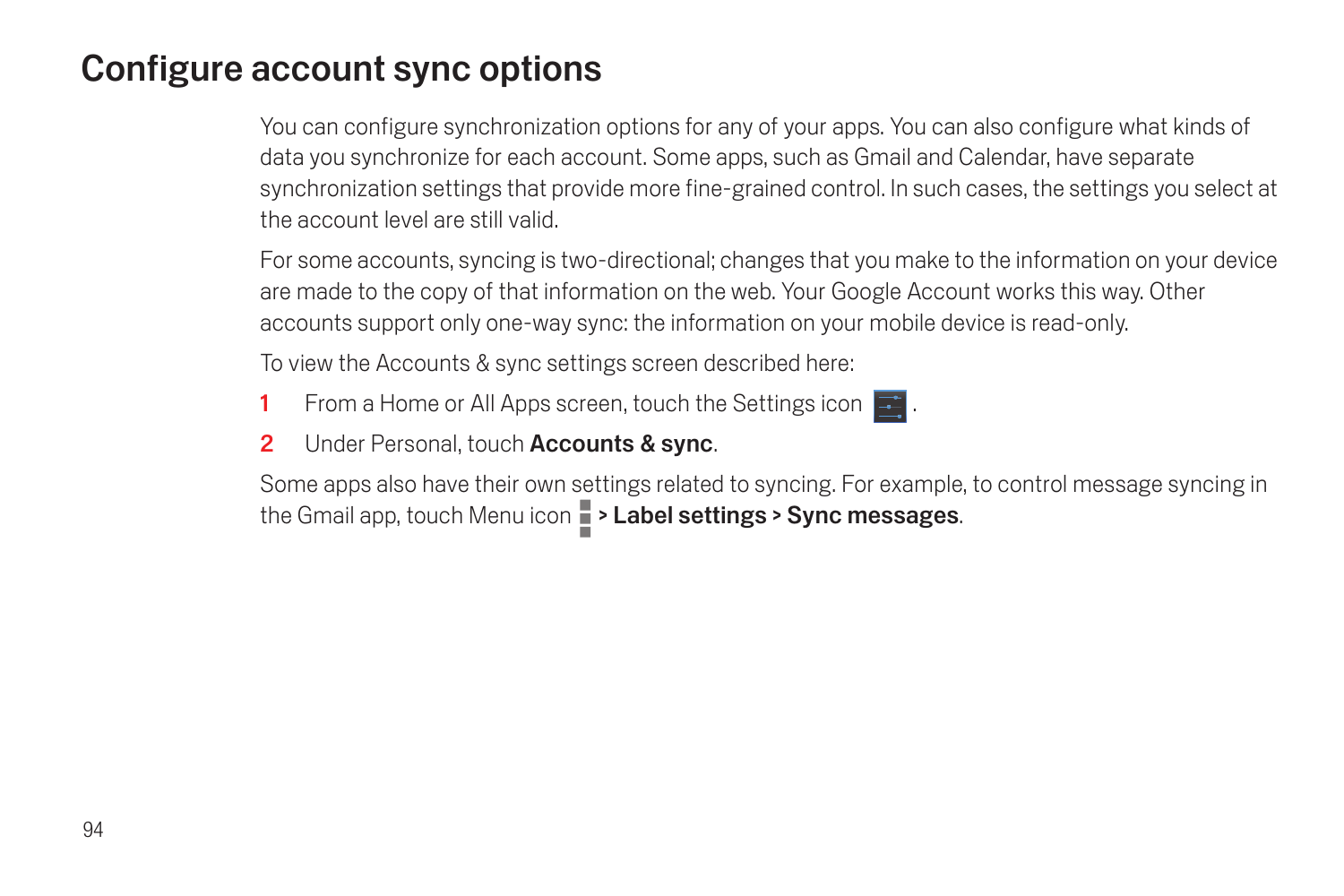## Configure general sync settings

- 1 Go to Settings > Personal > Accounts & sync.
	- indicates that some or all of an account's information is configured to sync automatically. indicates that none of an account's information is configured to sync automatically.
- 2 Check or uncheck Menu icon  $\blacksquare$  > Auto-sync app data to control whether changes you make to information on your device or  $\overline{0}$ n the web are automatically synced with each other.

If you turn off Auto-sync, you need to sync manually to collect messages, email, and other recent information, and won't receive notifications when updates occur.

For example, when this option is checked, changes that you make in your People app are automatically made to your Google contacts on the web.

If this option is not checked, you may be able to use an application's tools to sync data manually. You can also sync manually to collect messages, email, and other recent information. Leaving Auto-sync off can help extend your battery life, but will prevent your from receiving notifications when updates occur.

## Sync information manually

- 1 Go to Settings > Personal > Accounts & sync.
- **2** Touch the account whose data you want to sync.
- 3 Touch Menu icon  $\blacksquare$  > Sync now.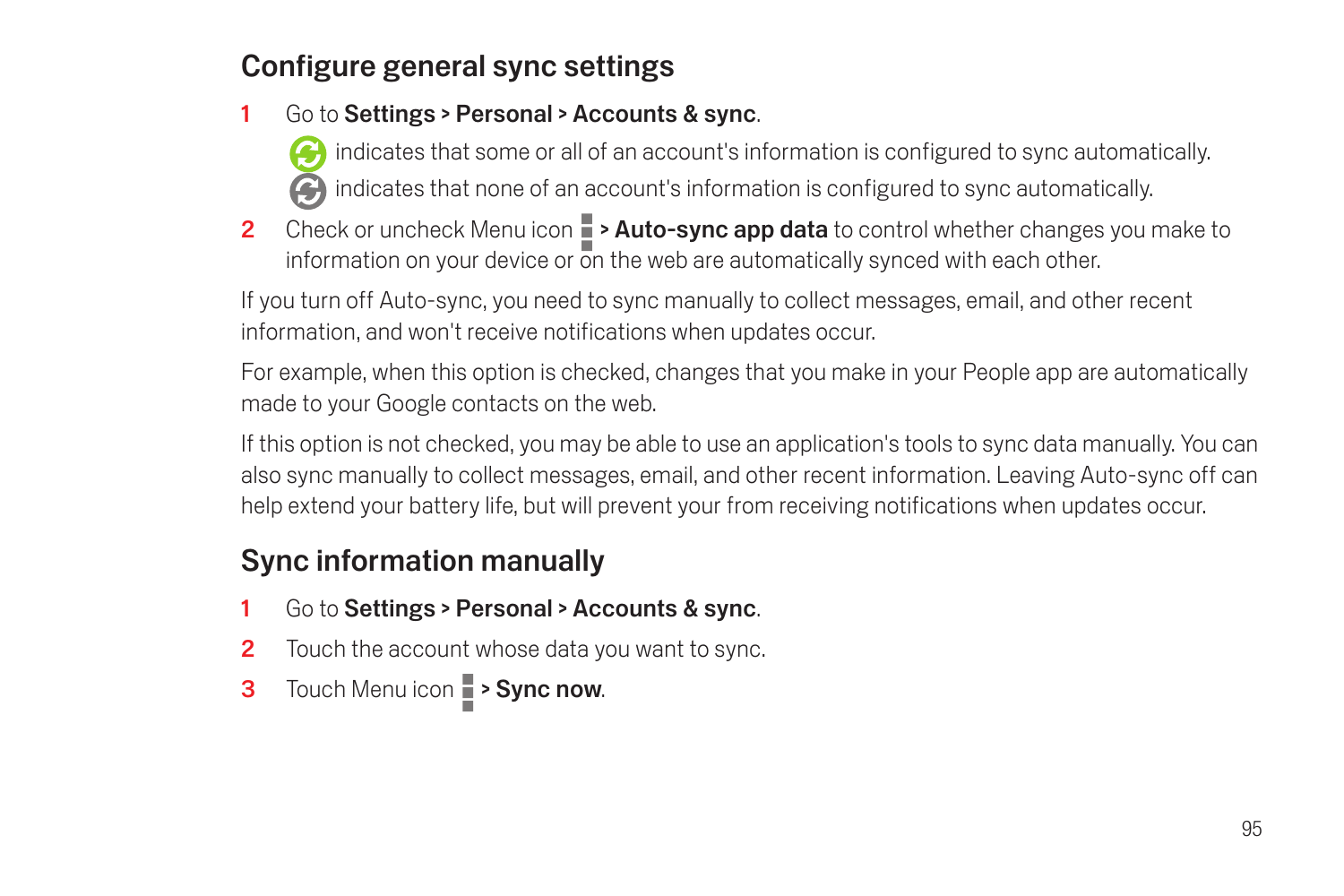## Change an account's sync settings

- 1 Go to Settings > Personal > Accounts & sync.
- **2** Touch the account whose sync settings you want to change. The Sync Settings screen opens, displaying a list of the kinds of information the account can sync.
- 3 Check or uncheck items as needed.

Unchecking an option does not remove the information from your device; it simply stops it from being kept in sync with the version on the web.

## Related topic

[Add or remove accounts](#page-92-0) [Why use a Google Account?](#page-6-0)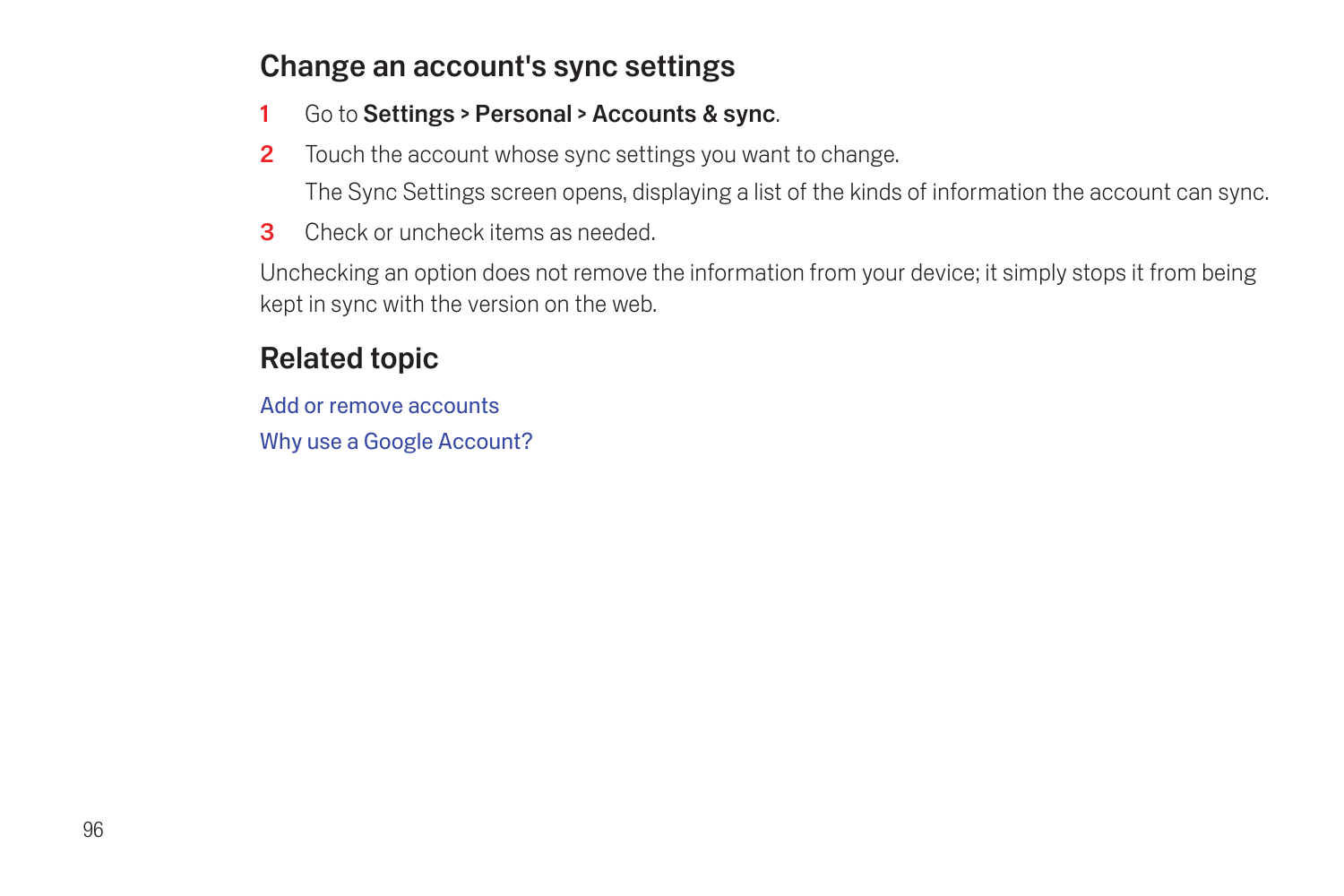# Change backup & reset options

You can back up settings and other data associated with one or more of your Google Accounts. If you need to replace or factory reset your device, you can restore your data for any accounts that were previously backed up.

To view these settings:

- **1** From a Home or All Apps screen, touch the Settings icon  $\mathbb{R}$ .
- 2 Under Personal, touch Backup & reset.

These options are available:

Back up my data. If you check this option, a wide variety of your personal data is backed up autonmatically, including your Wi-Fi passwords, Browser bookmarks, a list of the apps you've installed from the Market app, the words you've added to the dictionary used by the onscreen keyboard, and most of your customized settings. Some third-party apps may also take advantage of this feature, so you can restore your data if you reinstall an app.

If you uncheck this option, your data stops getting backed up, and any existing backups are deleted from Google servers.

**Backup account.** Displays the Google Accounts whose information gets backed up. You must sign in with one or more of these accounts on a new or reset device to retrieve the associated information.

To add a new account, touch Backup account > Add account.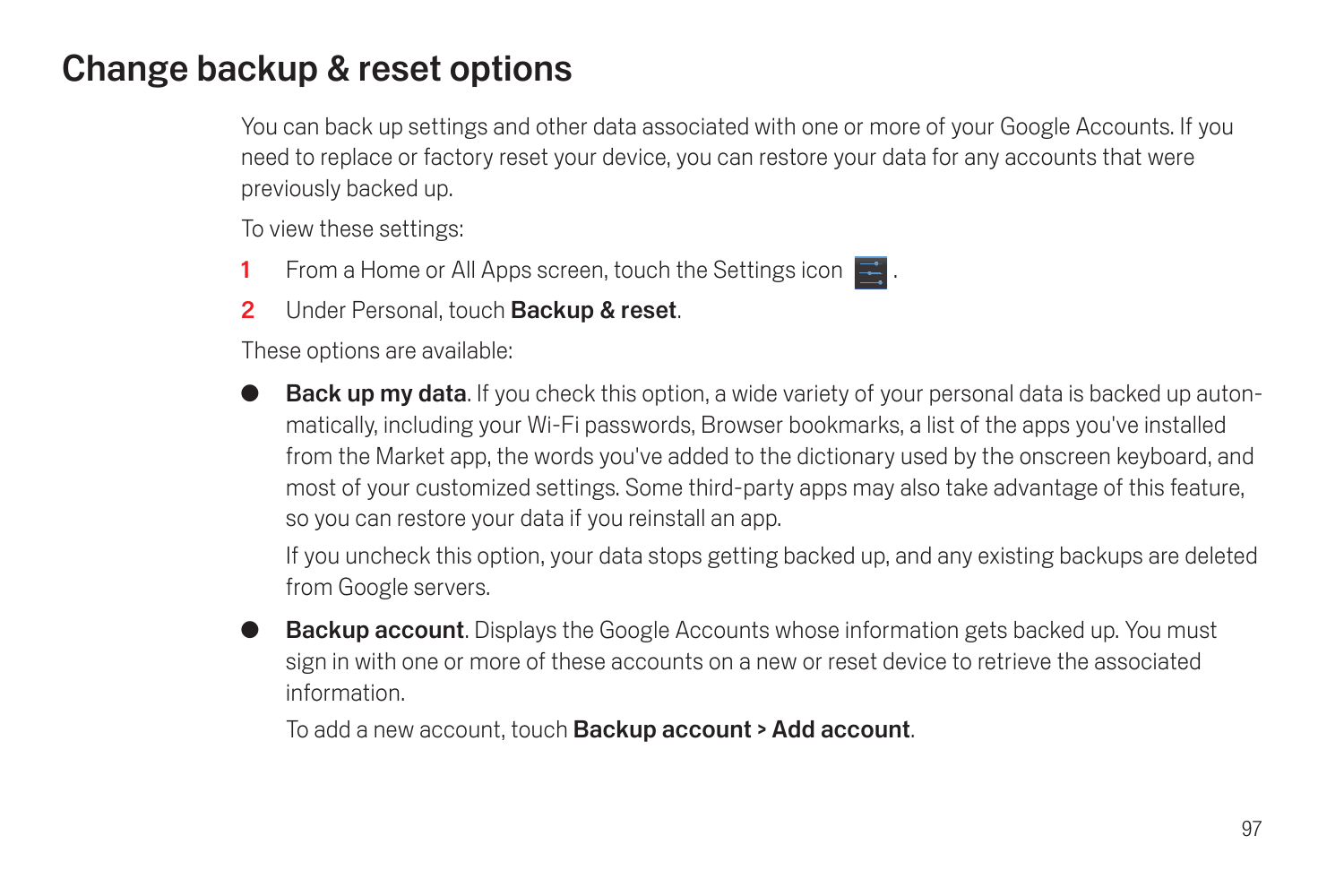- **Automatic restore.** Check this option to restore settings and other data when you reinstall an app. This feature requires that you are backing up your data with your Google Account and that the app is using the backup service.
- **Factory data reset.** Touch this option, then Reset phone to erase all your personal data from internal storage, including information about your Google Account, any other accounts, your system and app settings, any downloaded applications, and your music, photos, videos, and other files.

After resetting your phone, you'll need to re-enter the same information requested when you first set up your phone. If you've been backing up your data to a Google account, an option during the setup process allows you to restore it.

Some third-party apps also make use of the backup service, so if you reinstall one, its settings and data are restored.

### Related topic

[Why use a Google Account?](#page-6-0)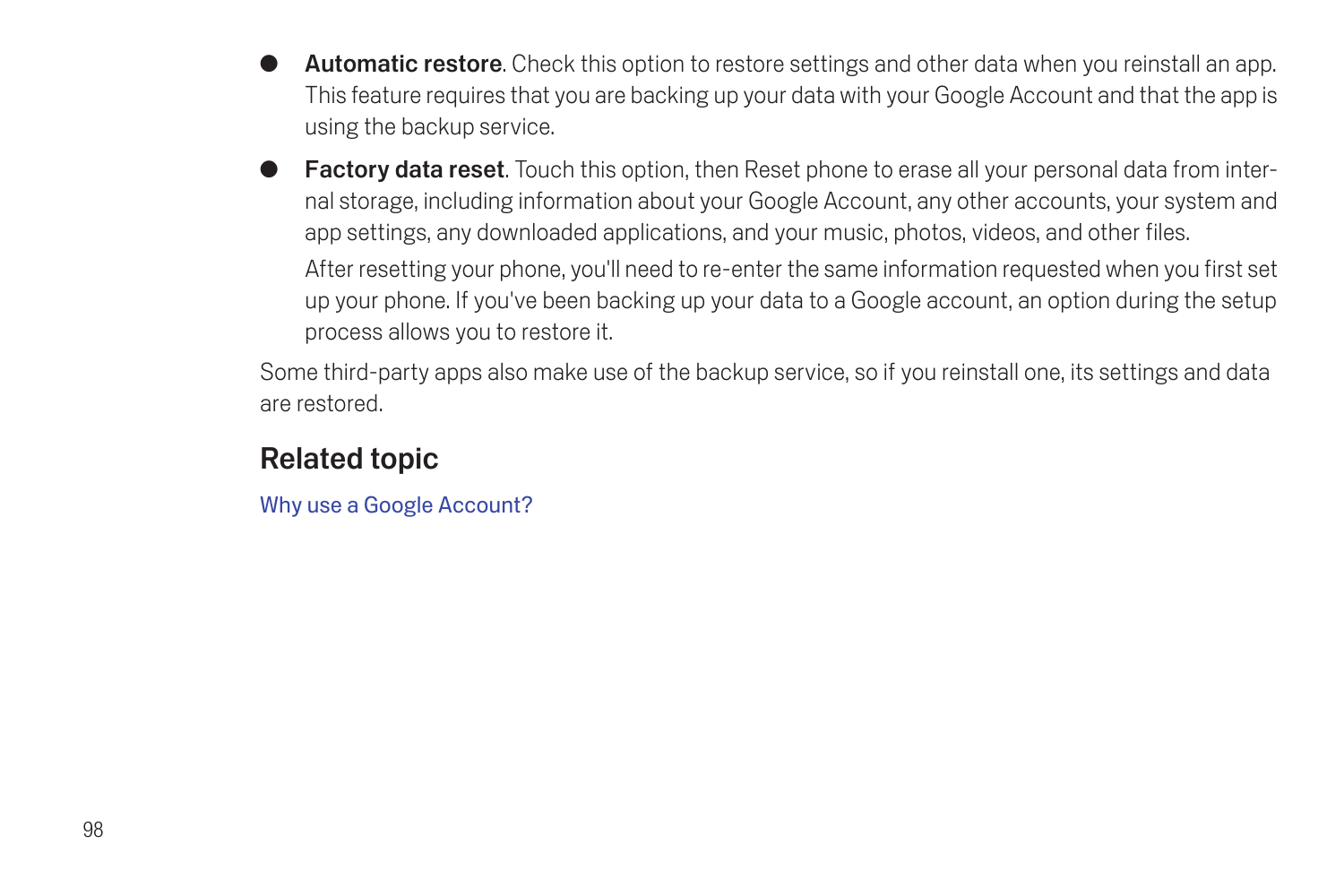# Secure your phone

## Set screen lock

Depending how you use your phone, you may want to set some form of automatic screen lock to prevent unauthorized access. If a screen lock has been set, the screen locks when your phone's display goes to sleep.

To adjust your phone's lock settings:

- 1 From a Home or All Apps screen, touch the Settings icon  $\blacksquare$ .
- 2 Touch Personal > Security > Screen lock.
- **3** Touch the type of lock you want and follow the onscreen instructions.

If you have previously set a lock, you must enter the pattern, PIN, or password to unlock the lock settings.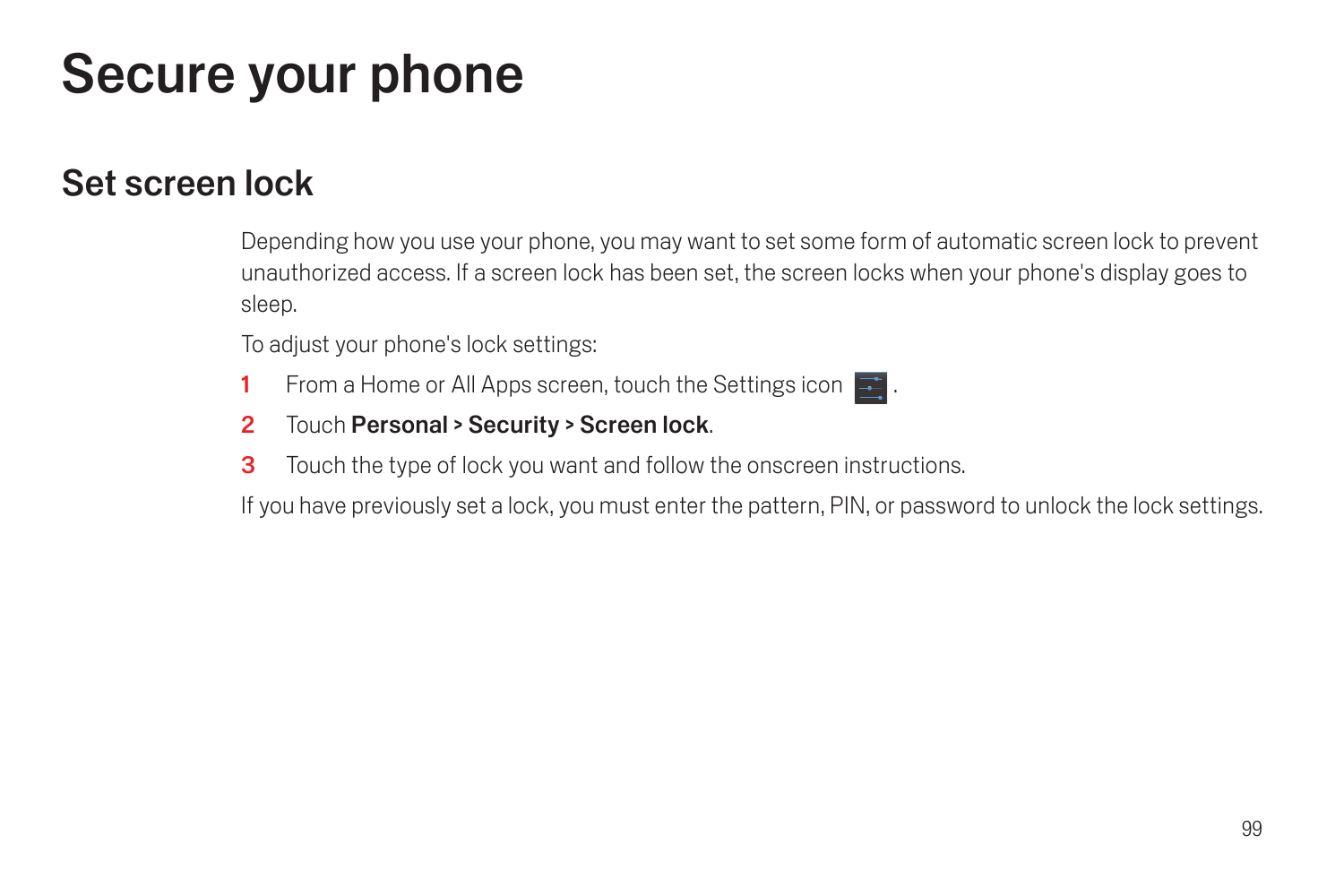You can choose among these lock options, listed in approximate order of strength:

- **Slide** provides no protection, but lets you get to the Home screen quickly, or open Camera and start taking pictures immediately.
- **Face Unlock** lets you unlock your phone by looking at it. This is the least secure lock option.
- **Pattern** lets you draw a simple pattern with your finger to unlock the phone. This is slightly more secure than Face Unlock.
- **PIN** requires four or more numbers. Longer PINs tend to be more secure.
- **Password** requires four or more letters or numbers. This is the most secure option, as long as you create a strong password.
- Important For best security, specify a password that is
	- **C** A least 8 characters long.
	- **Contains a mixture of numbers, letters, and special symbols**
	- Doesn't contain any recognizable words or phrases.

#### Related settings

Settings > Device > Display > Sleep

Settings > Personal > Security > Make pattern visible

#### Related topics

[Use the lock screen](#page-12-0) [Encrypt your phone](#page-102-0)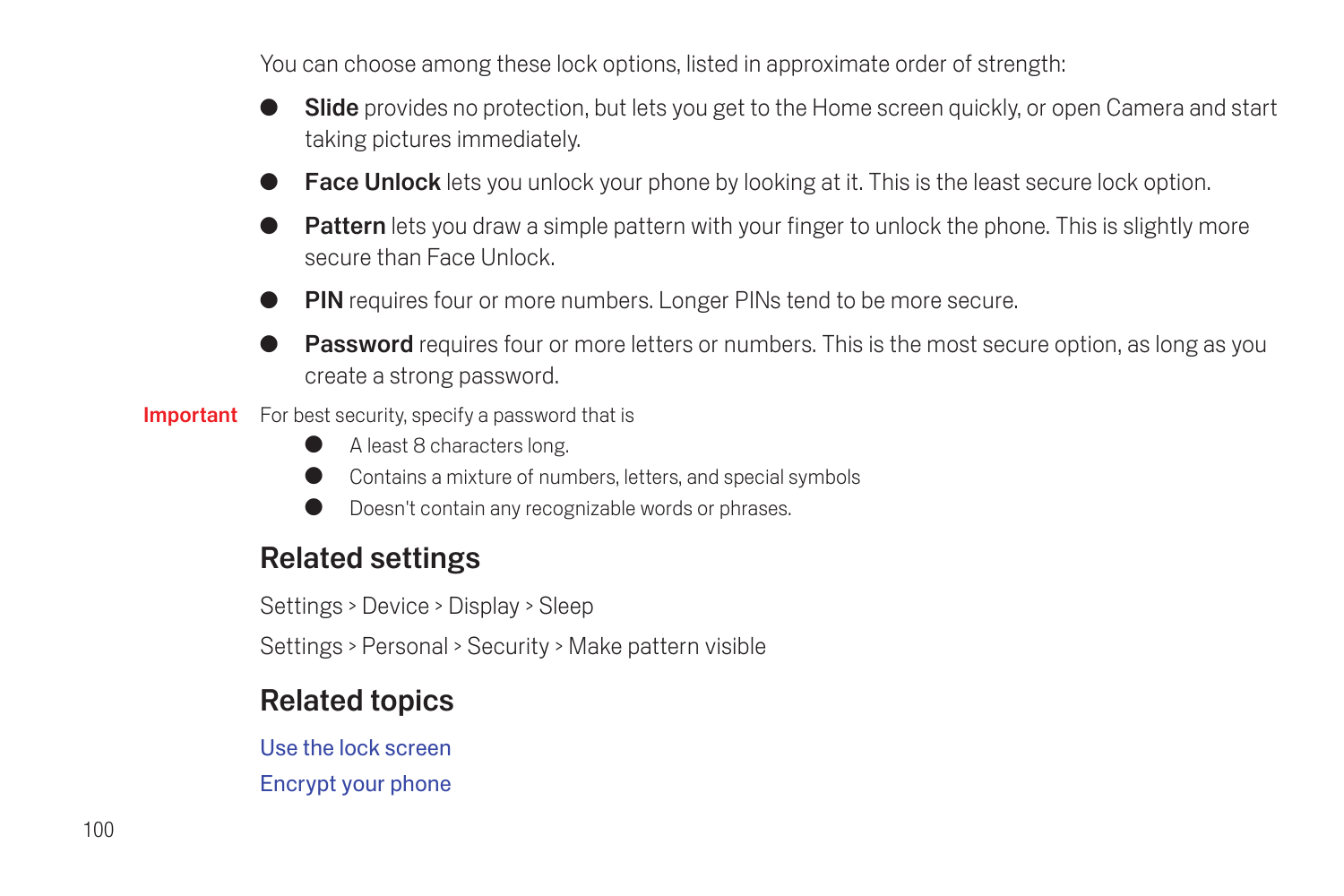# <span id="page-102-0"></span>Encrypt your phone

You can encrypt all the data on your phone: Google Accounts, application data, music and other media, downloaded information, and so on. If you do, you must enter a numeric PIN or password each time you turn on your phone. Note that this is the same PIN or password that you use to unlock your phone without encryption, and cannot be set independently.

Warning! Encryption is irreversible. The only way to revert to an unencrypted phone is to perform a factory data reset, which erases all your data.

> Encryption provides additional protection in case your phone is stolen, and may be required or recommended in some organizations. Consult your system administrator before turning it on. In many cases the PIN or password you set for encryption is controlled by the system administrator.

Before turning on encryption, prepare as follows:

- 1 Set a lock screen PIN or password.
- 2 Charge the battery.
- 3 Plug in your phone.
- 4 Schedule an hour or more for the encryption process: you must not interrupt it or you will lose some or all of your data.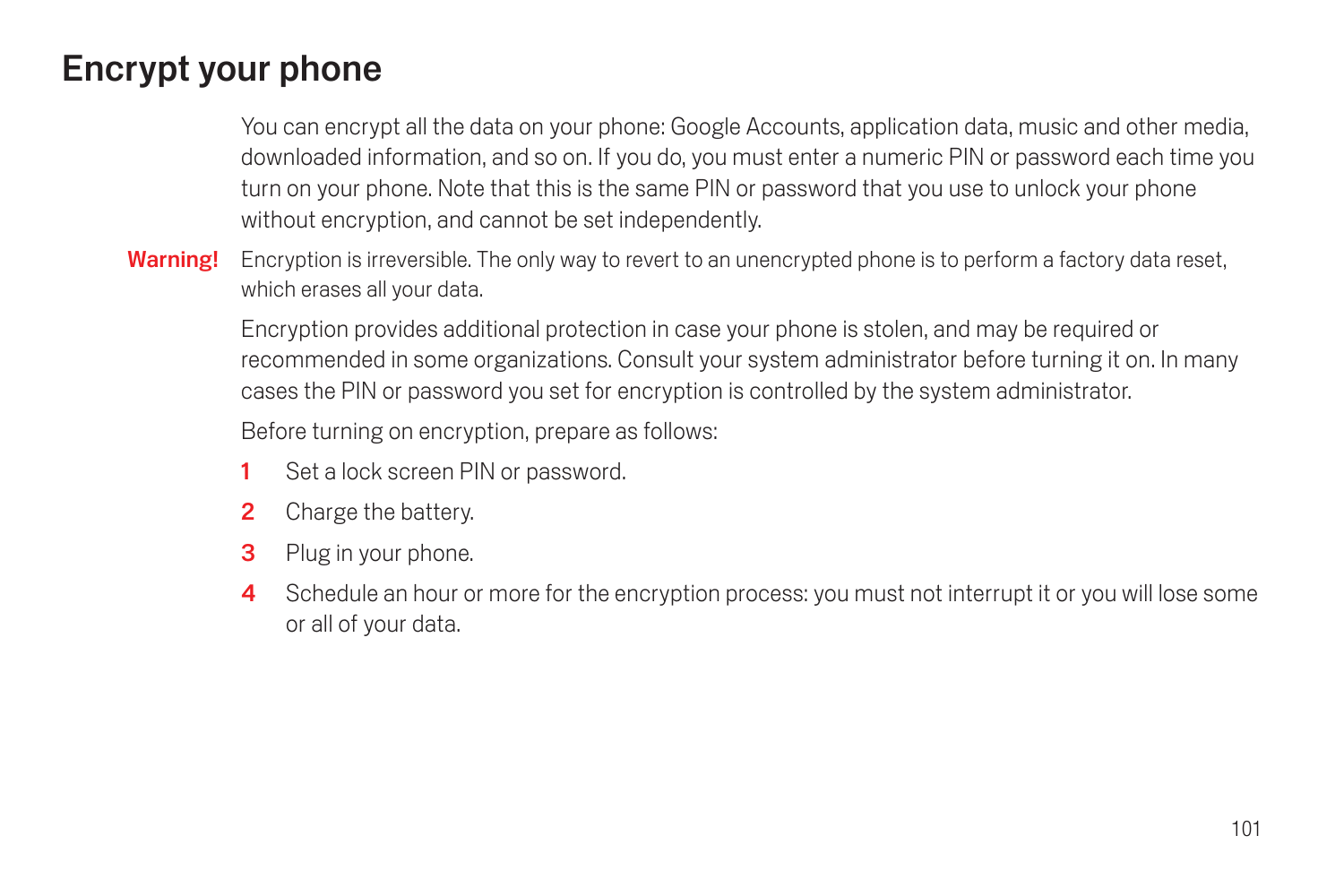When you're ready to turn on encryption:

- 1 From a Home or All Apps screen, touch the Settings icon  $\blacksquare$ .
- 2 Touch Personal > Security > Encryption > Encrypt phone.
- **3** Read the information about encryption carefully.

The **Encrypt phone** button is dimmed if your battery's not charged or your phone's not plugged in. If you change your mind about encrypting your phone, touch the Back button.

- Warning! If you interrupt the encryption process, you will lose data.
	- 4 Touch **Encrypt phone.**
	- **5** Enter your lock screen PIN or password and touch **Continue**.
	- **6** Touch **Encrypt phone** again.

The encryption process starts and displays its progress. Encryption can take an hour or more, during which time your phone may restart several times.

When encryption is complete, you're prompted to enter your PIN or password.

Subsequently, you must enter your PIN or password each time you power on your phone, to decrypt it.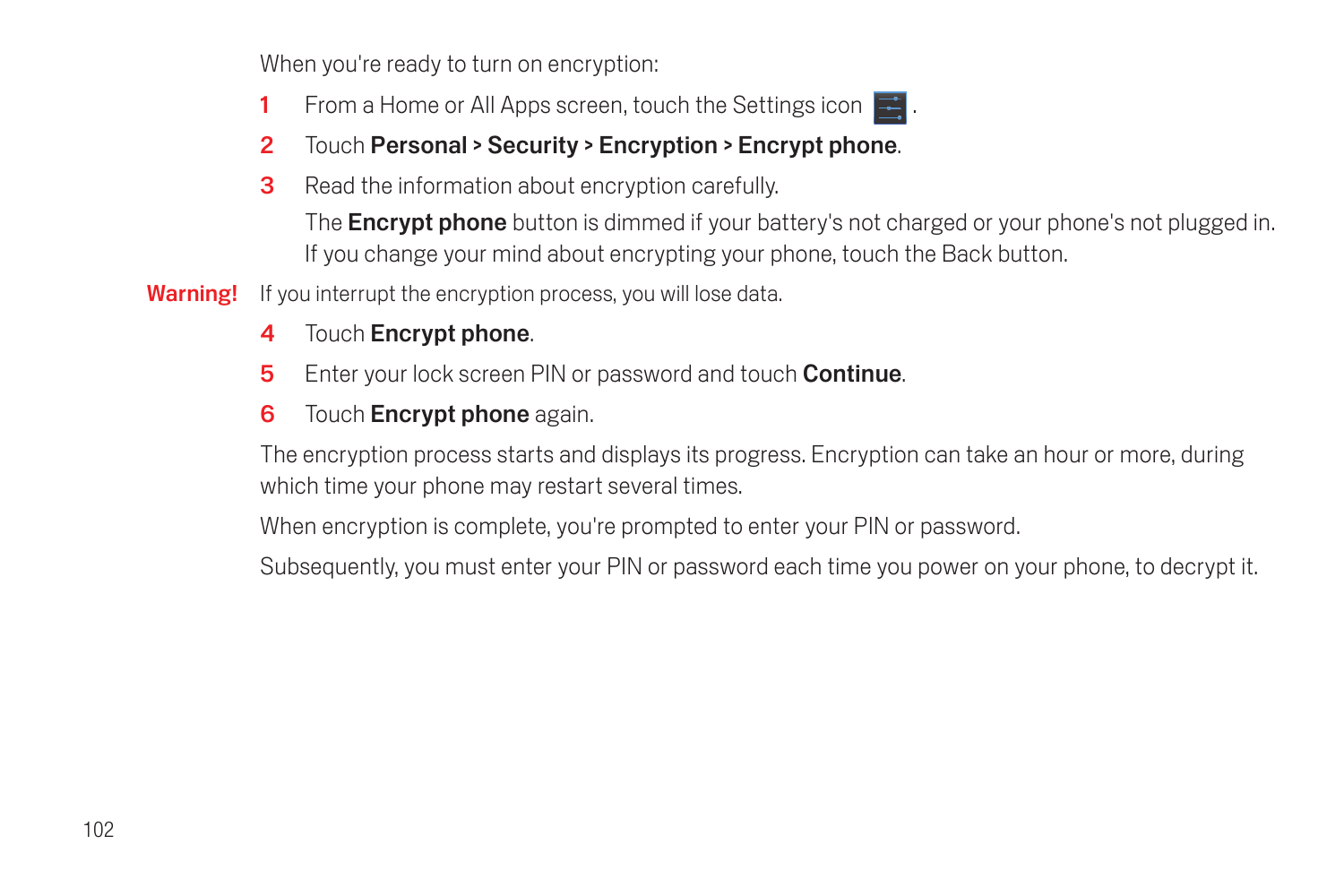# <span id="page-104-0"></span>Work with certificates

You can use digital certificates to identify your device for a variety of purposes, including VPN or Wi-Fi network access as well as authentication to servers by apps such as Email or Browser. To use a certificate to identify your device, you must obtain it with help from your system administrator, and install it in your device's trusted credential storage .

Android supports DER-encoded X.509 certificates, saved in files with a .crt or .cer file extension. If your certificate file has a .der or other extension, you must change it to .crt or .cer or you won't be able to install it.

Android also supports X.509 certificates saved in PKCS#12 key store files with a .p12 or .pfx extension. If your key store has some other extension, you much change it to .p12 or .pfx or you won't be able to install it. When you install a certificate from a PKCS#12 key store, Android also installs any accompanying private key or certificate authority certificates.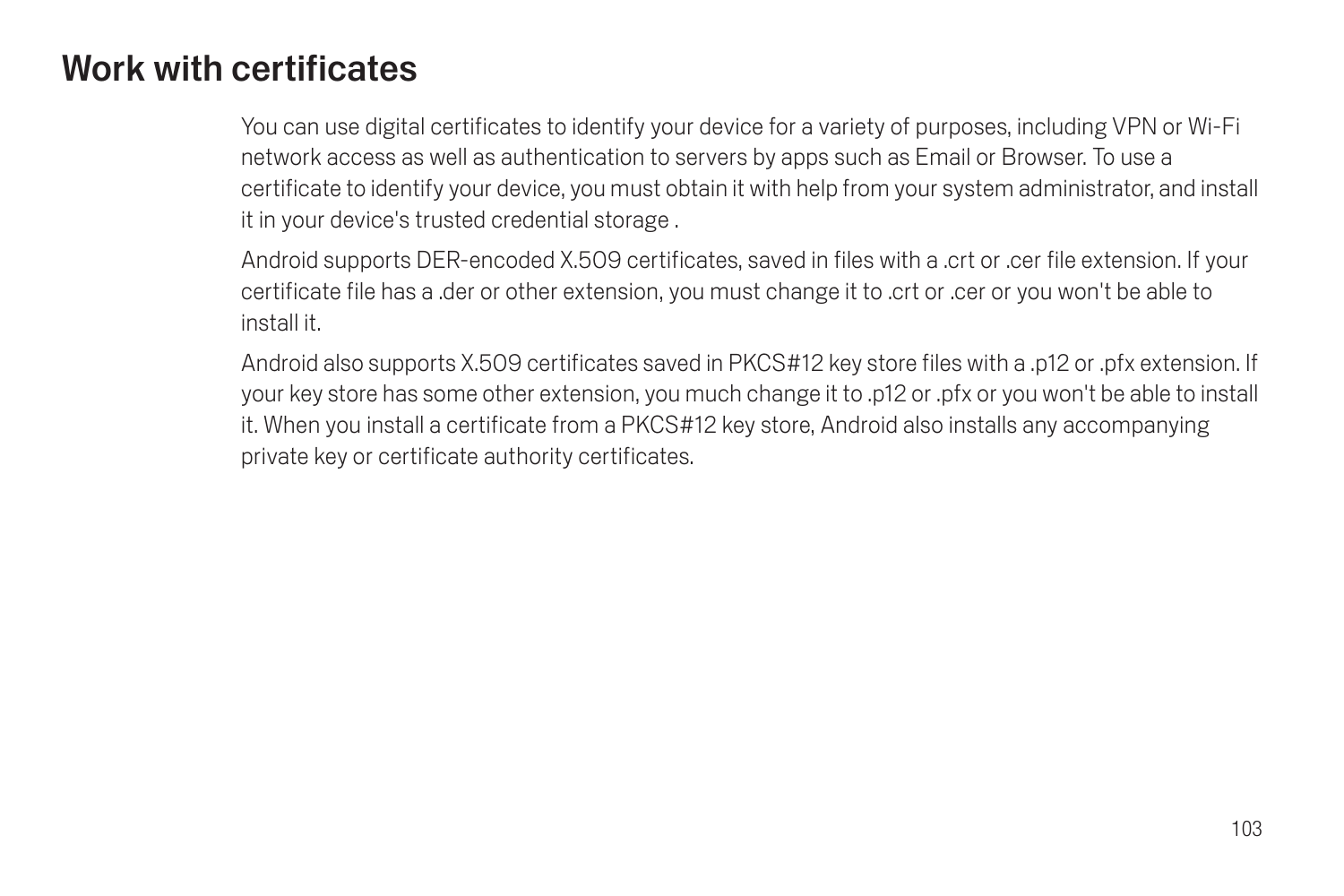## Install client and CA certificates

To install a certificate from your phone's internal storage:

- 1 Copy the certificate or key store from your computer to the root of your device's internal storage (that is, not in a folder).
- **2** From a Home or All Apps screen, touch the Settings icon  $\blacksquare$ .
- 3 Go to Personal > Security > Credential storage > Install from storage.
- 4 Touch the filename of the certificate or keystore to install. Only certificates that you haven't already installed are displayed.
- 5 If prompted, enter the key store password and touch OK.
- 6 Enter a name for the certificate and touch OK.

Typically, a CA certificate included with a client certificate is installed at the same time. You can also install separate CA certificates using the same steps.

If you have not already set a pattern, PIN, or password for your device, you're prompted to set one up. The type of lock that's acceptable may be predetermined by your system administrator.

You can now use the certificate that you installed when connecting to a secure network or for client authentication with Email, Browser, and third-party apps. After a certificate is installed successfully, the copy in storage is deleted.

Important Apps such as Email and Browser that support certificates allow you to install certificates directly from within the app. For details, see the Help or other instructions that come with each app.